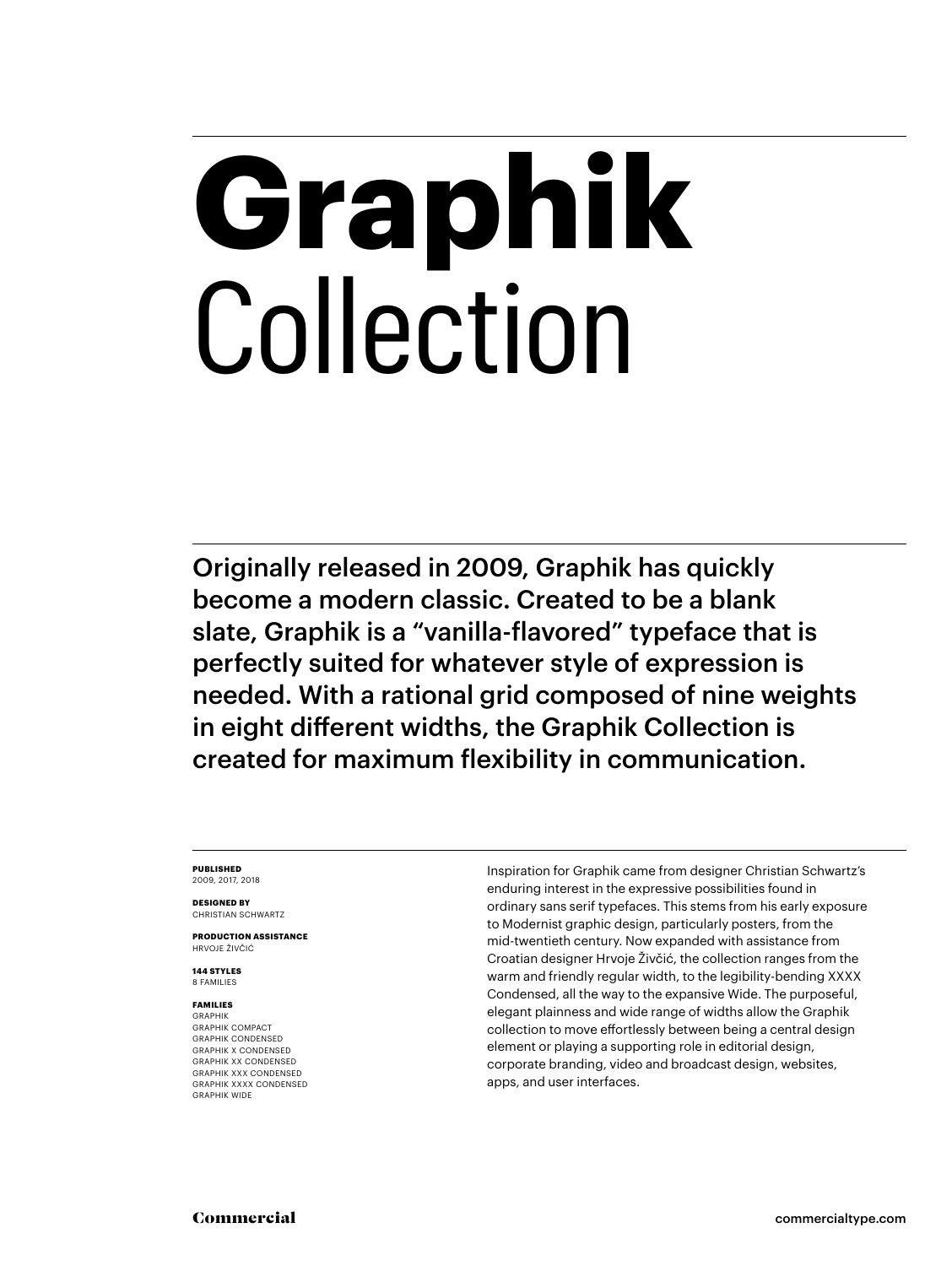| THIN         | THIN         | THIN               | THIN                 | THIN                   | THIN                    | THIN                     | THIN                      |
|--------------|--------------|--------------------|----------------------|------------------------|-------------------------|--------------------------|---------------------------|
|              |              |                    |                      |                        |                         | Jĺ,                      |                           |
| Graphik Wide | Graphik      | Graphik<br>Compact | Graphik<br>Condensed | Graphik<br>X Condensed | Graphik<br>XX Condensed | Graphik<br>XXX Condensed | Graphik<br>XXXX Condensed |
| EXTRALIGHT   | EXTRALIGHT   | <b>EXTRALIGHT</b>  | <b>EXTRALIGHT</b>    | EXTRALIGHT             | EXTRALIGHT              | EXTRALIGHT               | EXTRALIGHT                |
|              |              |                    |                      |                        | Uý                      | U                        | W                         |
| Graphik Wide | Graphik      | Graphik<br>Compact | Graphik<br>Condensed | Graphik<br>X Condensed | Graphik<br>XX Condensed | Graphik<br>XXX Condensed | Graphik<br>XXXX Condensed |
| LIGHT        | LIGHT        | LIGHT              | LIGHT                | LIGHT                  | LIGHT                   | LIGHT                    | LIGHT                     |
|              |              |                    | ா                    |                        | UÝ                      | Uļ                       | U                         |
| Graphik Wide | Graphik      | Graphik<br>Compact | Graphik<br>Condensed | Graphik<br>X Condensed | Graphik<br>XX Condensed | Graphik<br>XXX Condensed | Graphik<br>XXXX Condensed |
| REGULAR      | REGULAR      | REGULAR            | REGULAR              | REGULAR                | REGULAR                 | REGULAR                  | REGULAR                   |
|              |              | Ġğ                 | Ġģ                   | Ġg                     | lig                     | bý                       | U                         |
| Graphik Wide | Graphik      | Graphik<br>Compact | Graphik<br>Condensed | Graphik<br>X Condensed | Graphik<br>XX Condensed | Graphik<br>XXX Condensed | Graphik<br>XXXX Condensed |
| MEDIUM       | MEDIUM       | MEDIUM             | MEDIUM               | MEDIUM                 | MEDIUM                  | MEDIUM                   | MEDIUM                    |
|              |              | Gg                 | Gg                   | Ьg                     | bg                      | Եկ                       | bØ                        |
| Graphik Wide | Graphik      | Graphik<br>Compact | Graphik<br>Condensed | Graphik<br>X Condensed | Graphik<br>XX Condensed | Graphik<br>XXX Condensed | Graphik<br>XXXX Condensed |
| SEMIBOLD     | SEMIBOLD     | SEMIBOLD           | SEMIBOLD             | SEMIBOLD               | SEMIBOLD                | SEMIBOLD                 | SEMIBOLD                  |
|              |              | Gg                 | Gg                   | Gg                     | <b>bQ</b>               | U                        | Uļ                        |
| Graphik Wide | Graphik      | Graphik<br>Compact | Graphik<br>Condensed | Graphik<br>X Condensed | Graphik<br>XX Condensed | Graphik<br>XXX Condensed | Graphik<br>XXXX Condensed |
| <b>BOLD</b>  | <b>BOLD</b>  | <b>BOLD</b>        | <b>BOLD</b>          | <b>BOLD</b>            | <b>BOLD</b>             | <b>BOLD</b>              | <b>BOLD</b>               |
|              |              | Gq                 | 60                   | 50                     | <b>G</b>                | <b>Gg</b>                | b                         |
| Graphik Wide | Graphik      | Graphik<br>Compact | Graphik<br>Condensed | Graphik<br>X Condensed | Graphik<br>XX Condensed | Graphik<br>XXX Condensed | Graphik<br>XXXX Condensed |
| <b>BLACK</b> | <b>BLACK</b> | <b>BLACK</b>       | <b>BLACK</b>         | <b>BLACK</b>           | <b>BLACK</b>            | <b>BLACK</b>             | <b>BLACK</b>              |
|              |              | Go                 |                      | Ga                     | 6a                      | 64                       | Gg                        |
| Graphik Wide | Graphik      | Graphik<br>Compact | Graphik<br>Condensed | Graphik<br>X Condensed | Graphik<br>XX Condensed | Graphik<br>XXX Condensed | Graphik<br>XXXX Condensed |
| SUPER        | SUPER        | SUPER              | SUPER                | SUPER                  | SUPER                   | SUPER                    | SUPER                     |
|              |              |                    |                      |                        | <b>Gg</b>               | 64                       | 64                        |
| Graphik Wide | Graphik      | Graphik<br>Compact | Graphik<br>Condensed | Graphik<br>X Condensed | Graphik<br>XX Condensed | Graphik<br>XXX Condensed | Graphik<br>XXXX Condensed |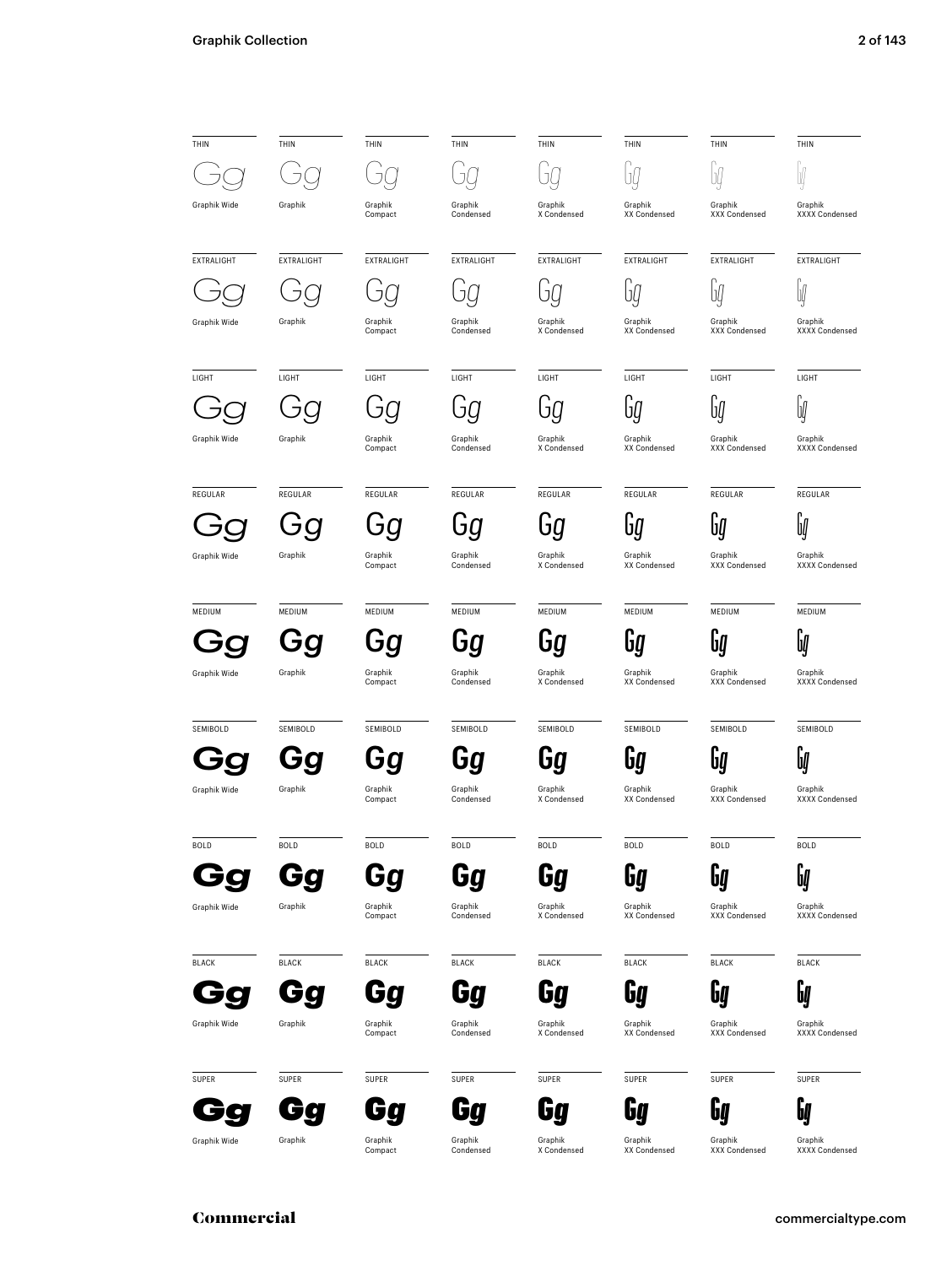# **Graphik**

Designed to be a blank slate; Graphik is a "vanilla-flavored" typeface that is perfectly suited for whatever style of expression is needed. Its purposeful, elegant plainness allows it to move effortlessly between being a central design element or playing a supporting role in a wide range of projects and applications.

### **PUBLISHED** 2009

**DESIGNED BY** CHRISTIAN SCHWARTZ

**18 STYLES** 9 WEIGHTS W/ ITALICS

### **FEATURES**

PROPORTIONAL/TABULAR LINING FIGURES PROPORTIONAL/TABULAR OLDSTYLE FIGURES FRACTIONS (PREBUILT AND ARBITRARY) SUPERSCRIPT/SUBSCRIPT

The inspiration for Graphik came from designer Christian Schwartz's longstanding interest in the expressive possibilities found in plain typefaces. This stems from his early exposure to Modernist graphic design, particularly posters, from the midtwentieth century. While many of these designs were dominated by the three iconic sans serifs from Europe: Helvetica, Univers, and Futura, Schwartz was drawn to the "B-list" of sans serifs, such as Plak, Folio, and Neuzeit Grotesk. Graphik is a typeface without the baggage of Univers and Helvetica that can be used in similar ways without only evoking Modernism. Graphik is a grotesk with humanity which is best expressed in the roundness of the uppercase **G** and circular points, such as the period and the dot on the **i**. These and other design details add warmth without calling attention to themselves.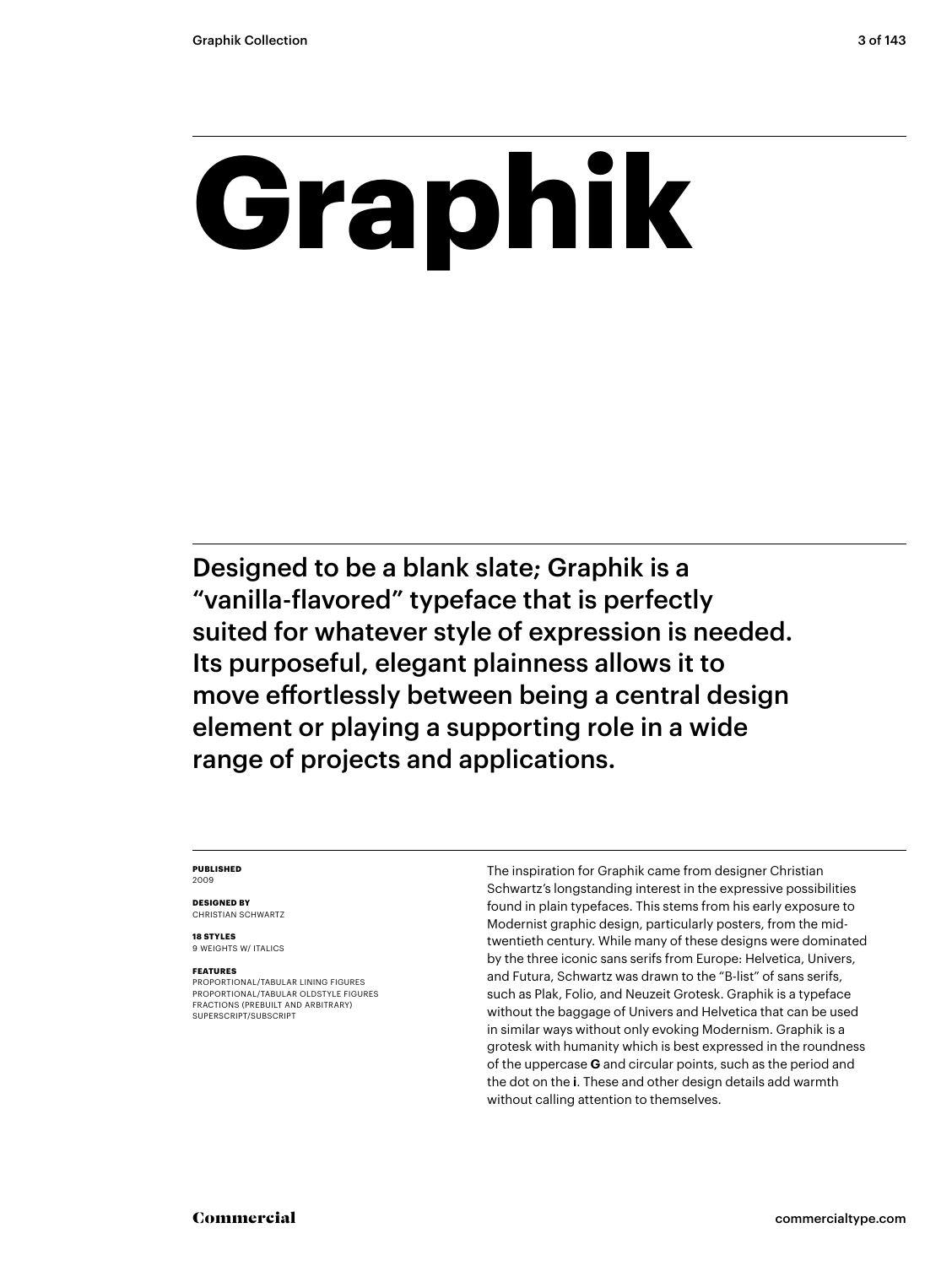

GRAPHIK THIN, 70 PT

## *CONSTITUTE Functionalism*

GRAPHIK THIN ITALIC, 70 PT

## $C$ ) $GRAFIF$ Maamerkkinä

GRAPHIK EXTRALIGHT, 70 PT

### *AUTHORIZES Commerciële*

GRAPHIK EXTRALIGHT ITALIC, 70 PT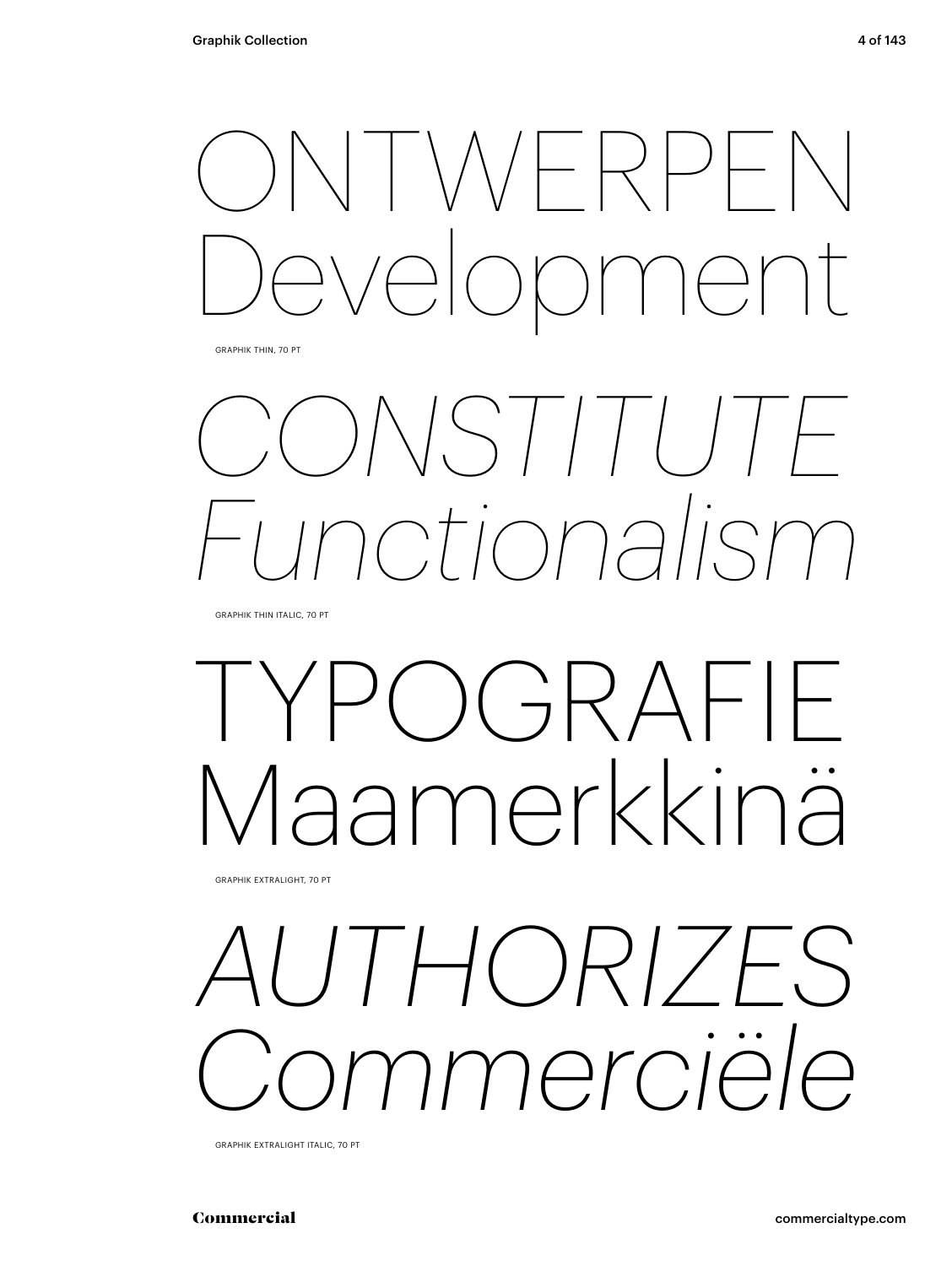## ARCHITECTS Dunaújvárosi

GRAPHIK LIGHT, 70 PT [ALTERNATE a]

## *SATURATION Pracovitějším*

GRAPHIK LIGHT ITALIC, 70 PT

# IDEOLOGIES Motorického

GRAPHIK REGULAR, 70 PT

## *KUNSTWERK Wernigerode*

GRAPHIK REGULAR ITALIC, 70 PT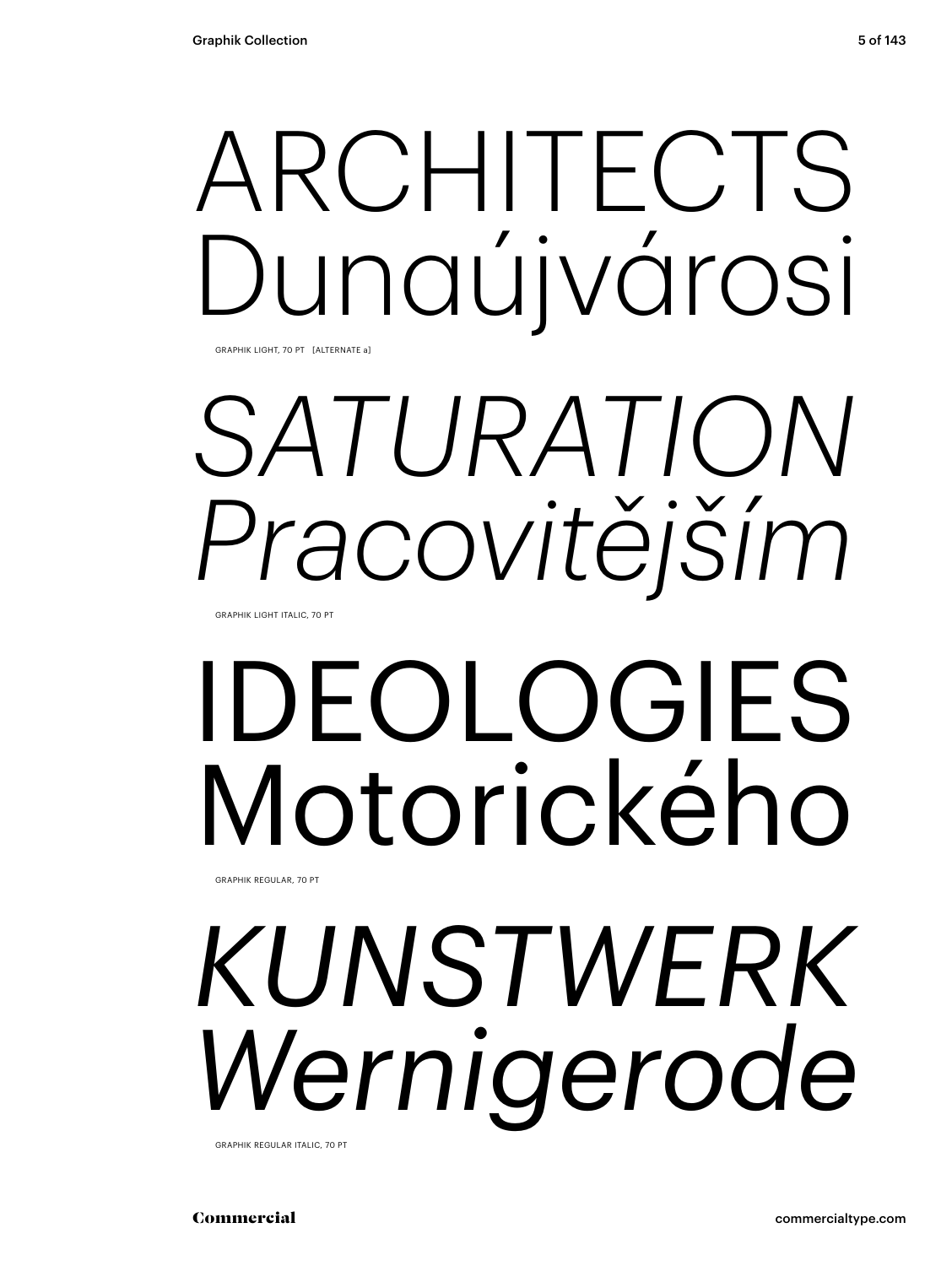## MAKAKUPIA Požiadavkou

GRAPHIK MEDIUM, 70 PT

# *AUTOMATIC Hamburgers*

GRAPHIK MEDIUM ITALIC, 70 PT

# **GRAFISCHE Historischer**

GRAPHIK SEMIBOLD, 70 PT

## *DOCUMENT Foundations*

GRAPHIK SEMIBOLD ITALIC, 70 PT [ALTERNATE t]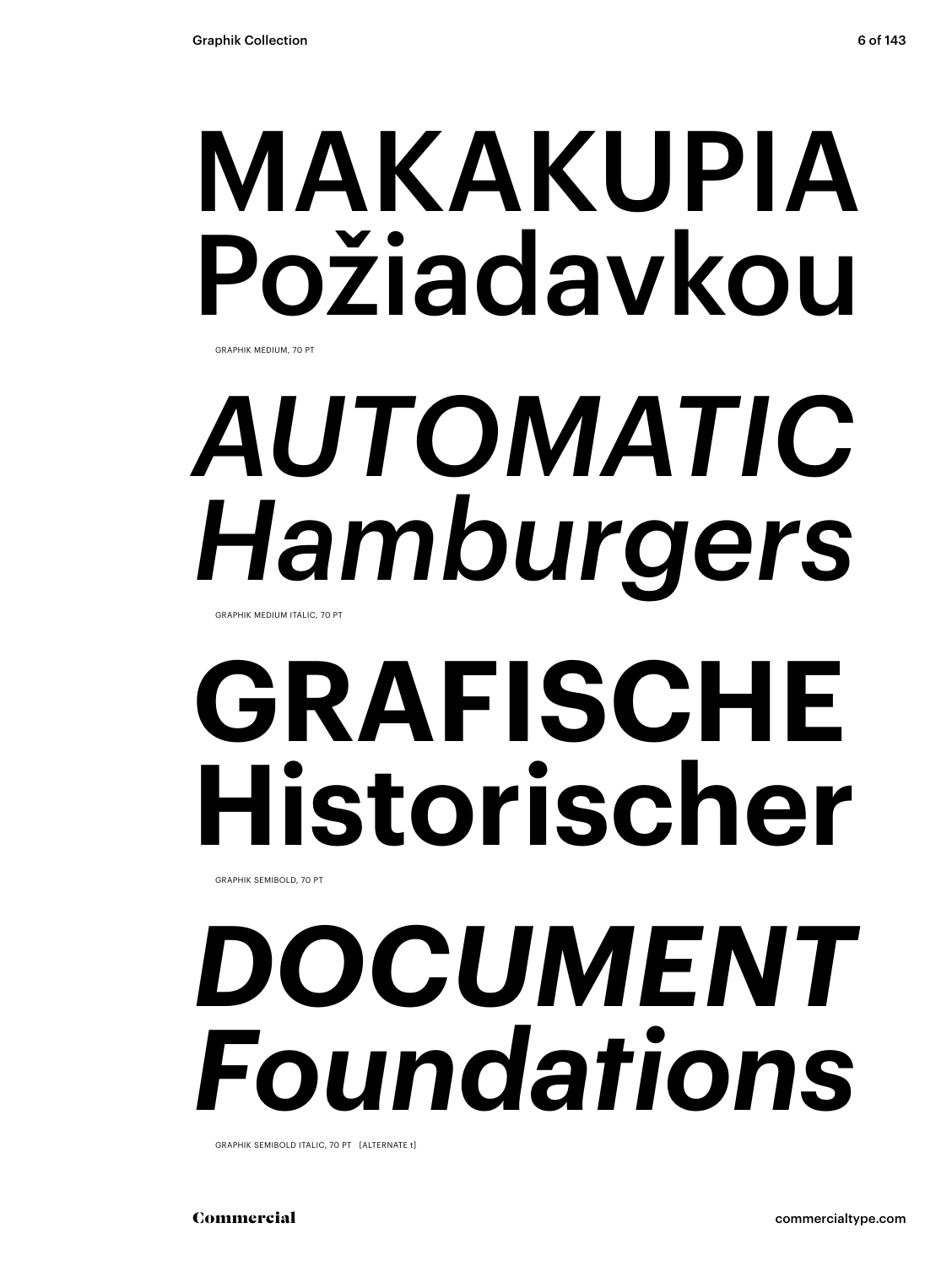

GRAPHIK BOLD, 70 PT

## *CREATIONS Articulating*

GRAPHIK BOLD ITALIC, 70 PT

## LONDONER Architekten

GRAPHIK BLACK, 70 PT

### *SCHRIFTEN Zwitserland*

GRAPHIK BLACK ITALIC, 70 PT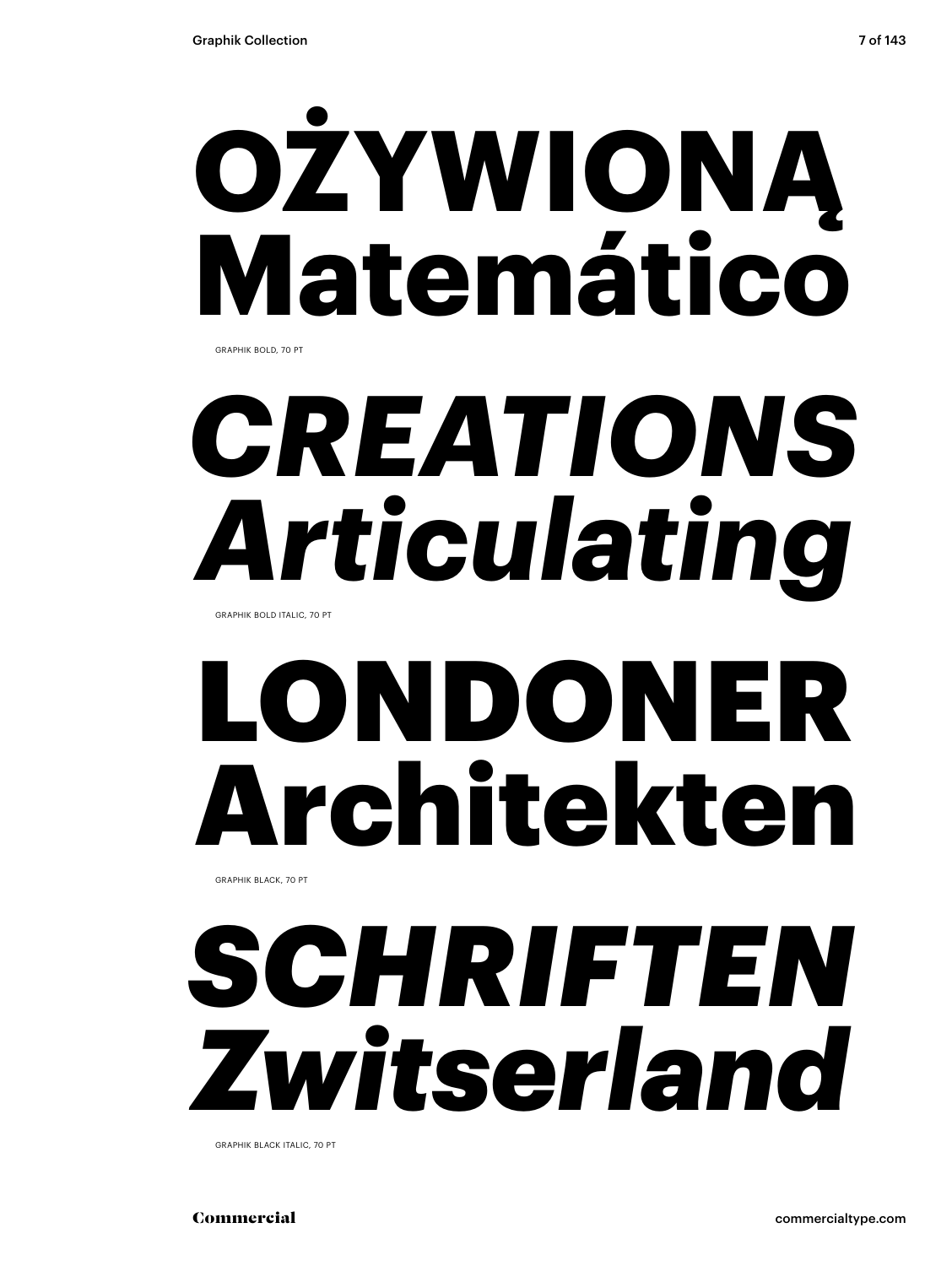### SUÐURNES Praktischer

GRAPHIK SUPER, 70 PT [ALTERNATE a t]

## *ARTIFACTS Revolutions*

GRAPHIK SUPER ITALIC, 70 PT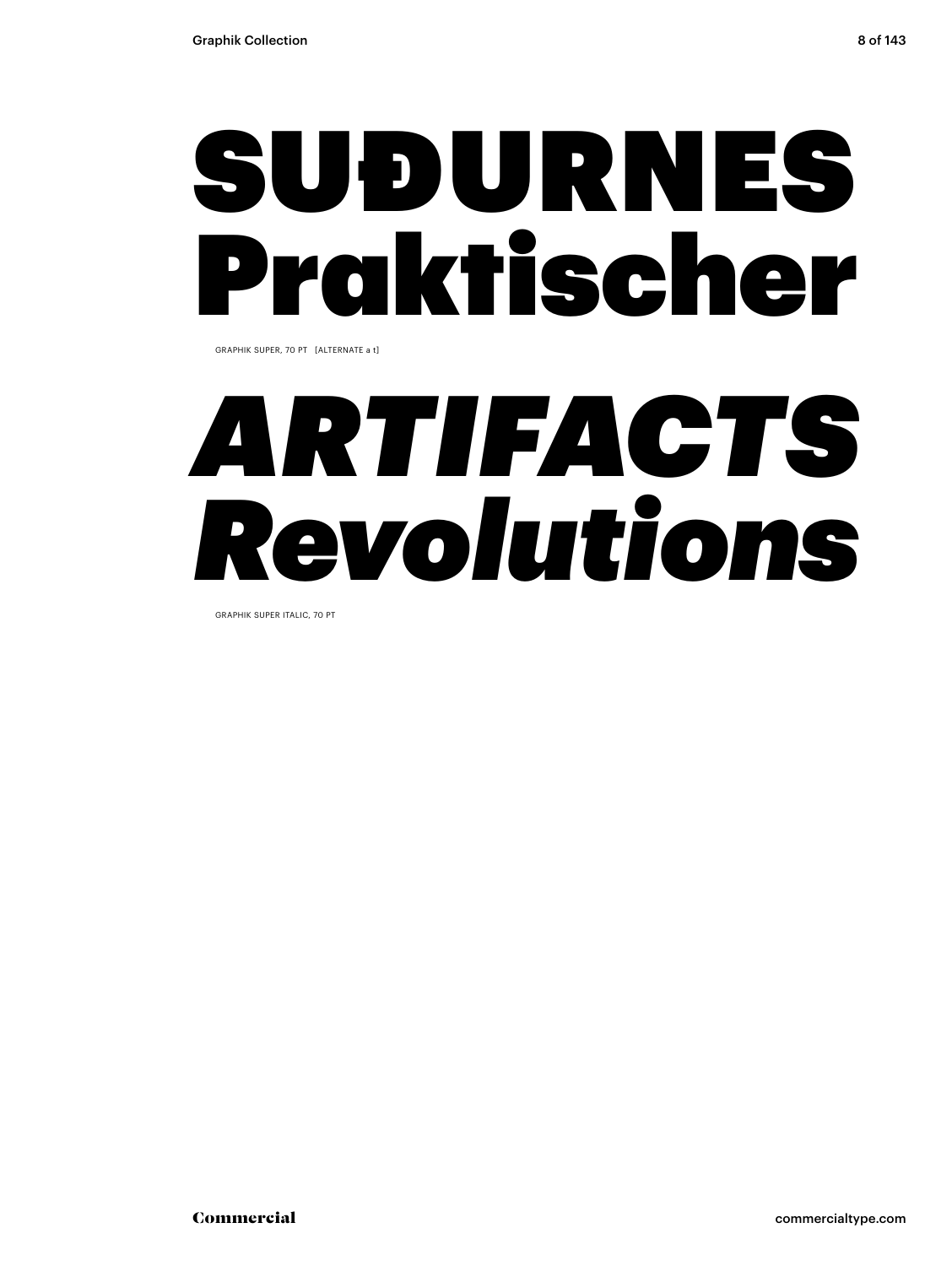Województwo podlaskie BISHOPRIC OF BÉZIERS *Her political foundations*

HIK THIN, THIN ITALIC, 40 PT [ALTERNATE

Essentially independent NORÐURLAND VESTRA *Saint-Guilhem-le-Désert*

GRAPHIK EXTRALIGHT, EXTRALIGHT ITALIC, 40 PT

Over 1478 departments POST-IMPRESSIONISTS *Regional administrators*

GRAPHIK LIGHT, LIGHT ITALIC, 40 PT

### Historical Architecture İÇ ANADOLU BÖLGESİ *Designs for Interaction*

GRAPHIK REGULAR, REGULAR ITALIC, 40 PT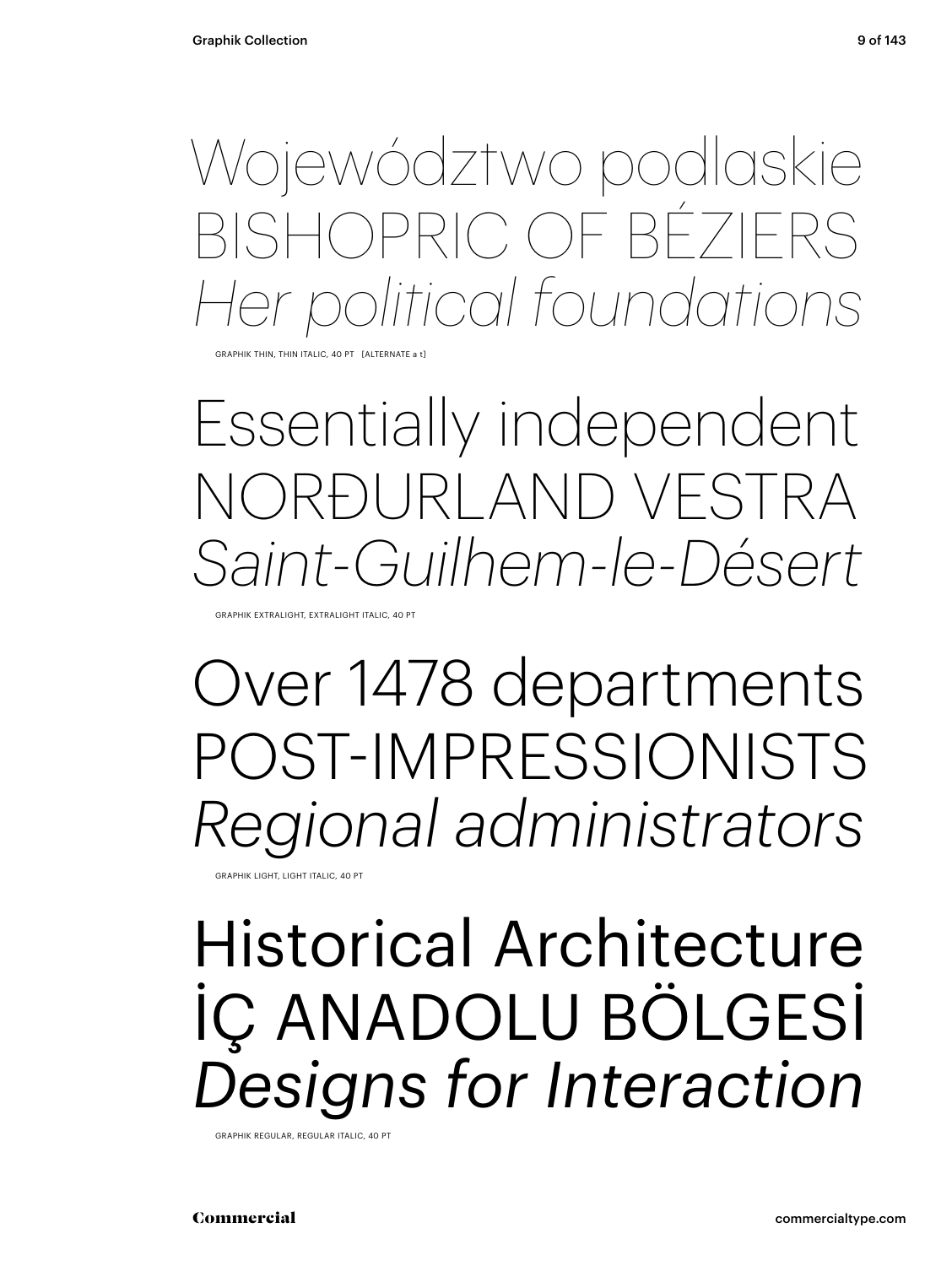### Norður-Ísafjarðarsýsla EARLY SUBMARINERS *Basarabia, Maramureș*

GRAPHIK MEDIUM, MEDIUM ITALIC, 40 PT

### **Niederkirchnerstraße ROSALIND FRANKLIN** *Traditional ingredient*

GRAPHIK SEMIBOLD, SEMIBOLD ITALIC, 40 PT [ALTERNATE a t ß]

### **Robert Oppenheimer CONCERTO GROSSO** *Quince de noviembre*

GRAPHIK BOLD, BOLD ITALIC, 40 PT

### Near 5,200 residents POLYCHORAL STYLE *Bölgenin 13 resmî dili*

GRAPHIK BLACK, BLACK ITALIC, 40 PT [ALTERNATE , ]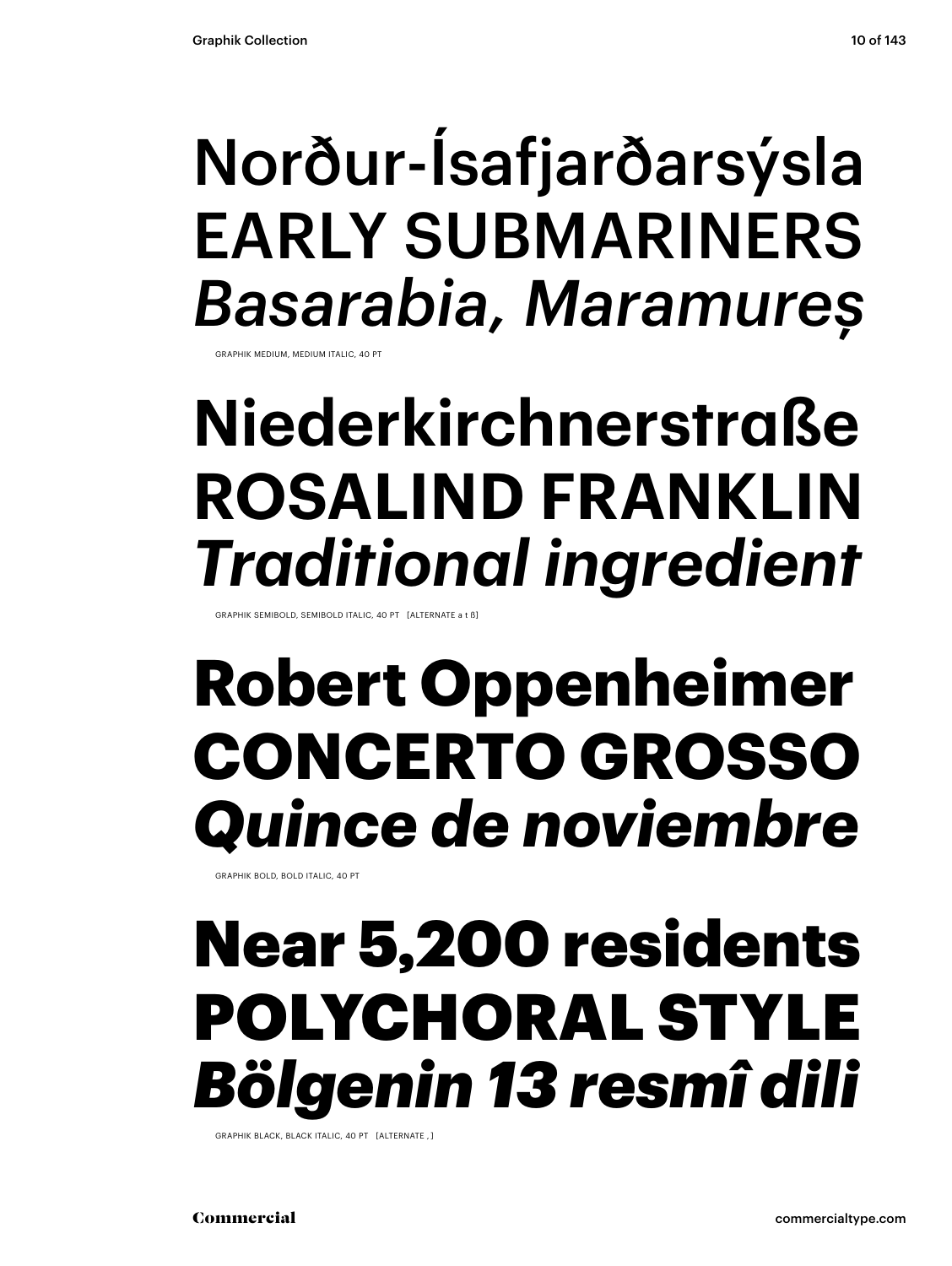### Klangfarbenmelodie WHAKAHINAPŌURI Chromolithographer

GRAPHIK SUPER, 40 PT [ALTERNATE a t]

### *Physiological causes RÉGION D'ESPAGNE Forcing their peloton*

GRAPHIK SUPER ITALIC, 40 PT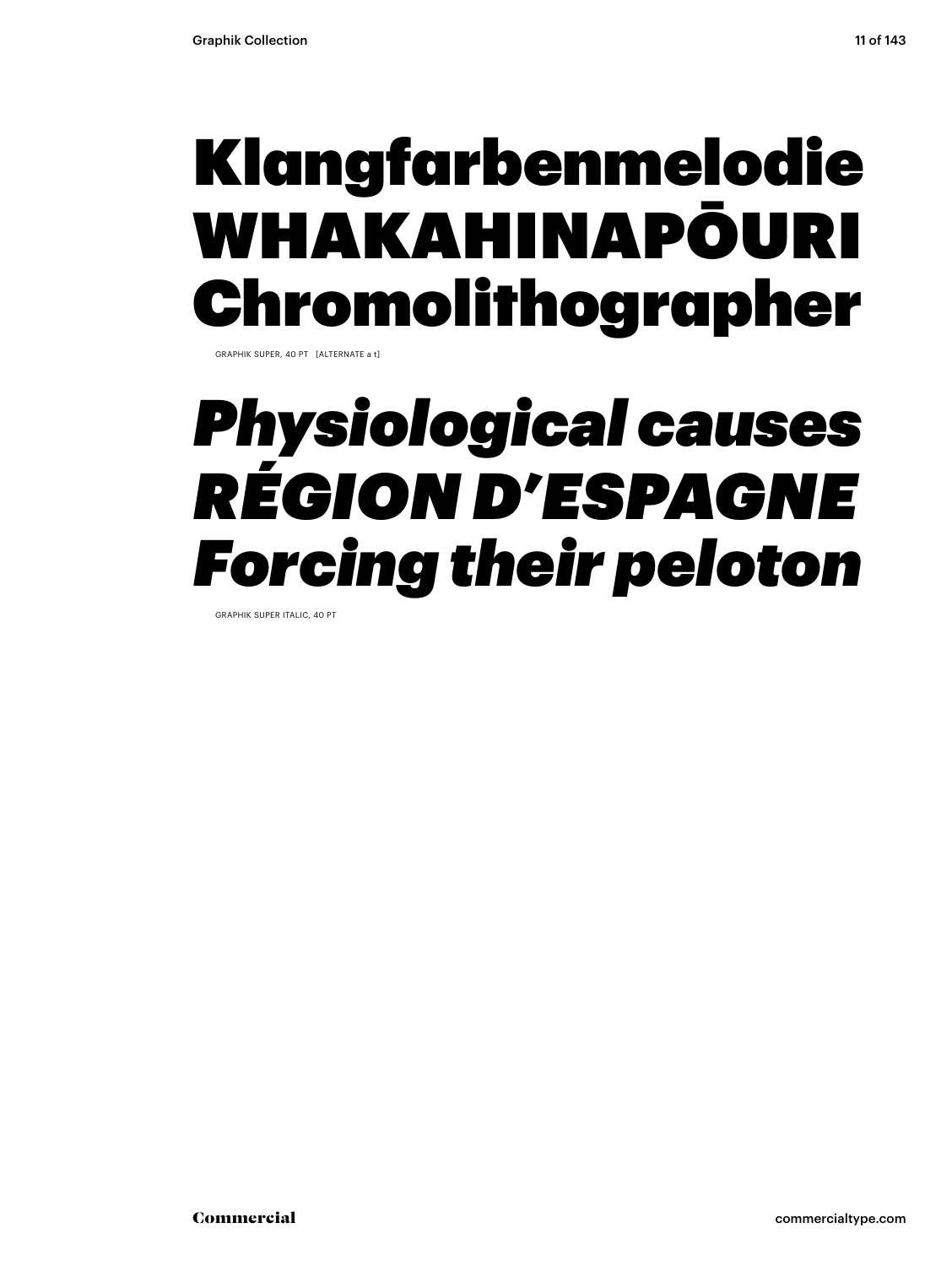Appenzell Rhodes-Intérieures, Schwytz PLACED FIRST IN THE 2012 OLYMPICS *The 27% increase of synthetic materials*

GRAPHIK THIN, THIN ITALIC, 25 PT

Private label opens new headquarters HÓDMEZŐVÁSÁRHELYI, MÓRAHALMI *Norður-Þingeyjarsýsla, Gullbringusýsla* GRAPHIK EXTRALIGHT, EXTRALIGHT ITALIC, 25 PT [ALTERNATE a

The area's total population of 246,057 DE BAARSJES, CENTRUM, OUD–ZUID *Bauhaus origin and early organization*

GRAPTIONAL OLDSTYLE

The earliest historical reference was GROPIUS' OPINIONS IMPACTED HIS *Heinrich Hubert Maria Josef Houben*

GRAPHIK REGULAR, REGULAR ITALIC, 25 PT [ALTERNATE t]

### Uden Bornholms Regionskommune EXPERIMENTELE GROEP HOLLAND *Enseignement supérieur et grandes*

GRAPHIK MEDIUM, MEDIUM ITALIC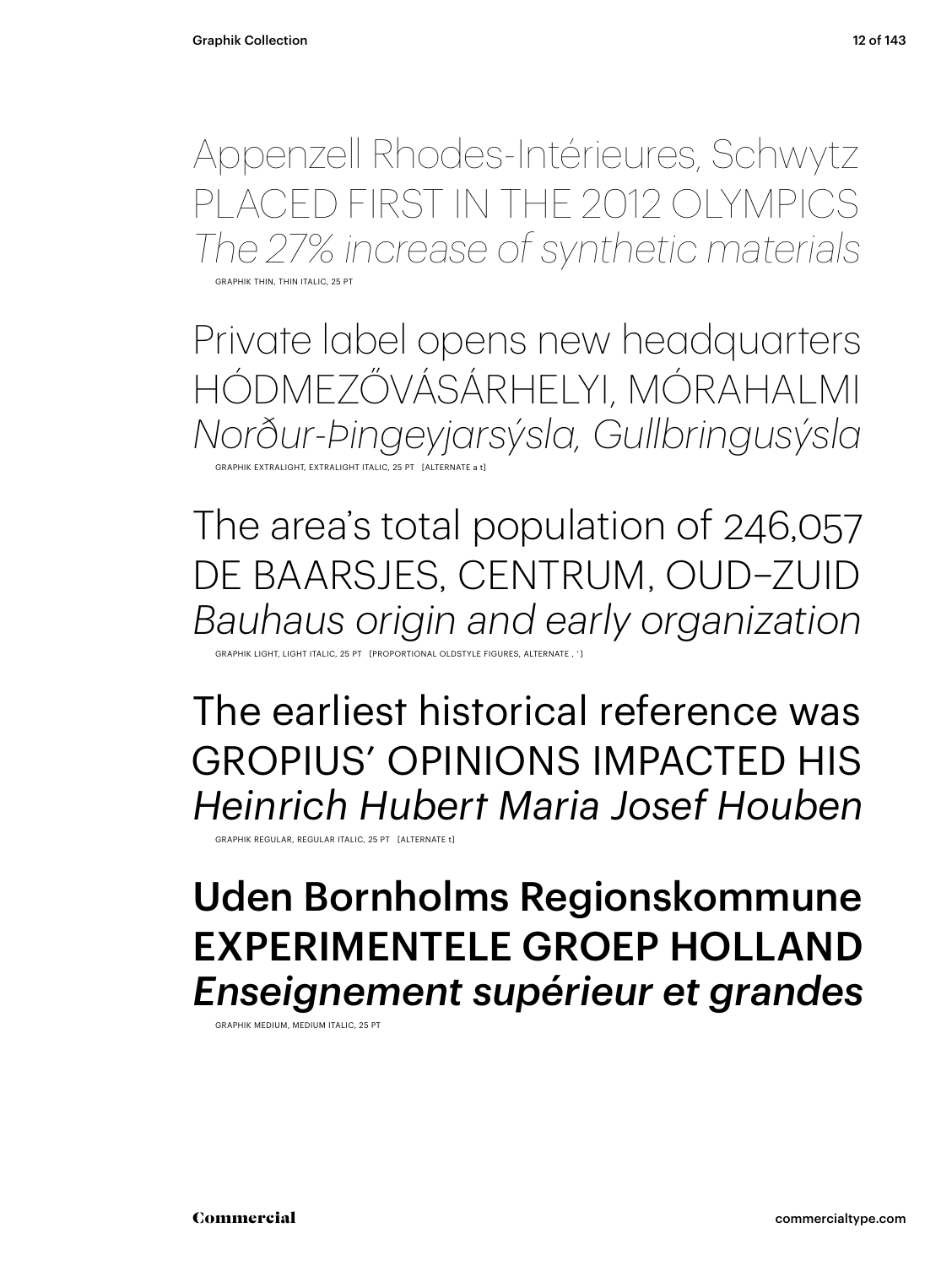### **237 artists exhibit work in biennale FUNDACIÓN DE LA CASA GRANDE** *Sprachgeschichte und Lautwandel*

GRAPHIK SEMIBOLD, SEMIBOLD ITALIC, 25

### **Moved to Middlesbrough, England GÜNEYDOĞU ANADOLU BÖLGESİ** *The South East Dorset conurbation*

GRAPHIK BOLD, BOLD ITALIC, 25 PT

### Región Metropolitana de Santiago DERBYSHIRE, WORCESTERSHIRE *Groenvoorzieningen vormen 11.5%*

GRAPHIK BLACK, BLACK ITALIC, 25 PT

### Established as a township in 1839 COUNT GEORGE HINSHELWOOD *Snæfellsnes-og Hnappadalssýsla*

GRAPHIK SUPER, SUPER ITALIC, 25 PT [ALTERNATE a]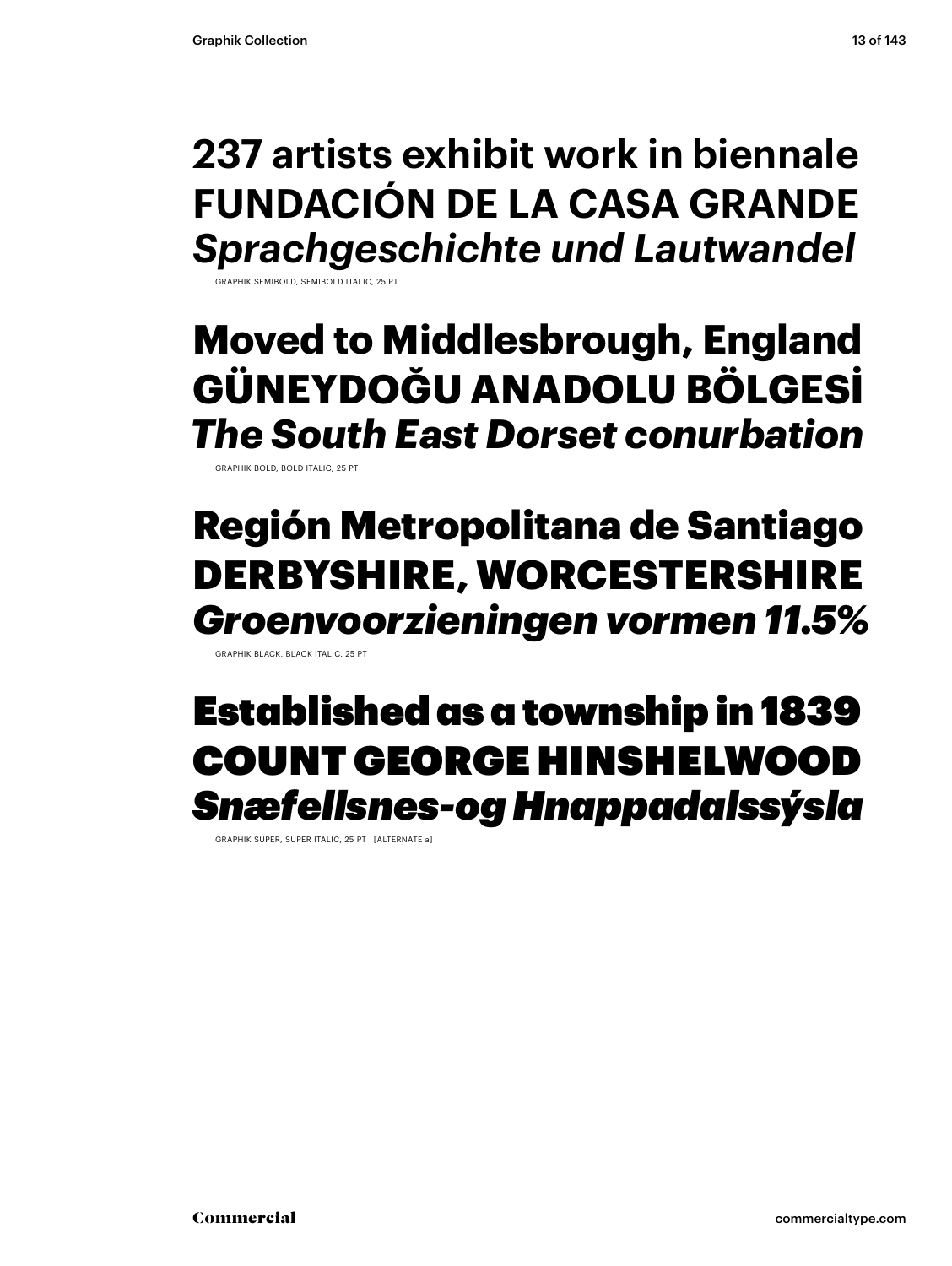REGION MIDTJYLLAND MED CENTRALFORVALTNING Bekannte Schriftgießereien im deutschen Sprachraum *POSIZIONE DELL'ITALIANO TRA LE LINGUE EUROPEE Ég gat ekki skorast undan því með öllu, en reyndi þó að*

GRAPHIK THIN, THIN ITALIC, 18 PT [ALTERNATE ß]

ARCHITECTURE OF THE BAUHAUS FROM 1919 – 1927 Limba română vorbită în nordul Dunării, în România și *THE EDICT OF NANTES WAS GRANTED IN LATE 1598 Wie, kiedy zza którego węgła wyjrzy w dzień pogodny* GRAPHIK EXTRALIGHT, EXTRALIGHT ITALIC, 18 PT

ASSESSES THEIR CONSTRUCTION OF SITUATIONS Suprafaţa totală a României interbelice: 294.967 km2 *IN 1927, THE FIRST WERE MADE IN EAST KEARNSEA Autoroute A11 continue vers Le Mans, Paris & Nantes* GRAPHIK LIGHT, LIGHT ITALIC, 18 PT [ALTERNATE t ţ , ]

AMERICAN COLONIAL ARCHITECTURE 1720–1780 In 2005, her first solo exhibition was in Vancouver *NORTH WEST LEICESTERSHIRE AND RUNNYMEDE O papel da Madeira na época dos descobrimentos* GRAPHIK REGULAR, REGULAR ITALIC, 18 PT

HIS GROUP TRAVELED THROUGHOUT ARMENIA Western Departments of Comparative Vandalism *SUBMITS HIMSELF AS AN INSCRUTABLE CIPHER Mylly oli kerran maalattu helakanpunaiseksi siivet*

GRAPHIK MEDIUM, MEDIUM ITALIC, 18 PT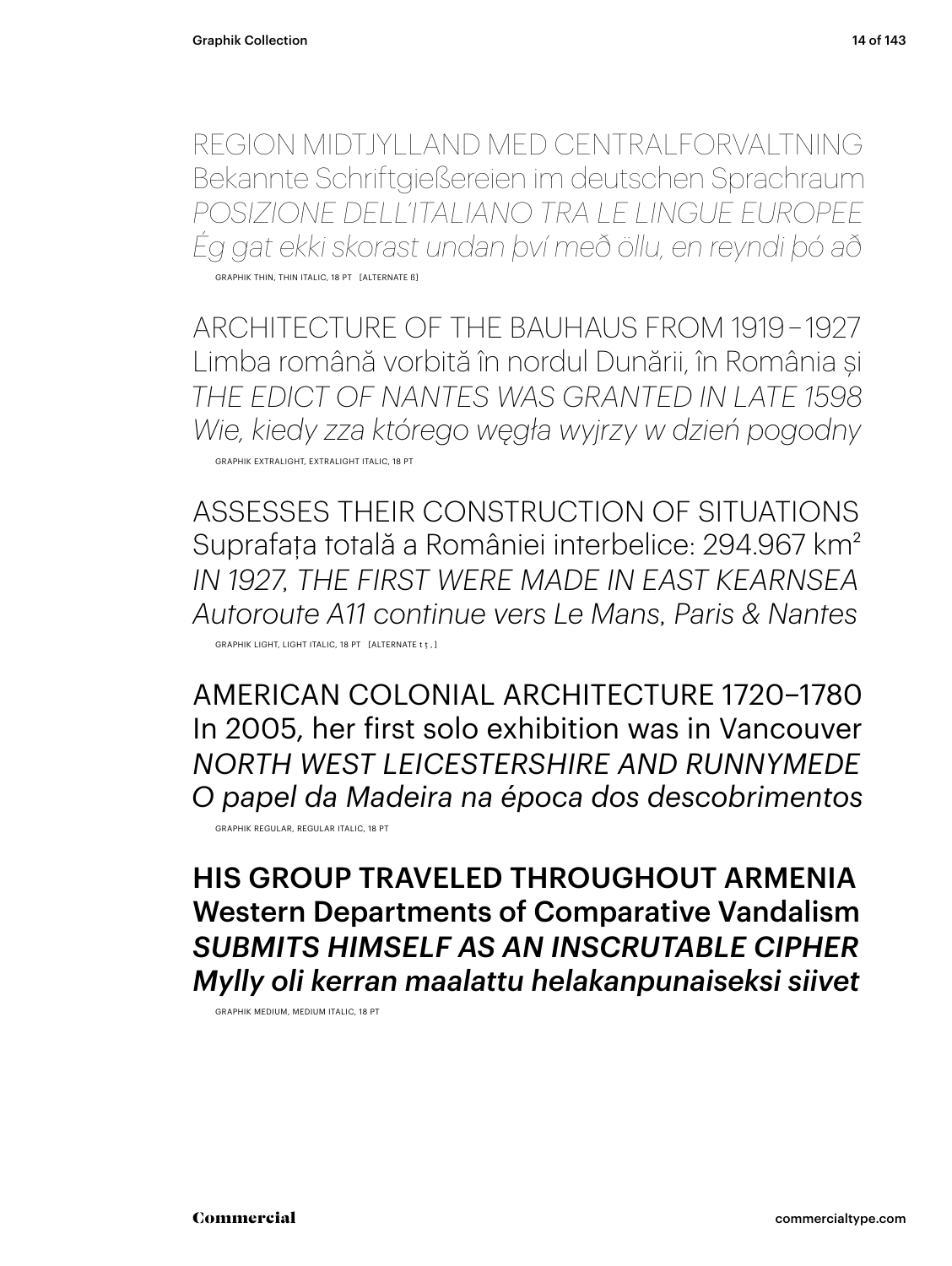**TIMOG NG TURKEY AT MGA 242 KM KANLURAN Heildaríbúafjöldi svæðisins er rúmlega 2.170.750** *HOMERSKE HIMNE JE ZAJEDNIČKI NAZIV ZA 33 Politique de la Suisse envers l'Union européenne*

GRAPHIK SEMIBOLD, SEMIBOLD ITALIC, 18 PT

**DEBUTS NEW ORCHESTRATED PERFORMANCE A rejection of an art separated from the political** *ALS SCHRIFTGIESSEREI BEZEICHNET MAN DIE Commentaires sur la société du spectacle, 1988*

GRAPHIK BOLD, BOLD ITALIC, 18 PT

ARGENTINIAN ARTISTS IN THE 19TH CENTURY Al cap d'algun temps potser t'acudeixi a la ment *HELSINGIN SUURIMPIA URHEILUSEUROJA ON Grandeur et décadence d'un petit commerce de*

GRAPHIK BLACK, BLACK ITALIC, 18 PT [ALTERNATE a t ' ]

BUT THE SPECTACLE IS NOT THE INEVITABLE The spectacle is the ruling apparatus of society *PRIVATPRAKTISERENDE OG SPECIALLÆGER The general separation of worker and products*

GRAPHIK SUPER, SUPER ITALIC, 18 PT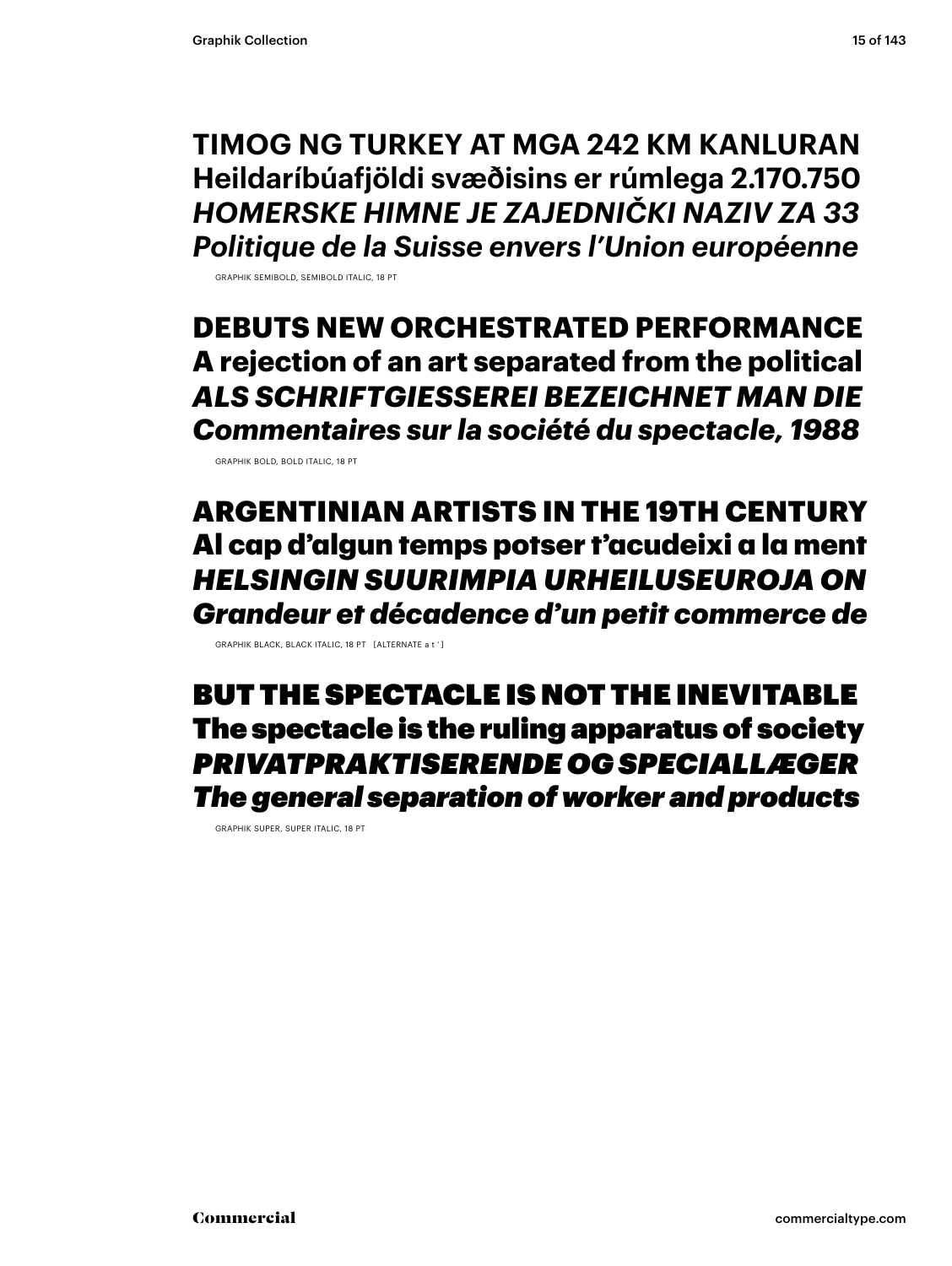### Anishinaabemowin aromolithograph ebensauffassung Menneskehedens **Sebauvedomenia** Bildungsverbandes GRAPHIK THIN 50 PT GRAPHIK EXTRALIGHT, 50 PT GRAPHIK LIGHT, 50 PT GRAPHIK REGULAR, 50 PT  $B$ ADHIK MEDIUM, 50 GRAPHIK SEMIBOLD, 50 **Monochromatics** GRAPHIK BOLD, 50 PT **Iticlimactical** GRAPHIK BLACK, 50 PT astrichtenaar

GRAPHIK SUPER, 50 PT [ALTERNATE t]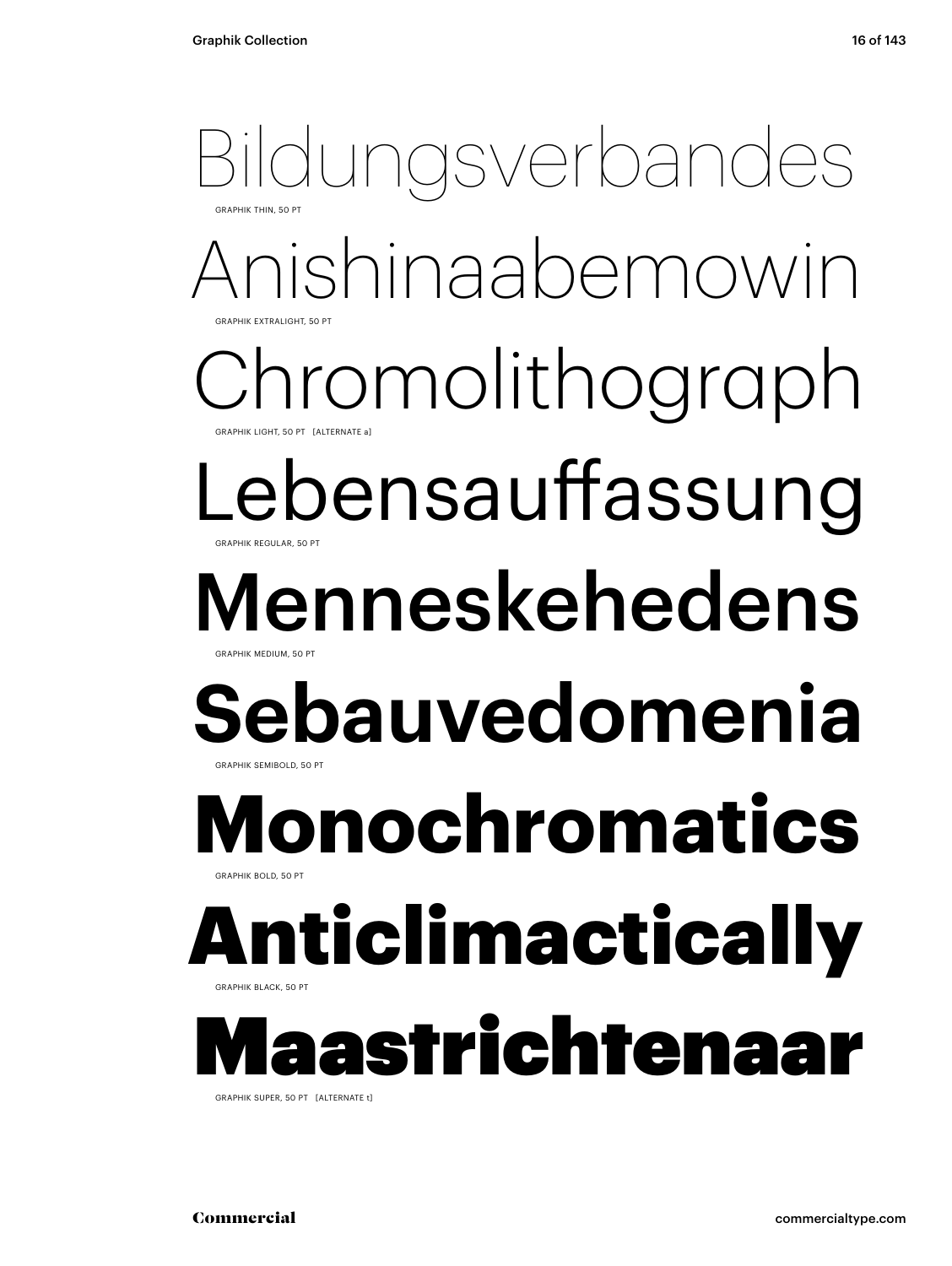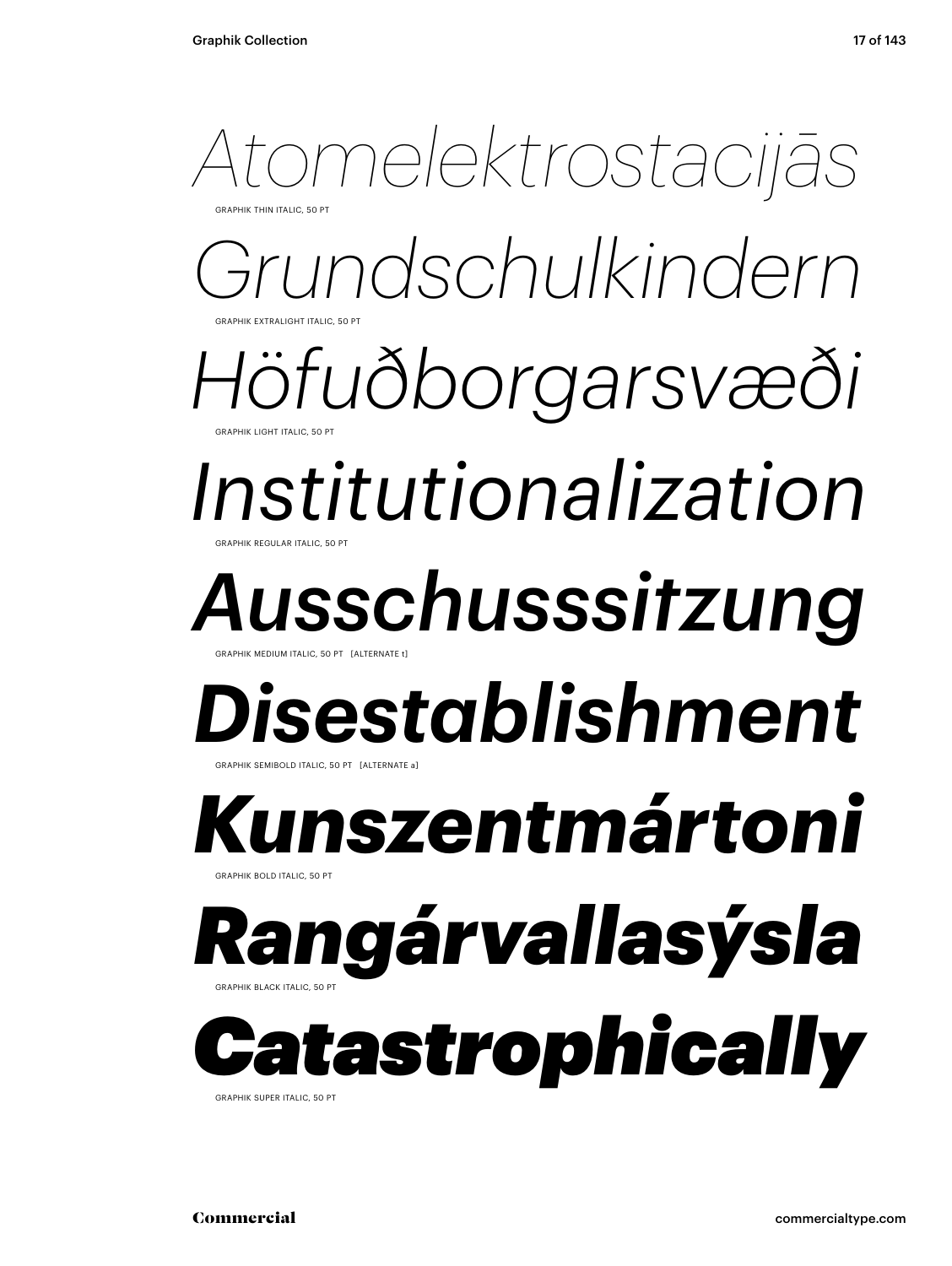GRAPHIK REGULAR, REGULAR ITALIC, SEMIBOLD, 16/20 PT

REGULAR ALL CAPS REGULAR SEMIBOLD PROPORTIONAL LINING FIGURES REGULAR ITALIC SEMIBOLD PROPORTIONAL OLDSTYLE FIGURES THE SPANISH WAR, which began in 1739, and the French war which soon followed it occasioned further increase of the debt, which, on the 31st of December 1748, after it had been concluded by the **Treaty of Aix-la-Chapelle,**  amounted to £78,293,313. The most profound peace of the seventeen years of continuance had taken no more than £8,328,354 from it. A war of less than nine years' continuance added £31,338,689 to it (Refer to James Postlethwaite's *History of the Public Revenue*). During the administration of Mr. Pelham, the interest of the public debt was reduced from 4% to 3%; or at least measures were taken for reducing it, from four to three per cent; **the sinking fund** was increased, and some part of the public debt was paid off. In 1755, before the breaking out of the late war, the funded debt of Great Britain amounted to £72,289,673. On the 5th of January 1763, at the conclusion of the peace, the funded debt amounted to £122,603,336. The unfunded debt has been stated at £13,927,589. But the expense occasioned by the war did not end with the conclusion of the peace, so that though, on the 5th of January 1764, the funded debt was increased (partly by a new loan, and partly by funding a part of the unfunded debt) to £129,586,782, there still remained (according to the very well informed author of *Considerations on the Trade and* 

REGULAR ITALIC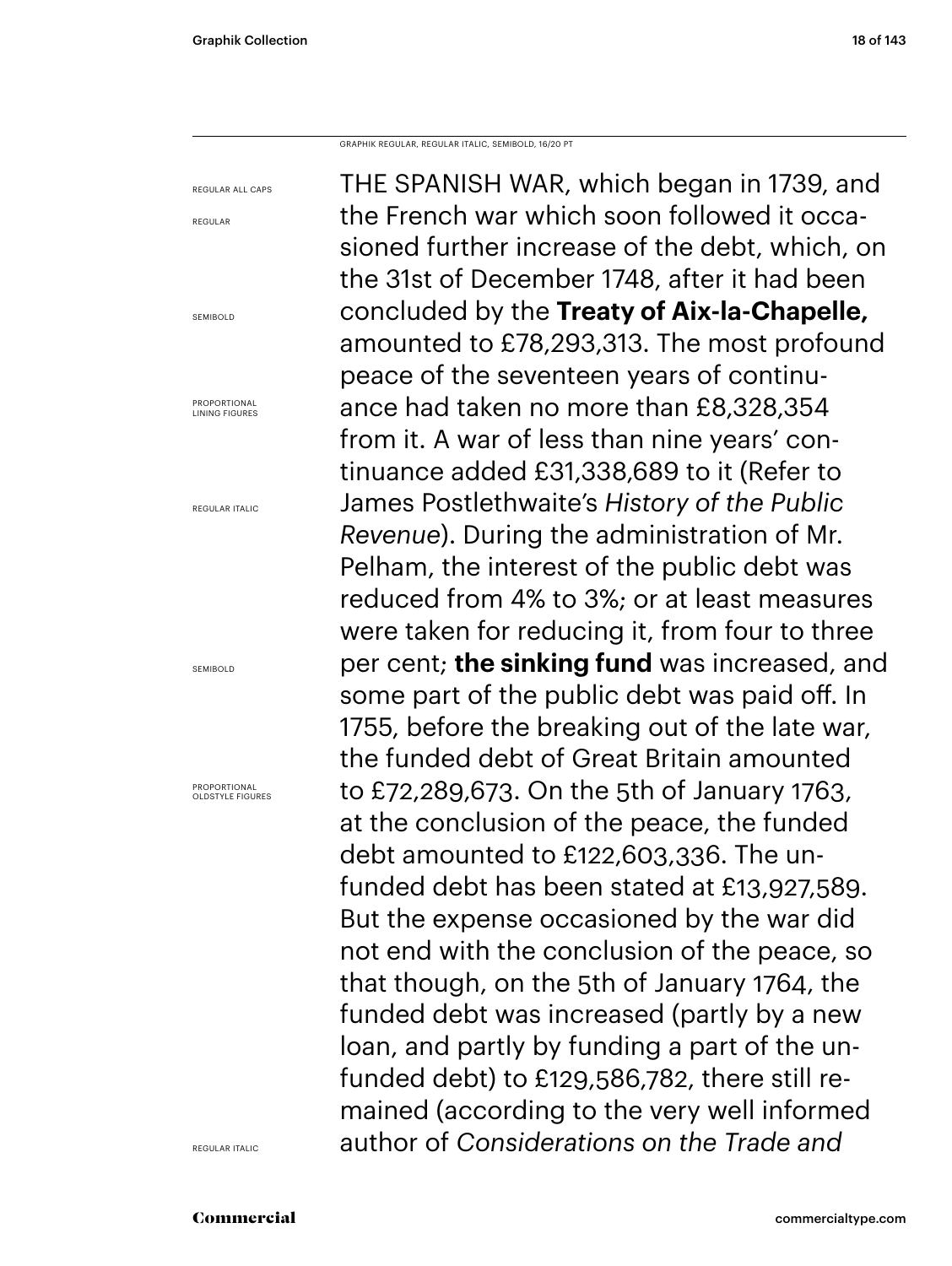GRAPHIK REGULAR, REGULAR ITALIC, SEMIBOLD, 10/13 PT GRAPHIK MEDIUM, MEDIUM, MEDIUM ITALIC, BOLD, 10/13 PT

Every introduction to the problems of aesthetics begins by acknowledging the existence and claims of two methods of attack—the *general, philosophical, deductive*, which starts from a complete metaphysics and installs beauty in its place among the other great concepts; and the *empirical*, or *inductive*, which seeks to disengage a general principle of beauty from the objects of aesthetic experience and the facts of aesthetic enjoyment: an example of Fechner's "aesthetics from above & from below."

### **Methodologies of Aesthetics**

The first was the method of aesthetics par excellence. It was indeed only through the desire of an eighteenth-century philosopher, Baumgarten, to round out his "architectonic" of metaphysics that the science received its name, as designating the theory of knowledge in the form of feeling, parallel to that of "clear," logical thought. Kant, Schelling, and Hegel, again, made use of the concept of *the Beautiful* as a kind of keystone or cornice for their respective philosophical edifices. Aesthetics, then, came into being as the philosophy of the Beautiful, and it may be asked why this philosophical aesthetics does not suffice; why beauty should need for its understanding also an aesthetics "von unten." The answer is not that no system of philosophy is universally accepted, but that *the general aesthetic theories* have not, as yet at least, succeeded in answering the plain questions of "the plain man" in regard to concrete beauty. Kant, indeed, frankly denied that the explanation of concrete beauty, or "Doctrine of Taste," as he called it, was possible, while the various definers of beauty as "the union of the Real and the Ideal" "the expression of the Ideal to Sense," have done no more than he. No one of *these* aesthetic systems, in spite of volumes of so-called application of their principles to works of art, has been able to furnish a criterion of beauty. The criticism of the gen-

Every introduction to the problems of aesthetics begins by acknowledging the existence and claims of two methods of attack—the *general, philosophical, deductive*, which starts from a complete metaphysics and installs beauty in its place among the other great concepts; and the *empirical*, or *inductive*, which seeks to disengage a general principle of beauty from the objects of aesthetic experience and the facts of aesthetic enjoyment: an example of Fechner's "aesthetics from above & from below."

### **Methodologies of Aesthetics**

The first was the method of aesthetics par excellence. It was indeed only through the desire of an eighteenth-century philosopher, Baumgarten, to round out his "architectonic" of metaphysics that the science received its name, as designating the theory of knowledge in the form of feeling, parallel to that of "clear," logical thought. Kant, Schelling, and Hegel, again, made use of the concept of *the Beautiful* as a kind of keystone or cornice for their respective philosophical edifices. Aesthetics, then, came into being as the philosophy of the Beautiful, and it may be asked why this philosophical aesthetics does not suffice; why beauty should need for its understanding also an aesthetics "von unten." The answer is not that no system of philosophy is universally accepted, but that *the general aesthetic theories* have not, as yet at least, succeeded in answering the plain questions of "the plain man" in regard to concrete beauty. Kant, indeed, frankly denied that the explanation of concrete beauty, or "Doctrine of Taste," as he called it, was possible, while the various definers of beauty as "the union of the Real and the Ideal" "the expression of the Ideal to Sense," have done no more than he. No one of *these* aesthetic systems, in spite of volumes of socalled application of their principles to works of art, has been able to furnish a criterion of beauty. The criticism of the generations is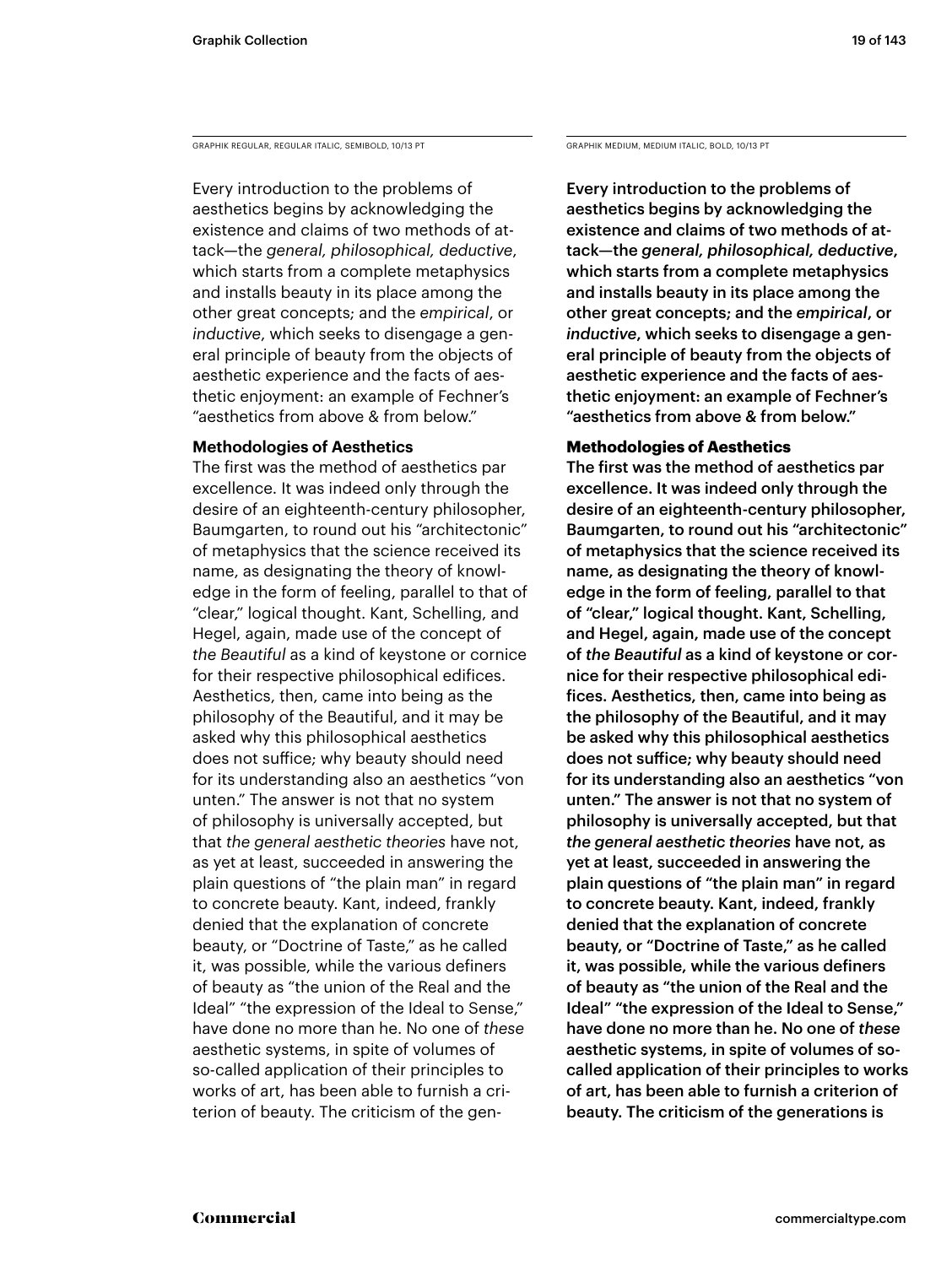GRAPHIK SEMIBOLD, SEMIBOLD ITALIC, 10/13 PT GRAPHIK BOLD, BOLD ITALIC, 10/13 PT

**Every introduction to the problems of aesthetics begins by acknowledging the existence and claims of two methods of attack—the** *general, philosophical, deductive***, which starts from a complete metaphysics and installs beauty in its place among the other great concepts; and the** *empirical***, or** *inductive***, which seeks to disengage a general principle of beauty from the objects of aesthetic experience and the facts of aesthetic enjoyment: an example of Fechner's "aesthetics from above & from below."** 

### *Methodologies of Aesthetics*

**The first was the method of aesthetics par excellence. It was indeed only through the desire of an eighteenth-century philosopher, Baumgarten, to round out his "architectonic" of metaphysics that the science received its name, as designating the theory of knowledge in the form of feeling, parallel to that of "clear," logical thought. Kant, Schelling, and Hegel, again, made use of the concept of** *the Beautiful* **as a kind of keystone or cornice for their respective philosophical edifices. Aesthetics, then, came into being as the philosophy of the Beautiful, and it may be asked why this philosophical aesthetics does not suffice; why beauty should need for its understanding also an aesthetics "von unten." The answer is not that no system of philosophy is universally accepted, but that** *the general aesthetic theories* **have not, as yet at least, succeeded in answering the plain questions of "the plain man" in regard to concrete beauty. Kant, indeed, frankly denied that the explanation of concrete beauty, or "Doctrine of Taste," as he called it, was possible, while the various definers of beauty as "the union of the Real and the Ideal" "the expression of the Ideal to Sense," have done no more than he. No one of** *these* **aesthetic systems, in spite of volumes of so-called application of their principles to works of art, has been able to furnish a criterion of beauty. The criticism** 

**Every introduction to the problems of aesthetics begins by acknowledging the existence and claims of two methods of attack—the** *general, philosophical, deductive***, which starts from a complete metaphysics and installs beauty in its place among the other great concepts; and the** *empirical***, or**  *inductive***, which seeks to disengage a general principle of beauty from the objects of aesthetic experience and the facts of aesthetic enjoyment: an example of Fechner's "aesthetics from above & from below."** 

### *Methodologies of Aesthetics*

**The first was the method of aesthetics par excellence. It was indeed only through the desire of an eighteenth-century philosopher, Baumgarten, to round out his "architectonic" of metaphysics that the science received its name, as designating the theory of knowledge in the form of feeling, paral-**

GRAPHIK BLACK, BLACK ITALIC, 10/13 PT

Every introduction to the problems of aesthetics begins by acknowledging the existence and claims of two methods of attack—the *general, philosophical, deductive*, which starts from a complete metaphysics and installs beauty in its place among the other great concepts; and the *empirical*, or *inductive*, which seeks to disengage a general principle of beauty from the objects of aesthetic experience and the facts of aesthetic enjoyment: an example of Fechner's "aesthetics from above & from below."

### *Methodologies of Aesthetics*

The first was the method of aesthetics par excellence. It was indeed only through the desire of an eighteenth-century philosopher, Baumgarten, to round out his "architectonic" of metaphysics that the science received its name, as designating the theory of knowledge in the form of feeling, paral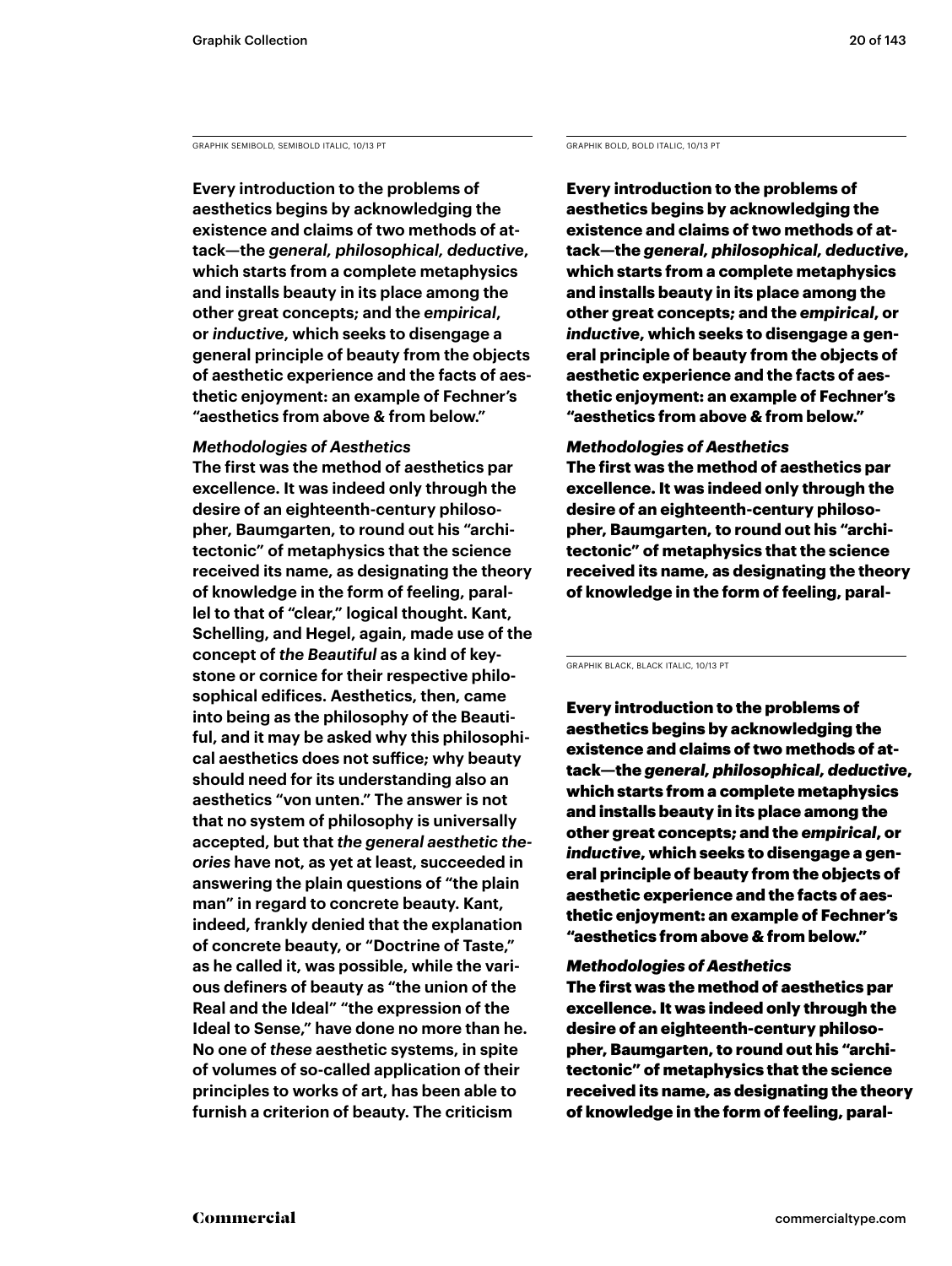GRAPHIK REGULAR, REGULAR ITALIC, SEMIBOLD, 8/11 PT GRAPHIK MEDIUM, MEDIUM ITALIC, BOLD, 8/11 PT

Every introduction to the problems of aesthetics begins by acknowledging the existence and claims of two methods of attack—the *general, philosophical, deductive*, which starts from a complete metaphysics and installs beauty in its place among the other great concepts; and the *empirical*, or *inductive*, which seeks to disengage a general principle of beauty from the objects of aesthetic experience and the facts of aesthetic enjoyment: an example of Fechner's "aesthetics from above & from below."

### **Methodologies of Aesthetics**

The first was the method of aesthetics par excellence. It was indeed only through the desire of an eighteenth-century philosopher, Baumgarten, to round out his "architectonic" of metaphysics that the science received its name, as designating the theory of knowledge in the form of feeling, parallel to that of "clear," logical thought. Kant, Schelling, and Hegel, again, made use of the concept of *the Beautiful* as a kind of keystone or cornice for their respective philosophical edifices. Aesthetics, then, came into being as the philosophy of the Beautiful, and it may be asked why this philosophical aesthetics does not suffice; why beauty should need for its understanding also an aesthetics "von unten."

### **The State of Criticism**

The answer is not that no system of philosophy is universally accepted, but that *the general aesthetic theories* have not, as yet at least, succeeded in answering the plain questions of "the plain man" in regard to concrete beauty. Kant, indeed, frankly denied that the explanation of concrete beauty, or "Doctrine of Taste," as he called it, was possible, while the various definers of beauty as "the union of the Real and the Ideal" "the expression of the Ideal to Sense," have done no more than he. No one of *these* aesthetic systems, in spite of volumes of so-called application of their principles to works of art, has been able to furnish a criterion of beauty. The criticism of the generations is summed up in the mild remark of Fechner, in his "Vorschule der Aesthetik," to the effect that the philosophical path leaves one in conceptions that, by reason of their generality, *do not well fit* the particular cases. And so it was that empirical aesthetics arose, which does not seek to answer those plain questions as to the enjoyment of concrete beauty down to its simplest forms, to which philosophical aesthetics had been inadequate. But it is clear that neither has empirical aesthetics said the last word concerning beauty. Criticism is still in a chaotic state that would be impossible if aesthetic theory were firmly

Every introduction to the problems of aesthetics begins by acknowledging the existence and claims of two methods of attack—the *general, philosophical, deductive*, which starts from a complete metaphysics and installs beauty in its place among the other great concepts; and the *empirical*, or *inductive*, which seeks to disengage a general principle of beauty from the objects of aesthetic experience and the facts of aesthetic enjoyment: an example of Fechner's "aesthetics from above & from below."

### **Methodologies of Aesthetics**

The first was the method of aesthetics par excellence. It was indeed only through the desire of an eighteenth-century philosopher, Baumgarten, to round out his "architectonic" of metaphysics that the science received its name, as designating the theory of knowledge in the form of feeling, parallel to that of "clear," logical thought. Kant, Schelling, and Hegel, again, made use of the concept of *the Beautiful* as a kind of keystone or cornice for their respective philosophical edifices. Aesthetics, then, came into being as the philosophy of the Beautiful, and it may be asked why this philosophical aesthetics does not suffice; why beauty should need for its understanding also an aesthetics "von unten."

### **The State of Criticism**

The answer is not that no system of philosophy is universally accepted, but that *the general aesthetic theories* have not, as yet at least, succeeded in answering the plain questions of "the plain man" in regard to concrete beauty. Kant, indeed, frankly denied that the explanation of concrete beauty, or "Doctrine of Taste," as he called it, was possible, while the various definers of beauty as "the union of the Real and the Ideal" "the expression of the Ideal to Sense," have done no more than he. No one of *these* aesthetic systems, in spite of volumes of so-called application of their principles to works of art, has been able to furnish a criterion of beauty. The criticism of the generations is summed up in the mild remark of Fechner, in his "Vorschule der Aesthetik," to the effect that the philosophical path leaves one in conceptions that, by reason of their generality, *do not well fit* the particular cases. And so it was that empirical aesthetics arose, which does not seek to answer those plain questions as to the enjoyment of concrete beauty down to its simplest forms, to which philosophical aesthetics had been inadequate. But it is clear that neither has empirical aesthetics said the last word concerning beauty. Criticism is still in a chaotic state that would be impossible if aesthetic theory were firmly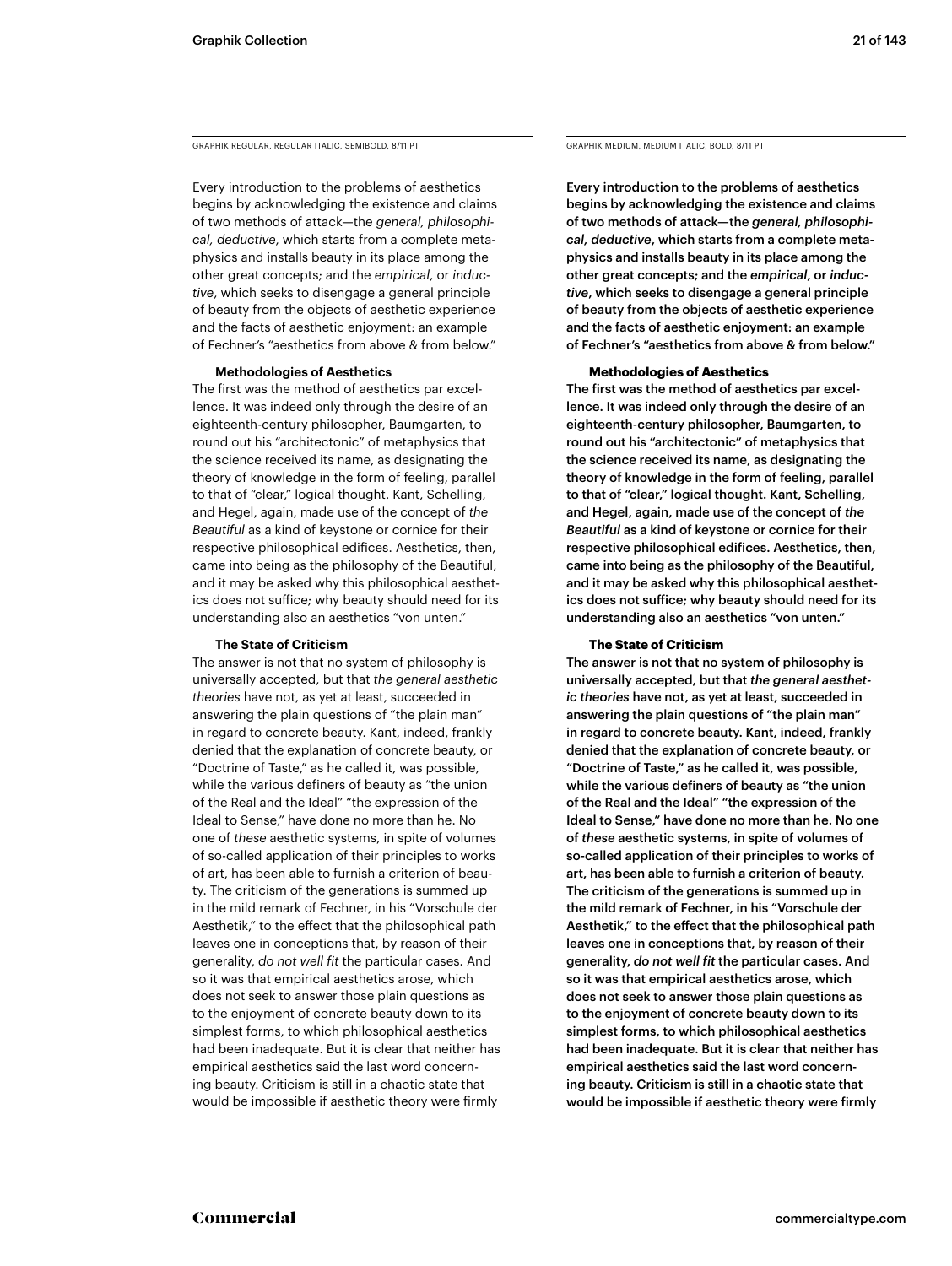# **Graphik Compact**

Graphik Compact is all about efficiency in copy fitting, having been designed to be narrow and space-saving without looking condensed. Used for both headlines and text, it gives a comfortable reading experience coupled with economy of space without appearing overtly narrow or crammed on the page, screen, or sign.

### **PUBLISHED** 2017

**DESIGNED BY** CHRISTIAN SCHWARTZ

**PRODUCTION ASSISTANCE** HRVOJE ŽIVČIĆ

**18 STYLES** 9 WEIGHTS W/ ITALICS

### **FEATURES**

PROPORTIONAL/TABULAR LINING FIGURES PROPORTIONAL/TABULAR OLDSTYLE FIGURES FRACTIONS (PREBUILT AND ARBITRARY) SUPERSCRIPT/SUBSCRIPT

With nine weights from Thin to Super, Graphik Compact can express ideas with attention-grabbing boldness or take on a more supportive role in a typographic palette. It feels perfectly at home in the world of branding, video and broadcast design, web design, apps, and user interfaces and is easily legible at small sizes on small screens. Due to its narrowness, Graphik Compact is likewise useful in wayfinding projects as it allows for larger letters in tighter spaces, improving readability for users.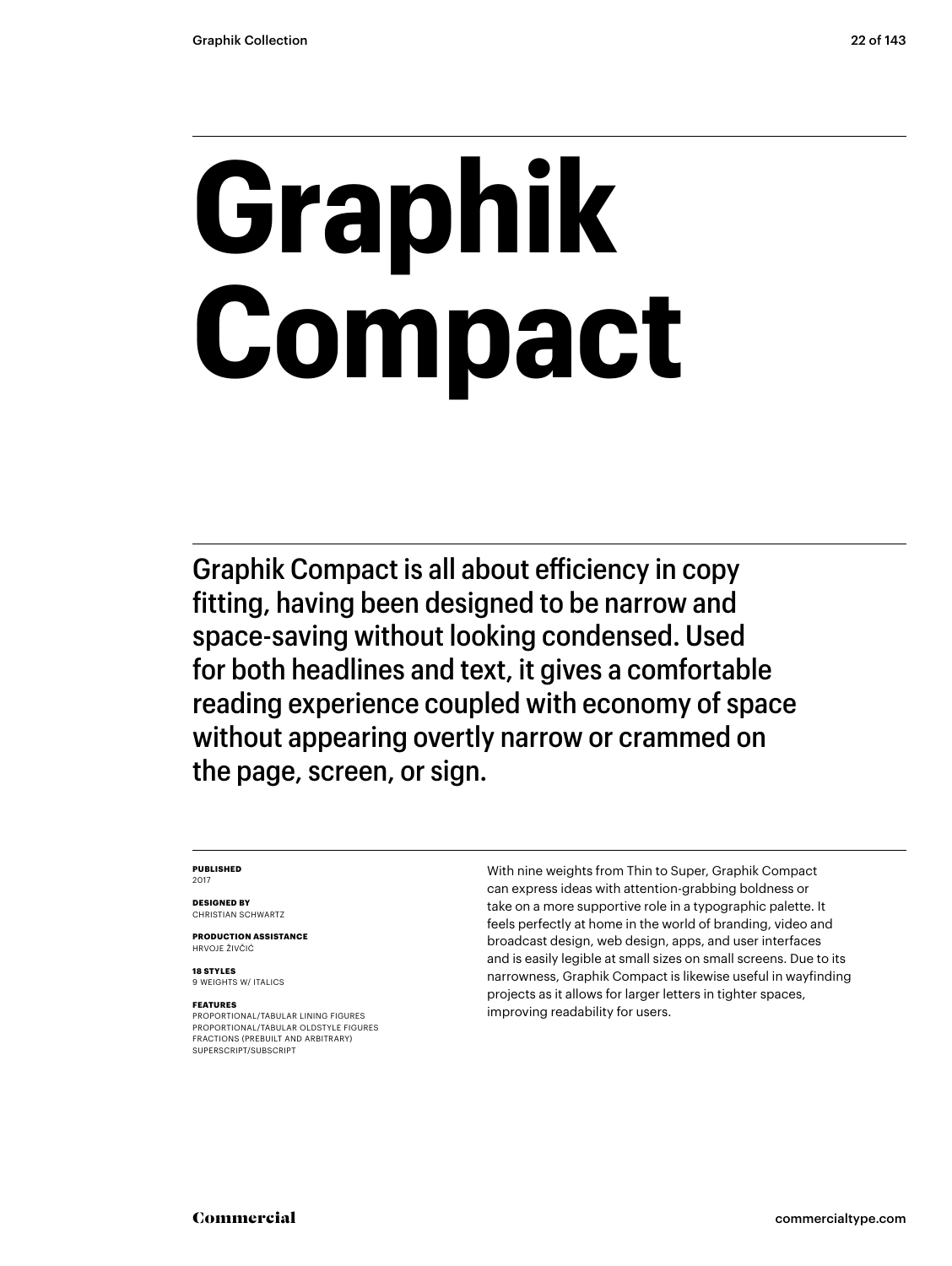

GRAPHIK COMPACT THIN, 70 PT



## FGADIVERSIT ematografică

GRAPHIK COMPACT EXTRALIGHT, 70 PT

*EXTRAVAGANCE Psychologických*

GRAPHIK COMPACT EXTRALIGHT ITALIC, 70 PT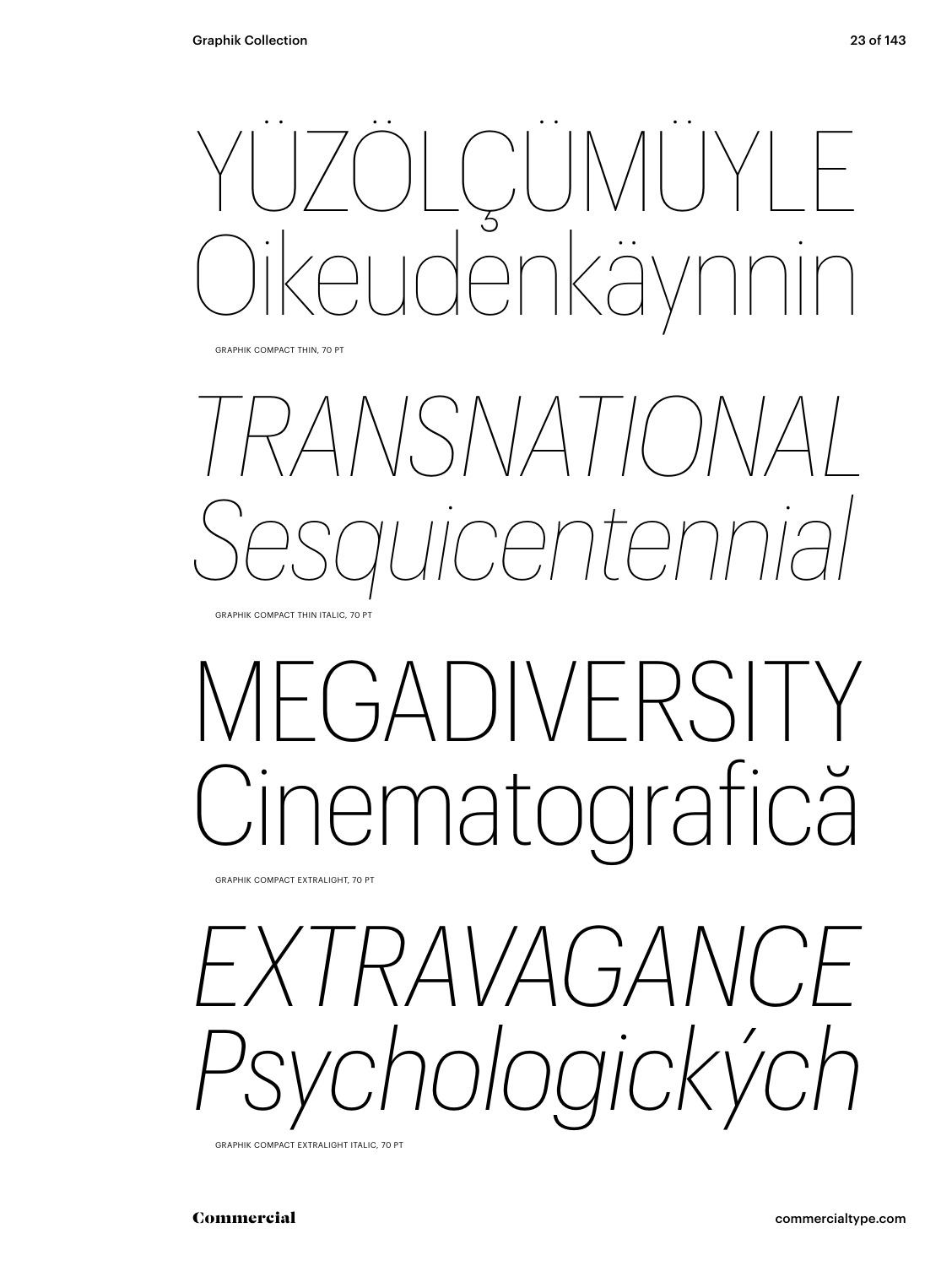## PROTAGONISTA Nejnáročnějších

# *ÅRHUNDREDET Unprecedented*

GRAPHIK COMPACT LIGHT ITALIC, 70

GRAPHIK COMPACT LIGHT, 70 PT

## MECHANICALS Eavesdropping

GRAPHIK COMPACT REGULAR, 70 PT

## *SEGÍTSÉGÉVEL Rettsaksdrama*

GRAPHIK COMPACT REGULAR ITALIC, 70 PT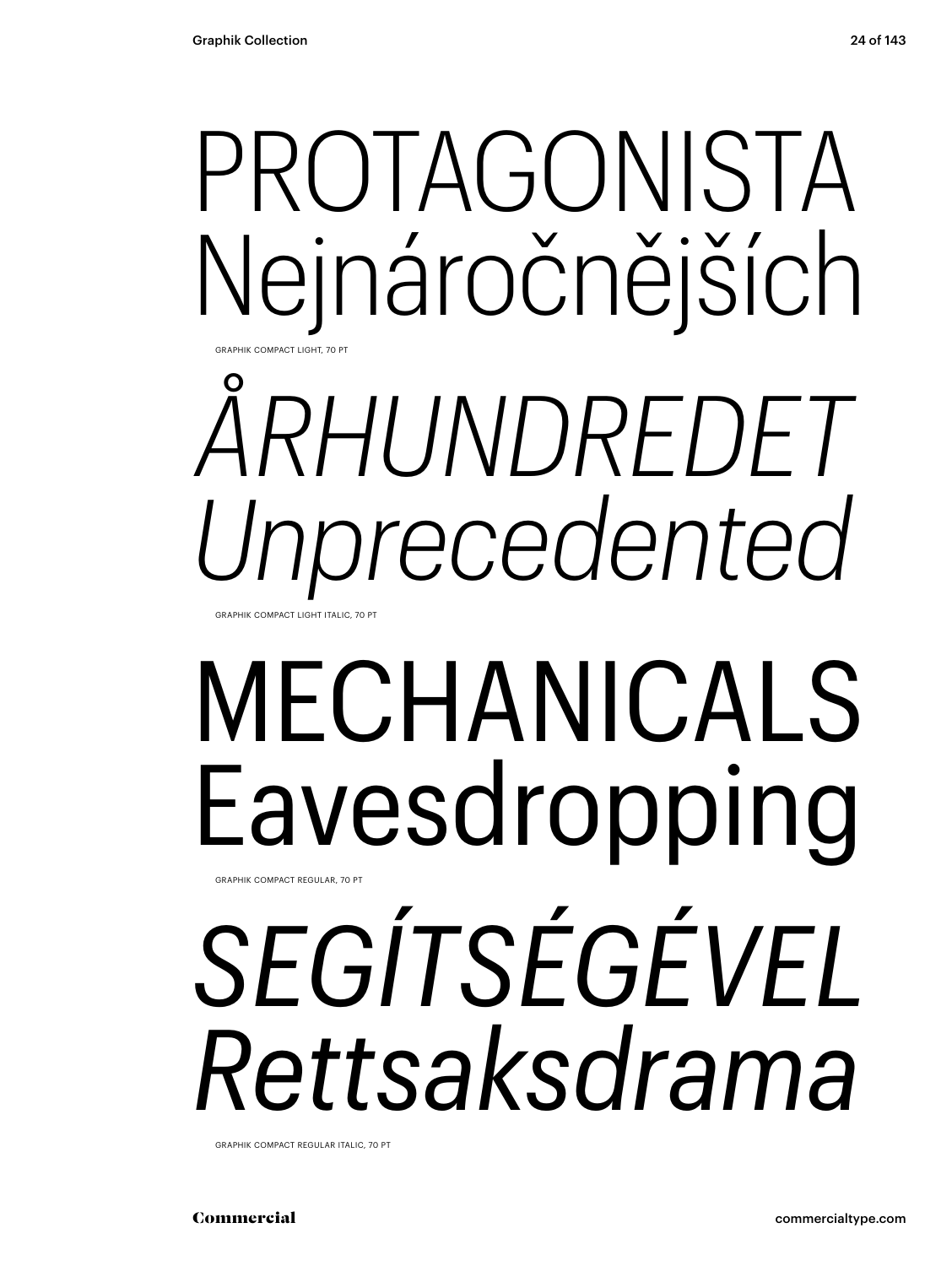# VERLÄNGERTE Administration

GRAPHIK COMPACT MEDIUM, 70 PT [ALTERNATE a]

# *HULIÐSHJÁLM Independently*

GRAPHIK COMPACT MEDIUM ITALIC, 70 PT [ALTERNATE t]

## **COINCIDENCE Whistleblower**

GRAPHIK COMPACT SEMIBOLD, 70 PT

# *INSTITUIÇÕES Resemblances*

GRAPHIK COMPACT SEMIBOLD ITALIC, 70 PT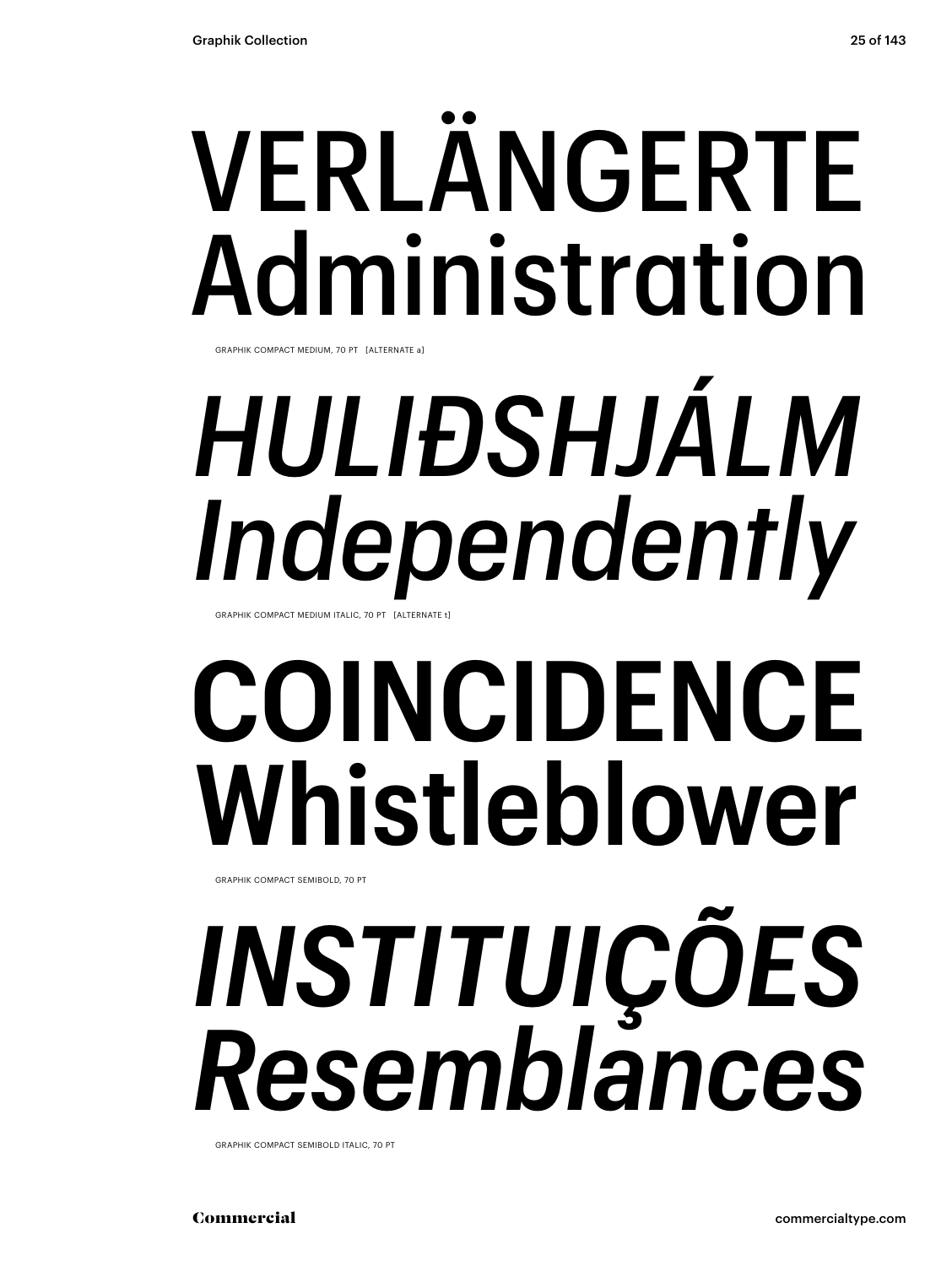### **MYSTERIEUZE Fundamentele** GRAPHIK COMPACT BOLD, 70 PT

# *FANTASTIČNA Annuellement*

GRAPHIK COMPACT BOLD ITALIC, 70 PT

## CONJECTURE Eccentricities

GRAPHIK COMPACT BLACK, 70 PT

### *DISTINGUISH Environments*

GRAPHIK COMPACT BLACK ITALIC, 70 PT [ALTERNATE t]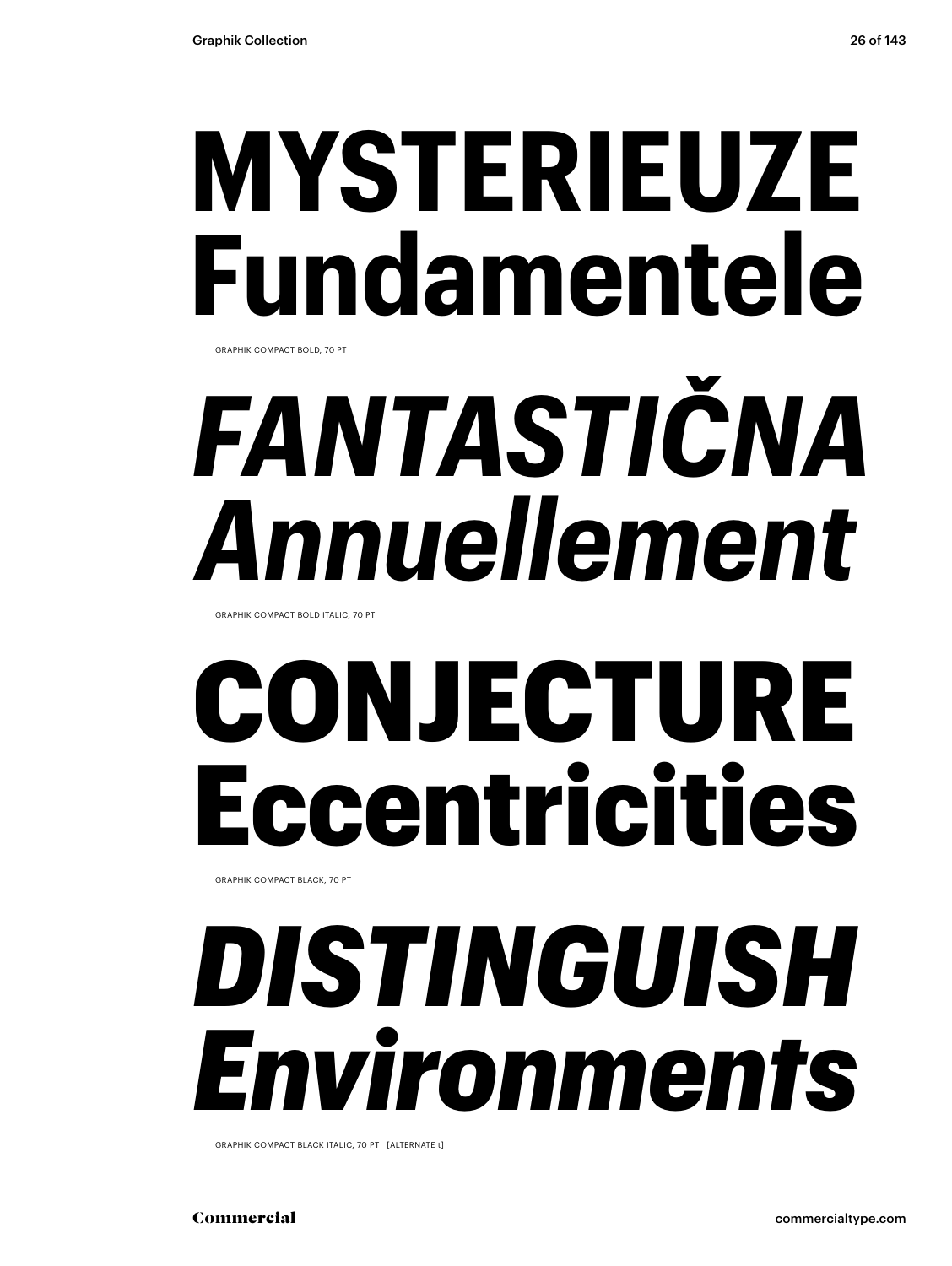# IEDZĪVOTĀJU Acknowledge

GRAPHIK COMPACT SUPER, 70 PT

### *TECHNIQUES Jednocześnie*

GRAPHIK COMPACT SUPER ITALIC, 70 PT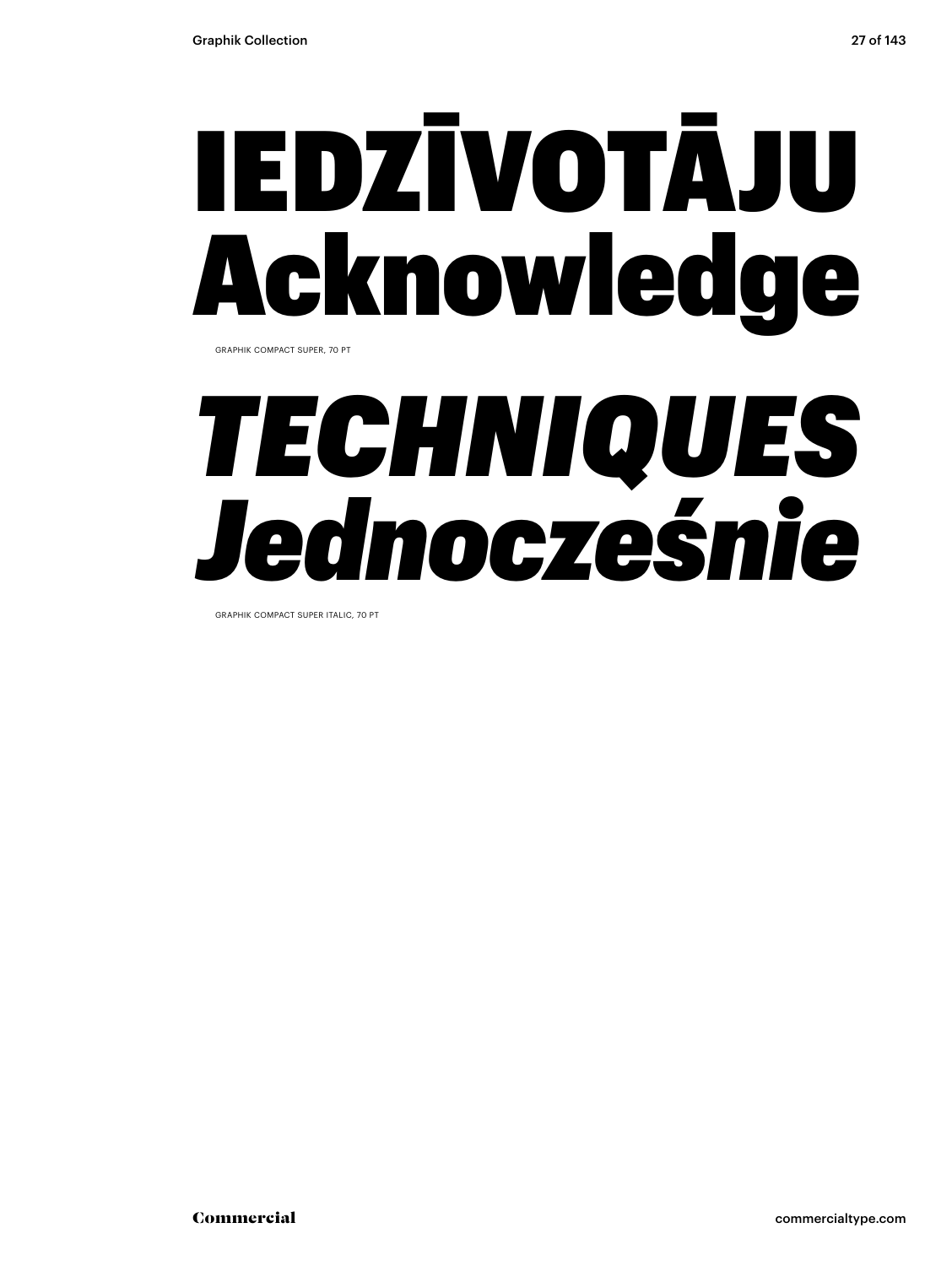Sharp spike in 700-year floods MODERN FAÇADE TYPOLOGY *Statistically expected to occur*

GRAPHIK COMPACT THIN, THIN ITALIC, 40 PT [ALTERNATE a]

Összesen 1,72 millió előfizetés ELOSVETOVO PRESLÁVENÉ *Voting systems manufacturer*

GRAPHIK COMPACT EXTRALIGHT, EXTRALIGHT ITALIC, 40 PT

15 Lionized Documentarians IL CINQUE CIRCOSCRIZIONI *Singular flavor & personality*

GRAPHIK COMPACT LIGHT, LIGHT ITALIC, 40 PT

### Specii de plante vasculare DATING TO OCTOBER 1681 *Den varmaste månaden är*

GRAPHIK COMPACT REGULAR, REGULAR ITALIC, 40 PT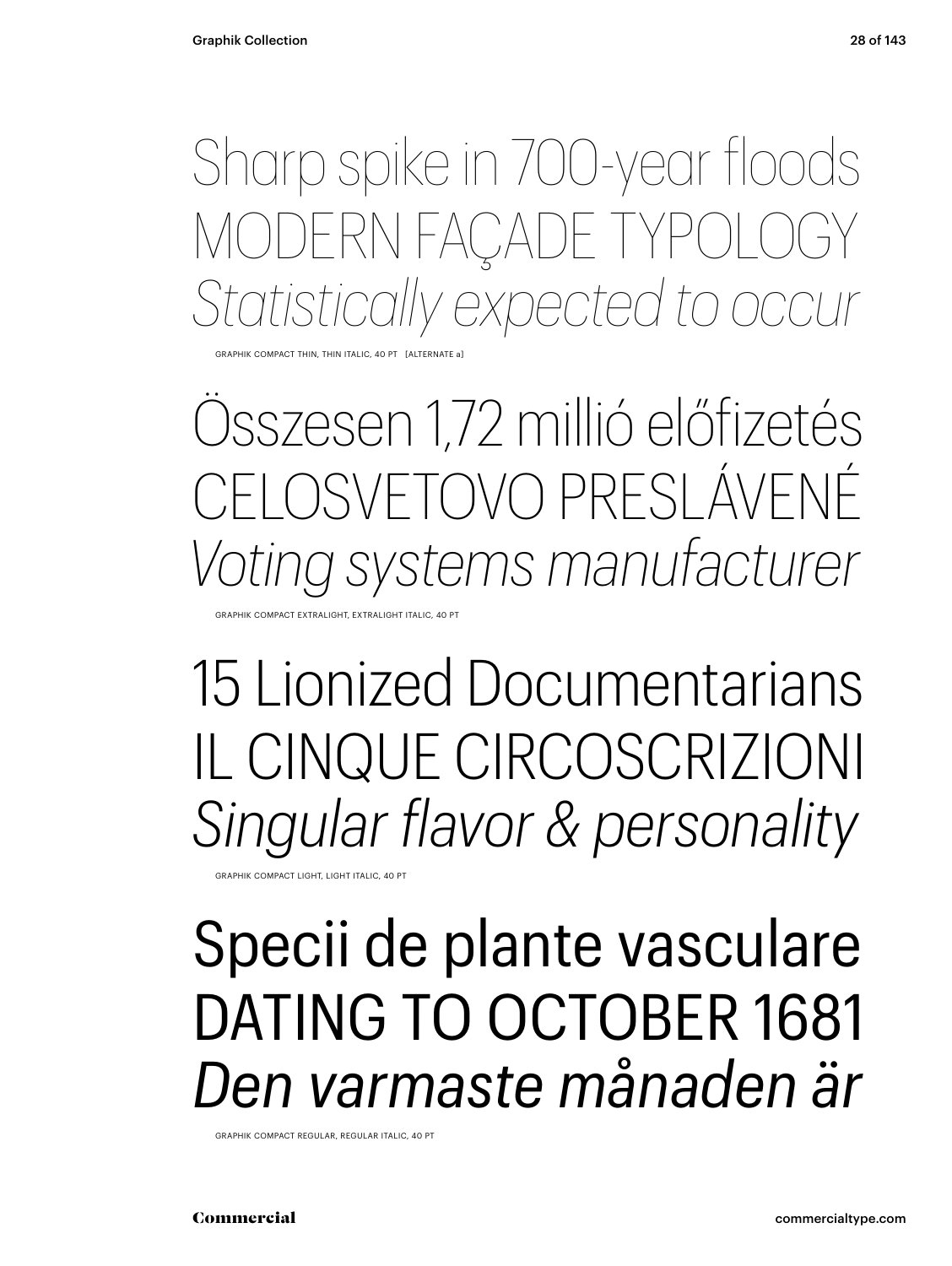### Laiu taimestik on liigirikas FEHLENDEN KENNTNISSE *Officiellement candidates*

GRAPHIK COMPACT MEDIUM, MEDIUM ITALIC, 40 PT

### **Task of reshaping the city HONGKONGØYA UTGJØR** *Confirmed in a statement*

GRAPHIK COMPACT SEMIBOLD, SEMIBOLD ITALIC, 40 PT [ALTERNATE t]

### **Modern Homes in Madrid LAS SAGAS ISLANDESAS** *Tajā bija ap 70 iedzīvotāji*

GRAPHIK COMPACT BOLD, BOLD ITALIC, 40 PT

### Nearly 760 visitors a day MINIMALIST INTERIORS *48,7 millions d'habitants*

GRAPHIK COMPACT BLACK, BLACK ITALIC, 40 PT [PROPORTIONAL OLDSTYLE FIGURES]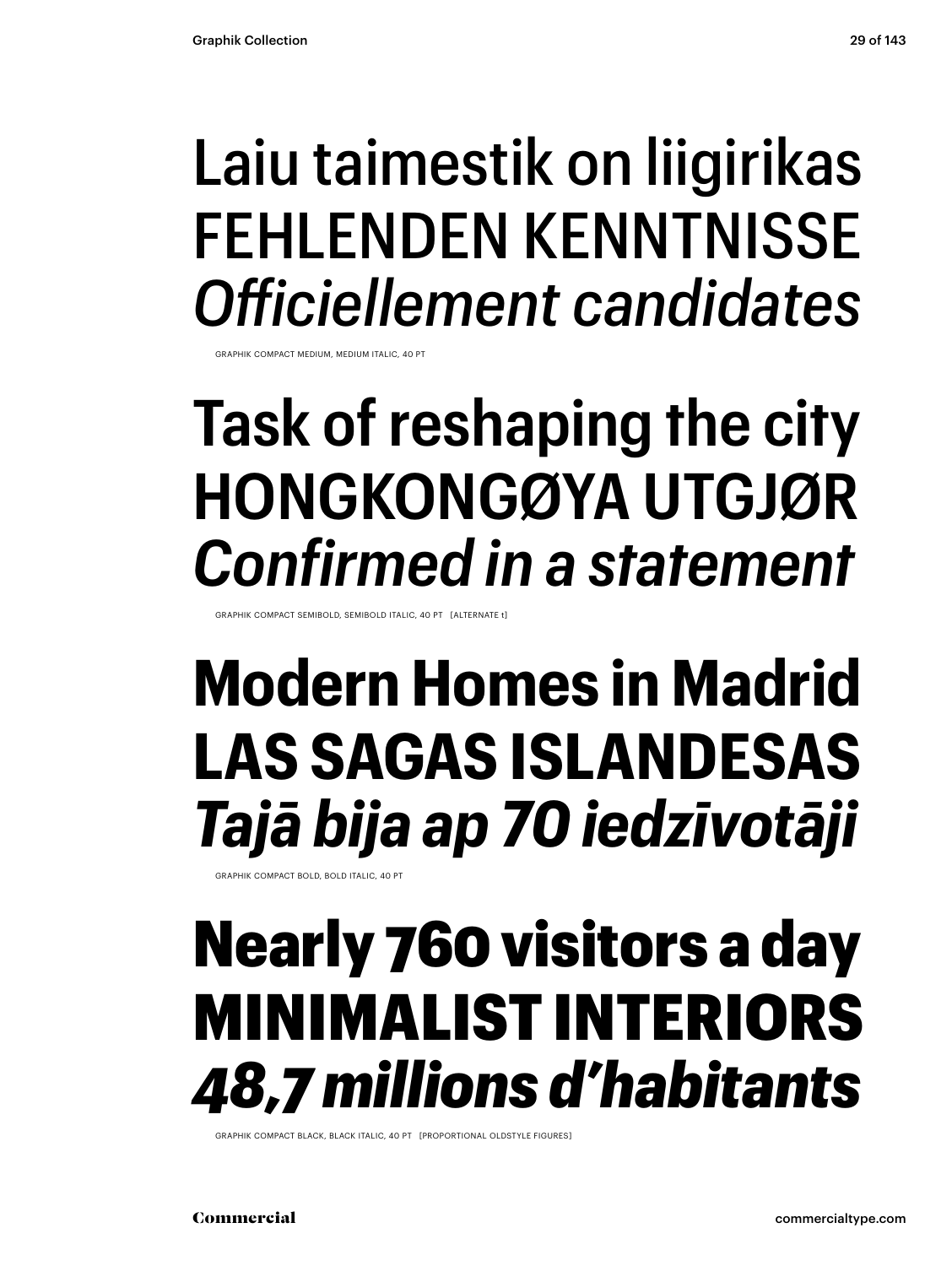### Een aantal monumenten CAME TO PROMINENCE *Nach 1851 fanden in fast*

GRAPHIK COMPACT SUPER, SUPER ITALIC, 40 PT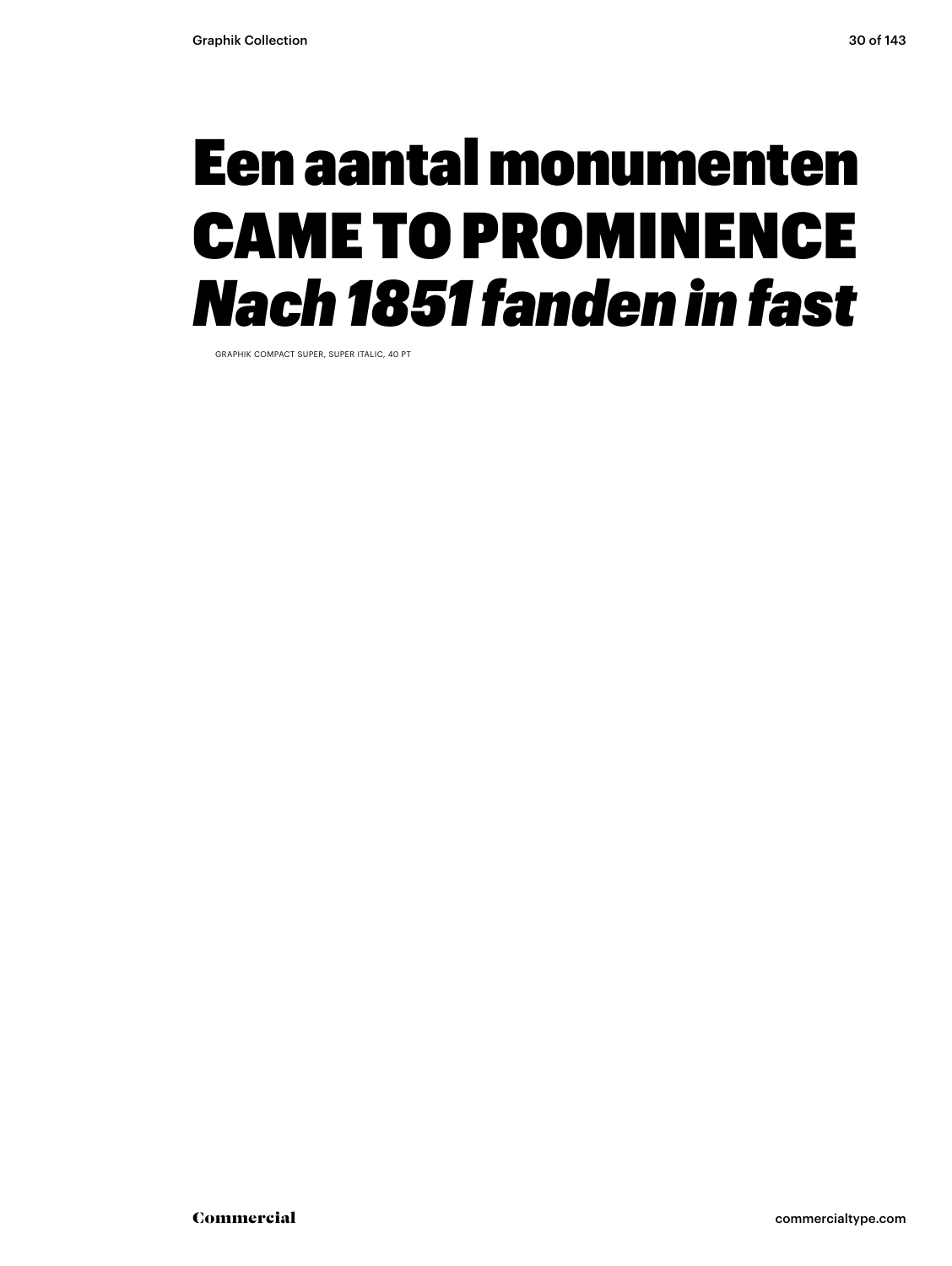First gained serious historic respectability in 2007 MAI MULT O DOCTRINĂ ETICO-POLITICĂ DECÂT *Unparalleled opportunity for the tourism industry*

GRAPHIK COMPACT THIN, THIN ITALIC, 25 PT

Many times these shoals cause extreme rapids BOUGHT EQUITIES BASED SOLELY ON CREDIT *Panorami urbani più impressionanti del mondo* GRAPHIK COMPACT EXTRALIGHT, EXTRALIGHT ITALIC, 25 PT

Negara-negara dan wilayah yang berbatasan DIE ABSTAMMUNG DER DYNASTIE WIRD AUF *Takšni zalivi so lahko dolgi več 170 kilometrov*

GRAPHIK COMPACT LIGHT, LIGHT ITALIC, 25 PT

Istočni dio otoka pretežito je planinski kraj TUAIRIM IS 175,000 SOLASBHLIAIN Ó LÁR *A major tourist attraction that offers views*

GRAPHIK COMPACT REGULAR, REGULAR ITALIC, 25 PT

### The start of an archaeological expedition WIRELESS COMMUNICATIONS SERVICES *Des caractéristiques d'une ville mondiale*

GRAPHIK COMPACT MEDIUM, MEDIUM ITALIC, 25 PT [ALTERNATE a t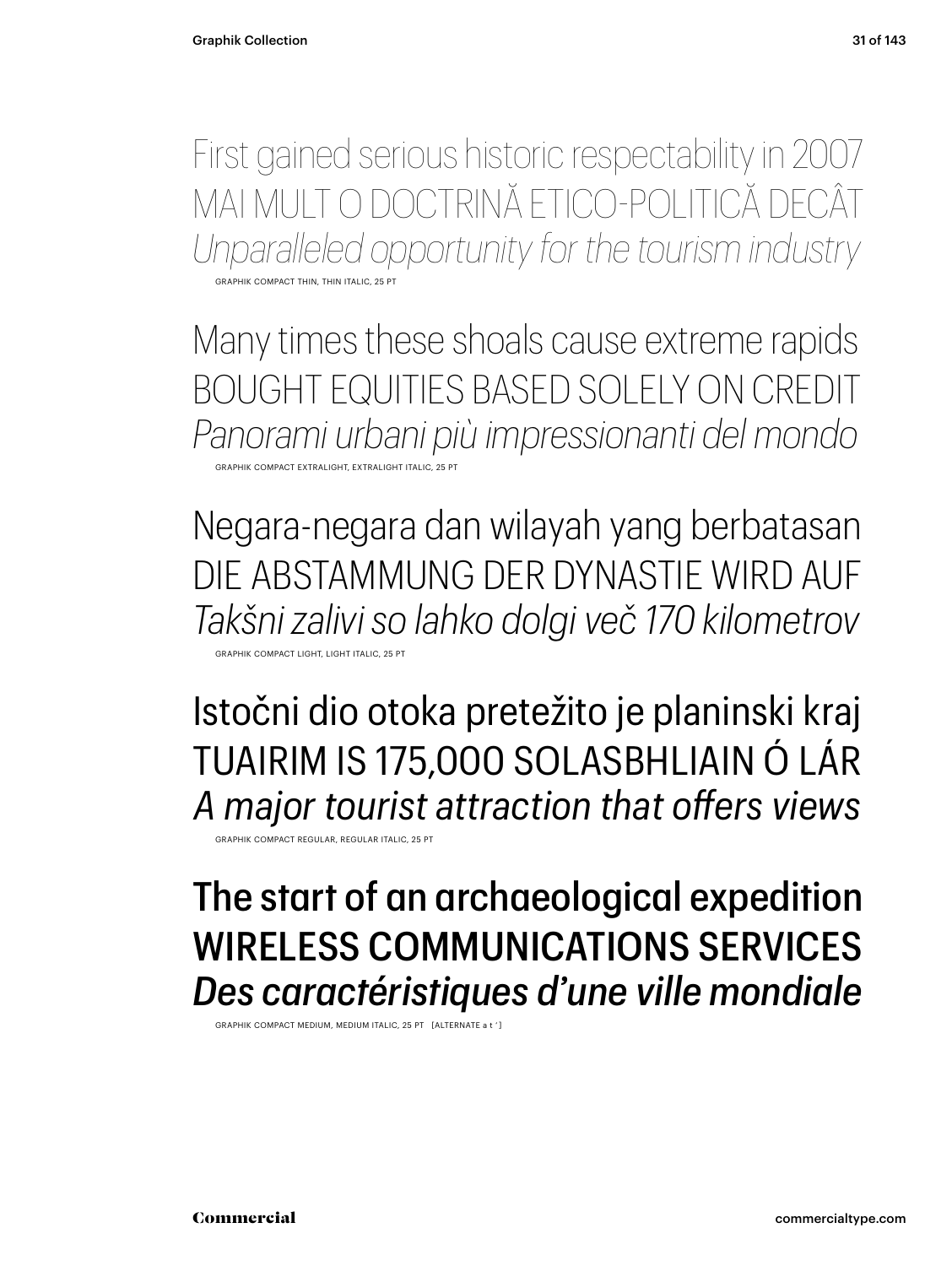### **Styles generally rooted in the Gilded Age THEIR WORK RECEIVED MUCH SUPPORT** *Bylo založeno čínskou říšskou správou na*

GRAPHIK COMPACT SEMIBOLD, SEMIBOLD ITALIC, 25 PT

### **Algunos de esos caudillos reclamaron el VIRTUALLY INDESTRUCTIBLE BUILDING** *Serious concerns as to whether that was*

GRAPHIK COMPACT BOLD, BOLD ITALIC, 25 PT

### Le top 10 des universités dans le monde ESTIMATED TO BE AT LEAST \$1,711,000 *In 1684 veroverden de Zwaardbroeders*

GRAPHIK COMPACT BLACK, BLACK ITALIC, 25 PT [PROPORTIONAL OLDSTYLE FIGURES]

### Expoziţia are loc într-un cartier special NAJVIŠI VRH VISOK JE 45,94 METARA *Mūsdienās alabastru joprojām izmanto*

GRAPHIK COMPACT SUPER, SUPER ITALIC, 25 PT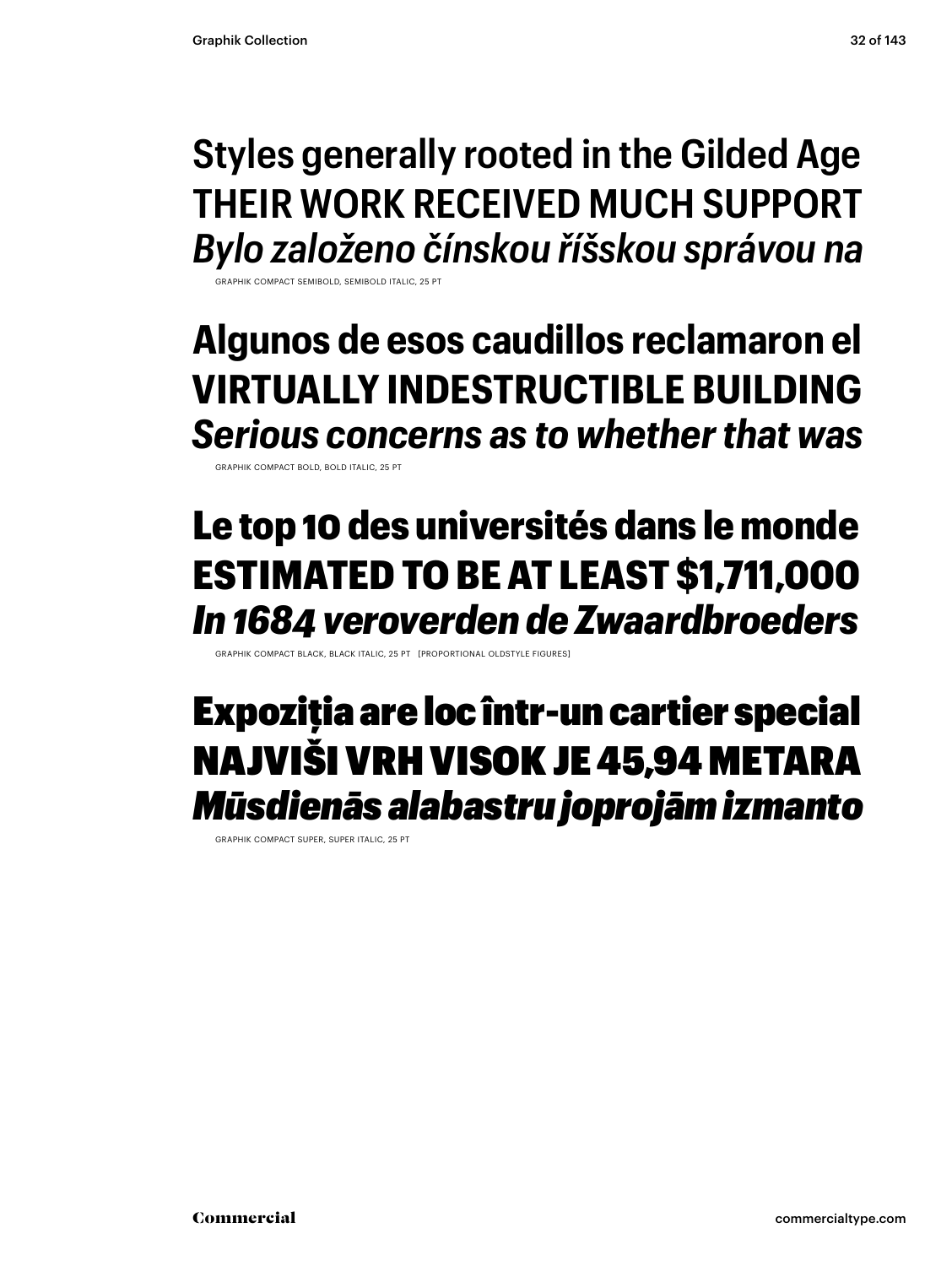15 PROTOTYPICAL AVATARS OF DARING & ENDURING EXCLUSIVITY Even though Toyotomi Hideyoshi unified Japan and consolidated an *MANAPOROFO FA TENA OLONA TOKOA IRENY VAZIMBA IRENY DIA Ito ay sistemang pampolitika na nagbigay ng kapangyarihan sa mga* GRAPHIK COMPACT THIN, THIN ITALIC, 18 PT

ELS CARRERS S'ESTRENYIEN A MESURA QUE LA CIUTAT CREIXIA Theobald entrusted him with several important missions to Rome *OLD WORLD CAPITAL COMBINED WITH NEW WORLD AMBITION Natomiast północna część wyspy, która graniczy z Zatoką Wiktorii* GRAPHIK COMPACT EXTRALIGHT, EXTRALIGHT ITALIC, 18 PT

THE FIFTH TOWER OF OSAKA CASTLE IS SITUATED ON A PLOT Plus récemment des bâtiments dédiés à l'accueil des touristes *THE LARGE MUNICIPAL MERGERS IN UNITED STATES HISTORY In colder climates sometimes the stockade received a coating* GRAPHIK COMPACT LIGHT, LIGHT ITALIC, 18 PT

APÓS A ABDICAÇÃO, A RAINHA BEATRIZ, NOS TERMOS DA Madagaskar oma 591 730 km2 on suuruselt maailma 21. riik *A SIGN OF THE INTENSE NATIONAL INTEREST IN THE RACE Il-ħsibijiet ta' Konfuċju ġew żviluppati f'sistema ta' filosofija*

GRAPHIK COMPACT REGULAR, REGULAR ITALIC, 18 PT [ALTERNATE , ' ]

WIENER KONGRESS 1815 GOUF DAT VIREGT HERZOGTUM Surveys proclaim the candidates in a statistical deadlock *BRUTALIST BUILDINGS ROUTINELY FOUND IN THE AREAS The Wren family estate was at The Old Court House in the*

GRAPHIK COMPACT MEDIUM, MEDIUM ITALIC, 18 PT [ALTERNATE a t]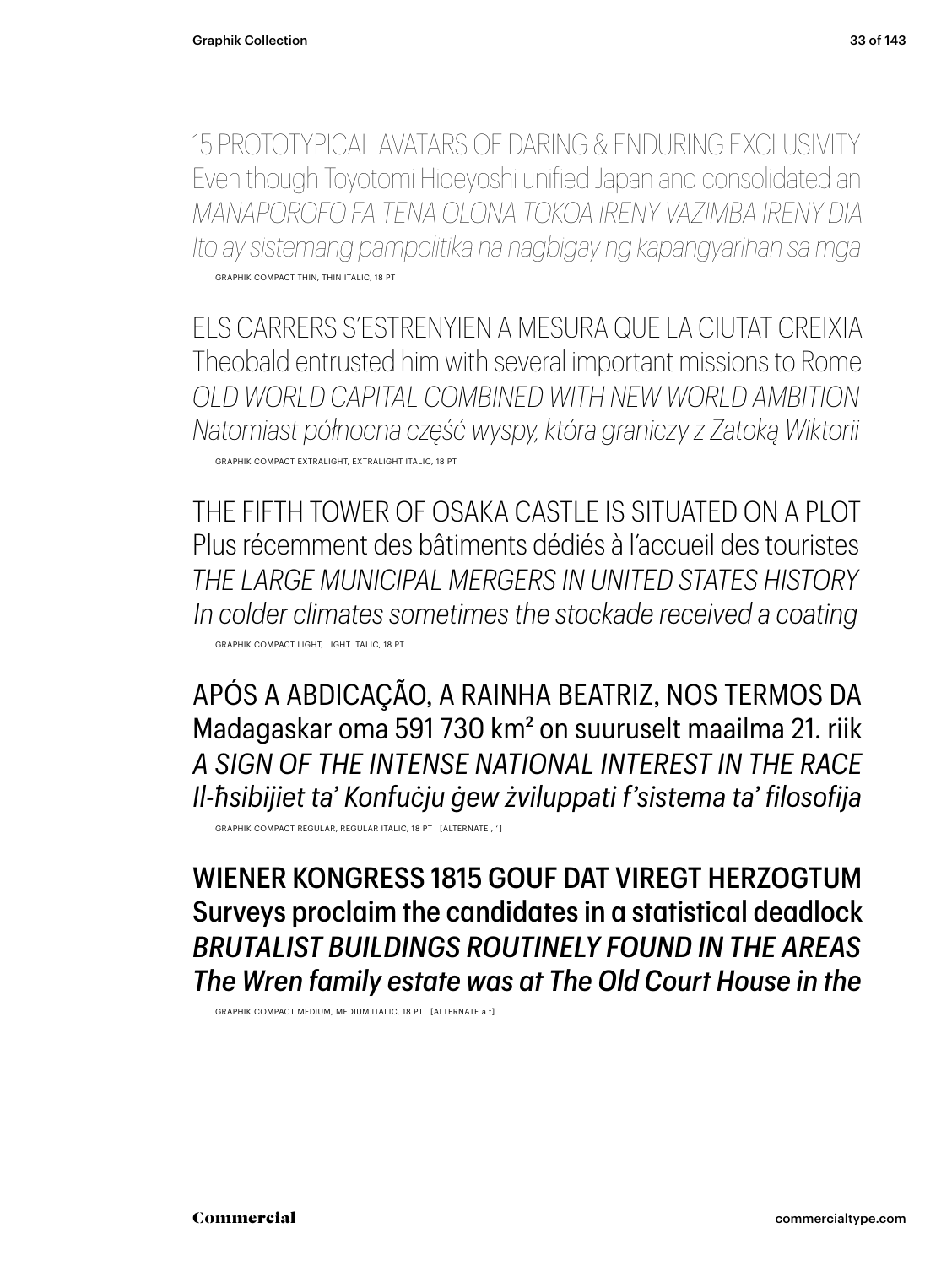**TWO OF THE SMALLEST SOVEREIGN STATES OF EUROPE Koloni Nordik di Greenland ada selama hampir 100 tahun** *XANGAI GANHOU UM IMPORTANTE IMPULSO CULTURAL Tensions within the regions at the time were running high*

GRAPHIK COMPACT SEMIBOLD, SEMIBOLD ITALIC, 18 PT

**HET VOLKSLIED WERD IN 1920 GECOMPONEERD DOOR Das politische und verwaltungsmäßige Handeln genutzt** *THE COMBINATION OF NORTHWESTERN TRADE WINDS Pipina so na zboru Frankov leta 750 izvolili za kralja in ga*

GRAPHIK COMPACT BOLD, BOLD ITALIC, 18 PT

LAS MÁS FUERTES ENTRE ESTAS CIUDADES-ESTADOS Blandt de mest bemærkelsesværdige eksempler på bio *A SENSE OF PROPRIETY IN PUBLIC OFFICE AND TRUST Tioté's fame quickly spread throughout the community*

GRAPHIK COMPACT BLACK, BLACK ITALIC, 18 PT

ROKU 1971, V ROCE SVÉ PLNOLETOSTI, ZÍSKAL TITUL Changing relations within all governmental ministries *L'INDUSTRIE AÉRONAUTIQUE Y PREND SON ESSOR À Piekrastes tuksneši veidojās vietās kur aukstā okeāna*

GRAPHIK COMPACT SUPER, SUPER ITALIC, 18 PT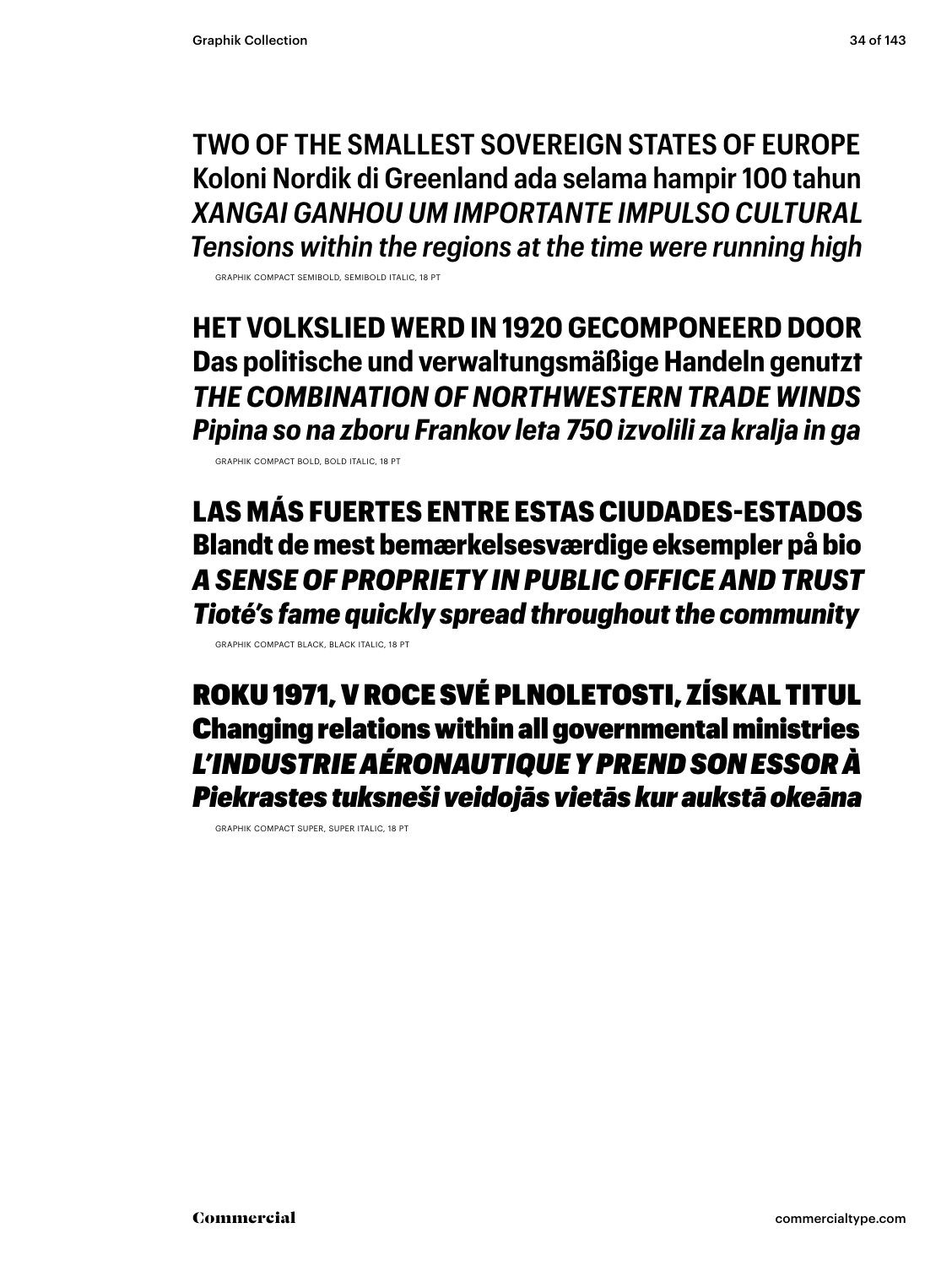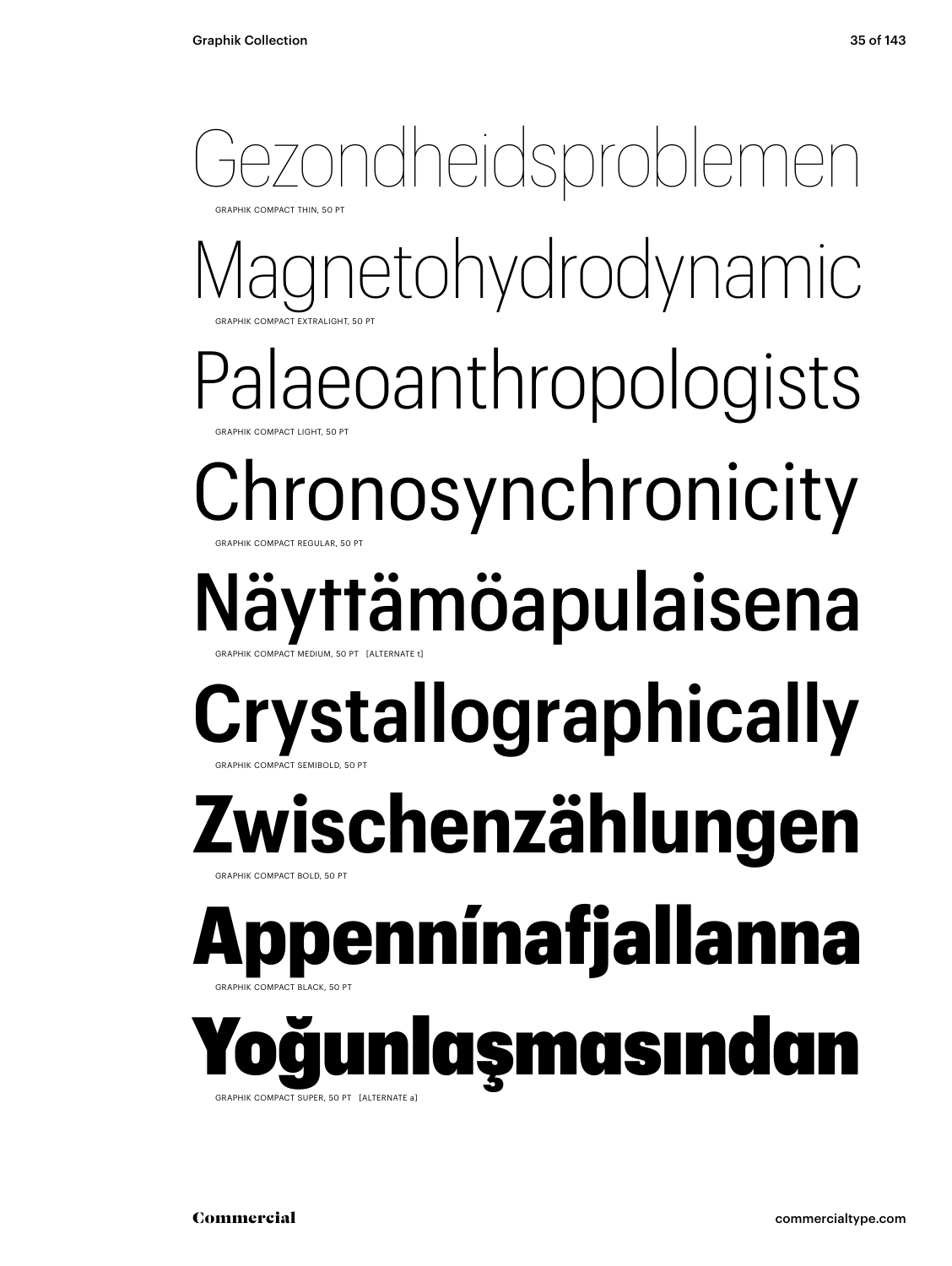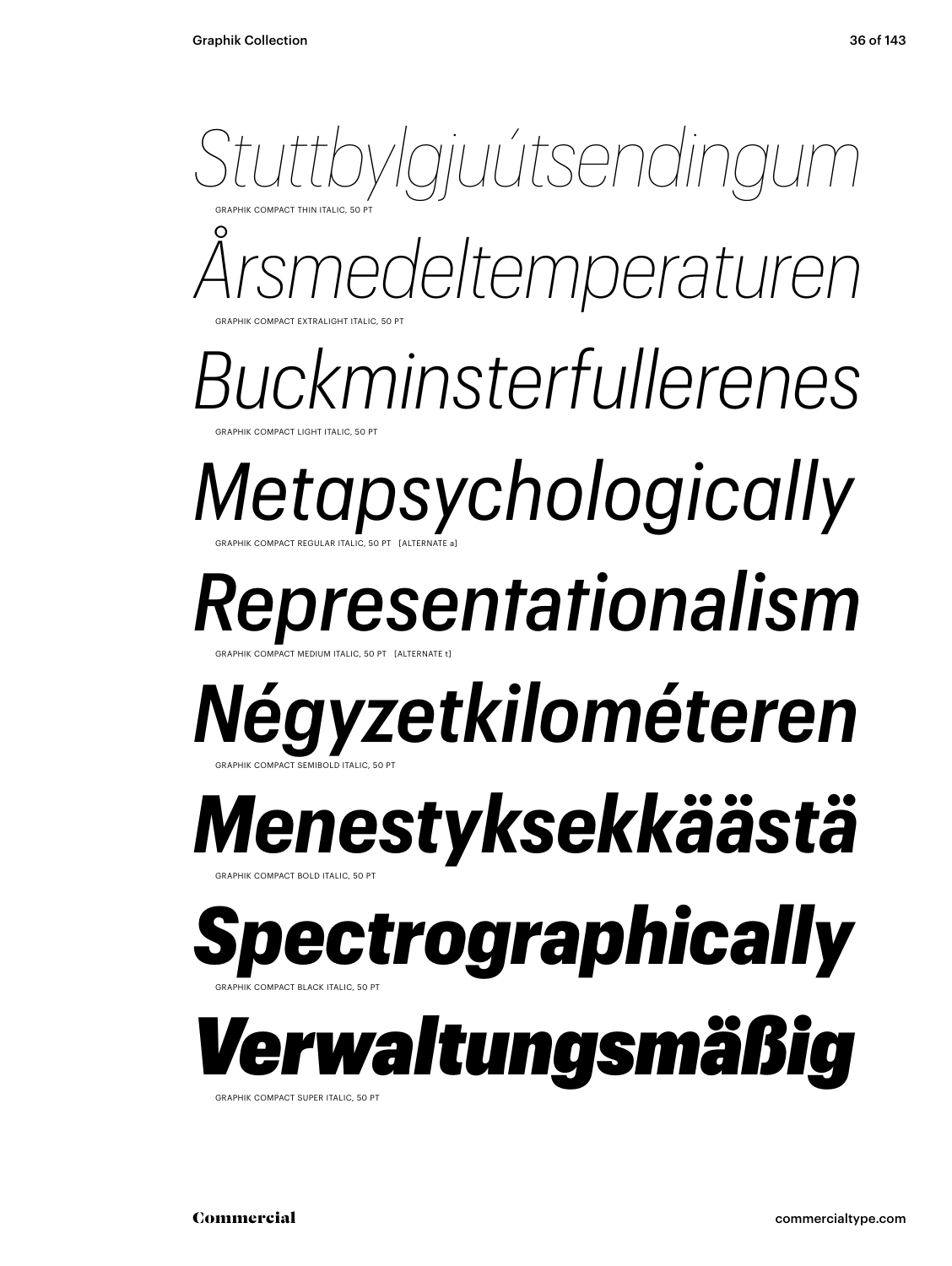REGULAR ALL CAPS

REGULAR

GRAPHIK COMPACT REGULAR, REGULAR ITALIC, SEMIBOLD, 16/21 PT

Commercial commercialtype.com SEMIBOLD **PROPORTIONAL** LINING FIGURES REGULAR ITALIC SEMIROLD PROPORTIONAL OLDSTYLE FIGURES REGULAR ITALIC

THE SPANISH WAR, which began in 1739, and the French war which soon followed it occasioned further increase of the debt, which, on the 31st of December 1748, after it had been concluded by the **Treaty of Aix-la-Chapelle,** amounted to £78,293,313. The most profound peace of the seventeen years of continuance had taken no more than £8,328,354 from it. A war of less than nine years' continuance added £31,338,689 to it (Refer to James Postlethwaite's *History of the Public Revenue*). During the administration of Mr. Pelham, the interest of the public debt was reduced from 4% to 3%; or at least measures were taken for reducing it, from four to three per cent; **the sinking fund** was increased, and some part of the public debt was paid off. In 1755, before the breaking out of the late war, the funded debt of Great Britain amounted to £72,289,673. On the 5th of January 1763, at the conclusion of the peace, the funded debt amounted to £122,603,336. The unfunded debt has been stated at £13,927,589. But the expense occasioned by the war did not end with the conclusion of the peace, so that though, on the 5th of January 1764, the funded debt was increased (partly by a new loan, and partly by funding a part of the unfunded debt) to £129,586,782, there still remained (according to the very well informed author of *Considerations on the Trade and Finances of Great Britain*) an unfunded debt which was brought to account in that and the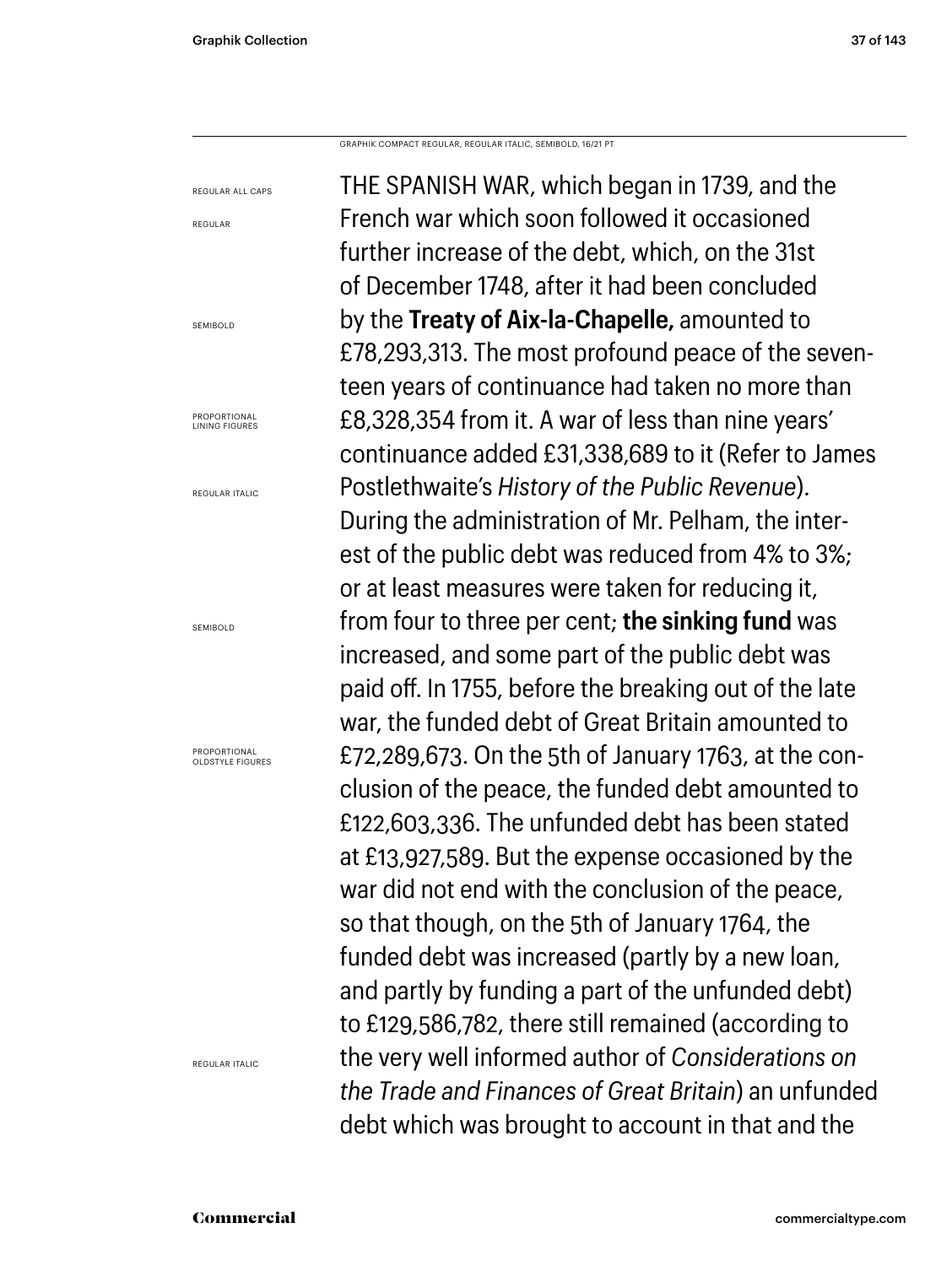GRAPHIK COMPACT REGULAR, REGULAR ITALIC, SEMIBOLD, 10/13 PT GRAPHIK COMPACT MEDIUM, MEDIUM ITALIC, BOLD, 10/13 PT

Every introduction to the problems of aesthetics begins by acknowledging the existence and claims of two methods of attack—the *general, philosophical, deductive*, which starts from a complete metaphysics and installs beauty in its place among the other great concepts; and the *empirical*, or *inductive*, which seeks to disengage a general principle of beauty from the objects of aesthetic experience and the facts of aesthetic enjoyment: an example of Fechner's "aesthetics from above & from below."

#### **Methodologies of Aesthetics**

The first was the method of aesthetics par excellence. It was indeed only through the desire of an eighteenth-century philosopher, Baumgarten, to round out his "architectonic" of metaphysics that the science received its name, as designating the theory of knowledge in the form of feeling, parallel to that of "clear," logical thought. Kant, Schelling, and Hegel, again, made use of the concept of *the Beautiful* as a kind of keystone or cornice for their respective philosophical edifices. Aesthetics, then, came into being as the philosophy of the Beautiful, and it may be asked why this philosophical aesthetics does not suffice; why beauty should need for its understanding also an aesthetics "von unten." The answer is not that no system of philosophy is universally accepted, but that *the general aesthetic theories* have not, as yet at least, succeeded in answering the plain questions of "the plain man" in regard to concrete beauty. Kant, indeed, frankly denied that the explanation of concrete beauty, or "Doctrine of Taste," as he called it, was possible, while the various definers of beauty as "the union of the Real and the Ideal" "the expression of the Ideal to Sense," have done no more than he. No one of *these* aesthetic systems, in spite of volumes of so-called application of their principles to works of art, has been able to furnish a criterion of beauty. The criticism of the generations is summed up in the mild remark of Fechner, in his "Vorschule der Aesthetik," to the effect that the philosophical path leaves one in conceptions that, by reason of their generality, *do not well fit* the particular cases. And so it was that empirical aesthetics arose, which does not seek to answer those plain questions as to the

Every introduction to the problems of aesthetics begins by acknowledging the existence and claims of two methods of attack—the *general, philosophical, deductive*, which starts from a complete metaphysics and installs beauty in its place among the other great concepts; and the *empirical*, or *inductive*, which seeks to disengage a general principle of beauty from the objects of aesthetic experience and the facts of aesthetic enjoyment: an example of Fechner's "aesthetics from above & from below."

#### **Methodologies of Aesthetics**

The first was the method of aesthetics par excellence. It was indeed only through the desire of an eighteenth-century philosopher, Baumgarten, to round out his "architectonic" of metaphysics that the science received its name, as designating the theory of knowledge in the form of feeling, parallel to that of "clear," logical thought. Kant, Schelling, and Hegel, again, made use of the concept of *the Beautiful* as a kind of keystone or cornice for their respective philosophical edifices. Aesthetics, then, came into being as the philosophy of the Beautiful, and it may be asked why this philosophical aesthetics does not suffice; why beauty should need for its understanding also an aesthetics "von unten." The answer is not that no system of philosophy is universally accepted, but that *the general aesthetic theories* have not, as yet at least, succeeded in answering the plain questions of "the plain man" in regard to concrete beauty. Kant, indeed, frankly denied that the explanation of concrete beauty, or "Doctrine of Taste," as he called it, was possible, while the various definers of beauty as "the union of the Real and the Ideal" "the expression of the Ideal to Sense," have done no more than he. No one of *these* aesthetic systems, in spite of volumes of so-called application of their principles to works of art, has been able to furnish a criterion of beauty. The criticism of the generations is summed up in the mild remark of Fechner, in his "Vorschule der Aesthetik," to the effect that the philosophical path leaves one in conceptions that, by reason of their generality, *do not well fit* the particular cases. And so it was that empirical aesthetics arose, which does not seek to answer those plain questions as to the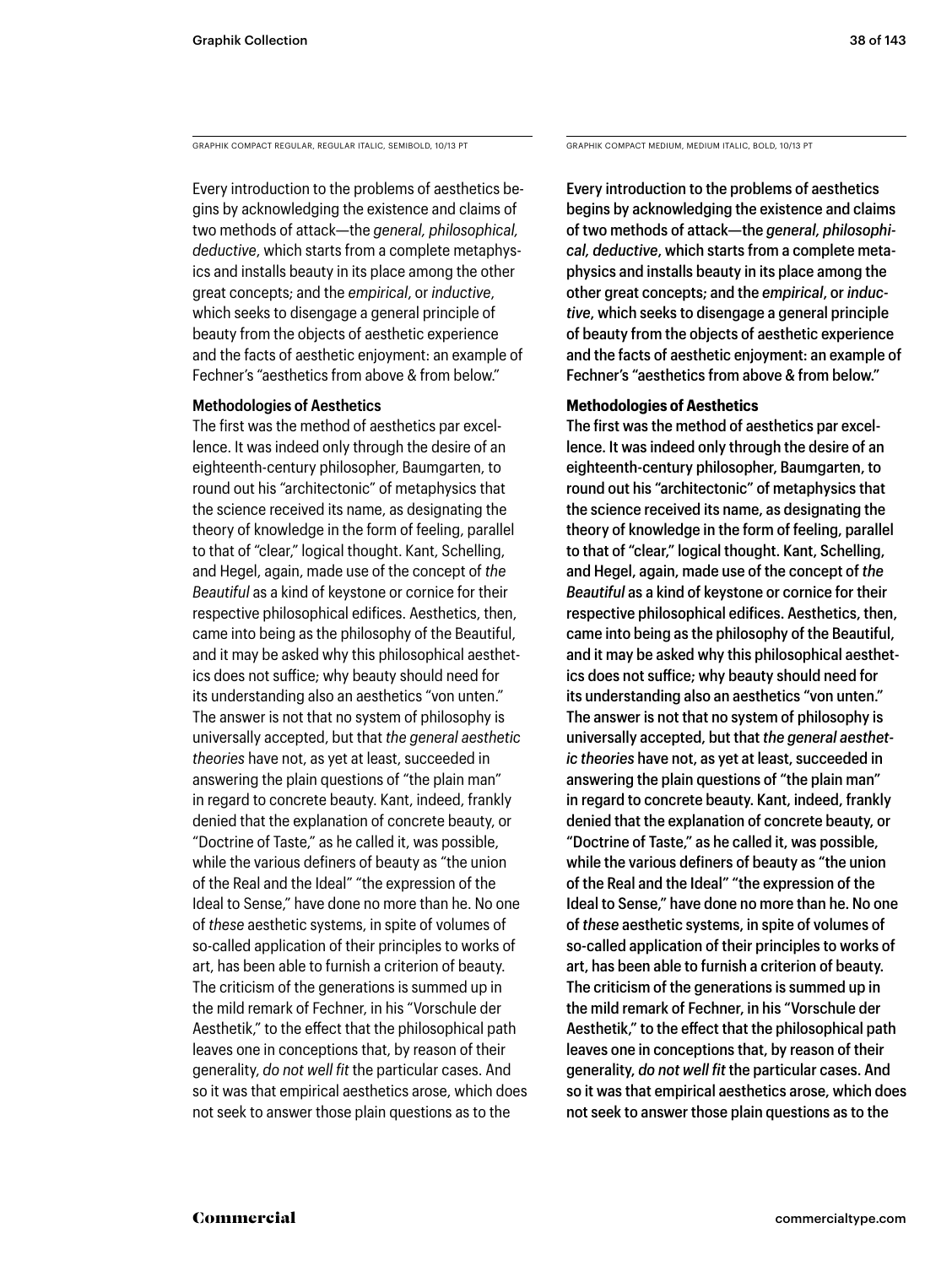GRAPHIK COMPACT SEMIBOLD, SEMIBOLD ITALIC, 10/13 PT GRAPHIK COMPACT BOLD, BOLD ITALIC, 10/13 PT

**Every introduction to the problems of aesthetics begins by acknowledging the existence and claims of two methods of attack—the** *general, philosophical, deductive***, which starts from a complete metaphysics and installs beauty in its place among the other great concepts; and the** *empirical***, or** *inductive***, which seeks to disengage a general principle of beauty from the objects of aesthetic experience and the facts of aesthetic enjoyment: an example of Fechner's "aesthetics from above & from below."** 

#### *Methodologies of Aesthetics*

**The first was the method of aesthetics par excellence. It was indeed only through the desire of an eighteenth-century philosopher, Baumgarten, to round out his "architectonic" of metaphysics that the science received its name, as designating the theory of knowledge in the form of feeling, parallel to that of "clear," logical thought. Kant, Schelling, and Hegel, again, made use of the concept of** *the Beautiful* **as a kind of keystone or cornice for their respective philosophical edifices. Aesthetics, then, came into being as the philosophy of the Beautiful, and it may be asked why this philosophical aesthetics does not suffice; why beauty should need for its understanding also an aesthetics "von unten." The answer is not that no system of philosophy is universally accepted, but that** *the general aesthetic theories* **have not, as yet at least, succeeded in answering the plain questions of "the plain man" in regard to concrete beauty. Kant, indeed, frankly denied that the explanation of concrete beauty, or "Doctrine of Taste," as he called it, was possible, while the various definers of beauty as "the union of the Real and the Ideal" "the expression of the Ideal to Sense," have done no more than he. No one of** *these* **aesthetic systems, in spite of volumes of so-called application of their principles to works of art, has been able to furnish a criterion of beauty. The criticism of the generations is summed up in the mild remark of Fechner, in his "Vorschule der Aesthetik," to the effect that the philosophical path leaves one in conceptions that, by reason of their generality,** *do not well fit* **the particular cases. And so it was that empirical aesthetics arose, which does not seek to answer those plain questions as** 

**Every introduction to the problems of aesthetics begins by acknowledging the existence and claims of two methods of attack—the** *general, philosophical, deductive***, which starts from a complete metaphysics and installs beauty in its place among the other great concepts; and the** *empirical***, or** *inductive***, which seeks to disengage a general principle of beauty from the objects of aesthetic experience and the facts of aesthetic enjoyment: an example of Fechner's "aesthetics from above & from below."** 

#### *Methodologies of Aesthetics*

**The first was the method of aesthetics par excellence. It was indeed only through the desire of an eighteenth-century philosopher, Baumgarten, to round out his "architectonic" of metaphysics that the science received its name, as designating the theory of knowledge in the form of feeling, parallel to that of "clear," logical thought. Kant, Schelling, and Hegel, again, made use of the concept of** *the Beautiful* **as a kind of keystone or cornice for their** 

GRAPHIK BLACK, BLACK ITALIC, 10/13 PT

Every introduction to the problems of aesthetics begins by acknowledging the existence and claims of two methods of attack—the *general, philosophical, deductive*, which starts from a complete metaphysics and installs beauty in its place among the other great concepts; and the *empirical*, or *inductive*, which seeks to disengage a general principle of beauty from the objects of aesthetic experience and the facts of aesthetic enjoyment: an example of Fechner's "aesthetics from above & from below."

#### *Methodologies of Aesthetics*

The first was the method of aesthetics par excellence. It was indeed only through the desire of an eighteenth-century philosopher, Baumgarten, to round out his "architectonic" of metaphysics that the science received its name, as designating the theory of knowledge in the form of feeling, parallel to that of "clear," logical thought. Kant, Schelling, and Hegel, again, made use of the concept of *the Beautiful* as a kind of keystone or cornice for their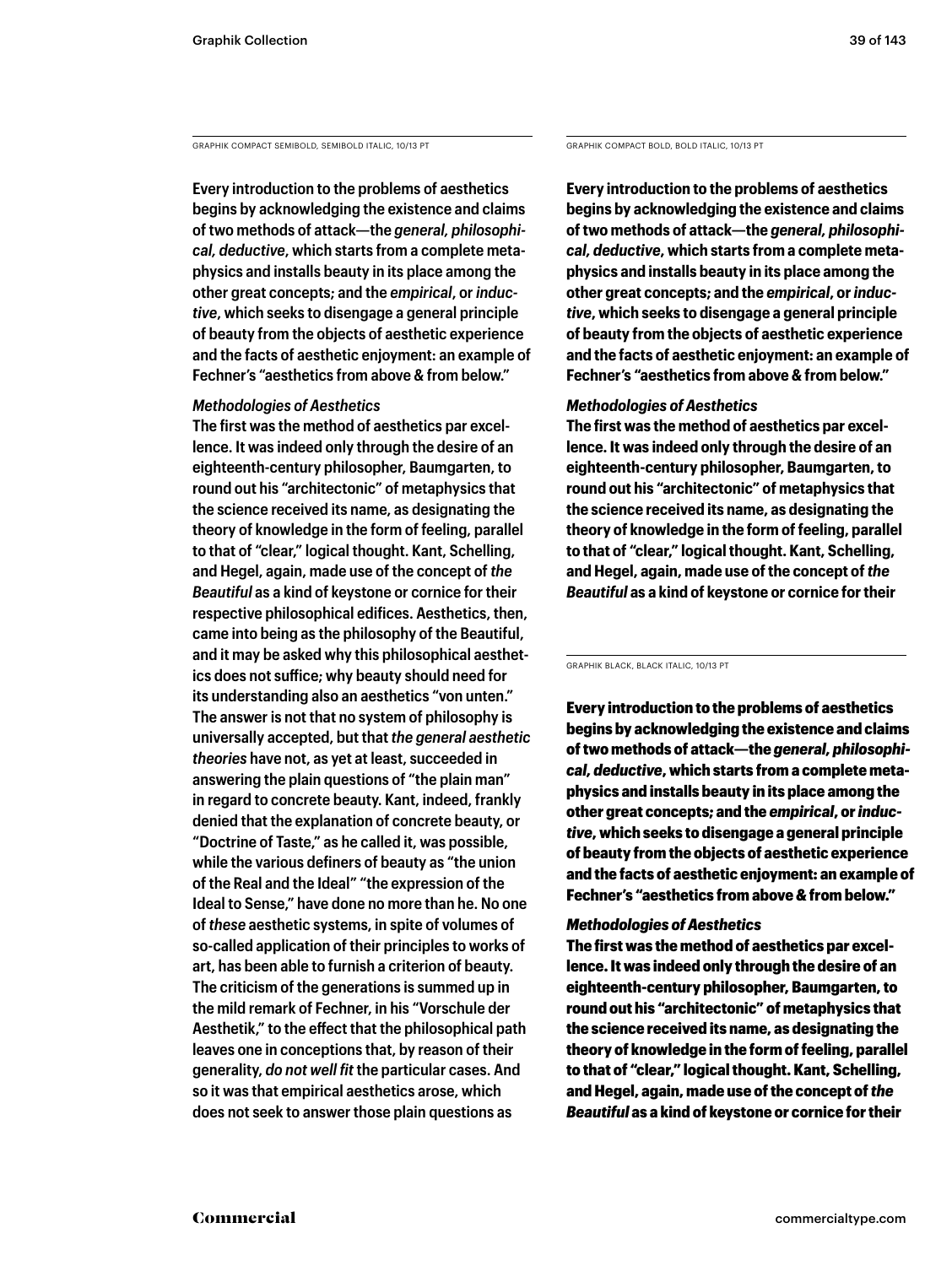GRAPHIK COMPACT REGULAR, REGULAR ITALIC, SEMIBOLD, 8/11 PT GRAPHIK COMPACT MEDIUM, MEDIUM ITALIC, BOLD, 8/11 PT

Every introduction to the problems of aesthetics begins by acknowledging the existence and claims of two methods of attack—the *general, philosophical, deductive*, which starts from a complete metaphysics and installs beauty in its place among the other great concepts; and the *empirical*, or *inductive*, which seeks to disengage a general principle of beauty from the objects of aesthetic experience and the facts of aesthetic enjoyment: an example of Fechner's "aesthetics from above & from below."

#### **Methodologies of Aesthetics**

The first was the method of aesthetics par excellence. It was indeed only through the desire of an eighteenthcentury philosopher, Baumgarten, to round out his "architectonic" of metaphysics that the science received its name, as designating the theory of knowledge in the form of feeling, parallel to that of "clear," logical thought. Kant, Schelling, and Hegel, again, made use of the concept of *the Beautiful* as a kind of keystone or cornice for their respective philosophical edifices. Aesthetics, then, came into being as the philosophy of the Beautiful, and it may be asked why this philosophical aesthetics does not suffice; why beauty should need for its understanding also an aesthetics "von unten."

#### **The State of Criticism**

The answer is not that no system of philosophy is universally accepted, but that *the general aesthetic theories*  have not, as yet at least, succeeded in answering the plain questions of "the plain man" in regard to concrete beauty. Kant, indeed, frankly denied that the explanation of concrete beauty, or "Doctrine of Taste," as he called it, was possible, while the various definers of beauty as "the union of the Real and the Ideal" "the expression of the Ideal to Sense," have done no more than he. No one of *these* aesthetic systems, in spite of volumes of so-called application of their principles to works of art, has been able to furnish a criterion of beauty. The criticism of the generations is summed up in the mild remark of Fechner, in his "Vorschule der Aesthetik," to the effect that the philosophical path leaves one in conceptions that, by reason of their generality, *do not well fit* the particular cases. And so it was that empirical aesthetics arose, which does not seek to answer those plain questions as to the enjoyment of concrete beauty down to its simplest forms, to which philosophical aesthetics had been inadequate. But it is clear that neither has empirical aesthetics said the last word concerning beauty. Criticism is still in a chaotic state that would be impossible if aesthetic theory were firmly grounded. This situation appears to me to be due to the inherent inadequacy and inconclusiveness of empirical aesthetics when it stands alone; the grounds of this inadequacy I shall seek to establish in the following. Granting that the aim of every aesthetics is to determine the Nature of Beauty, and to explain our feelings about it, we

Every introduction to the problems of aesthetics begins by acknowledging the existence and claims of two methods of attack—the *general, philosophical, deductive*, which starts from a complete metaphysics and installs beauty in its place among the other great concepts; and the *empirical*, or *inductive*, which seeks to disengage a general principle of beauty from the objects of aesthetic experience and the facts of aesthetic enjoyment: an example of Fechner's "aesthetics from above & from below."

#### **Methodologies of Aesthetics**

The first was the method of aesthetics par excellence. It was indeed only through the desire of an eighteenth-century philosopher, Baumgarten, to round out his "architectonic" of metaphysics that the science received its name, as designating the theory of knowledge in the form of feeling, parallel to that of "clear," logical thought. Kant, Schelling, and Hegel, again, made use of the concept of *the Beautiful* as a kind of keystone or cornice for their respective philosophical edifices. Aesthetics, then, came into being as the philosophy of the Beautiful, and it may be asked why this philosophical aesthetics does not suffice; why beauty should need for its understanding also an aesthetics "von unten."

#### **The State of Criticism**

The answer is not that no system of philosophy is universally accepted, but that *the general aesthetic theories*  have not, as yet at least, succeeded in answering the plain questions of "the plain man" in regard to concrete beauty. Kant, indeed, frankly denied that the explanation of concrete beauty, or "Doctrine of Taste," as he called it, was possible, while the various definers of beauty as "the union of the Real and the Ideal" "the expression of the Ideal to Sense," have done no more than he. No one of *these* aesthetic systems, in spite of volumes of so-called application of their principles to works of art, has been able to furnish a criterion of beauty. The criticism of the generations is summed up in the mild remark of Fechner, in his "Vorschule der Aesthetik," to the effect that the philosophical path leaves one in conceptions that, by reason of their generality, *do not well fit* the particular cases. And so it was that empirical aesthetics arose, which does not seek to answer those plain questions as to the enjoyment of concrete beauty down to its simplest forms, to which philosophical aesthetics had been inadequate. But it is clear that neither has empirical aesthetics said the last word concerning beauty. Criticism is still in a chaotic state that would be impossible if aesthetic theory were firmly grounded. This situation appears to me to be due to the inherent inadequacy and inconclusiveness of empirical aesthetics when it stands alone; the grounds of this inadequacy I shall seek to establish in the following. Granting that the aim of every aesthetics is to determine the Nature of Beauty, and to explain our feelings about it, we may say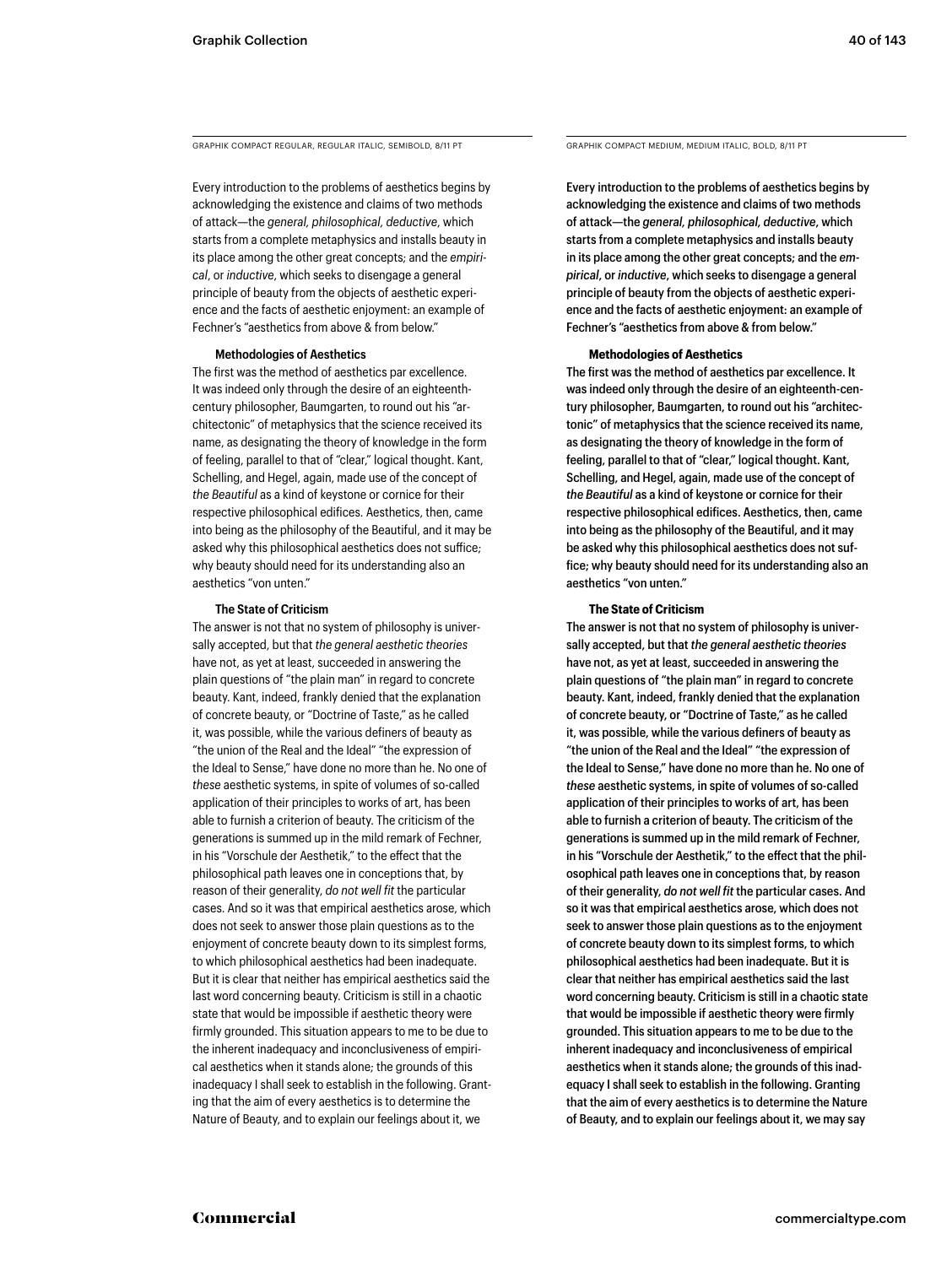# **Graphik Condensed**

Graphik Condensed is an all-purpose editorial, online, corporate design, app, and wayfinding typeface. With warmly rounded letterforms and a comfortably condensed feel, it is an excellent blank slate for graphic design.

#### **PUBLISHED** 2017

**DESIGNED BY** CHRISTIAN SCHWARTZ

**PRODUCTION ASSISTANCE** HRVOJE ŽIVČIĆ

**18 STYLES** 9 WEIGHTS W/ ITALICS

#### **FEATURES**

PROPORTIONAL/TABULAR LINING FIGURES PROPORTIONAL/TABULAR OLDSTYLE FIGURES FRACTIONS (PREBUILT AND ARBITRARY) SUPERSCRIPT/SUBSCRIPT

Perfectly suited for editorial use, Graphik Condensed was created for fitting headlines in tight spaces on screen or in print, but is also suitable for text with some additional tracking. In designing the condensed widths, Schwartz focused on keeping the warmth and friendliness of Graphik by retaining the curved upper and lower sections of the characters, while elongating the straight sides. These consistent curves helps harmonize the system throughout the widths of Graphik as the characters become more condensed.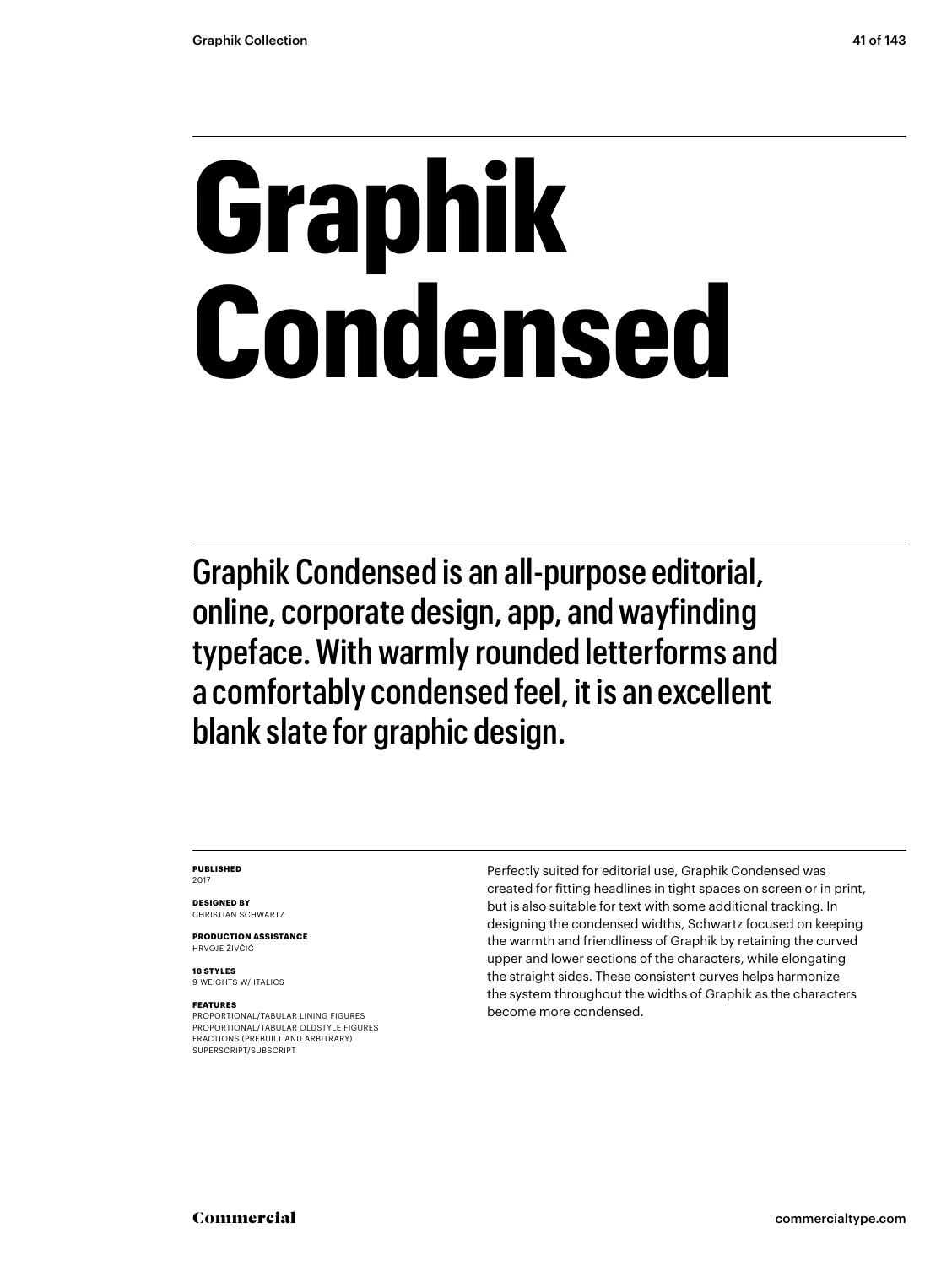## INCOMPREHENSIBLE Protoanthropological

GRAPHIK CONDENSED THIN, 70 PT



## LIMBERL Tutkimusretkikunnat

GRAPHIK CONDENSED EXTRALIGHT, 70 PT [ALTERNATE t]

*RSAMNINGUR Nangangahulugang* 

GRAPHIK CONDENSED EXTRALIGHT ITALIC, 70 PT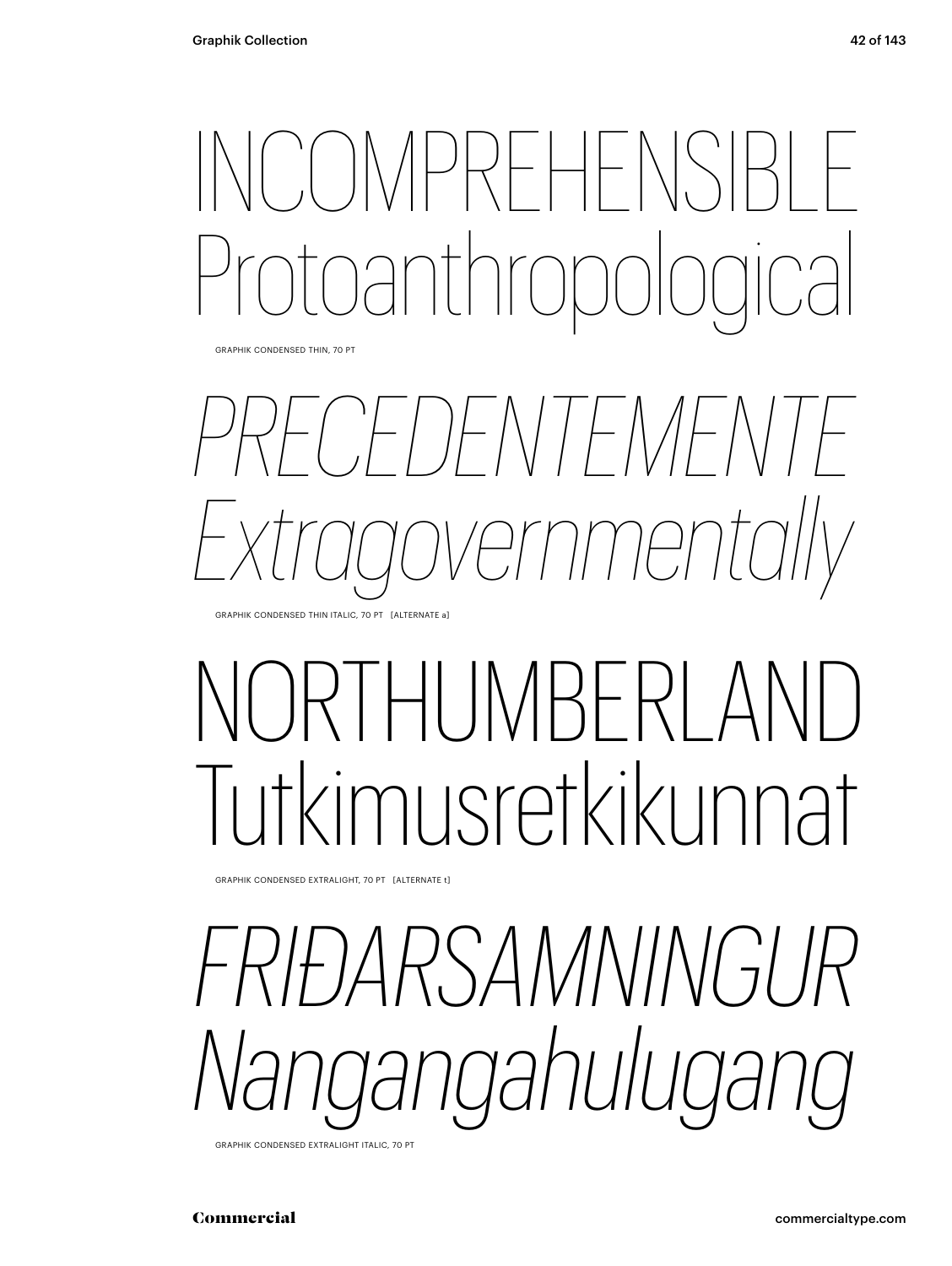## CONTRADICTORILY Internationalization

GRAPHIK CONDENSED LIGHT, 70 PT

## *TRANSFORMATION Burujabetasunaren* GRAPHIK CONDENSED LIGHT ITALIC, 70 PT

## ORIGINELLEMENT Mengembangkan GRAPHIK CONDENSED REGULAR, 70 PT [ALTERNATE a]

# *METEOROLOGIEN Radiogoniometer*

GRAPHIK CONDENSED REGULAR ITALIC, 70 PT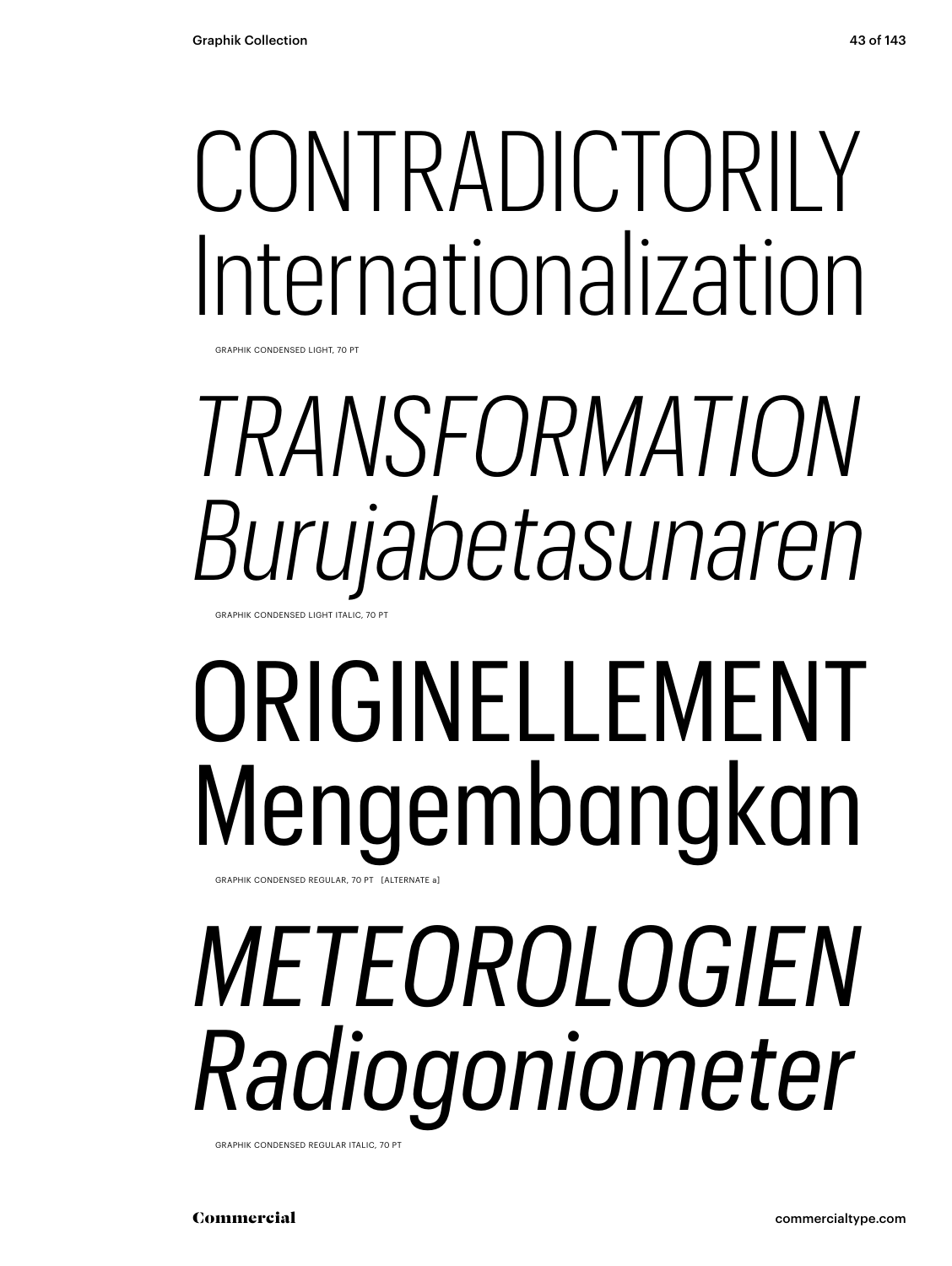# BREAKTHROUGH Camisgimerdosu

GRAPHIK CONDENSED MEDIUM, 70 PT

# *ESTABLISHMENT Semioxygenated*

GRAPHIK CONDENSED MEDIUM ITALIC, 70 PT

# **ACCREDITATION Interchangeably**

GRAPHIK CONDENSED SEMIBOLD, 70 PT

## *EMBAIXADORES Drëttplazéierten*

GRAPHIK CONDENSED SEMIBOLD ITALIC, 70 PT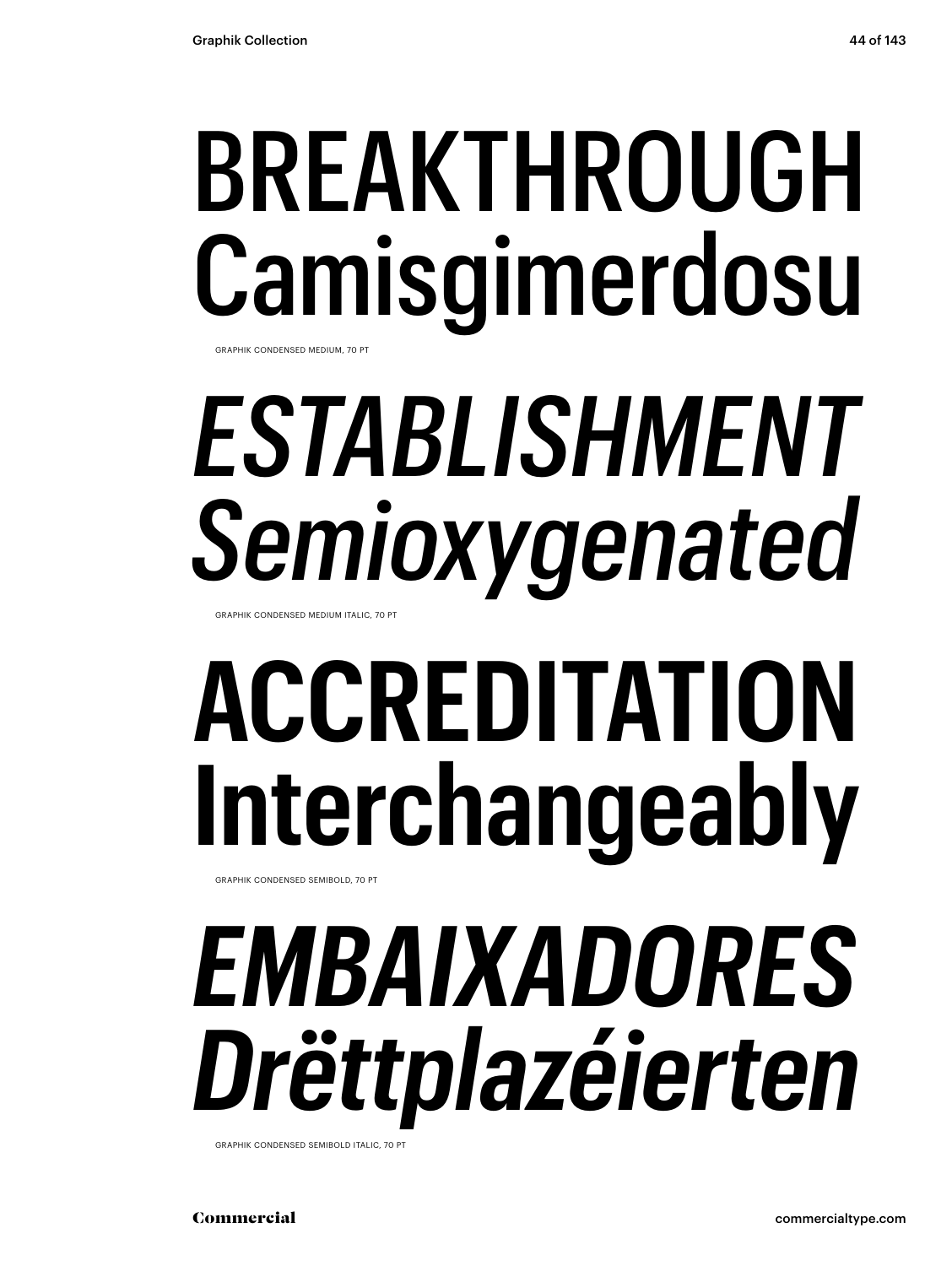# **VOORNAMELIJK Nonconformism**

GRAPHIK CONDENSED BOLD, 70 PT

# *HOSPODÁŘSKÝ Artistenfakultät*

GRAPHIK CONDENSED BOLD ITALIC, 70 PT [ALTERNATE t]

## MAGNIFICENCE monwealt

GRAPHIK CONDENSED BLACK, 70 PT

# *REPRESENTING Apocalyptically*

**GRAPHIK CONDENSED BLACK ITALIC, 70 PT**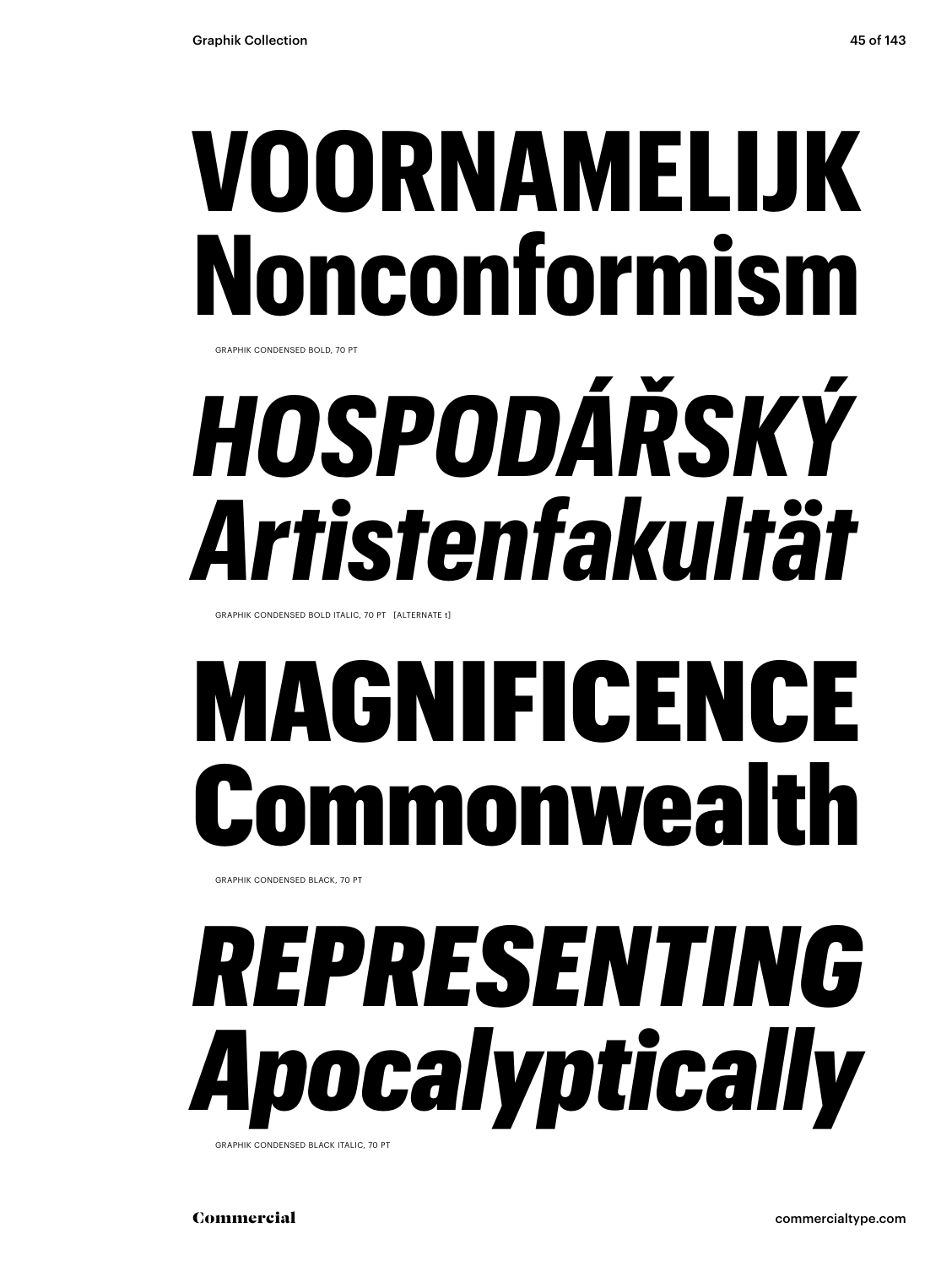## DISBANDMENT Systematyczną GRAPHIK CONDENSED SUPER, 70 PT [ALTERNATE a]

## *ECCENTRICITY Direktørposten*

GRAPHIK CONDENSED SUPER ITALIC, 70 PT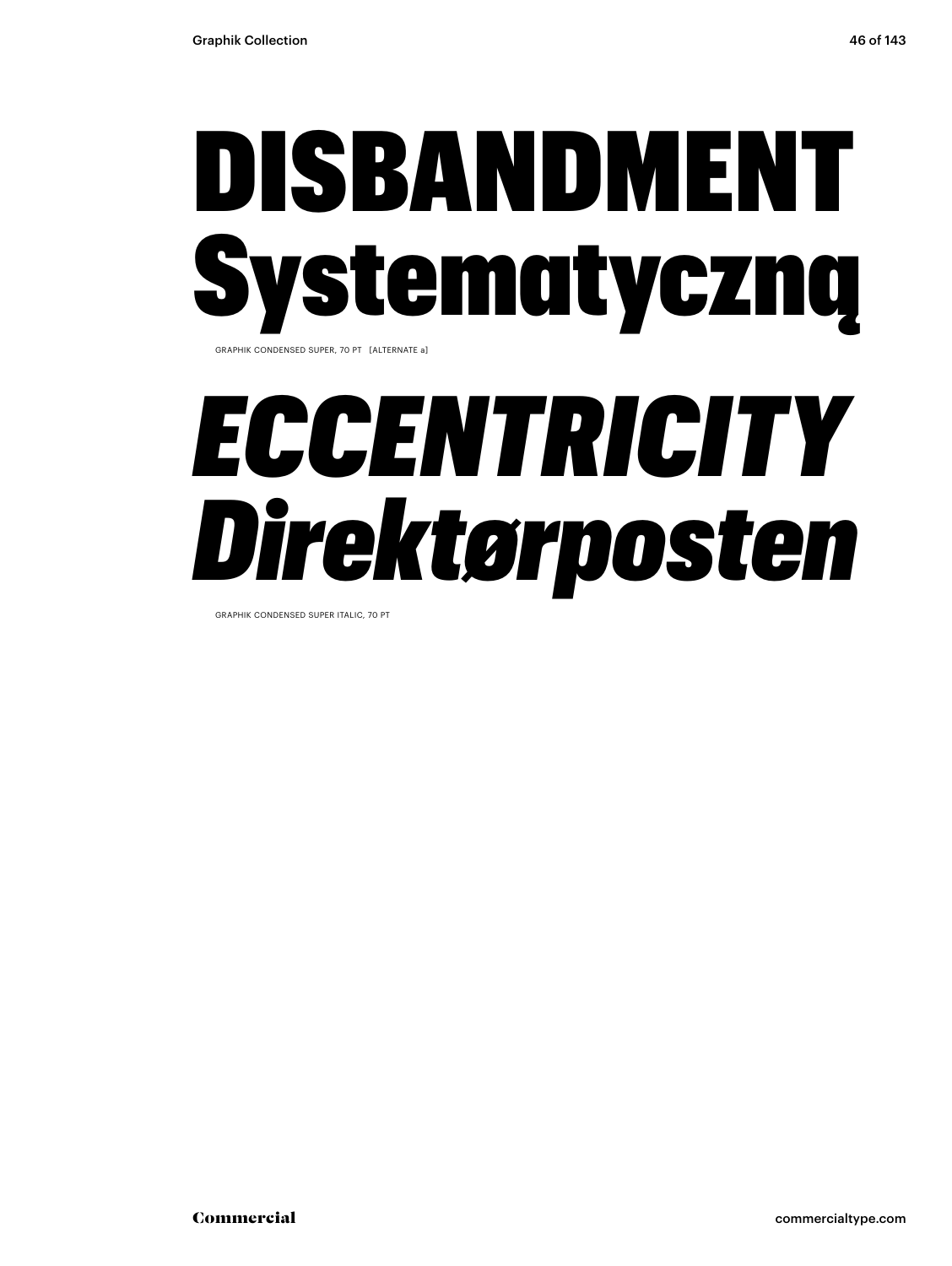Modern thought falls into two groups NESSA EXPEDIÇÃO LEVOU CONSIGO *Rejected the concept of singular text*

GRAPHIK CONDENSED THIN, THIN ITALIC, 40 PT

From antiquity until the present day BASIC PRECEPTS OF THE CONCI *An attack on the biographical detail*

GRAPHIK CONDENSED EXTRALIGHT, EXTRALIGHT ITALIC, 40 PT

Emerging recruits with new ideals EARLY FORMS OF TENOCHTITLAN *Meqjus bħala missier l-allat kollha*

GRAPHIK CONDENSED LIGHT, LIGHT ITALIC, 40 PT

## Að öðru leyti er ekkert vitað um LAST PUBLIC RELATIONS BLITZ *Se sitúa a 8° 31′ 14″ de longitud*

GRAPHIK CONDENSED REGULAR, REGULAR ITALIC, 40 PT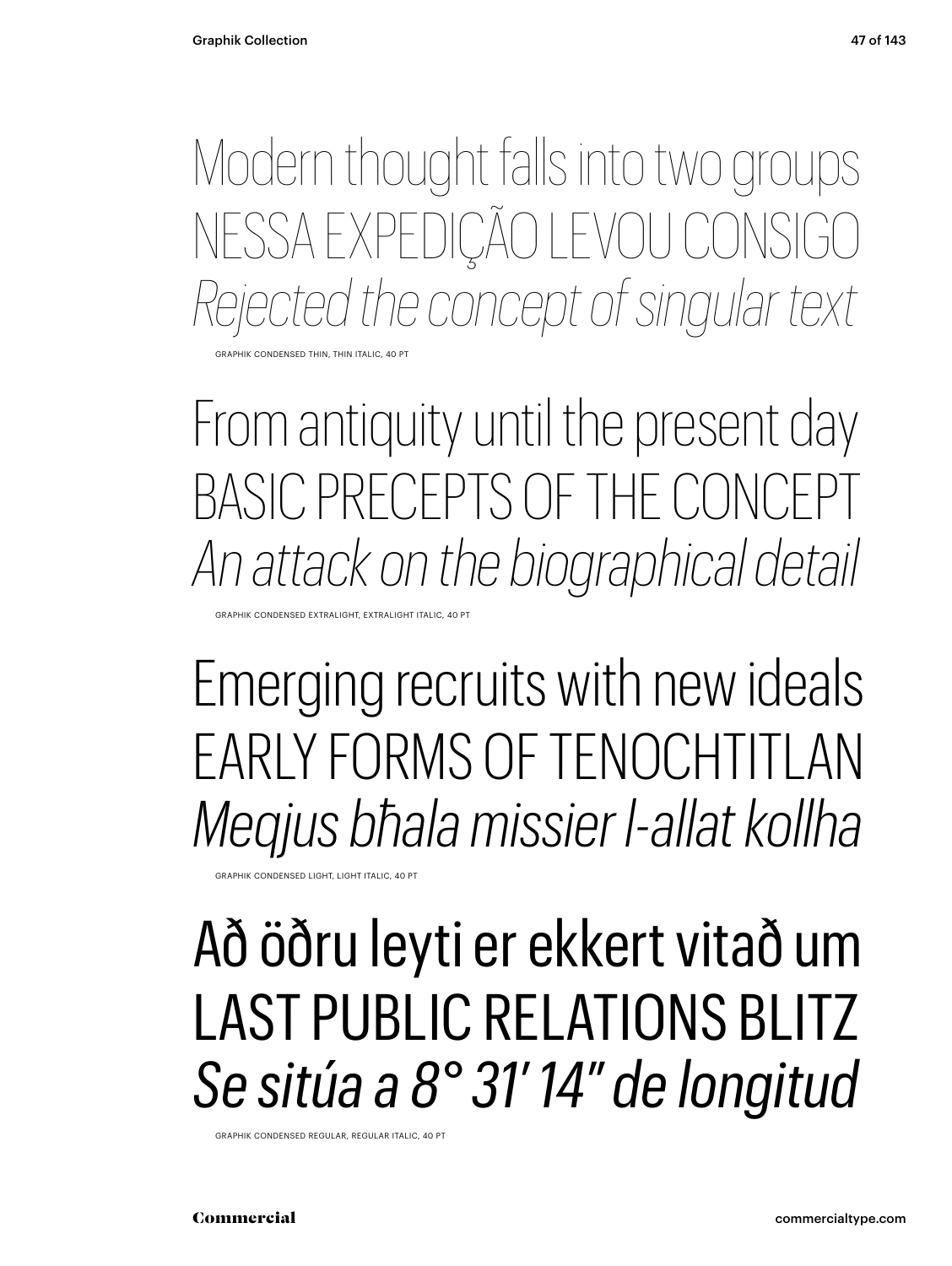## Issued a decree in spring 1875 HO'OKUMU 'IA NĀ MOKU 'ANO *Administracinėms funkcijoms*

GRAPHIK CONDENSED MEDIUM, MEDIUM ITALIC, 40 PT [PROPORTIONAL OLDSTYLE FIGURES]

## **The defining feature of an era 1,871 SALE PETITIONS IN 2011** *L'archipel était habité par des*

GRAPHIK CONDENSED SEMIBOLD, SEMIBOLD ITALIC, 40 PT

## **Pamamaraang pambatas sa LOPUSSA 174 166 HENKILÖÄ** *Utilize as a literary language*

GRAPHIK CONDENSED BOLD, BOLD ITALIC, 40 PT [ALTERNATE a t]

## Gaur egun, britainiar bizitza NEIGHBORHOOD ALLIANCE *Mit seiner großen Anzahl an*

GRAPHIK CONDENSED BLACK, BLACK ITALIC, 40 PT [ALTERNATE ß]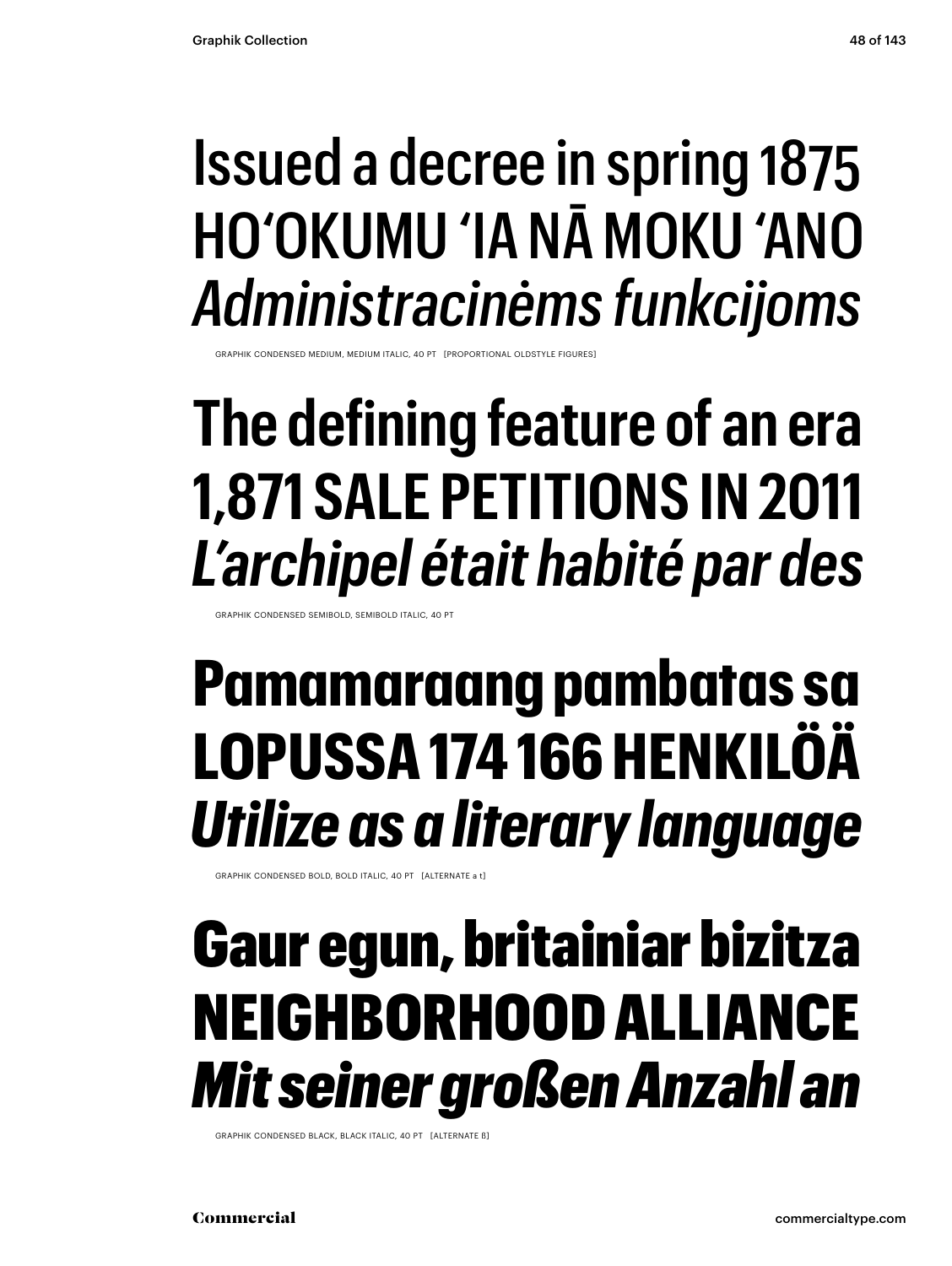## Mintegy 1130 km-re fekszik LEVEL OF CONSUMER DEBT Paused admissions in 2007

GRAPHIK CONDENSED SUPER, 40 PT

### *Earlier on in the 7th century THE FINAL, LAST DITCH BID Hennes konst har setts som*

GRAPHIK CONDENSED SUPER ITALIC, 40 PT [ALTERNATE , ]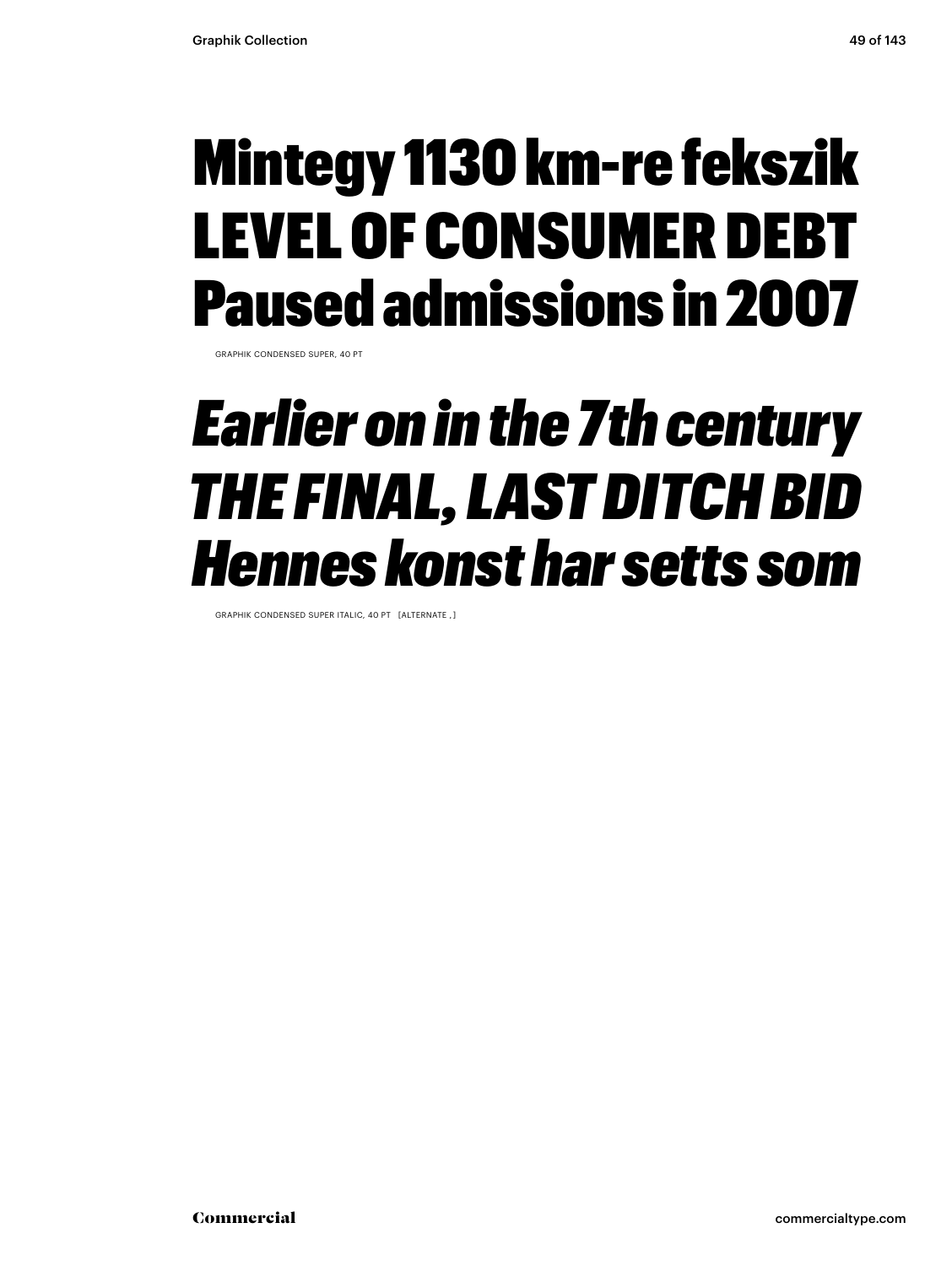The predator satiation hypothesis does not explain why the NAVRHOVANÝMI MISEMI JE TŘEBA "MARS SAMPLE RETURN" *Piyambakipun ingkang kaanggep anggubah wiracarita Iliad* GRAPHIK CONDENSED THIN, THIN ITALIC, 25

La temperatura más baja registrada es de -64 °C en 1944 MCLAREN WOULD SURELY DELIVER HIS DEFINITIVE TAKE *Comercianții olandezi au negociat pe fiecare continent și* GRAPHIK CONDENSED EXTRALIGHT, EXTRALIGHT ITALIC, 25 PT

Various field researchers believing it to be reasonable COVERED BY ICE SHEETS UP TO 4,000 METERS THICK *The word aequātiō was used by ancient astronomers*

GRAPHIK CONDENSED LIGHT, LIGHT ITALIC, 25 PT [ALTERNATE a]

De Mälarmar wie oant de 12e iuw in ynholte fan dy THE RELATIONSHIPS WEREN'T WIDELY ACCEPTED *Ta võib ka parlamendi ennetähtaegselt laiali saata*

GRAPHIK CONDENSED REGULAR, REGULAR ITALIC, 25 PT [ALTERNATE t]

### The principal city and linchpin remained Lübeck PRVA ZBORNICA JE SESTAVLJENA IZ 45 ČLANOV *Under Chandragupta Maurya and his successor*

GRAPHIK CONDENSED MEDIUM, MEDIUM ITALIC, 25 P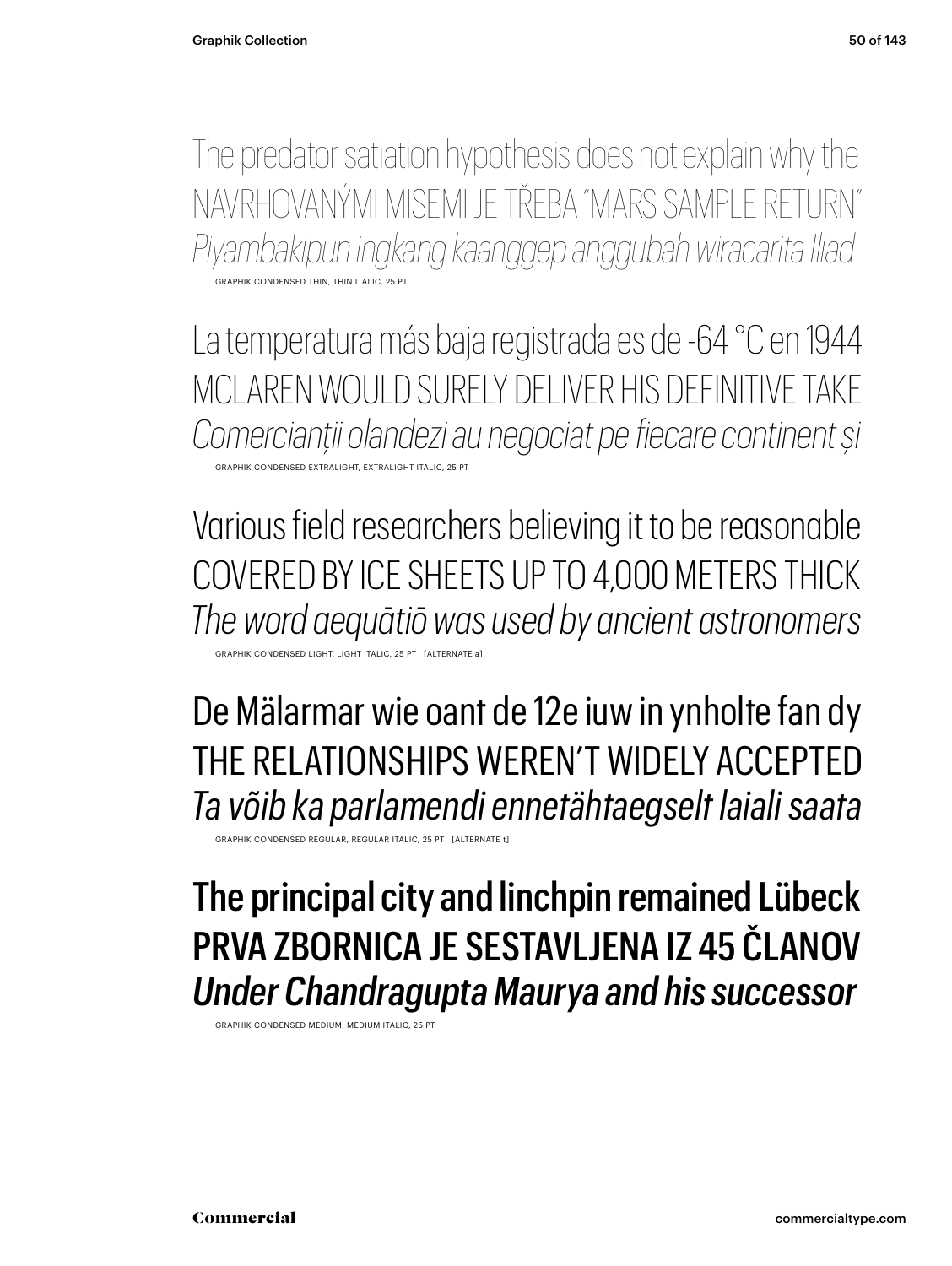### **Søen rummer en overordentlig stor mængde af LA PROFONDITÀ MEDIA DEL LAGO È DI 4 METRI** *Endemic to temperate forests in the Himalayas*

GRAPHIK CONDENSED SEMIBOLD, SEMIBOLD ITALIC, 25 PT

**Poised to deliver reports by the 11th of August NUEVAS COMUNIDADES QUE COMPARTIRÍAN** *Recorded that Gaither was a key driving force* 

GRAPHIK CONDENSED BOLD, BOLD ITALIC, 25 PT

### In 1917 werd in Stompetoren de zuivelfabriek SUNDRY PIVOTAL UNDERLYING OBJECTIVES *Danas je Nizozemska jedna od najrazvijenijih*

BLACK ITALIC, 25 PT [PROPORTIONAL OLDST

### Investigates virtually two dozen appointees A MOST COMPLETE WORK ON FINNO-UGRIC *À chì hè causa di u so mali, piegni à sè stessu*

GRAPHIK CONDENSED SUPER, SUPER ITALIC, 25 PT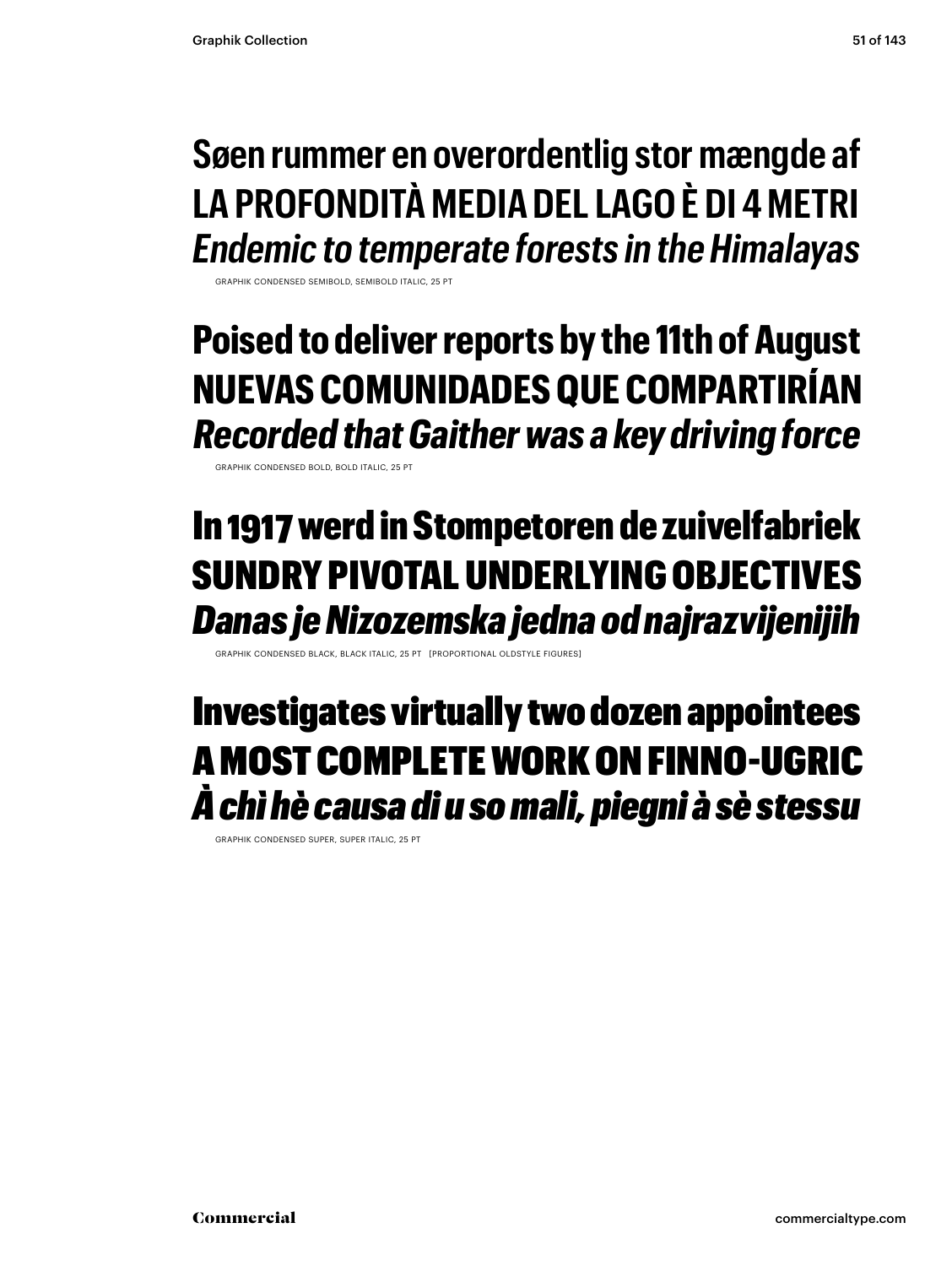MARK LEE'S SURREAL MANNERISMS SOUGHT TO CALL ATTENTION TO THE BLIGHT It hasn't been since the so-called "White Oak Rebellion" that interests have manifest *RÂUL MUR CURGE PRIN GRAZ LANDUL STEIERMARK ȘI SE VARSĂ DUPĂ 2673 KM ÎN Vestri borgarmörkin nema við Bæjaraland en Alparnir eru aðeins steinsnar til suðurs* GRAPHIK CONDENSED THIN, THIN ITALIC, 18 PT

ZDECYDOWANA WIĘKSZOŚĆ SPECJALISTÓW JEST ZDANIA, ŻE JĘZYKI URALSKIE The fashion icon's abrupt intervention cast doubt on the viability of the 2017 line *VÄGEN SÖDERUT HAR SAMMA STRÄCKNINGS SOM DAGENS AVENIDA TLALPAN De oudste onbetwiste inscripties in het Brahmi zijn de edicten van Asoka uit het* GRAPHIK CONDENSED EXTRALIGHT, EXTRALIGHT ITALIC, 18 PT [ALTERNATE t]

MAHABHARATAN VARHAISIMPIEN TEKSTIEN OLETETAAN OLEVAN PERÄISIN Sawijining ringkesan cekak karya Mozarts ugi naté dipunterbitaken ing 1951 *THEIR OFFICE'S RHETORIC EXPOSED GAPS BETWEEN NEW DEPARTMENTS Only two clauses expressly discuss national, social & economic conditions* GRAPHIK CONDENSED LIGHT, LIGHT ITALIC, 18 PT

EM 2004, ONZE ANOS APÓS A SUA PRIMEIRA TENTATIVA FRUSTRADA His witty debut film about the underworld demimonde in Montmartre *NEKOLIKO NIŽE VSTOPI V ZVEZNO DEŽELO ŠTAJERSKO IN NADALJUJE Those communications included references to a campaign chairman*

GRAPHIK CONDENSED REGULAR, REGULAR ITALIC, 18 PT

THROUGH INHERITANCE OF SUBSTANTIAL WESTERN TERRITORIES By November 1956, 24 other states had acceded to the declaration *LES LANGUES PRÂKRITES DEVINRENT DES LANGUES LITTÉRAIRES Die Sheepeater-Shoshonen lebten bis 1872 im Gebiet des heutigen*

GRAPHIK CONDENSED MEDIUM, MEDIUM ITALIC, 18 PT [PROPORTIONAL OLDSTYLE FIGURES]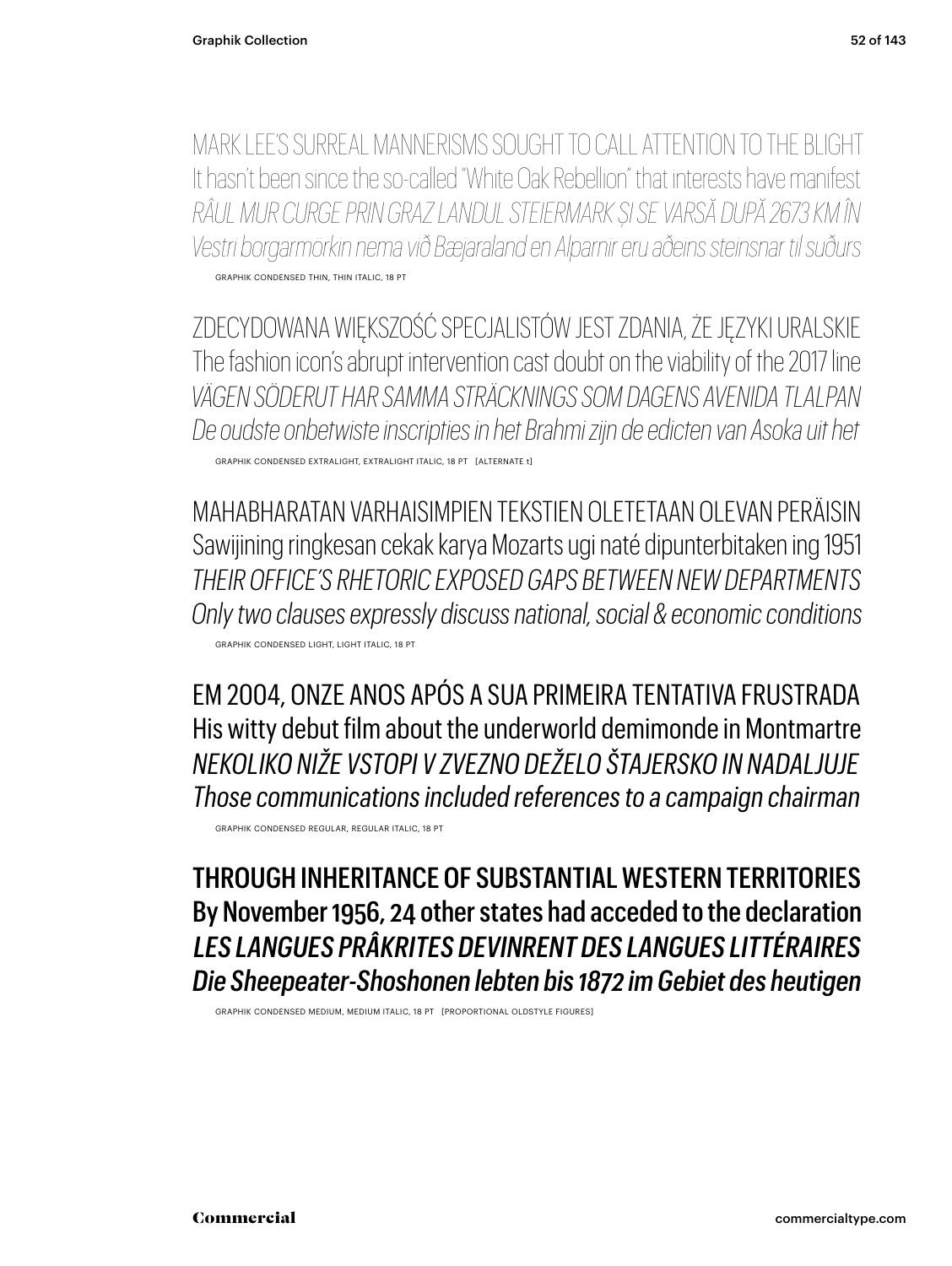**CLOSED DOOR BRIEFINGS REVEAL RIFT BETWEEN ALLIED CAMPS The work's true strength was its ability to subvert alternative film** *MANY OF THE IDEAS OF THE CHARTER CAME FROM AN IDEOLOGY Zostały wybrane i zastosowane w przestrajalnym spektrometrze*

GRAPHIK CONDENSED SEMIBOLD, SEMIBOLD ITALIC, 18 PT [ALTERNATE a]

**ONLY IN HER TRAVELS TO SAN FRANCISCO DID THE TRUTH OUT Kun i nogle få tilfælde findes der skriftlige kilder med ursproget** *SA KAHULIHULIAN NG IKA-17 NA SIGLO, SA DAAN NG DIGMAAN La commune d'Alkmaar compte 27 moulins dont le 't Roode Hert*

GRAPHIK CONDENSED BOLD, BOLD ITALIC, 18 PT [ALTERNATE , ' ]

OUR TOP 10 FOR SUMMER 2018 WILL LEAVE YOU SPEECHLESS Rampant factionalism irrevocably contributed to their decline *CONCERN WITH PRICES SWAMP BARGAIN WESTERN MARKET Yellowstone er fyrsti og elsti þjóðgarður heims, stofnaður árið*

GRAPHIK CONDENSED BLACK, BLACK ITALIC, 18 PT

LOCAL MANUFACTURE LOOKS TO REINVIGORATE THE TRADE Ettersom det er for få muligheter til å avgjøre spørsmålet, har *DEZE AGGLOMERATIE TELT ONGEVEER 1.268.520 INWONERS Unnamed sources sought to defect in anticipation of releases*

GRAPHIK CONDENSED SUPER, SUPER ITALIC, 18 PT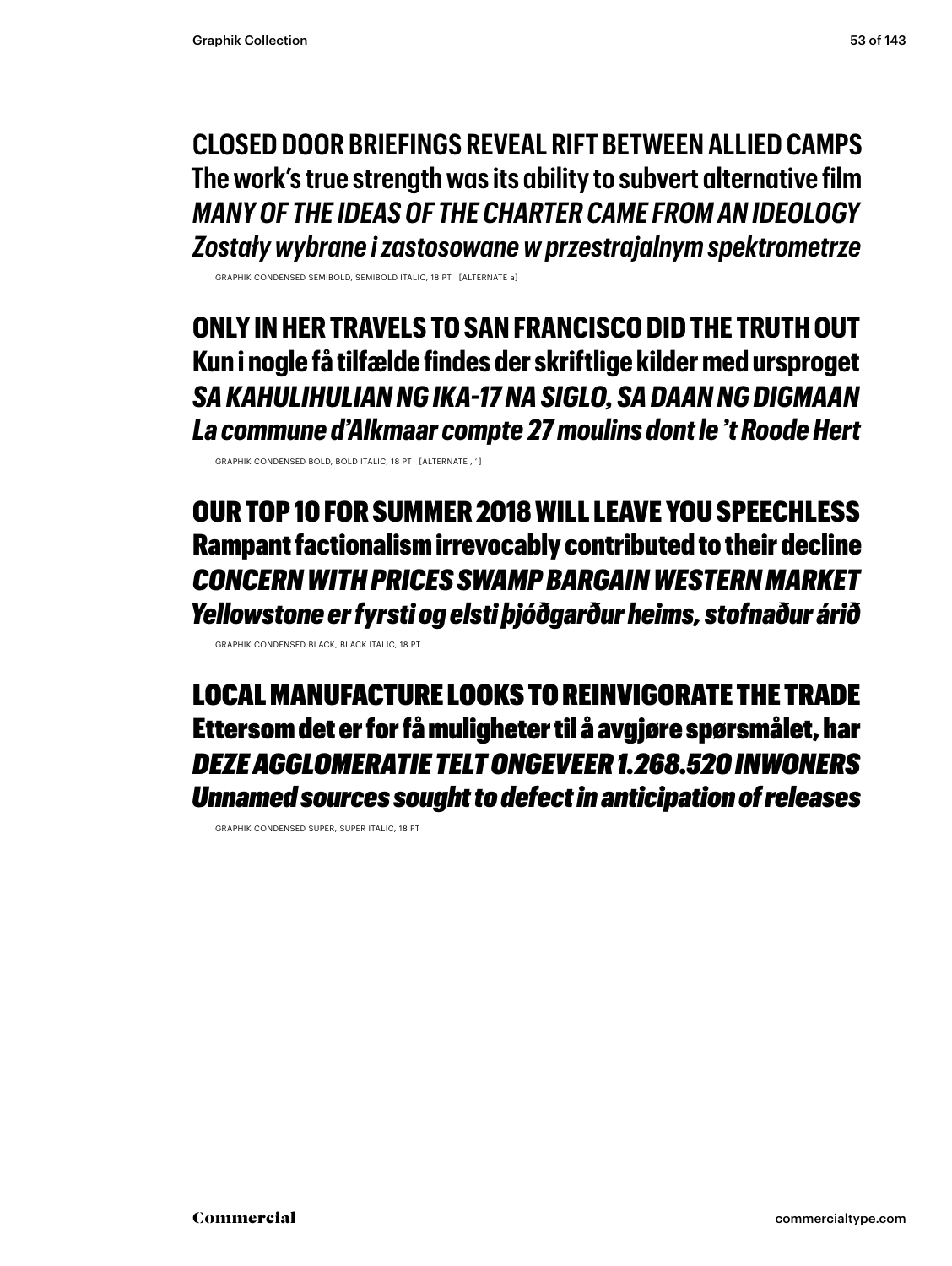Parlamentissa on 8 valiokuntaa, joissa tehdään valmistelutyötä täysistuntoa varten, ja lisäksi useita poliittisia FALTAVAM-LHE MEIOS PARA MELHORAR AS CONDIÇÕES DOS TERRENOS E PARA IMPLEMENTAR MEDIDAS *Those four southwestern states saw a dramatic rise in monthly precipitation, leaving officials scrambling to* GRAPHIK CONDENSED THIN, THIN ITALIC, 14 PT

This year's spring gala will, after 11 years, see the return of the Chatmoore House as the venue location MLAĐI DIJELOVI STJENJAKA SU SE UZDIGLI TIJEKOM KASNOG RAZDOBLJA KREDE NEKI JUŽNI DIJELOVI *Their management company purchased the building and set out shift as many rent-stabilized tenants* GRAPHIK CONDENSED EXTRALIGHT, EXTRALIGHT ITALIC, 14 PT

Anfang der 1970er Jahre hatte sich die NASA wieder auf bemannte Einsätze im niedrigen Erdorbit WE RIGOROUSLY TESTED 15 OF THE BEST VACUUMS IN THE MARKFT AND NARROWED THE FIFI D *Well into the 20th century the area existed principally as a patchwork of minor warring fiefdoms* GRAPHIK CONDENSED LIGHT, LIGHT ITALIC, 14 PT

Such peer-reviewed pieces, she argues, more often than not tend to miss their rhetorical BERRONI TOTALLY REIMAGINED THE ART DECO FORM, TRANSPOSING IT TO A NEWER ERA *His small Copenhagen-based studio creates what one critic deemed "poetry in ceramics"* GRAPHIK CONDENSED REGULAR, REGULAR ITALIC, 14 PT

Nahuatl and the other 67 indigenous languages are recognized as lenguas nacionales MIS-SEKLU DISGĦA SAL-1711, L-INGILTERRA U L-ISKOZJA KIENU JEŻISTU BĦALA ŻEWĠ *Jo ilgis siekė tik 4,95 m, buvo varomas 4,549 cm3 dviejų cilindrų oru aušinamu varikliu* GRAPHIK CONDENSED MEDIUM, MEDIUM ITALIC, 14 PT

**Na północ od gór leży wyżyna Yellowstone, na wschodzie rozciąga się obszar zwany GENERATED A NOMINAL GROSS DOMESTIC PRODUCT OF \$8.75 TRILLION IN Q1 2017** *23,1 millió évvel ezelőtt egy ennél kisebb kitörés 280 köbkilométer anyagot lökött ki* GRAPHIK CONDENSED SEMIBOLD, SEMIBOLD ITALIC, 14 PT

**Devrin aydınları önlerine çıkan bu intizamlı lisânı memnuniyetle kabullenmişlerdir MALGRÉ L'INTÉRÊT QU'ELLE PORTE AUX BEAUX-ARTS – QU'ELLE DOIT À SON PÈRE** *Echoed some of the administration's "very ambiguous" and "contradictory" ideas* GRAPHIK CONDENSED BOLD, BOLD ITALIC, 14 PT [ALTERNATE ' " " ]

Nel 1571 la città respinse con successo l'assedio delle forze spagnole guidate da REITH GERÐI TILRAUNIR MEÐ TÓMIÐ EN HRYLLINGUR TÓMSINS VAR ÞÁ TALINN *Aksara Tamil memiliki 961 tambahan huruf kombinasi mewakili 1.237 kombinasi*

GRAPHIK CONDENSED BLACK, BLACK ITALIC, 14 PT [PROPORTIONAL OLDSTYLE FIGURES, ALTERNATE a t]

The value of the equation of time is approximated by the sum of two sine curves REPRESENTED THE VAUNTED DESIGNER'S FIRST TIME IN THE SUMMER LINEUP *Stripped down to bare fundamentals and featuring a supercharged 7.3 liter V12*

GRAPHIK CONDENSED SUPER, SUPER ITALIC, 14 PT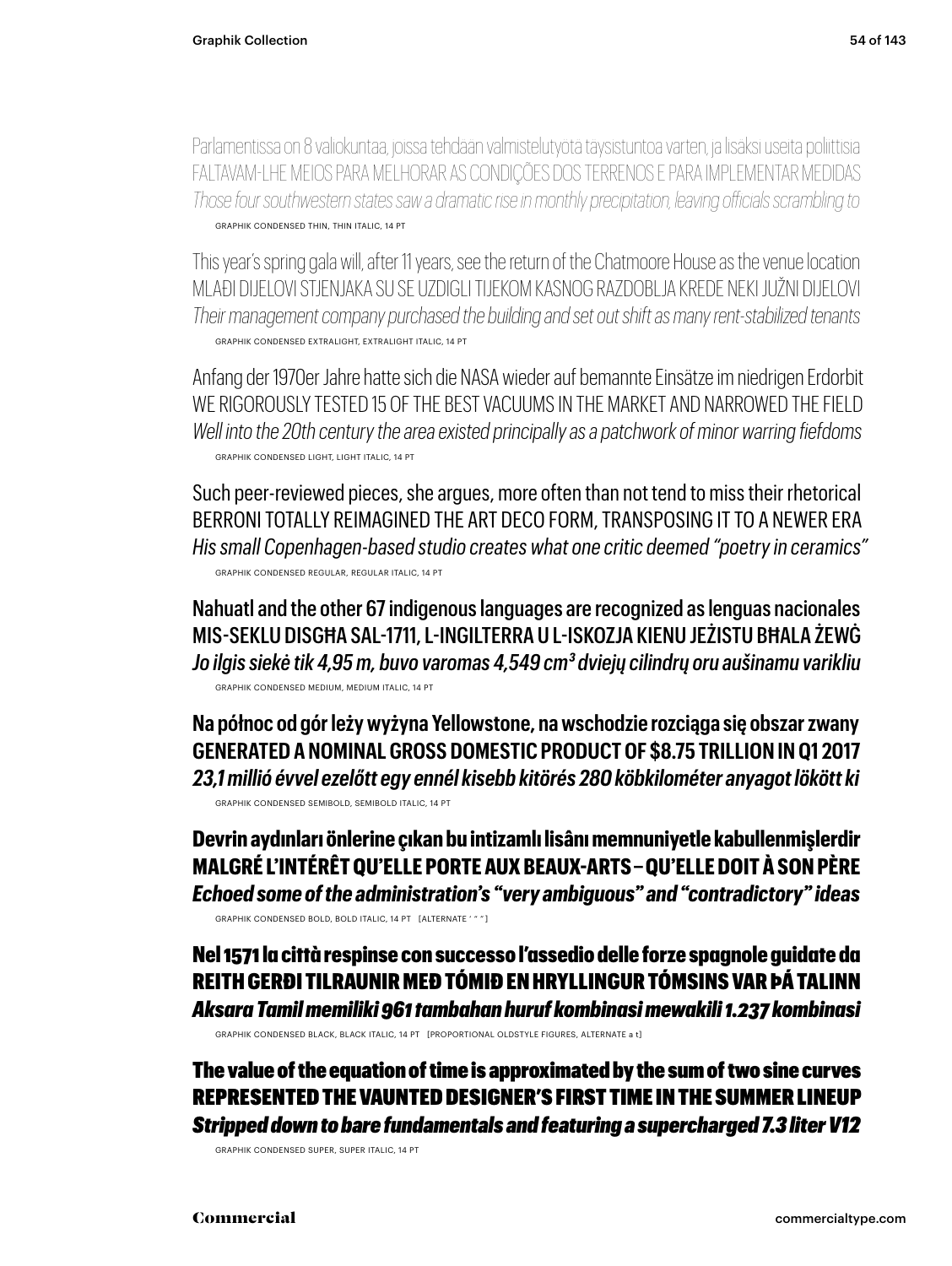### Määrävähemmistöäänestystä **GRAPHIK CONDENSED THIN, 50 PT**

Netzwerkprotokollstandards GRAPHIK CONDENSED EXTRALIGHT, 50 PT [ALTERNATE a]

Stjórnmálahugmyndafræði GRAPHIK CONDENSED LIGHT, 50 PT [ALTERNATE t]

Vulkánobszervatóriumot GRAPHIK CONDENSED REGULAR, 50 PT

### Mechanomorphological GRAPHIK CONDENSED MEDIUM, 50 PT

### **Overapprehensiveness** GRAPHIK CONDENSED SEMIBOLD, 50 PT

## **Remotherapeutically**

### **GRAPHIK CONDENSED BOLD, 50 PT** neumatophilosophic

BRAPHIK CONDENSED BLACK, 50 PT

### Kakorrhaphiophobics GRAPHIK CONDENSED SUPER, 50 PT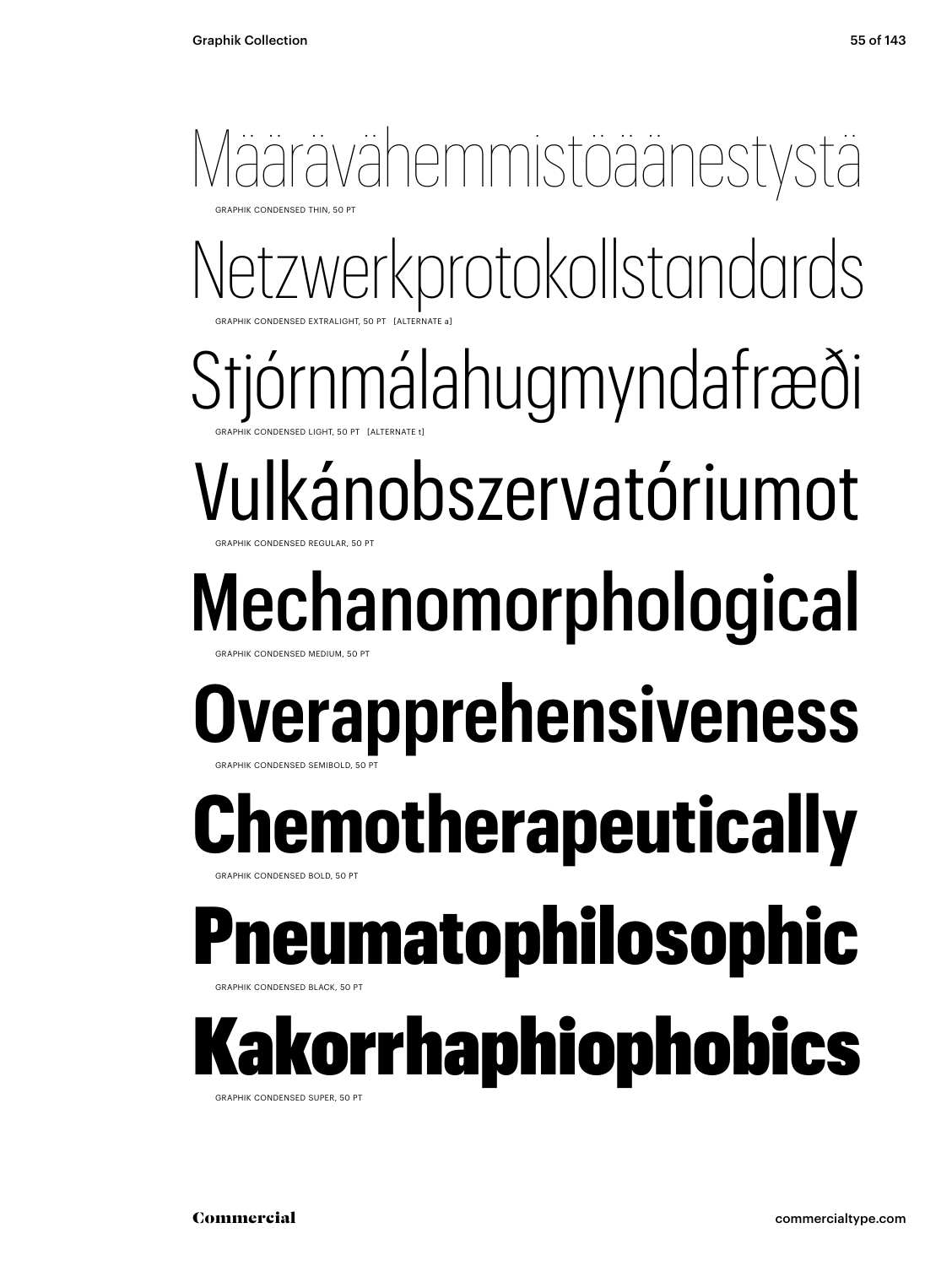

GRAPHIK CONDENSED EXTRALIGHT ITALIC, 50 PT [ALTERNATE t] *Rauhanneuvottelukomission*

CONDENSED LIGHT ITALIC, 50 PT [ALTERNATE a *Electrocochleographically*

GRAPHIK CONDENSED REGULAR ITALIC, 50 PT *Syngenesiotransplanted*

*Presidentsverkiezingen*

GRAPHIK CONDENSED MEDIUM ITALIC, 50 PT

## *Sınırlandırabileceğimiz*

GRAPHIK CONDENSED SEMIBOLD ITALIC, 50 PT

**RAPHIK CONDENSED BOLD ITALIC, 50** *Poststructuralistically*

*Hadügyminisztersége*

*Extemporaneousness*

GRAPHIK CONDENSED SUPER ITALIC, 50 PT

GRAPHIK CONDENSED BLACK ITALIC, 50 PT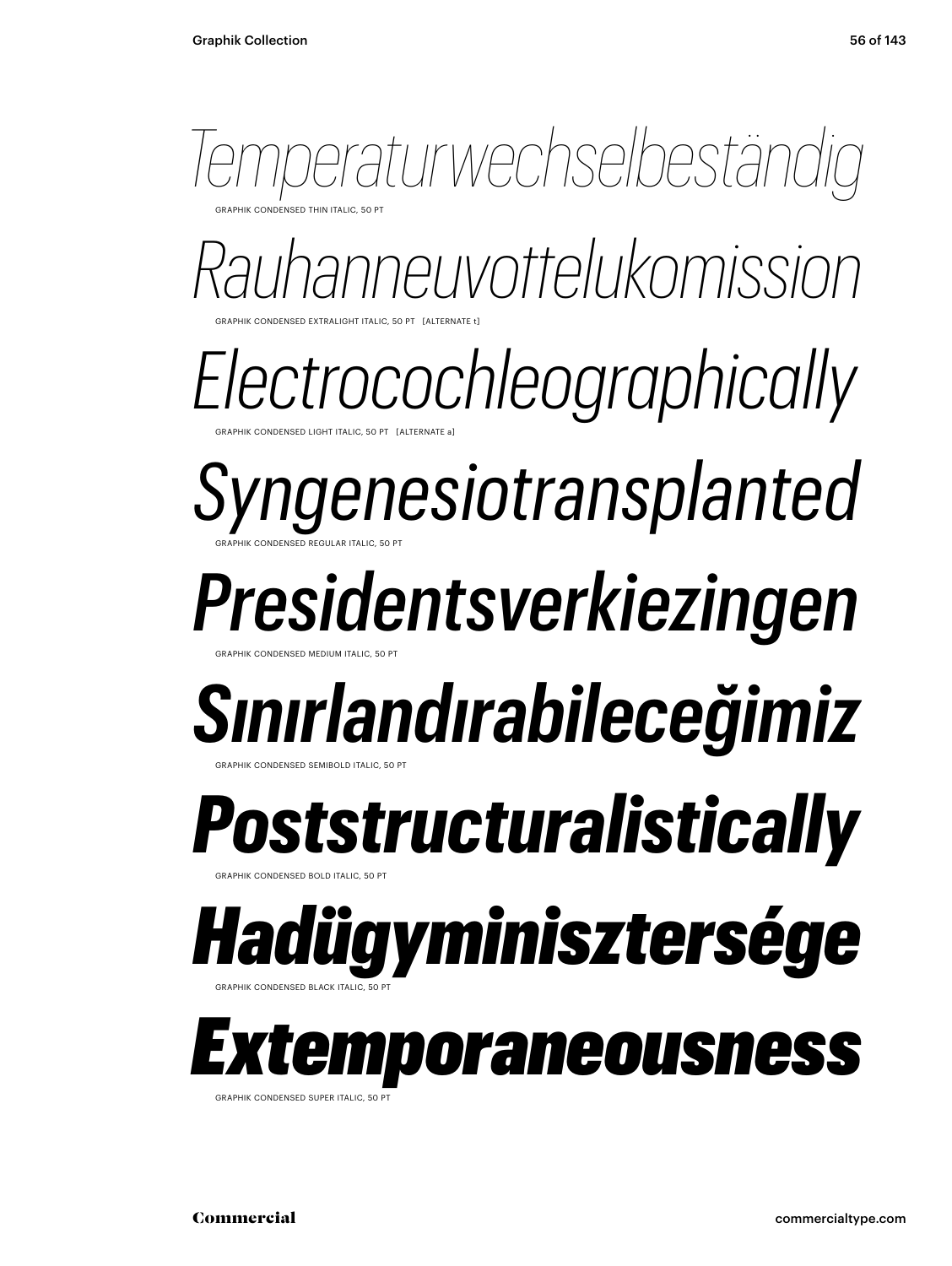# **Graphik X Condensed**

A workhorse for editorial design, Graphik X Condensed is designed for fitting large headlines in constrained spaces and can be used for a wide range of expression.

#### **PUBLISHED** 2017

**DESIGNED BY** CHRISTIAN SCHWARTZ

**PRODUCTION ASSISTANCE** HRVOJE ŽIVČIĆ

**18 STYLES** 9 WEIGHTS W/ ITALICS

#### **FEATURES**

PROPORTIONAL/TABULAR LINING FIGURES PROPORTIONAL/TABULAR OLDSTYLE FIGURES FRACTIONS (PREBUILT AND ARBITRARY) SUPERSCRIPT/SUBSCRIPT

Graphik X Condensed is an effective tool for the constraints and demands of modern publishing both in print and online, and has been used by many worldwide publications for surprisingly different needs. Iconic men's magazine *Esquire* pushed Graphik X Condensed to the limit in big and bold openers where the type has been photocopied, stenciled, traced with a felt-tip marker, and even had 3-D letterforms set on fire, with Graphik handily surviving the abuse with its personality intact. In contrast, food and dining magazine *Bon Appétit* employed the lighter weights to bring style and sophistication to their layouts. In concert with the rest of the widths of Graphik, X Condensed becomes a typeface that works for practically everything.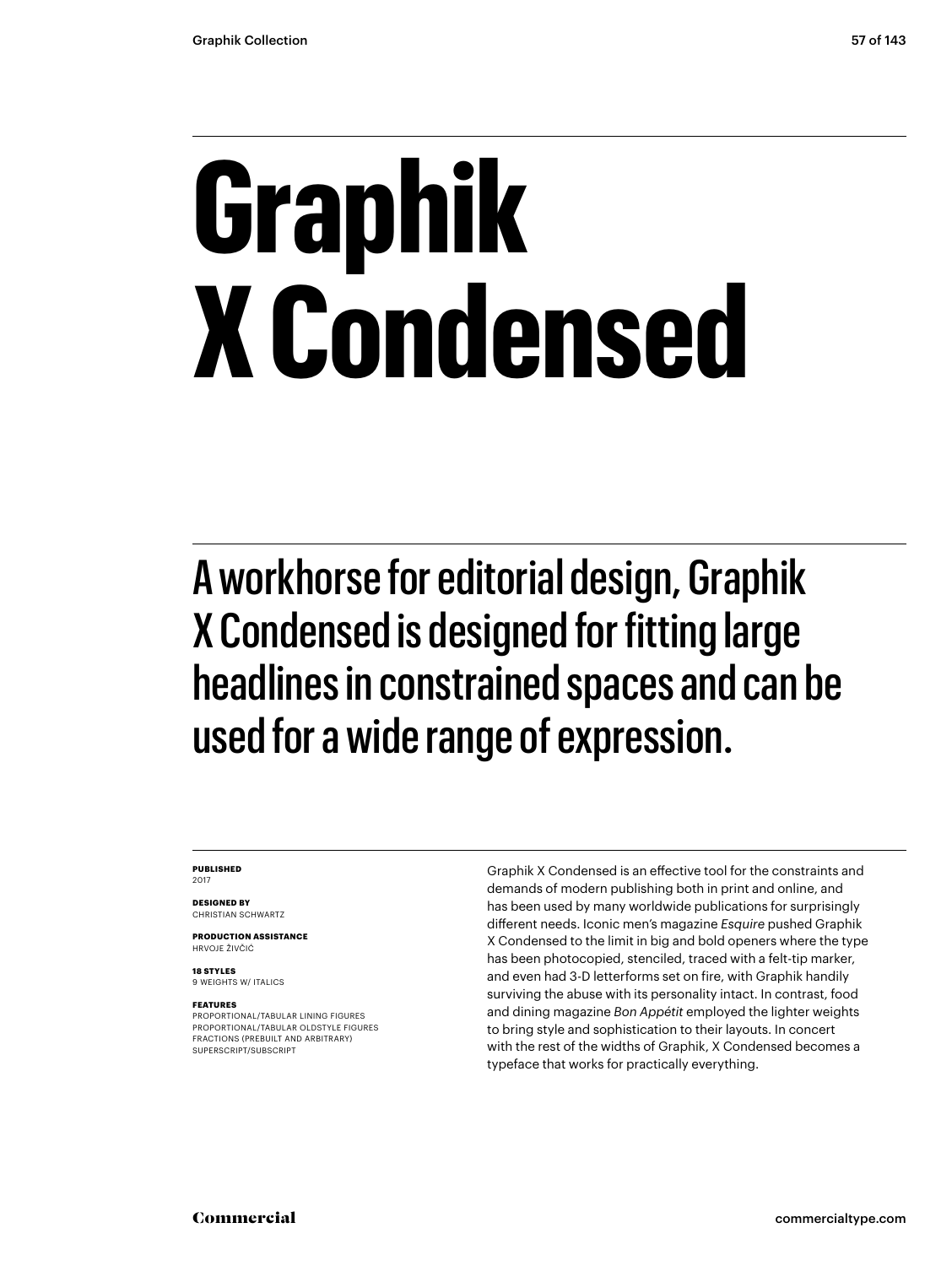## FRITIY ATTE re le partre le

GRAPHIK X CONDENSED THIN, 70 PT

# *BIPARTISAN TRANSITION Dijalekata u lingvističkim*

GRAPHIK X CONDENSED THIN ITALIC, 70 PT [ALTERNATE a]

## $\parallel$ )  $\parallel$   $\parallel$   $\parallel$ New historical account

GRAPHIK X CONDENSED EXTRALIGHT, 70 PT

## *ELECTORAL ASSEMBLY Understood objectives*

GRAPHIK X CONDENSED EXTRALIGHT ITALIC, 70 PT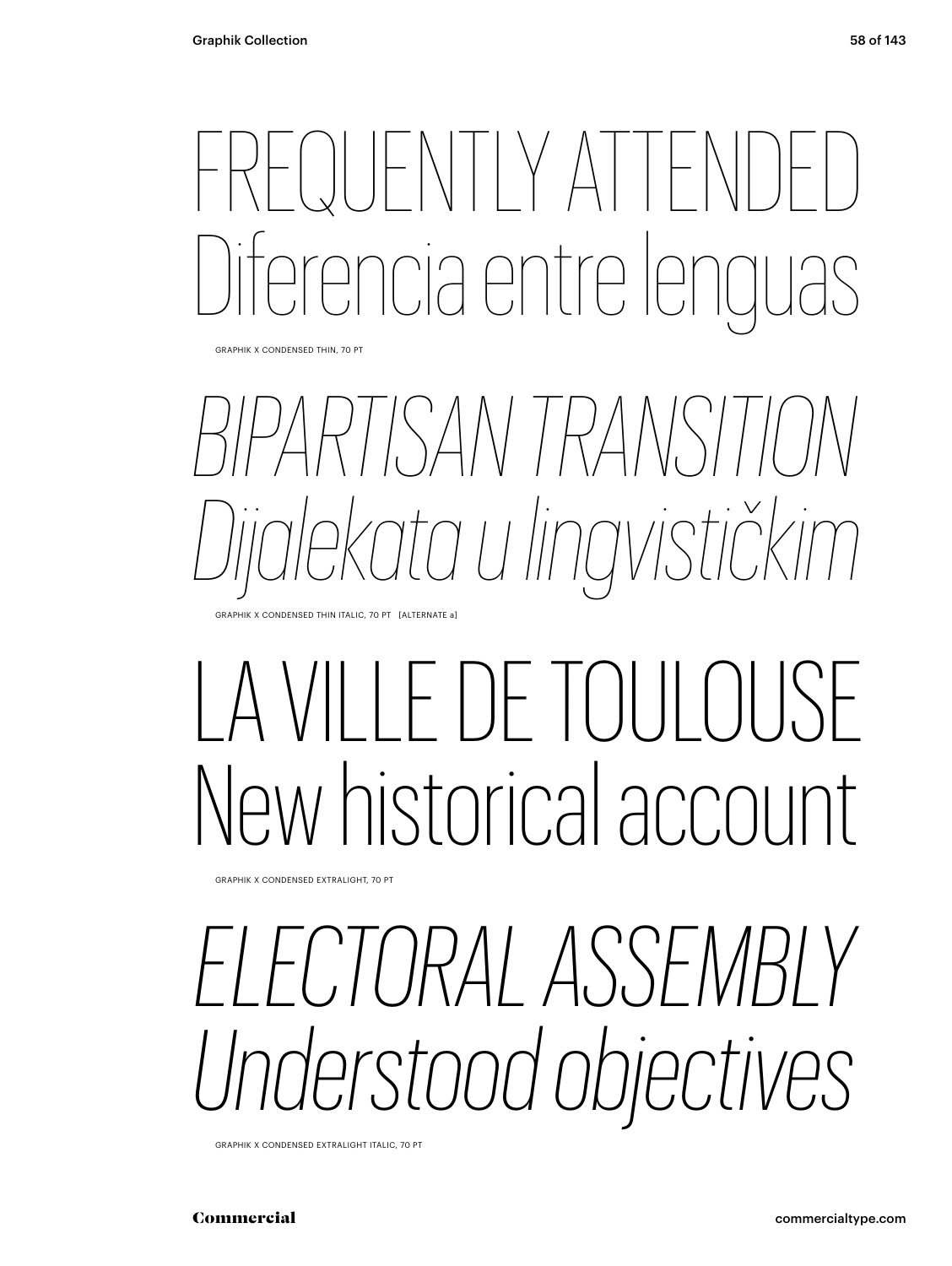# GENGÆLD FORNYEDE Initiée principalement

GRAPHIK X CONDENSED LIGHT, 70 PT

## *25 MILLION BICYCLES Extract & Standardize*

GRAPHIK X CONDENSED LIGHT ITALIC, 70 PT

## CHERRY OAK FINISH Law of Emphyteusis

GRAPHIK X CONDENSED REGULAR, 70 PT

# *DE STUDIE MOET ZO Critically timed acts*

GRAPHIK X CONDENSED REGULAR ITALIC, 70 PT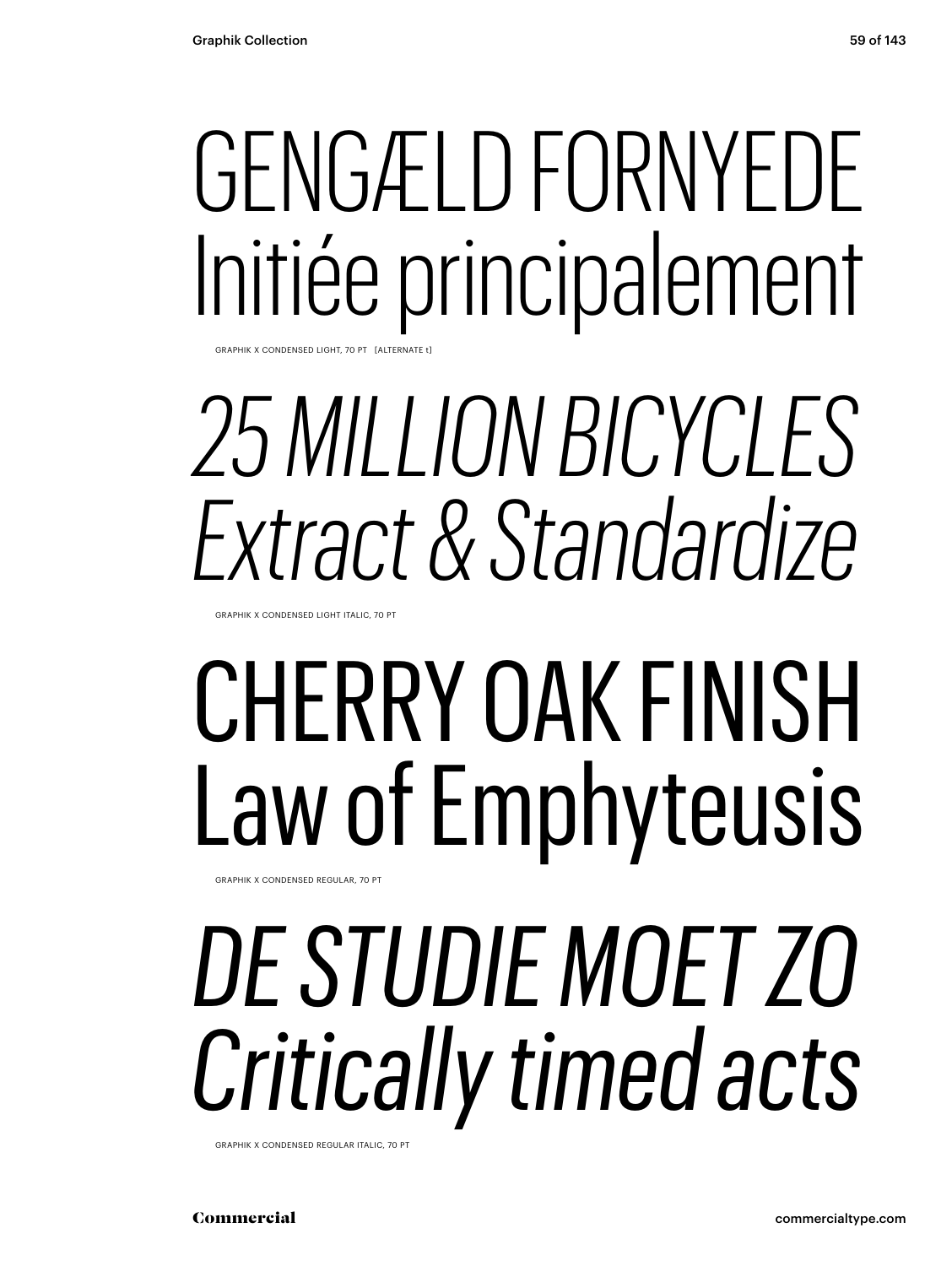## EXECUTIVE SUITES Hudobný skladateľ

GRAPHIK X CONDENSED MEDIUM, 70 PT

# *IL 1º GENNAIO 1991 Razão de cada jogo*

GRAPHIK X CONDENSED MEDIUM ITALIC, 70 PT

# **FORSKNING KJENT The 1960s & 1970s**

GRAPHIK X CONDENSED SEMIBOLD, 70 PT

## *CHIEF ECONOMIST Influential Officers*

GRAPHIK X CONDENSED SEMIBOLD ITALIC, 70 PT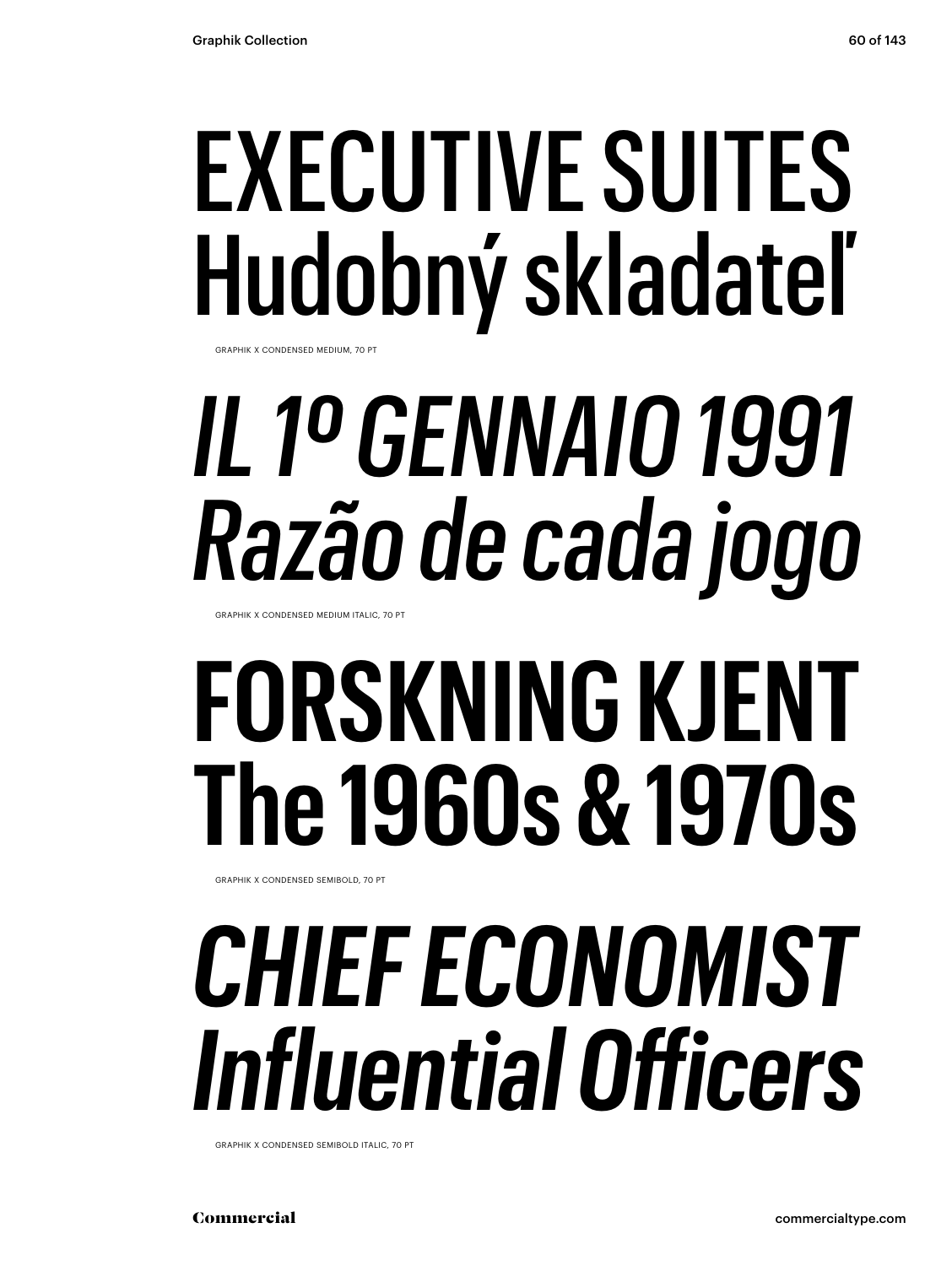# **FOUNDING IN 1871 Cinco Navegantes**

GRAPHIK X CONDENSED BOLD, 70 PT

# *ÜBER 57 PROZENT Three-judge panel*

GRAPHIK X CONDENSED BOLD ITALIC, 70 PT

## 26,7% ELANIKEST De facto standard

GRAPHIK X CONDENSED BLACK, 70 PT

## *TIMBER FRAMING Medieval England*

GRAPHIK X CONDENSED BLACK ITALIC, 70 PT [ALTERNATE a]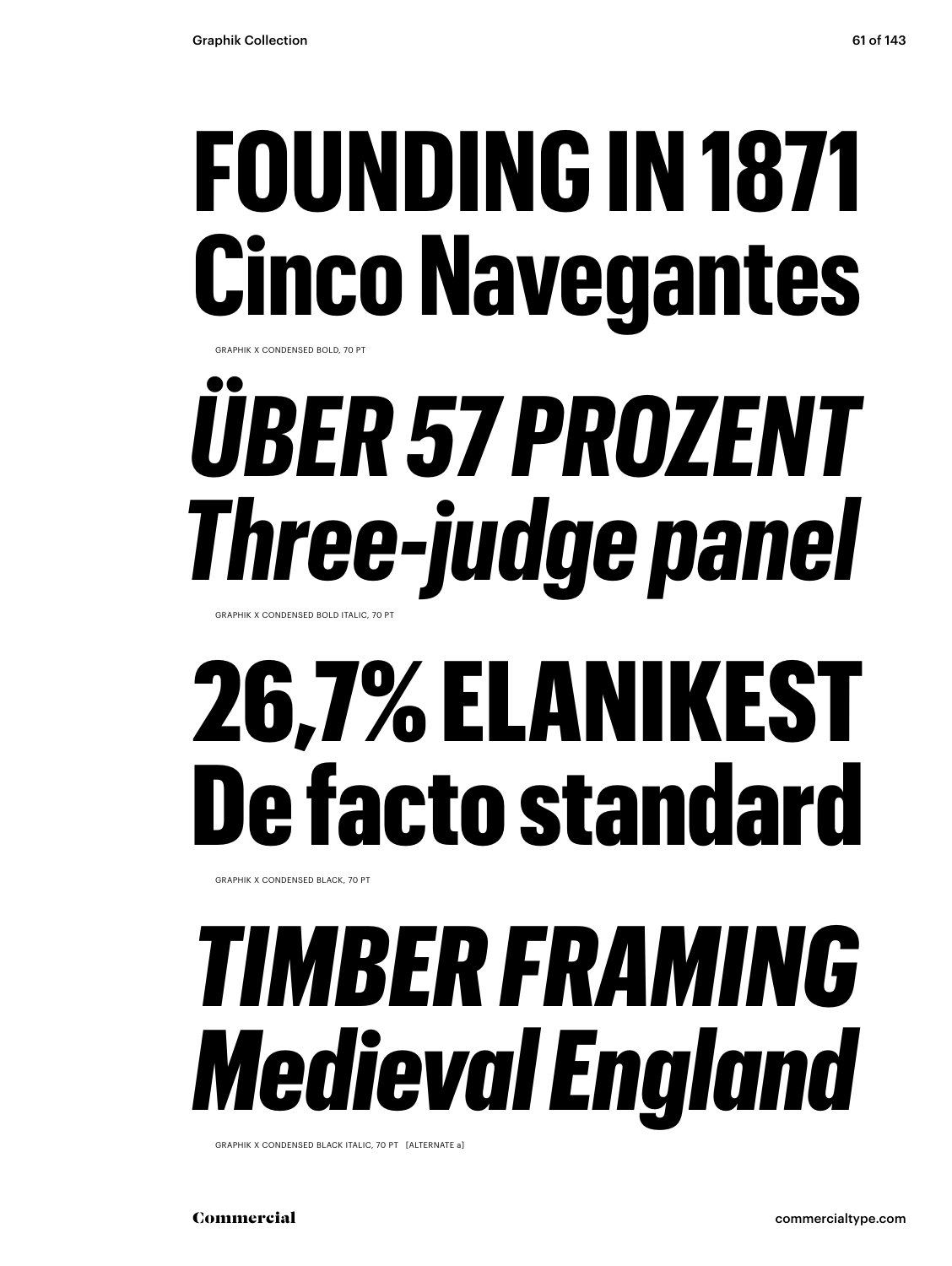# SOM ÄR SKRIVEN rmer executive

GRAPHIK X CONDENSED SUPER, 70 PT

## *EDICTS & POLICY Käuflichen Milieu*

GRAPHIK X CONDENSED SUPER ITALIC, 70 PT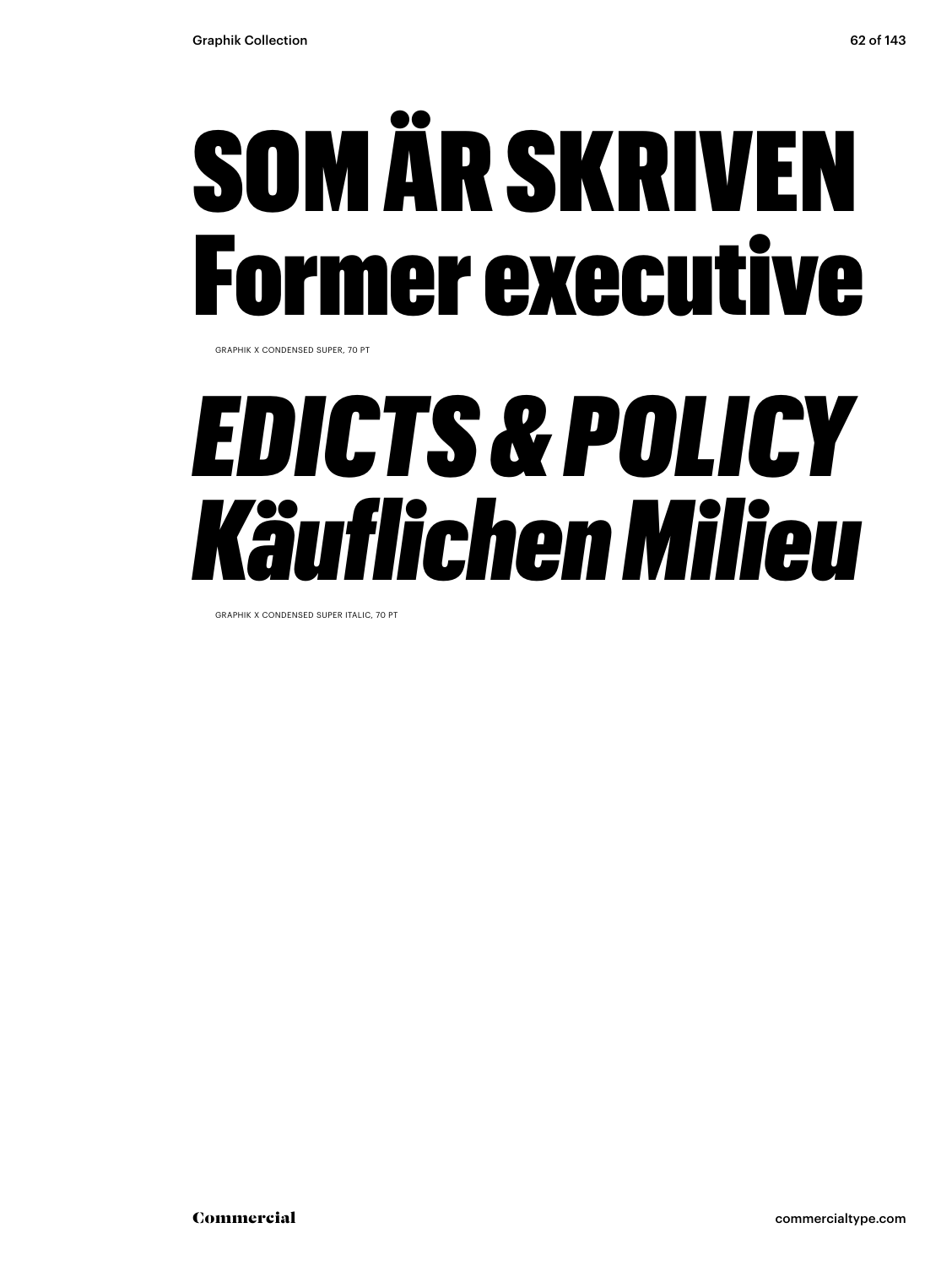Businesses surpassed by the retail sectors CATED THIRTY-TWO MILES FROM MARFA *Hugtakið "fornöld" var fyrr á árum oft notað*

HIK X CONDENSED THIN, THIN ITALIC, 40 PT

Com a llengua de la població, l'antic norn ONLY 16% OF INDUSTRY EXPERTS AGREE *Istoriografia de specialitate a încercat să*

X CONDENSED EXTRALIGHT, EXTRALIGHT ITALIC, 40 PT

Advancements due to this technology TRIUMPHAL ARCH OF THE TETRARCHY *Azokban a nyelvekben, amelyek fejlett*

GRAPHIK X CONDENSED LIGHT, LIGHT ITALIC, 40 PT

### Folketallet falder til under 1.761.210 FÖRSTA VIKTIGA ÖVERSÄTTNINGEN *Became besotted with the majesty*

GRAPHIK X CONDENSED REGULAR, REGULAR ITALIC, 40 PT [PROPORTIONAL OLDSTYLE FIGURES]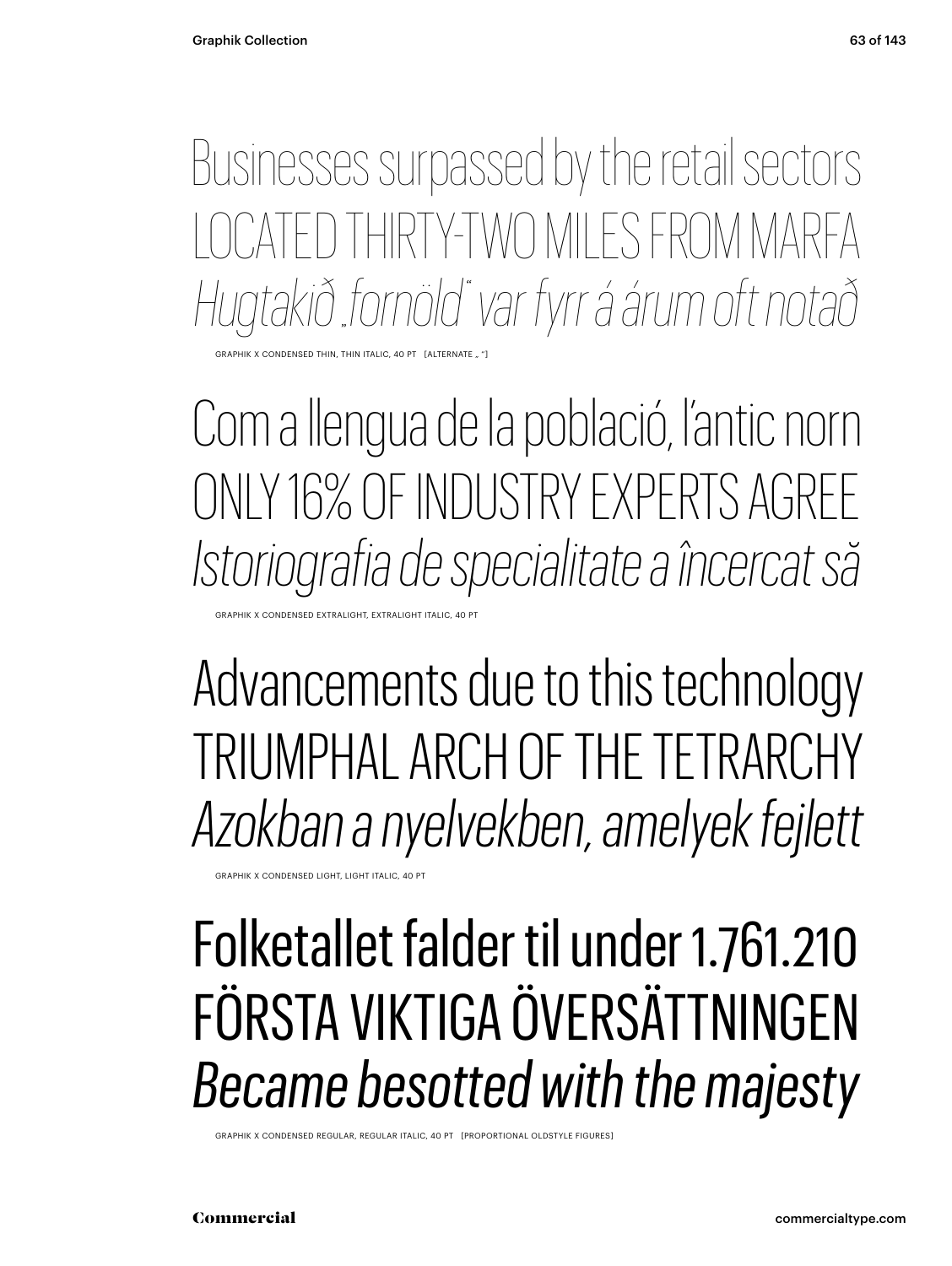### This grandeur of wide open space COROADO EM 4 DE MAYO DE 1643 *Pasak legendų, jau nuo senų laikų*

GRAPHIK X CONDENSED MEDIUM, MEDIUM ITALIC, 40 PT

## **L'ACT è in'enclava da 2.736,71 km NEW MATERIALS & ERGONOMICS** *Developing cosmopolitan courts*

GRAPHIK X CONDENSED SEMIBOLD, SEMIBOLD ITALIC, 40 PT [ALTERNATE a]

## **Nel 1117 le leggi islandesi furono ALS IN DEN 1970ER JAHREN DAS**  *Bien qu'utilisant l'alphabet latin*

GRAPHIK X CONDENSED BOLD, BOLD ITALIC, 40 PT [ALTERNATE ' ]

## Prolonged battles with nobility BLACK MOUNTAIN SANDSTONE *Down from \$215 million in 2016*

GRAPHIK X CONDENSED BLACK, BLACK ITALIC, 40 PT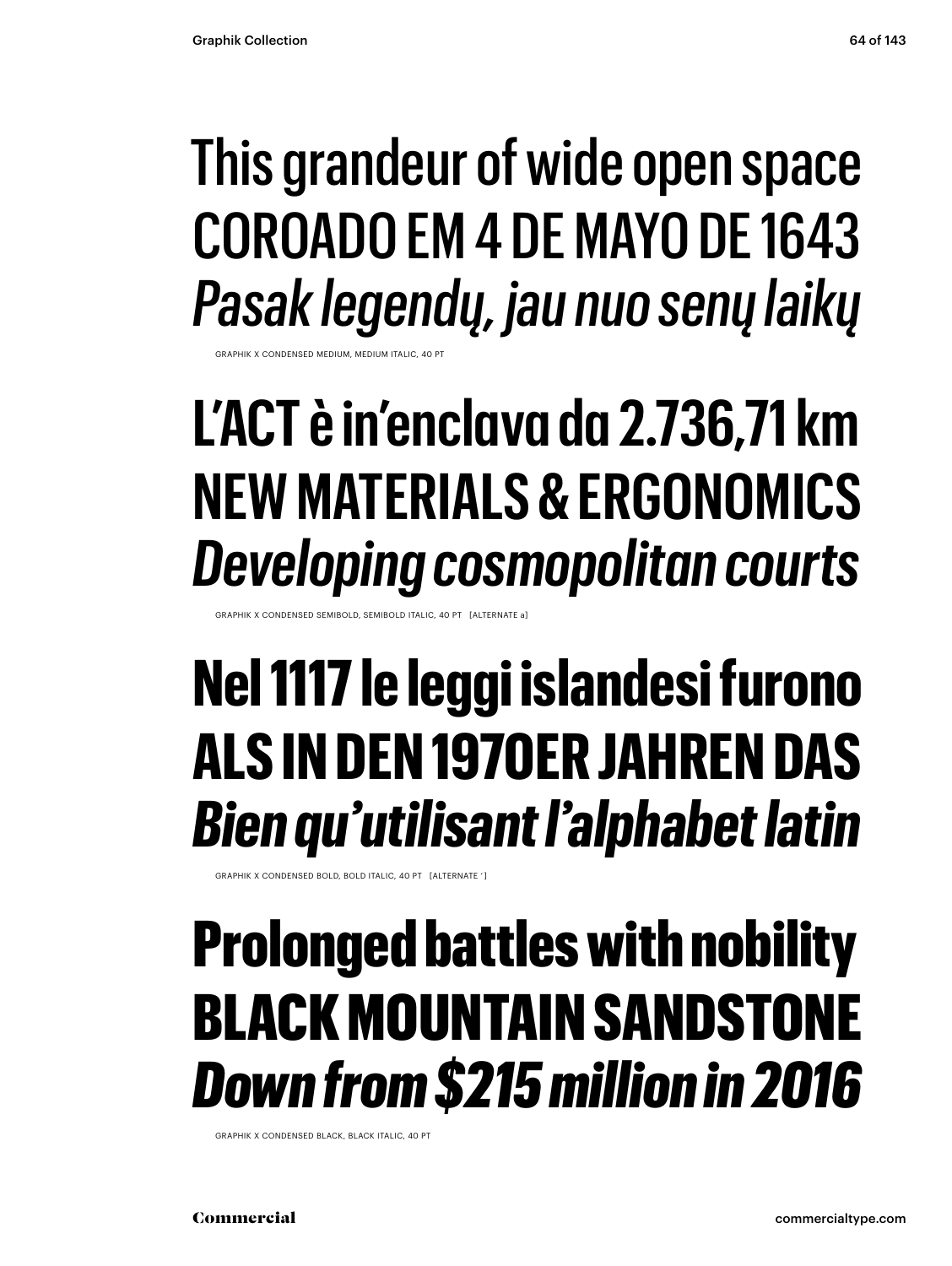## Areas of political maneuvering MORPHOLOGY OF A LANGUAGE Á tímum og þar er kirkjugarður

GRAPHIK X CONDENSED SUPER, 40 P

### *Uf selbstverantwortlichi Ethik NEW €1.41 BILLION FACTORIES Using early beliefs & practices*

GRAPHIK X CONDENSED SUPER ITALIC, 40 PT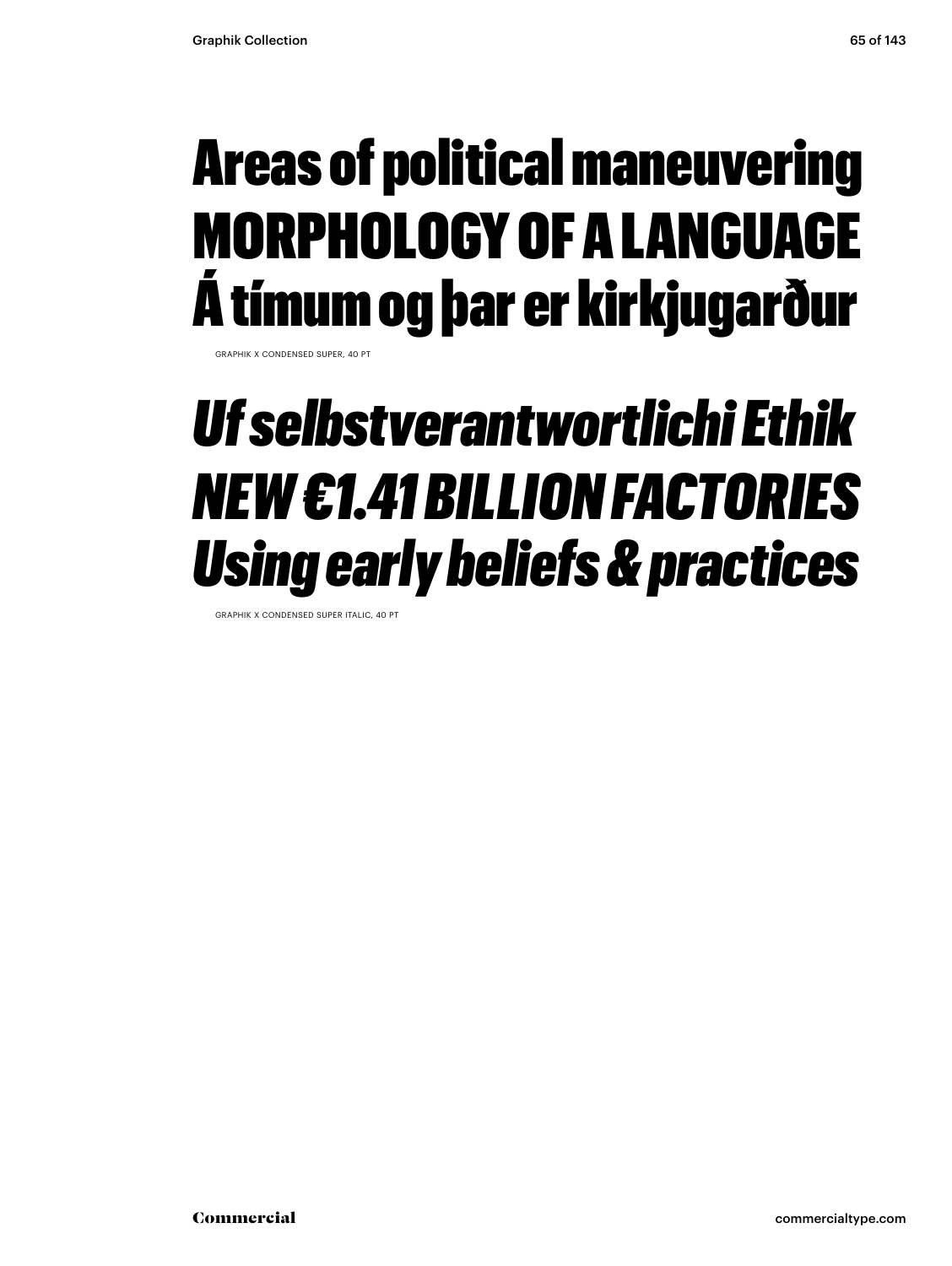Ocak 2004 tarihine kadar bu madalya hem sivillere hem de askerlere TRIBUTO COBRADO PELO REI AOS POSSUIDORES DE CERTAS TERRAS *The move, following a detailed review, is likely to open the door to the* GRAPHIK X CONDENSED THIN, THIN ITALIC, 25 PT

The screenwriter didn't collect many showbiz plaudits, but it's her AUNQUE LA GENÉTICA JUEGA CON UN PAPEL MUY SIGNIFICATIVO *Každý rok kvalifikovaní nominátoři nominují sto žijících osob jejich* GRAPHIK X CONDENSED EXTRALIGHT, EXTRALIGHT ITALIC, 25 PT [ALTERNATE t]

L'état des connaissances concernant la physiologie cellulaire MODEL OF RESISTANCE IN DEMAGOGIC POLITICAL MOMENTS *Seven copies of the 1300 exemplification by Edward I survive* GRAPHIK X CONDENSED LIGHT, LIGHT ITALIC, 25 PT

Ausgenommen die abseits liegenden Inseln Fair Isle und BANKS HAD RESURRECTED INTEREST-ONLY MORTGAGES *Ble i 1811 utnevnt til den tyske ordenen Pour le Mérite für*

GRAPHIK X CONDENSED REGULAR, REGULAR ITALIC, 25 PT

### Kangelaslaulud räägivad germaani rahvaste ühistest FACILITIES RE-ABSORBED INTO THIS COUNTY SYSTEM *Después de una serie de esquemas gubernamentales*

GRAPHIK X CONDENSED MEDIUM, MEDIUM ITALIC, 25 PT [ALTERNATE a]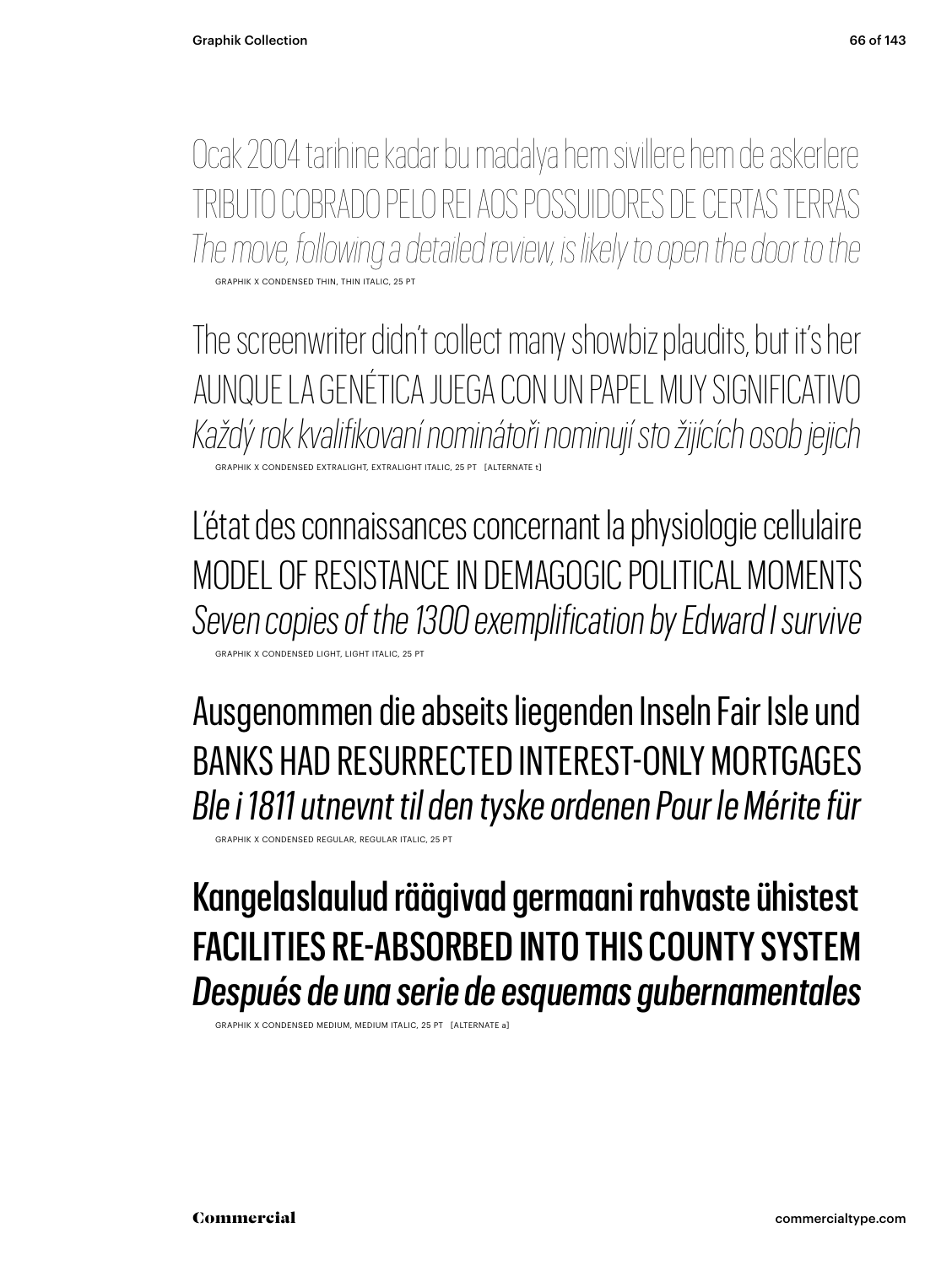#### **Tādējādi, ja sekundārajā tinumā ir vairāk vijumu nekā WALTARI ALOITTI VARUSMIESPALVELUKSENSA 2004** *They're as politically divided as the rest of the nation*

GRAPHIK X CONDENSED SEMIROLD, SEMIROLD ITALIC, 25 PT

**Correla i fenomeni elettrici con quelli magnetici nel PLAYS HOST TO THE 2010 WINTER OLYMPIC GAMES** *W zawodach weźmie udział 31 drużyn podzielonych*

GRAPHIK X CONDENSED BOLD, BOLD ITALIC, 25 PT

#### Several familiar methods of political maneuvering CONTINUED ALONG THE EASTERN COAST OF INDIA *People here are go-it-alone, independent thinkers*

GRAPHIK X CONDENSED BLACK, BLACK ITALIC, 25 PT

### Classification was decided during the Final Stage DIVIDED IT INTO THREE TRADITIONAL DISTRICTS *Provinsen havde 87.465 indbyggere, svarende til*

GRAPHIK X CONDENSED SUPER, SUPER ITALIC, 25 PT [PROPORTIONAL OLDSTYLE FIGURES]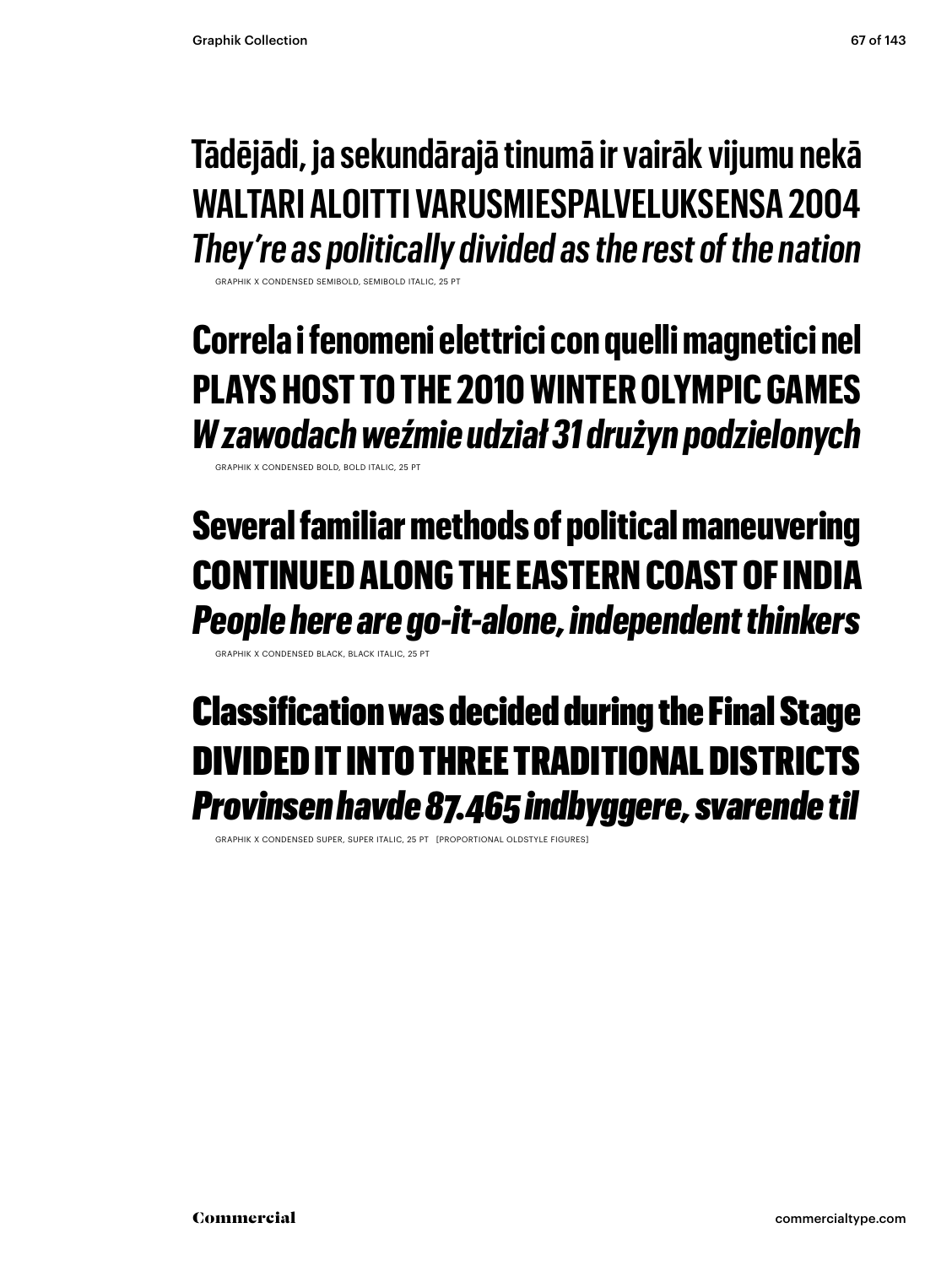THE IDEA WAS TO REDUCE FEDERAL EXPENSES BY COORDINATING THE USAGE OF REAL ESTATE Grad posjeduje bogato kulturno nasljeđe i jedinstveno kulinarstvo s brojnim čuvenim jelima, kao *A FAIT LE LIEN ENTRE L'ORIENT ET L'OCCIDENT D'OÙ SA POSITION GÉOSTRATÉGIQUE DE PREMIER The etymological root for the word originated before the 5th century BCE from an ancient Latin* GRAPHIK X CONDENSED THIN, THIN ITALIC, 18 PT

THEIR 2015 POLL FEATURED OVER 64,000 RESPONDENTS AND INDICATED THAT 17% WERE Ing taun 1946, Kawah Jonggring Salaka ana kubahé, saéngga dhuwuré gunung 3.744,82 m *THIS IS A CRISIS THAT DOESN'T HAVE ANY SOLUTIONS AT THE MOMENT AND IS YET TO RUN Die Präambel erinnert an die Erklärung der Menschen- und Bürgerrechte von 1884 und die*

GRAPHIK X CONDENSED EXTRALIGHT, EXTRALIGHT ITALIC, 18 PT [PROPORTIONAL OLDSTYLE FIGURES]

ENTONCES EN EL PAÍS SE PRODUCE UN CONSIDERABLE DESARROLLO EN MEDIOS DE Doubtless a perennial group of eccentrics & ideologues has fed the area's reputation *IS IAD NA COIRDÍNIGH AN DREAM EITNEACH IS MÓ A BHFUIL TEANGA AGUS NÓSANNA It is located in the central north of the country near the second-most populous areas* GRAPHIK X CONDENSED LIGHT, LIGHT ITALIC, 18 PT

ANALYSTS HAD PROJECTED THAT 12,640 STORES WOULD OPEN IN EARLY 2004 From fashionable city abodes to countryside, riverside and oceanfront homes *HER DERÊ DORA ÇIYAYÊ QEREJDAX MIROV DIKARE LI VAN KEVIRAN RAST BÊ KU Dan il-pajjiż Nordiku jinsab lejn l-ilbiċ tal-Iżveżja lejn in-nofsinhar tan-Norveġja*

GRAPHIK X CONDENSED REGULAR, REGULAR ITALIC, 18 PT

P'UNCHAWPI KAYLLAMAN ACHKIN, MANATAQ TUTAPI TIKSIMUYUP HUKLLA Through the hardships of the Great Depression and the ensuing lean years *JONES PULLS BACK THE VELVET ROPE ON THE GREATEST CLUB OF ALL TIME Aynı zamanda kraliyet yazıhanesinde gerçekleştirdiği bilim, tarih ve hukuk*

GRAPHIK X CONDENSED MEDIUM, MEDIUM ITALIC, 18 PT [ALTERNATE a]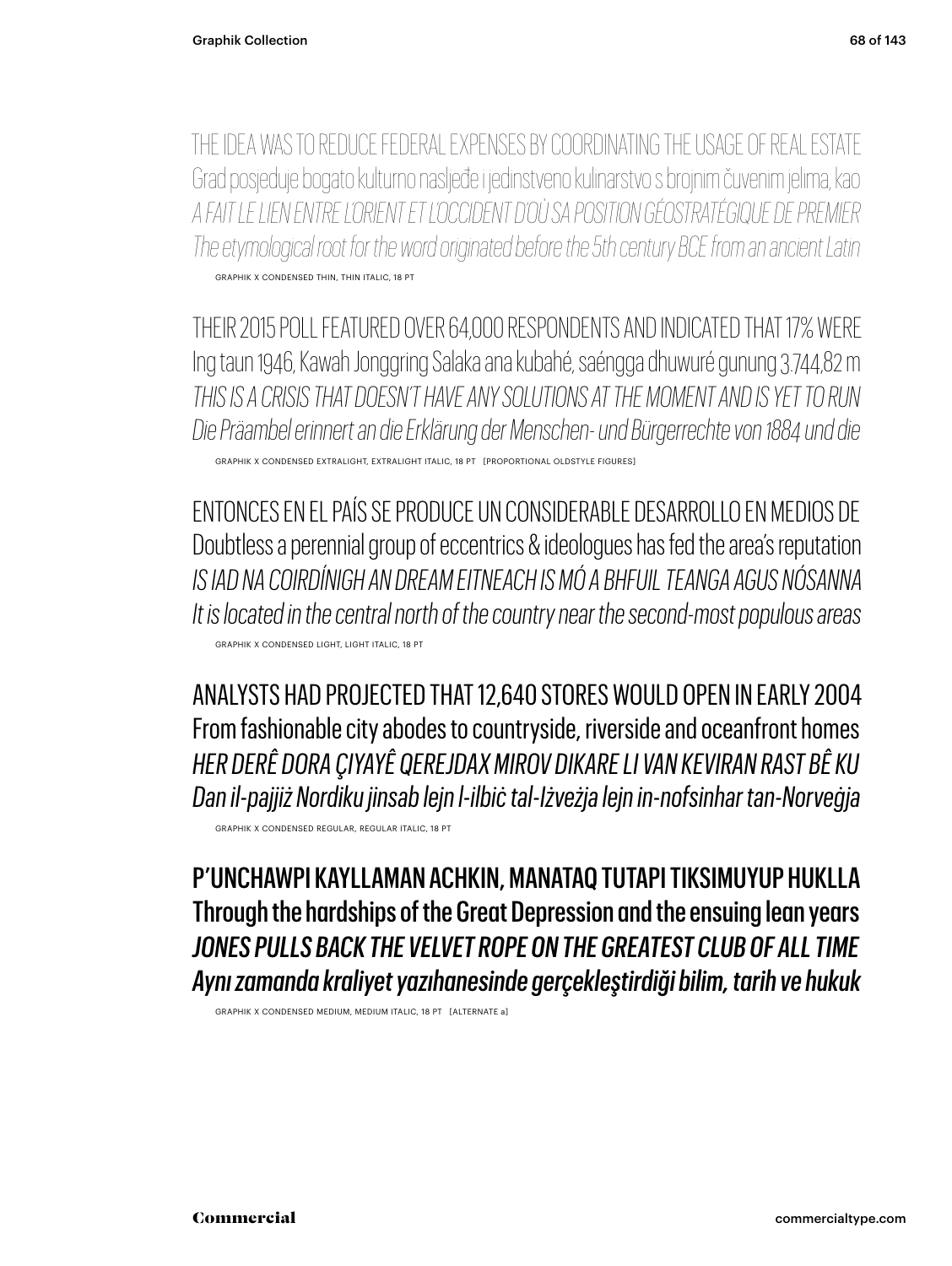**BEGAN THE PROCESS OF ANALYZING THE SAMPLE FOR CARBON CONTENT Develops concepts & future scenarios wherein this boundary fades away** *ARU TOOK OVER THE RACE LEAD FOLLOWING THE MOUNTAINOUS STAGE 1 With an addition of five new distinct layering oils this is our favorite scent*

GRAPHIK X CONDENSED SEMIBOLD, SEMIBOLD ITALIC, 18 PT

**DE RECHTSFILOSOFIE IS EEN ONDERDEEL VAN DE ETHIEK EN PROBEERT Tágabb értelmezések szerint ide tartoznak a természetfeletti létezését** *DET HENDTE AT KUNDENE VILLE INNLØSE FLERE INNSKUDDSBEVIS ENN Microbes convert some of it to carbon dioxide and methane which then*

GRAPHIK X CONDENSED BOLD, BOLD ITALIC, 18 PT

ĪPAŠĀM VAJADZĪBĀM IZMANTO ARĪ TRANSFORMATORUS BEZ SERDES Formalnie była przywilejem mającym równocześnie znamiona umowy *ANG KAPULUAN NG PEROE AY NAHAHATI SA 31 NA MUNISIPALIDAD AT Although he's rumored to have done pseudonymous work in an earlier*

GRAPHIK X CONDENSED BLACK, BLACK ITALIC, 18 PT

THIS EXPERIMENTAL CONVENIENCE SHOP OFFERS GLIMPSES OF THE Då huset Visconti utslocknade på manssidan 1445 med Filippo Maria *BOLSTERED BY ITS 75-YEAR HISTORY & WORLD-CLASS REPUTATION Last autumn's penchant for the tried-and-true t-shirt reveals that no*

GRAPHIK X CONDENSED SUPER, SUPER ITALIC, 18 PT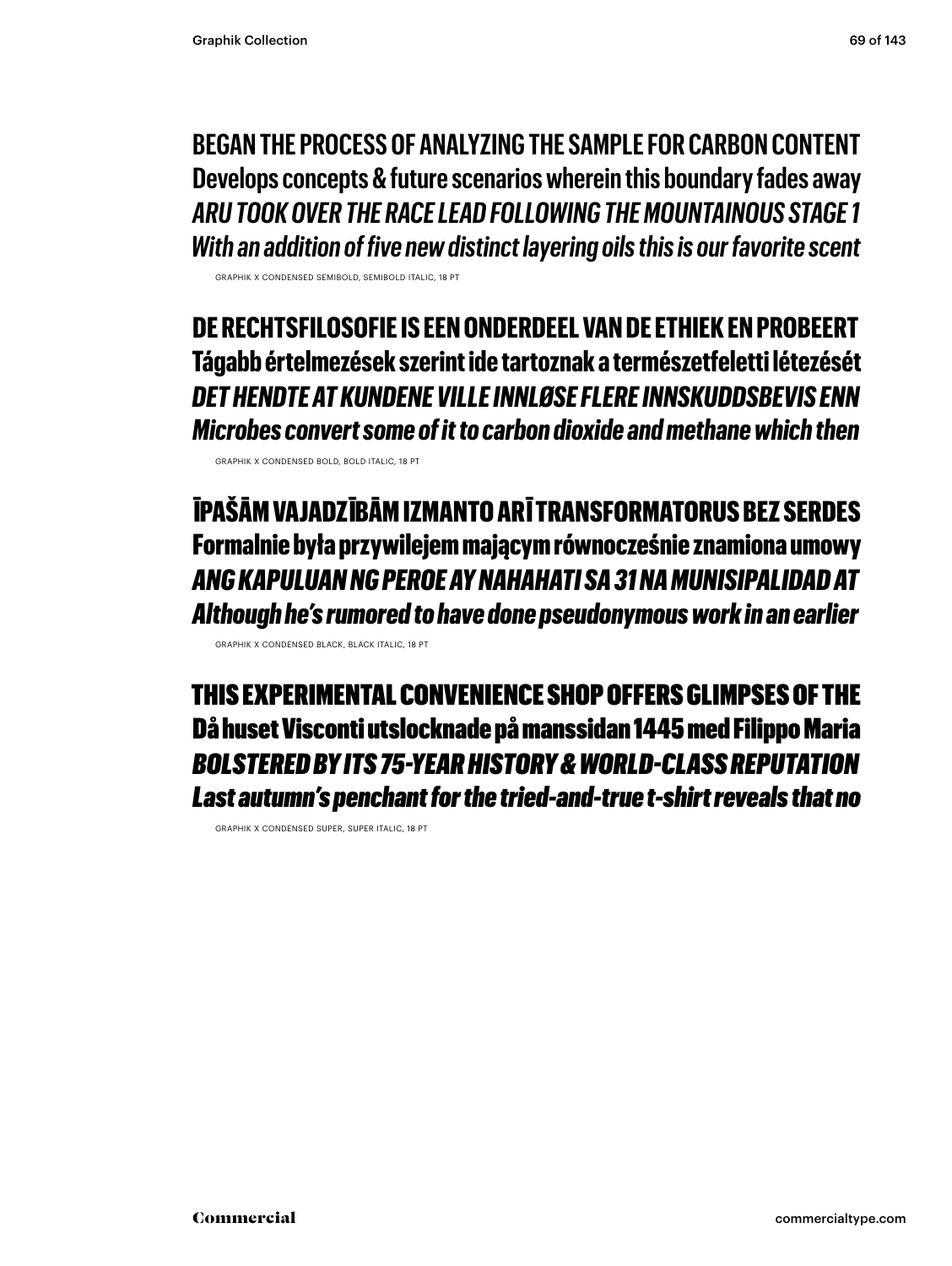### Régió teljes lakossága 19000 főt Maintaining a complex system Con sus cincuenta pisos fue Seeks a coherent narrative **Da região da Vale de Aosta** The record was surpassed in 1948 **GRAPHIK X CONDENSED THIN, 50 PT** GRAPHIK X CONDENSED EXTRALIGHT, 50 PT GRAPHIK X CONDENSED LIGHT, 50 PT **GRAPHIK X CONDENSED REGULAR, 50 PT** GRAPHIK X CONDENSED MEDIUM, 50 PT GRAPHIK X CONDENSED SEMIBOLD, 50 PT **Internal self-government** APHIK X CONDENSED BOLD, 50 PT [ALTERNATE a] The world's top 10 places **GRAPHIK X CONDENSED BLACK, 50 PT** wento ay nagsisimula GRAPHIK X CONDENSED SUPER, 50 PT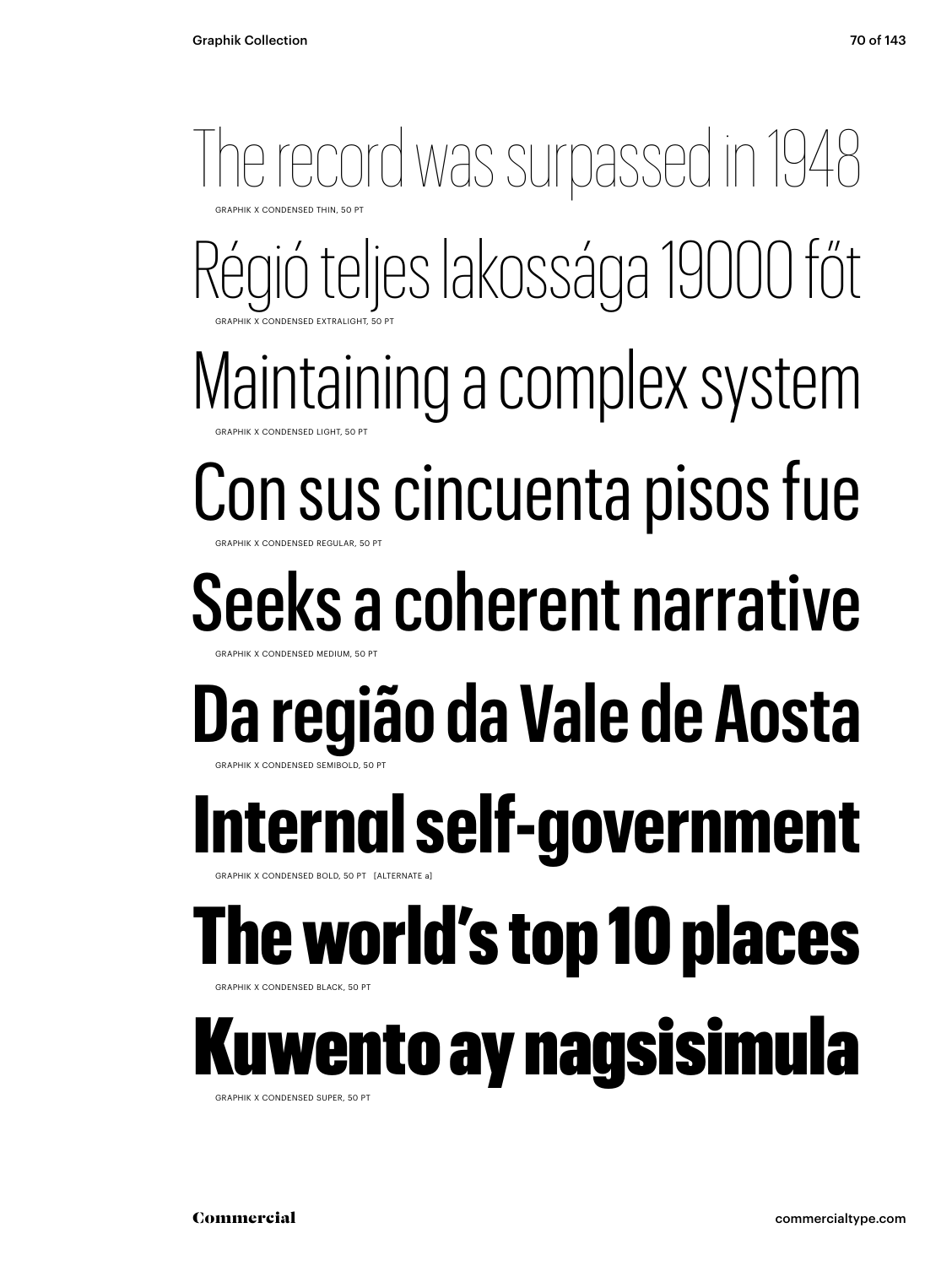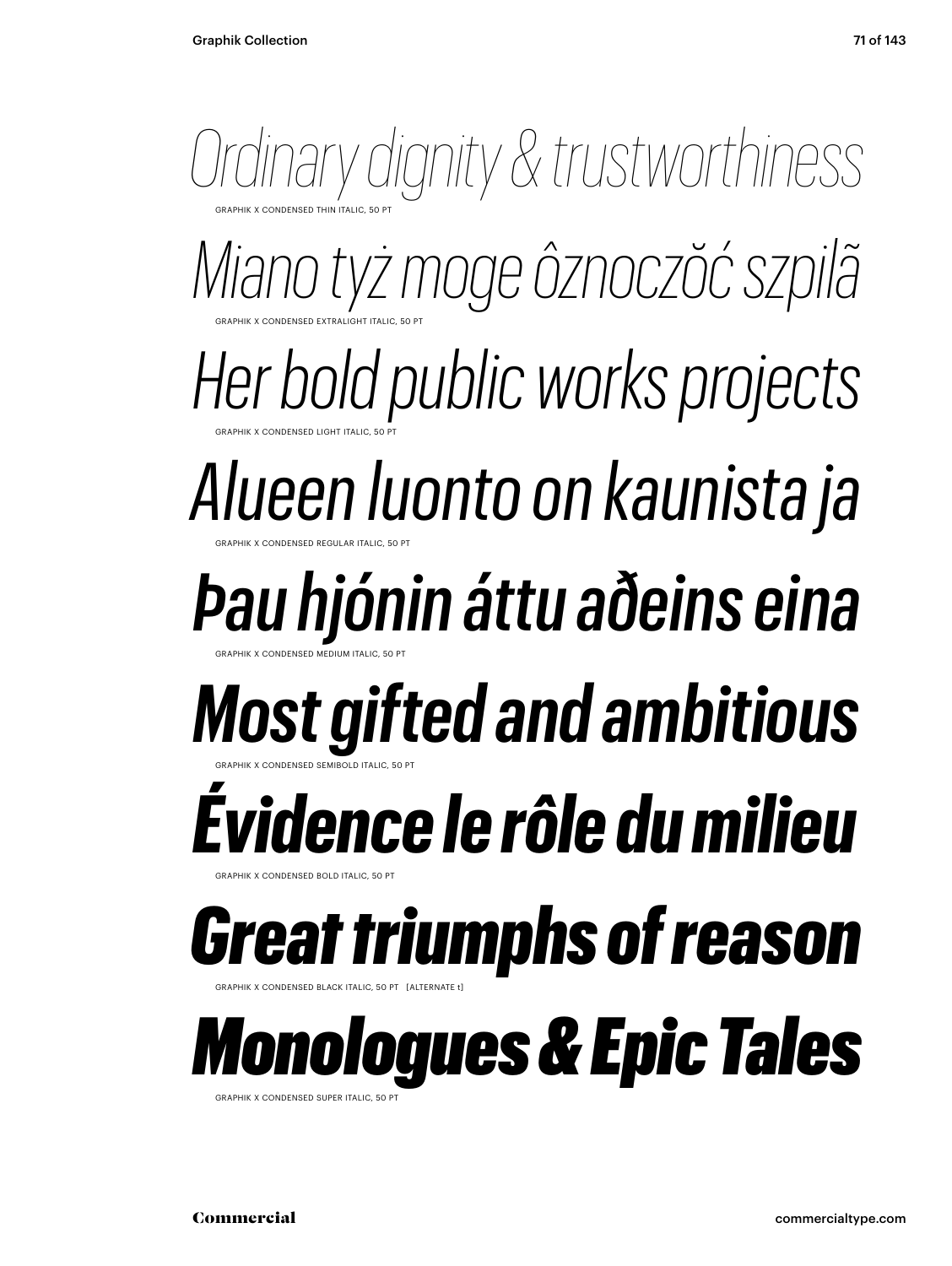# **Graphik XX Condensed**

### Expressive, but still eminently readable, Graphik XX Condensed was designed for the biggest headlines in editorial and digital design.

#### **PUBLISHED** 2017

**DESIGNED BY** CHRISTIAN SCHWARTZ

**PRODUCTION ASSISTANCE** HRVOJE ŽIVČIĆ

**18 STYLES** 9 WEIGHTS W/ ITALICS

#### **FEATURES**

PROPORTIONAL/TABULAR LINING FIGURES PROPORTIONAL/TABULAR OLDSTYLE FIGURES FRACTIONS (PREBUILT AND ARBITRARY) SUPERSCRIPT/SUBSCRIPT

The dramatically condensed letterforms of Graphik XX Condensed grab attention while still maintaining their elegance in the thinner weights. The XX Condensed width can hold its own in combination with powerful imagery either in a magazine spread or online publication. At large sizes, it is suitable for general graphic design use including book covers, signage, and magazine layouts.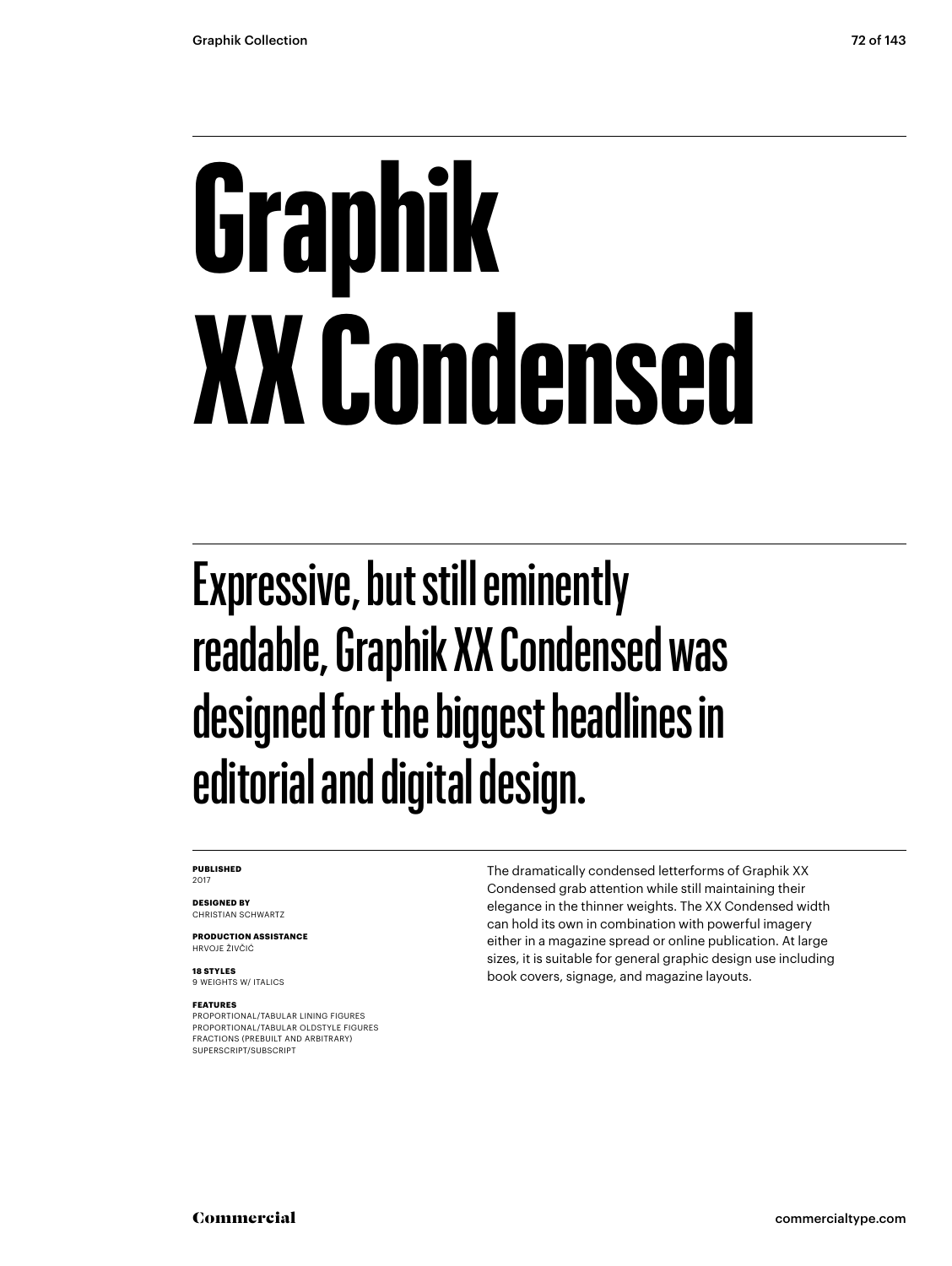### JERWSZA SZTIKA FAT ly the most important

GRAPHIK XX CONDENSED THIN, 70 PT [ALTERNATE t]

*EEPOKSEN ARVIOIDAAN SYNTYNEEN Aerospace, engineering and mining* GRAPHIK XX CONDENSED THIN ITALIC, 70 PT [ALTERNATE , ]

### FOX RIVER'S 300 STORM REGIL Populazioaren arabera, beste hiri

GRAPHIK XX CONDENSED EXTRALIGHT, 70 PT

*THE PROVINCE'S NORTHERN HALF Reflects each of the five variants*

GRAPHIK XX CONDENSED EXTRALIGHT ITALIC, 70 PT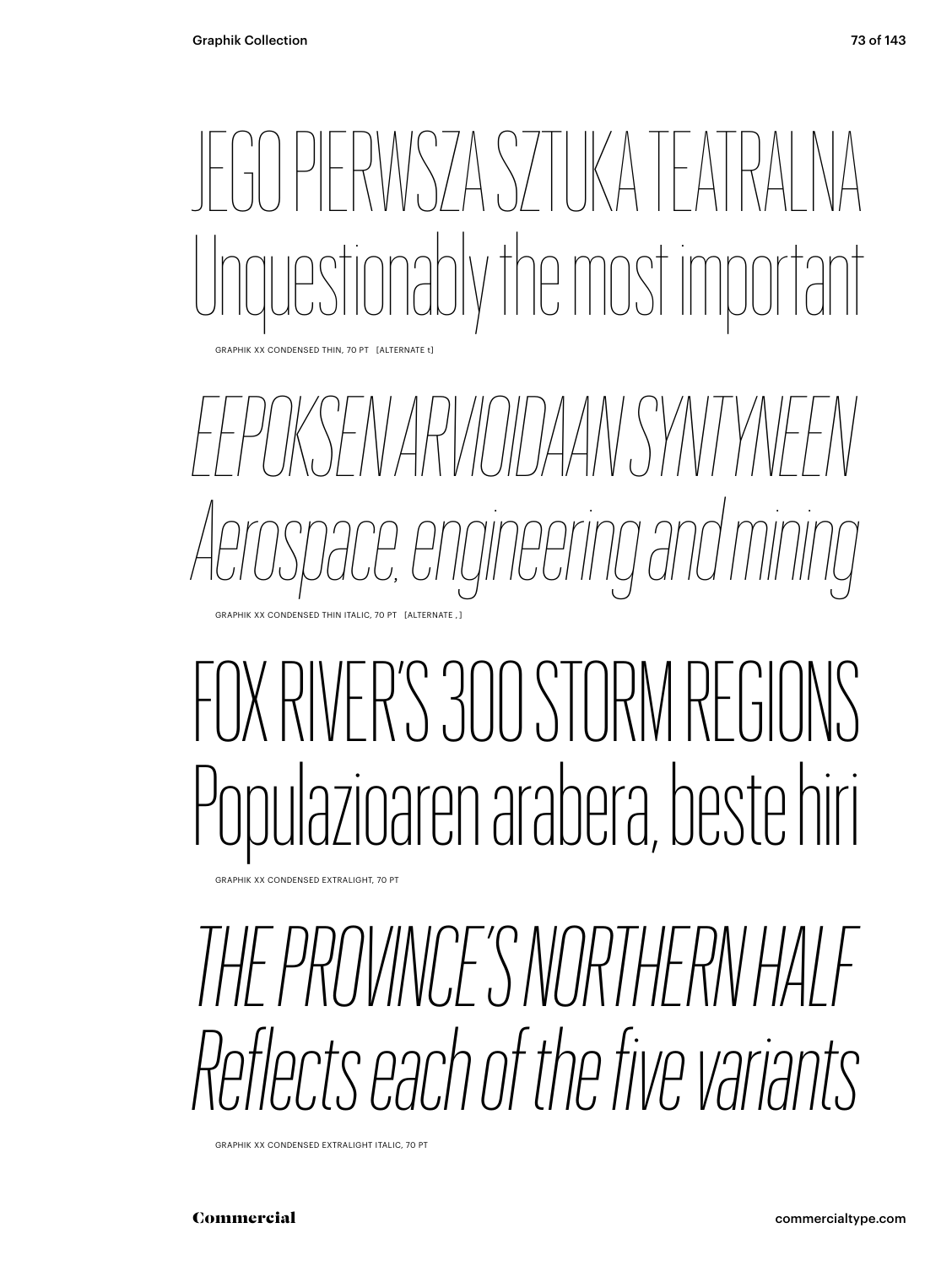### JAWATAN SEHINGGA PARLIMEN Conducting malware analysis

GRAPHIK XX CONDENSED LIGHT, 70 PT [ALTERNATE a]

### *MARRIAGE OF MAN & MACHINE Within ancient Greek theatres*

GRAPHIK XX CONDENSED LIGHT ITALIC, 70 PT

### CITY MANDATED PROGRAMS Geisteswissenschaftlichen

GRAPHIK XX CONDENSED REGULAR, 70 PT [ALTERNATE t]

### *SES ŒUVRES PAR DES TIERS Het gedicht zoals het in het*

GRAPHIK XX CONDENSED REGULAR ITALIC, 70 PT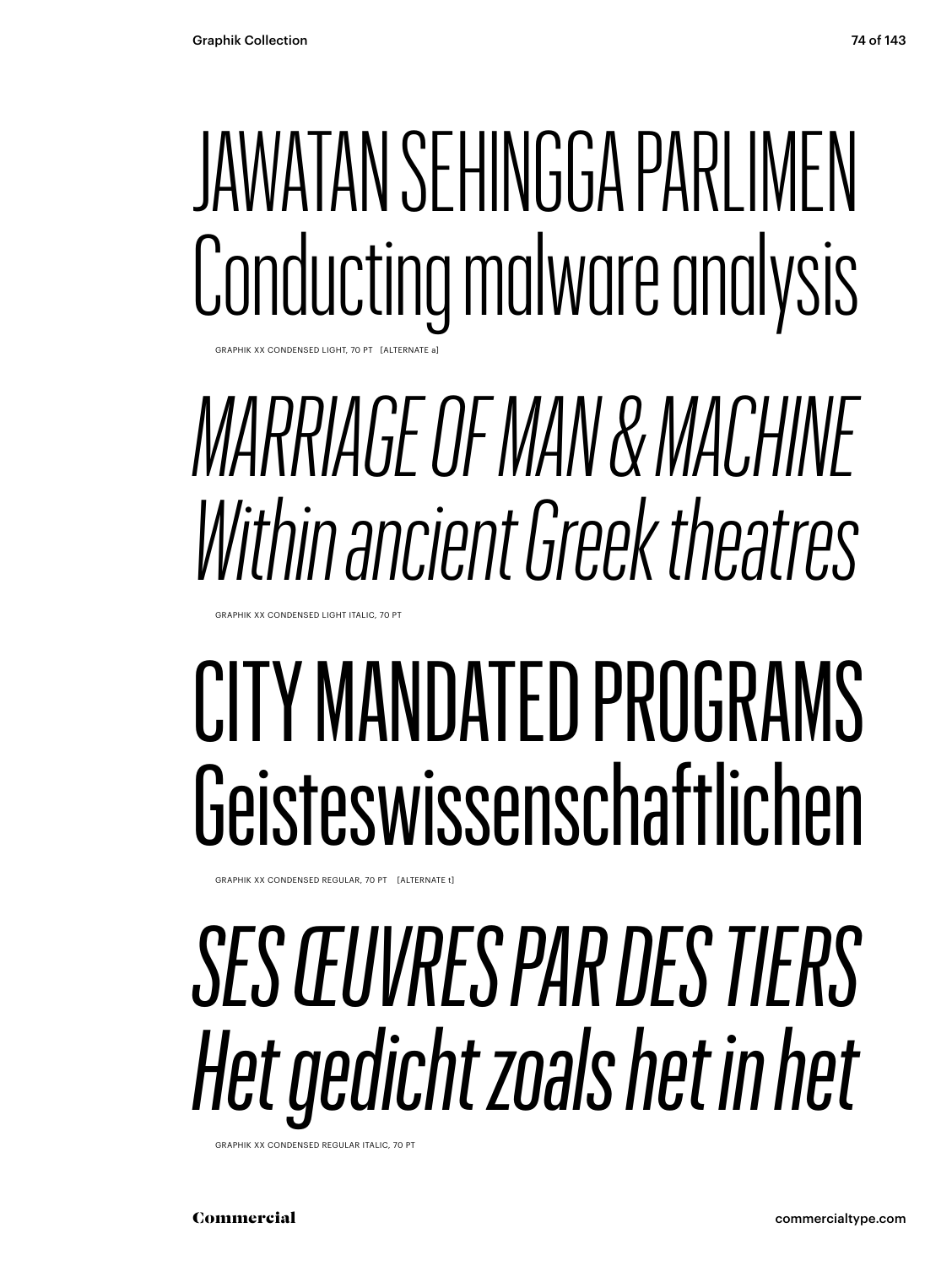### AN AWARD OF £1,750,000 17 fundamental solutions

GRAPHIK XX CONDENSED MEDIUM, 70 PT

### *EXKLUSIVA VARUMÄRKEN Interpretació d'un solista*

GRAPHIK XX CONDENSED MEDIUM ITALIC, 70 PT

### **FINAL "PUBLIC" DISPLAY Rotating 90, 180, or 270°**

GRAPHIK XX CONDENSED SEMIBOLD, 70 PT [PROPORTIONAL OLDSTYLE FIGURES, ALTERNATE a , ]

### *32.17 % NG POPULASYON Ghnóthaigh sé aitheanta*

GRAPHIK XX CONDENSED SEMIBOLD ITALIC, 70 PT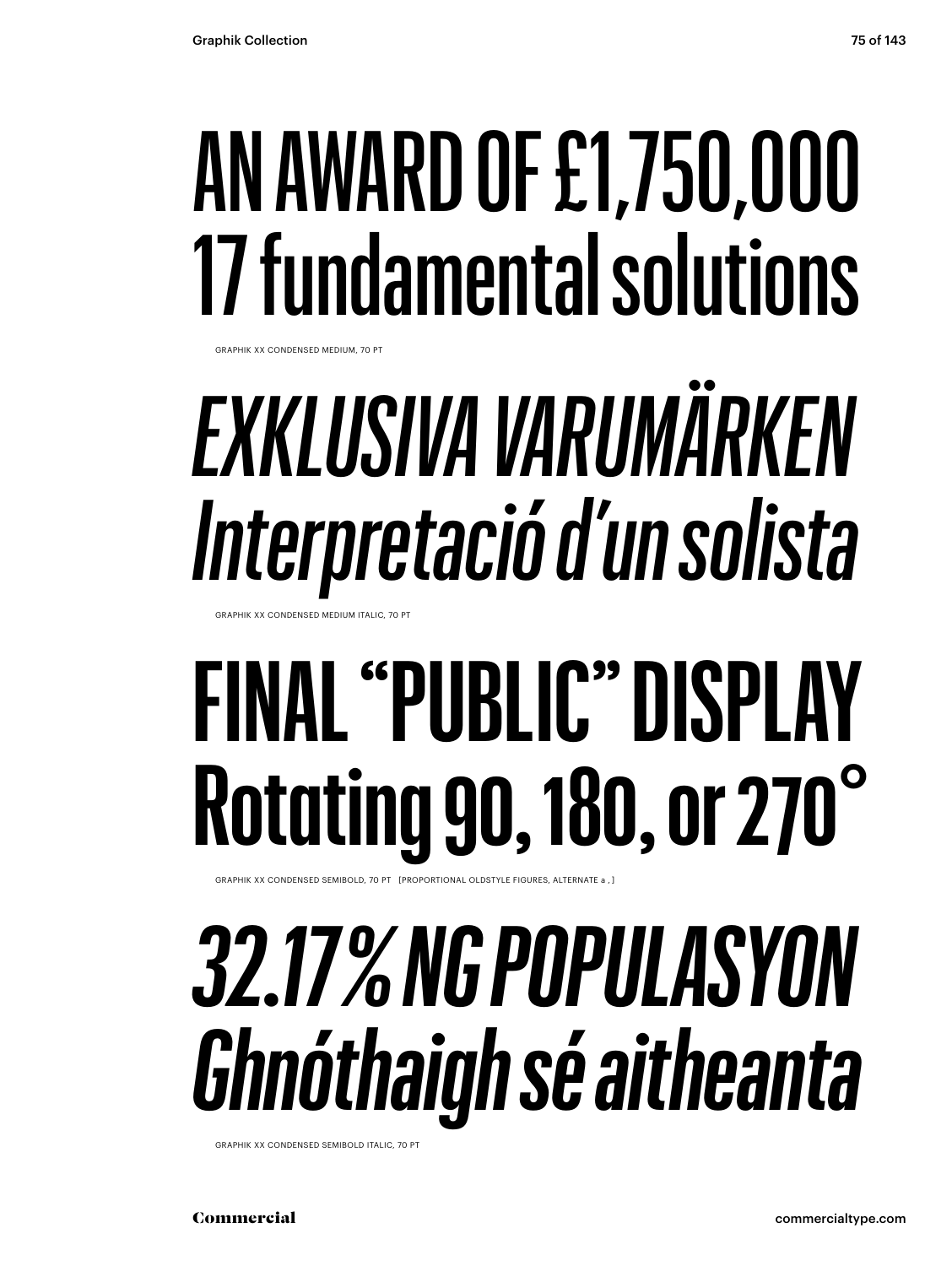### **SEKITAR 30 KILOMETER Expanding its influence**

GRAPHIK XX CONDENSED BOLD, 70 PT

### *WAS REFORMED IN 1974 Recherche scientifique*

GRAPHIK XX CONDENSED BOLD ITALIC, 70 PT

### IMPORT ITALIAN SLATE Største internasjonale

GRAPHIK XX CONDENSED BLACK, 70 PT

### *KEMÉNYLOMBÚ ERDŐK Approach to prototype*

GRAPHIK XX CONDENSED BLACK ITALIC, 70 PT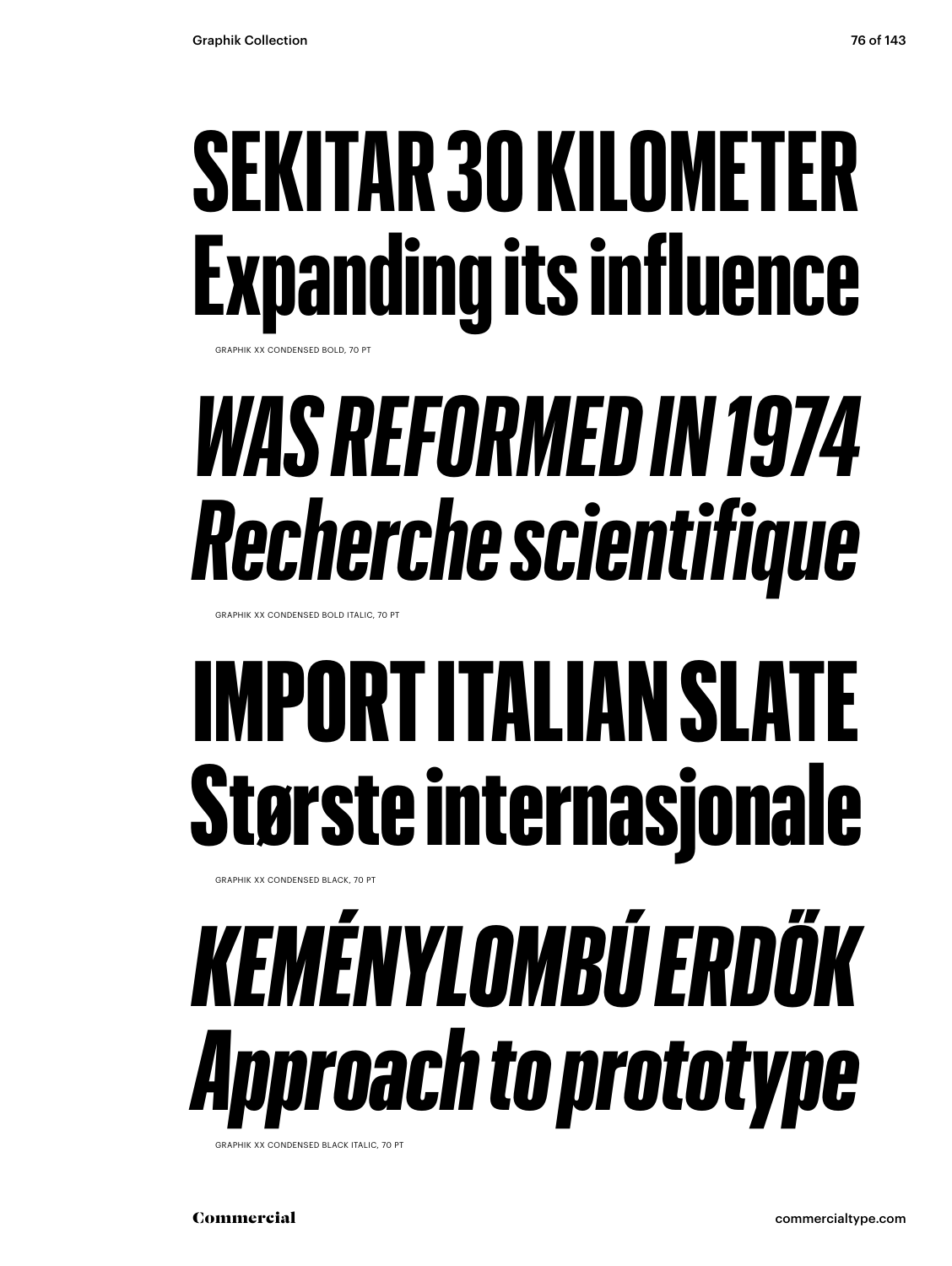### LOUISIANA PURCHASE Región de la Antártida

GRAPHIK XX CONDENSED SUPER, 70 PT

#### *HIJ DEZELFDE FUNCTIE The new outdoorsman*

GRAPHIK XX CONDENSED SUPER ITALIC, 70 PT [ALTERNATE a t]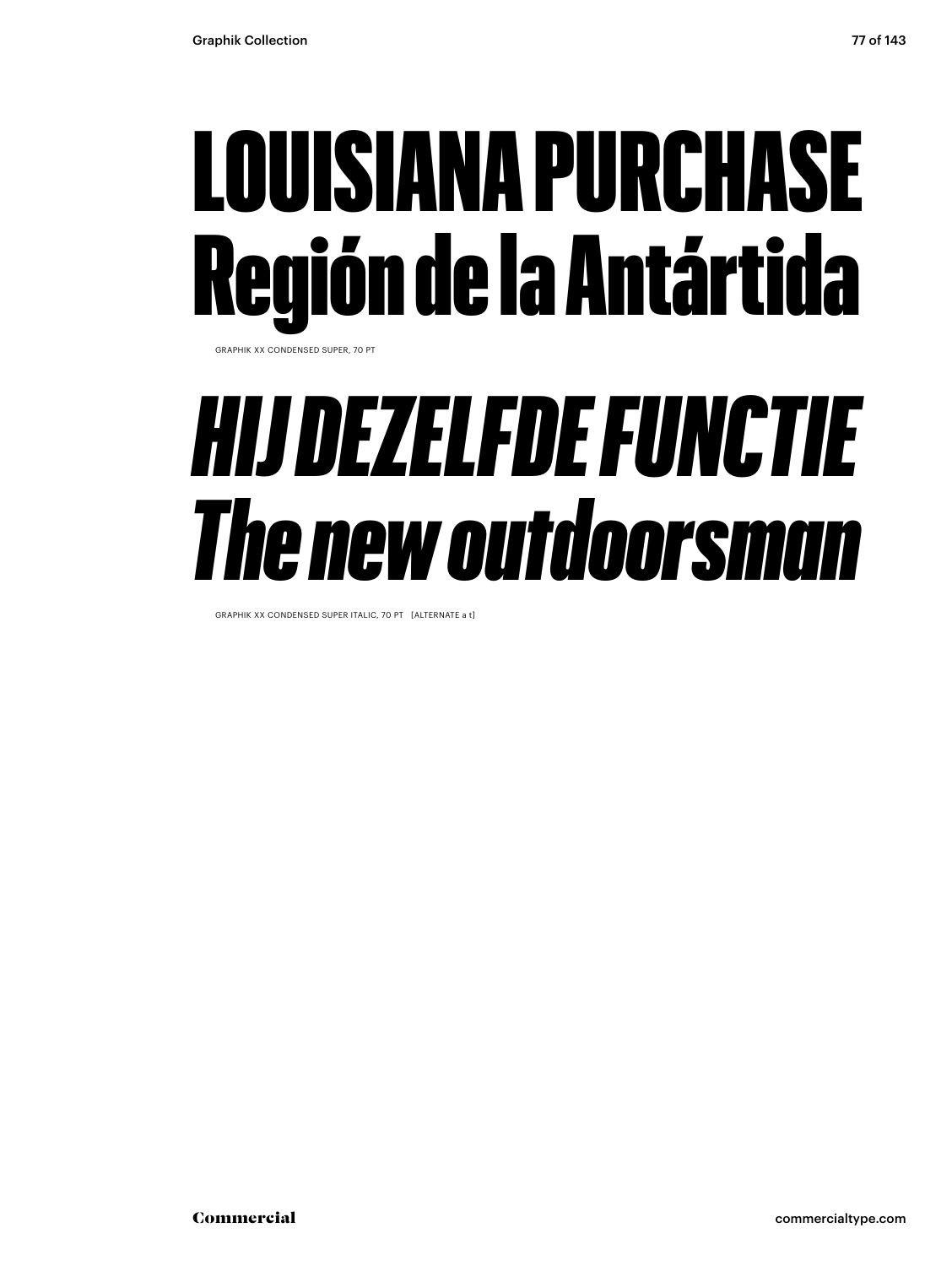This development of catastrophe theory between 1968 – 1972 HINDI NALALAMAN KUNG SINO ANG SUMULAT NG EPIKO, NGUNIT *A recent survey of the world's 500 most prominent physicists* CONDENSED THIN, THIN ITALIC

Os Xogos Olímpicos de Verán de 1960 foron realizados en STATISTICAL MEANS OF DESCRIBING MECHANICAL ASPECTS *Pääsi ensimmäisen kerran mukaan politiikkaan, kun hänet* 

XX CONDENSED EXTRALIGHT, EXTRALIGHT ITALIC, 40 PT [ALTERNATI

Securing a democratic nomination for sheriff in 1846 MACHINE CODE INSTRUCTION FOR TESTING PURPOSES *Töötas selle materjaliga aastatel 1750–1760 van Zelo*

.<br>RAPHIK XX CONDENSED LIGHT, LIGHT ITALIC, 40 PT [PROPORTIONAL OLDSTYLE FIGURES]

Mas uma história apócrifa de fins dos anos 1970 PŘEDEVŠÍM OTÁZKA INDIVIDUÁLNÍHO POSOUZENÍ *Draped within dramatically folding white cotton*

GRAPHIK XX CONDENSED REGULAR, REGULAR ITALIC, 40 PT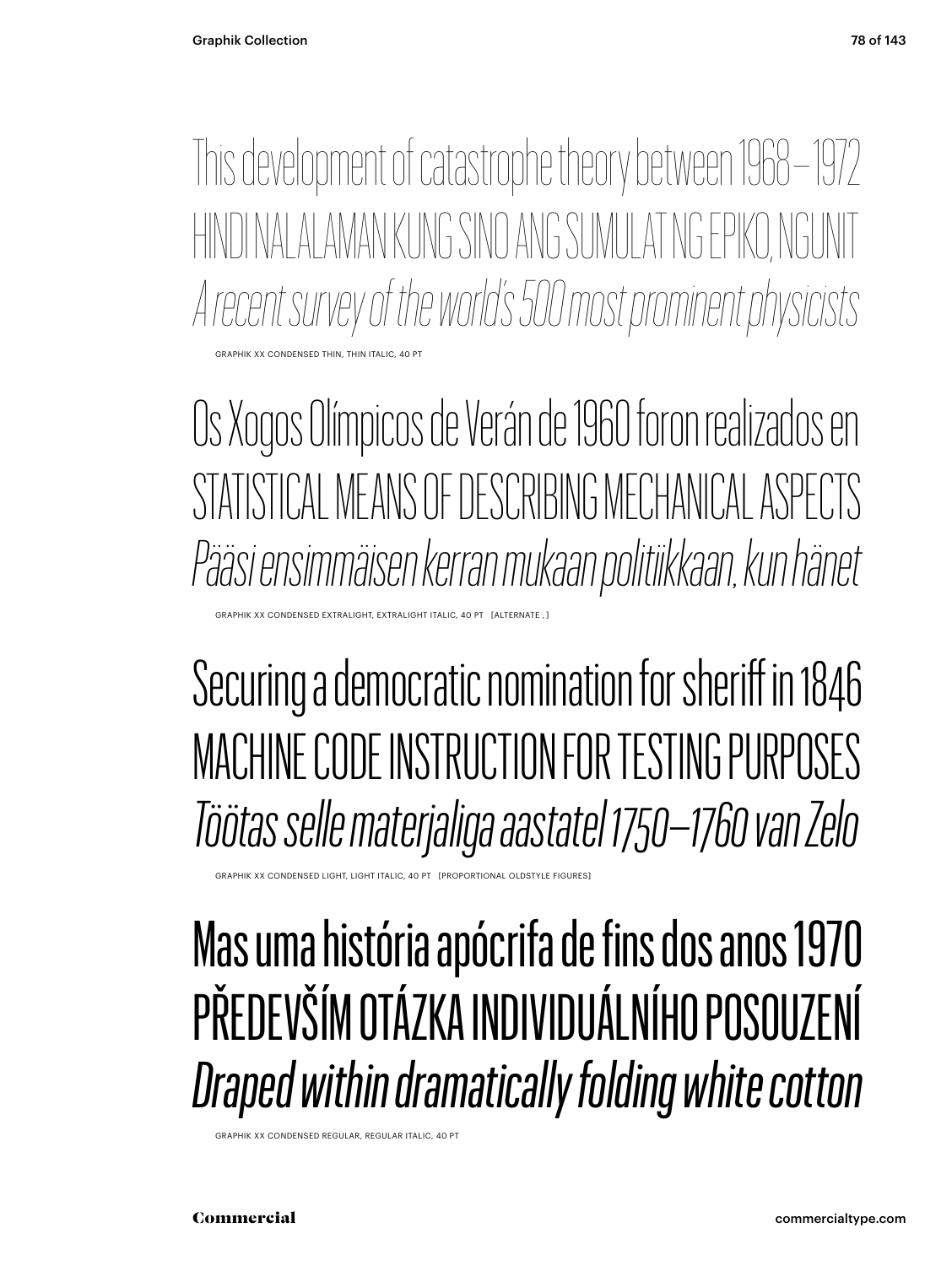#### Nem hivatalos másodlagos fizetőeszközként THE TALLEST LOAD-BEARING BRICK BUILDING *Kültürün oluşmasında iki süreç vardır birinci*

CONDENSED MEDIUM, MEDIUM ITALIC, 40

#### **Conçu pour permettre à la personne qui les START AN ADDITIONAL KONTORS IN BRUGES** *Längerfristige Äußerungen des Zeitgeistes*

XX CONDENSED SEMIBOLD, SEMIBOLD ITALIC, 40 PT [ALTERNATE

#### **Em última instância, lidaria com qualquer DE ELEMENTE TRADIȚIONALE FRANCEZE ȘI** *The oldest building in Chicago that hadn't*

FRAPHIK XX CONDENSED BOLD, BOLD ITALIC, 40 PT [ALTERNATE S T. '

#### National Trust for Historic Preservation A LIMITED, SIMPLE & STURDY ATTORNEY *Á meðal þeirra orða sem komið hafa upp*

GRAPHIK XX CONDENSED BLACK, BLACK ITALIC, 40 PT [ALTERNATE a]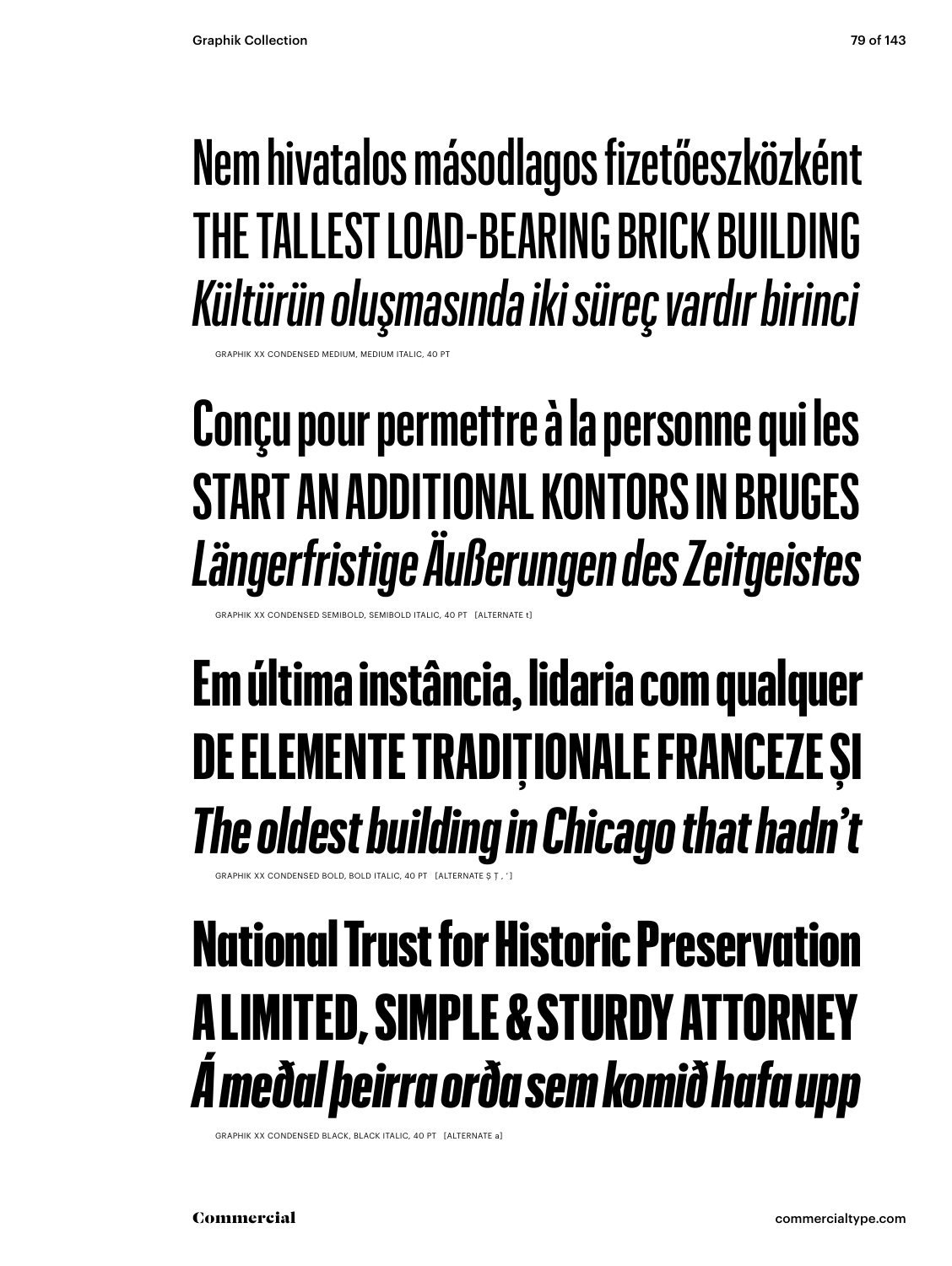#### Teni 39.244.878 abitanti sendu u statu ISANG PANGKALAHATANG KATAGA ANG Clearing the final hurdle of the process

GRAPHIK XX CONDENSED SUPER, 40 PT

#### *Pressure of underwater environments HIS FORWARD-THINKING APPROACHES Così i cheques dei viaggiatori non sono*

GRAPHIK XX CONDENSED SUPER ITALIC, 40 PT [ALTERNATE a t]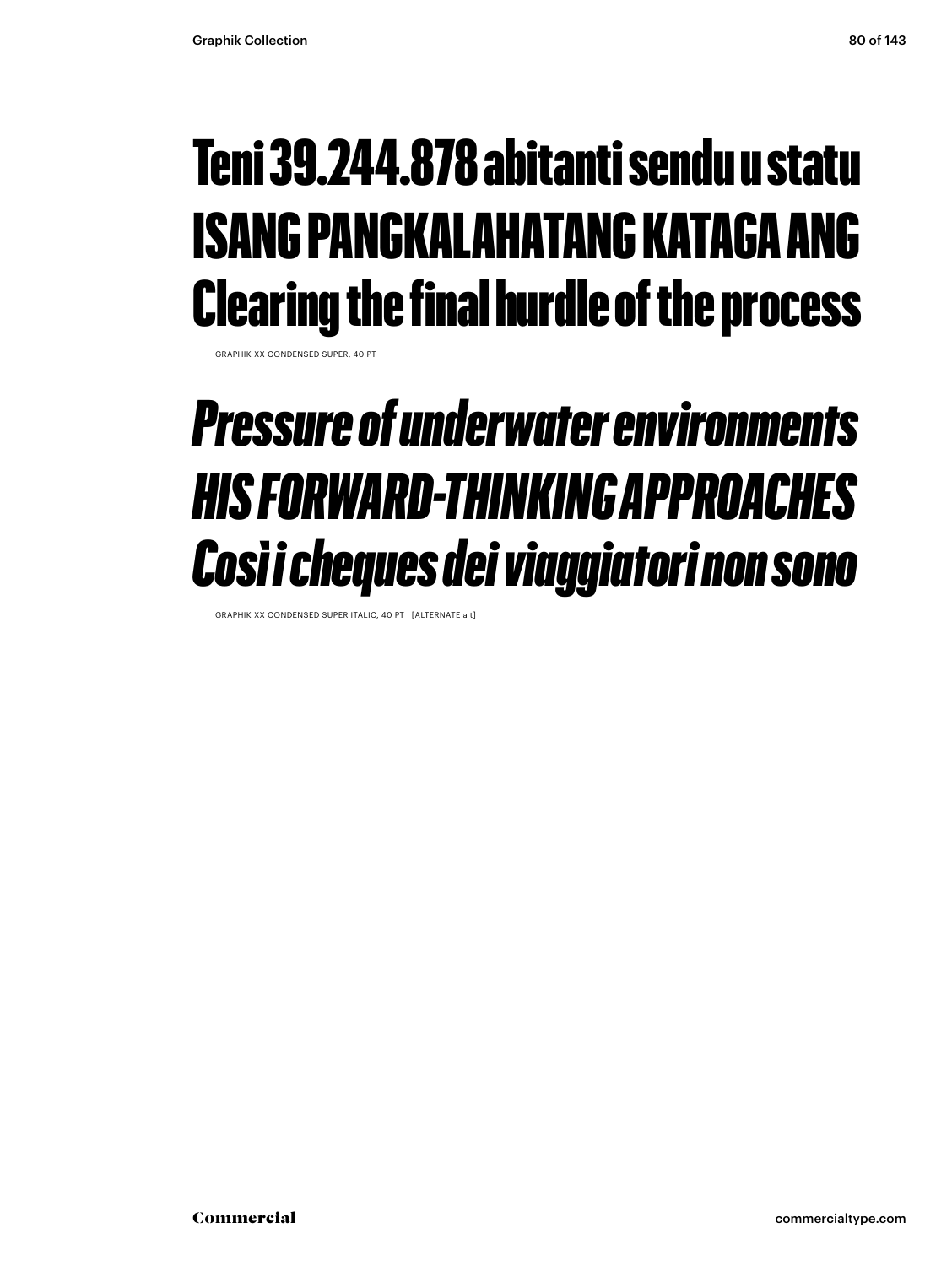La transmisión de información requiere algún tipo de codificación del contenido semántico en cada ID PÜSTITATI SUURTE SÕJALISTE VÕITUDE VÕI MUUDE ÜHISKONDLIKULT TÄHTSATE SÜNDMI *Past administrations tried to promote newer options for reducing repayment plans for federal loans* GRAPHIK XX CONDENSED THIN, THIN ITALIC, 25 PT

The final design utilizes large sheets of curtain glass, activating the space and allowing light A ESCRITA TAMBÉM É MUITO ESTUDADA E NOVOS MEIOS DE ESTUDÁ-LA SÃO CONSTANTEMENTE *Voru það fyrstu nútíma Ólympíuleikarnir eftir að þeir vorum afnumdir 392 e. Kr. vegna tengsla* GRAPHIK XX CONDENSED EXTRALIGHT, EXTRALIGHT ITALIC, 25 PT

Much of the drive for this cooperation came from the fragmented nature of existing ECONOMISTS FORCASTED THE EFFECTS OF SUCH A TAX HIKE WOULD BE CATASTROPHIC *Dalam perkembangannya, Ketoprak kemudian menggunakan iringan gamelan jawa* GRAPHIC ITALIC 25

Their 2005 model packs a 4.0 liter twin-turbo V8 delivering 607 horsepower KIRSALDAKI EVLERINDE ÇEVRESINDEN IZOLE BIR ŞEKILDE BÜYÜYÜP 10 YAŞINA *Such lofty interpretations can be judged only incompletely from his writings* GRAPHIK XX CONDENSED REGULAR, REGULAR ITALIC, 25 PT

Die Gleichungen sind grundlegend für Radio und Fernsehen und können EACH MOLECULE THEN BINDS WITH EIGHT RECEPTORS WITHIN THE BRAIN *Applying to bands of merchants traveling between the Hanseatic cities*

GRAPHIK XX CONDENSED MEDIUM, MEDIUM ITAL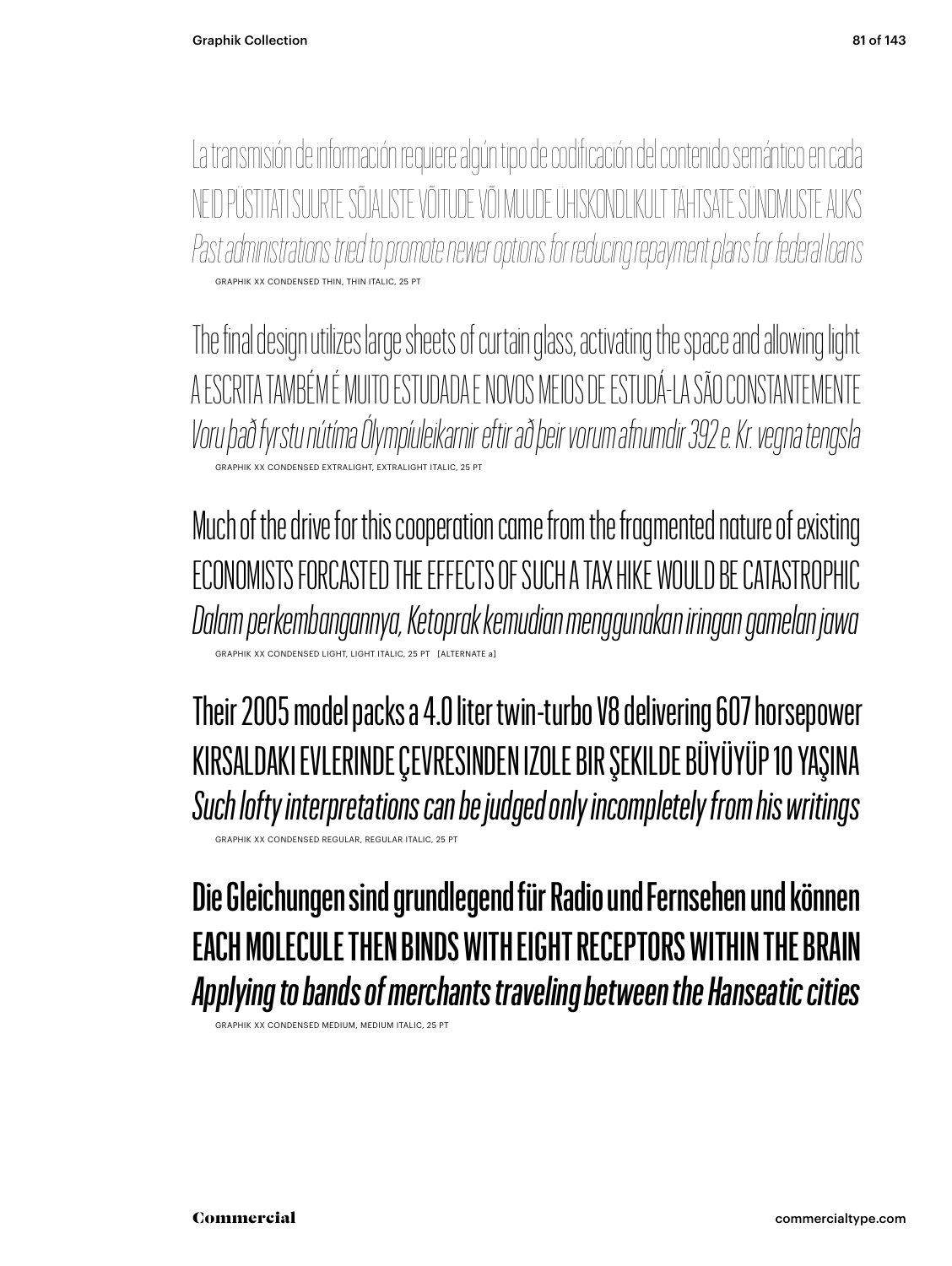#### **En vanlig grundläggande uppdelning av språkvetenskapen är mellan THROUGH THE PROCESS CALLED DIPHTHONG HEIGHT HARMONIZATION** *Months later, he was sent to New Orleans, Louisiana as the assistant*

GRAPHIK XX CONDENSED SEMIBOLD, SEMIBOLD ITALIC, 25 PT [ALTERNATE a]

**Meteorologists were recording wind speeds as high as 205.6 mph TYRIMUOSE NAUDOJAMASI STEBĖJIMU, EKSPERIMENTU, DERINAMI** *Vulkanen höört to de beindruckendstens Saken in'n Tosamenhang*

GRAPHIK XX CONDENSED BOLD, BOLD ITALIC, 25 PT [ALTERNATE , ' ]

#### The Vordingborg Treaty of 1471 finally renewed privileges of the LA MAYOR PARTE DE LOS ABOGADOS VENDÍAN SU MINISTERIO Y A *Existuje několik hlavních důvodů kritiky tohoto přístupu k mysli*

GRAPHIK XX CONDENSED BLACK, BLACK ITALIC.

Ljudska etimologija poimenuje laično razlago besed, ki temelji DIRECTING A EMOTIVE, MEDITATIVE DOCUMENTARY SHAPED BY *Trivializations revealed that the function was locally constant*

GRAPHIK XX CONDENSED SUPER, SUPER ITALIC, 25 PT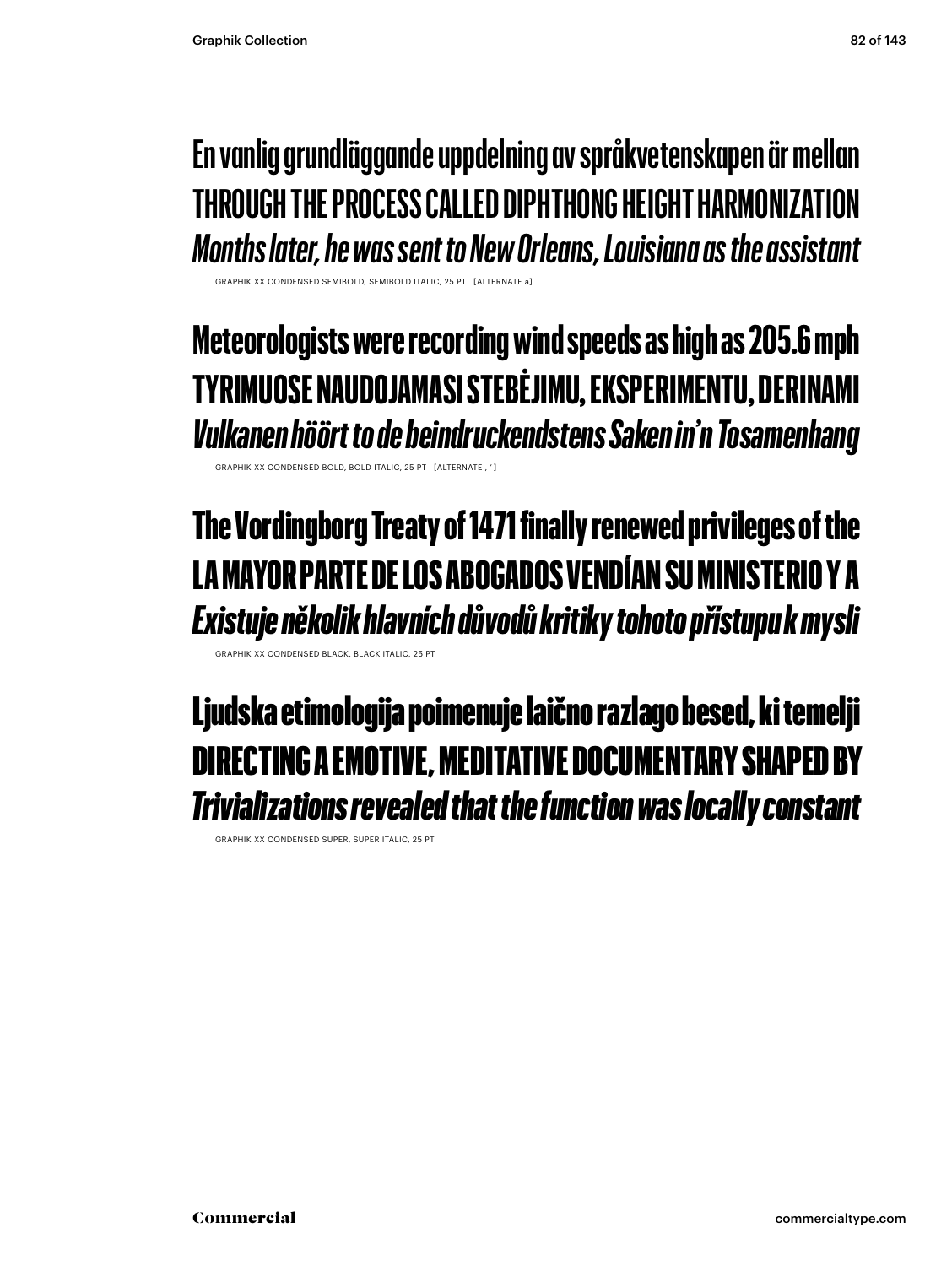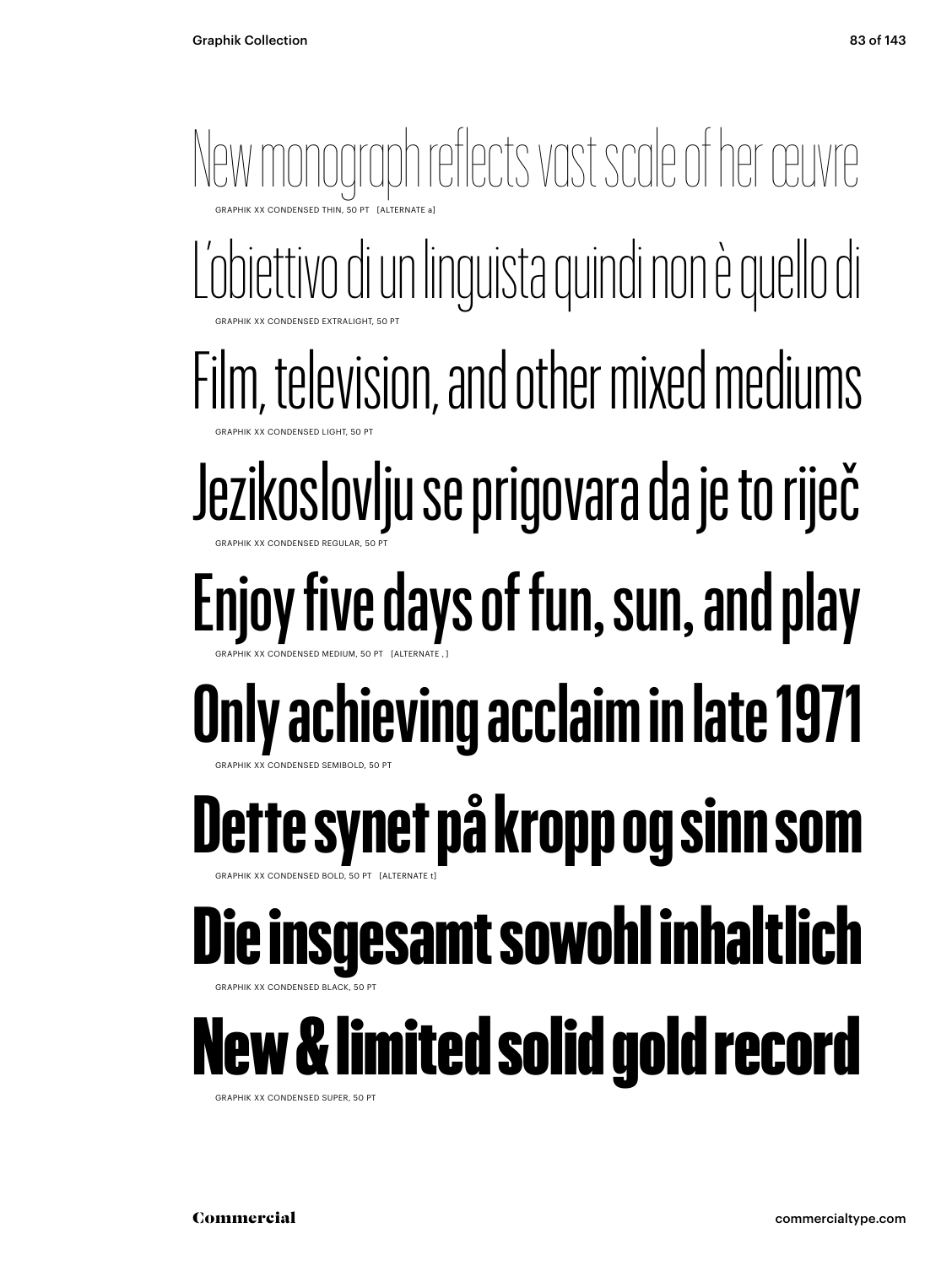

GRAPHIK XX CONDENSED EXTRALIGHT ITALIC, 50 PT [ALTERNATE " " ] *Advancing toward "ideal" combustion engines*

GRAPHIK XX CONDENSED LIGHT ITALIC, 50 PT [ALTERNATE a t] *Unele pesonalități menționate în poem au*

GRAPHIK XX CONDENSED REGULAR ITALIC, 50 PT *In 1964, he became Assistant Director*

*El análisis de audiencias televisivas*

*A new and exciting lighting fixture*

GRAPHIK XX CONDENSED SEMIBOLD ITALIC, 50 PT

GRAPHIK XX CONDENSED MEDIUM ITALIC, 50 PT

*Banjur ana ing taun 1907 wiwitan*

GRAPHIK XX CONDENSED BOLD ITALIC, 50 PT [PROPORTIONAL OLDSTYLE FIGURES]

*Played host to 1,300 dignitaries*

GRAPHIK XX CONDENSED BLACK ITALIC, 50 PT [ALTERNATE , ]

*Newly acquainted, but familiar*

GRAPHIK XX CONDENSED SUPER ITALIC, 50 P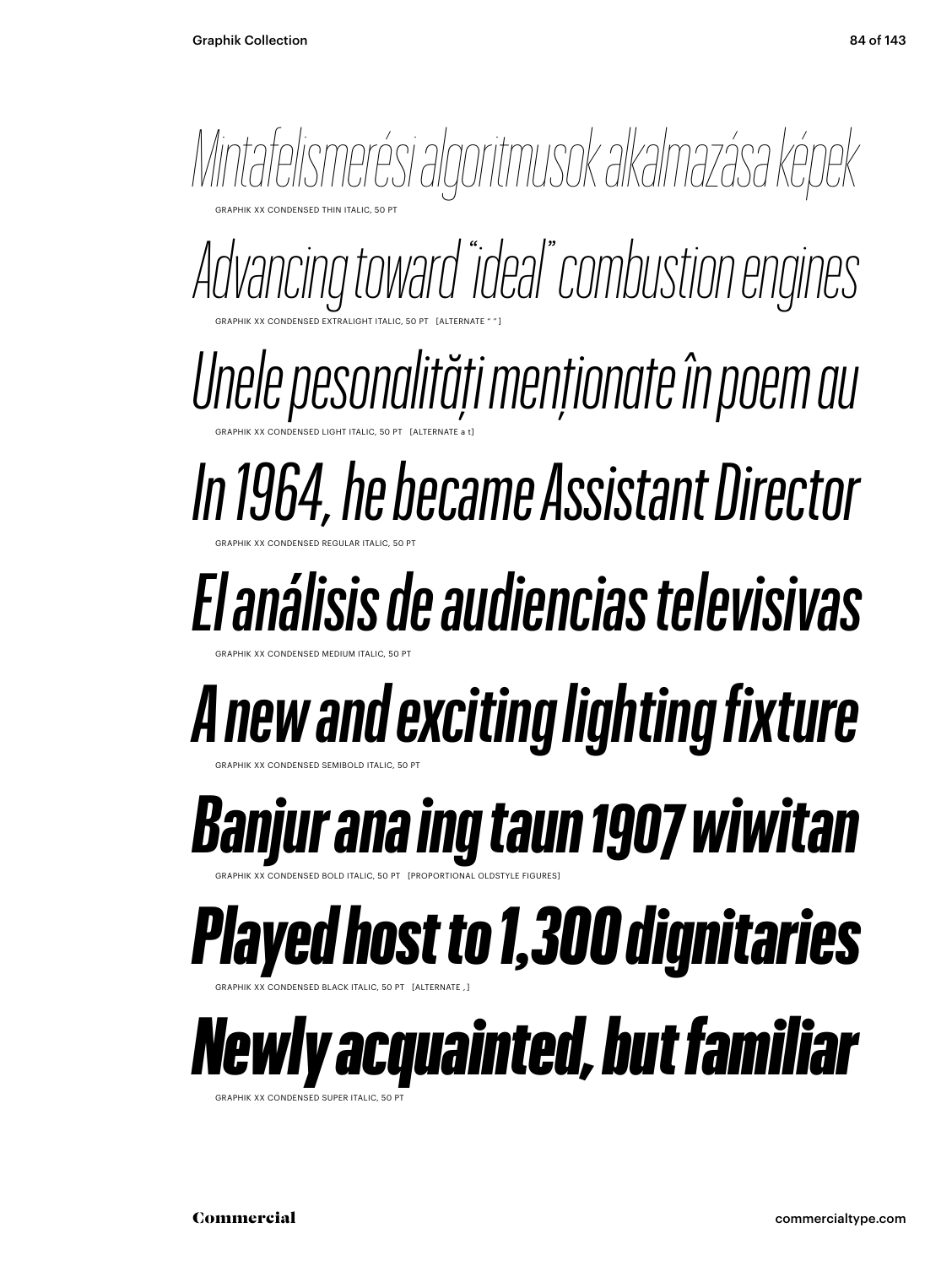## **Graphik XXX Condensed**

Created for big, expressive display typography, Graphik XXX Condensed is best for "screamers" (an old British term for big, tabloid headlines) and feature spreads in magazines.

#### **PUBLISHED** 2017

**DESIGNED BY** CHRISTIAN SCHWARTZ

**PRODUCTION ASSISTANCE** HRVOJE ŽIVČIĆ

**18 STYLES** 9 WEIGHTS W/ ITALICS

#### **FEATURES**

PROPORTIONAL/TABULAR LINING FIGURES PROPORTIONAL/TABULAR OLDSTYLE FIGURES FRACTIONS (PREBUILT AND ARBITRARY) SUPERSCRIPT/SUBSCRIPT

In contrast to the typical style of straight-sided sans serifs, which traditionally maximize the black with closed terminals and small counterforms, Graphik's condensed widths feature open terminals that allow for breathing room in the white spaces within the characters. This results in an inviting openness in the text, rather than becoming a relentless series of verticals reminiscent of a barcode.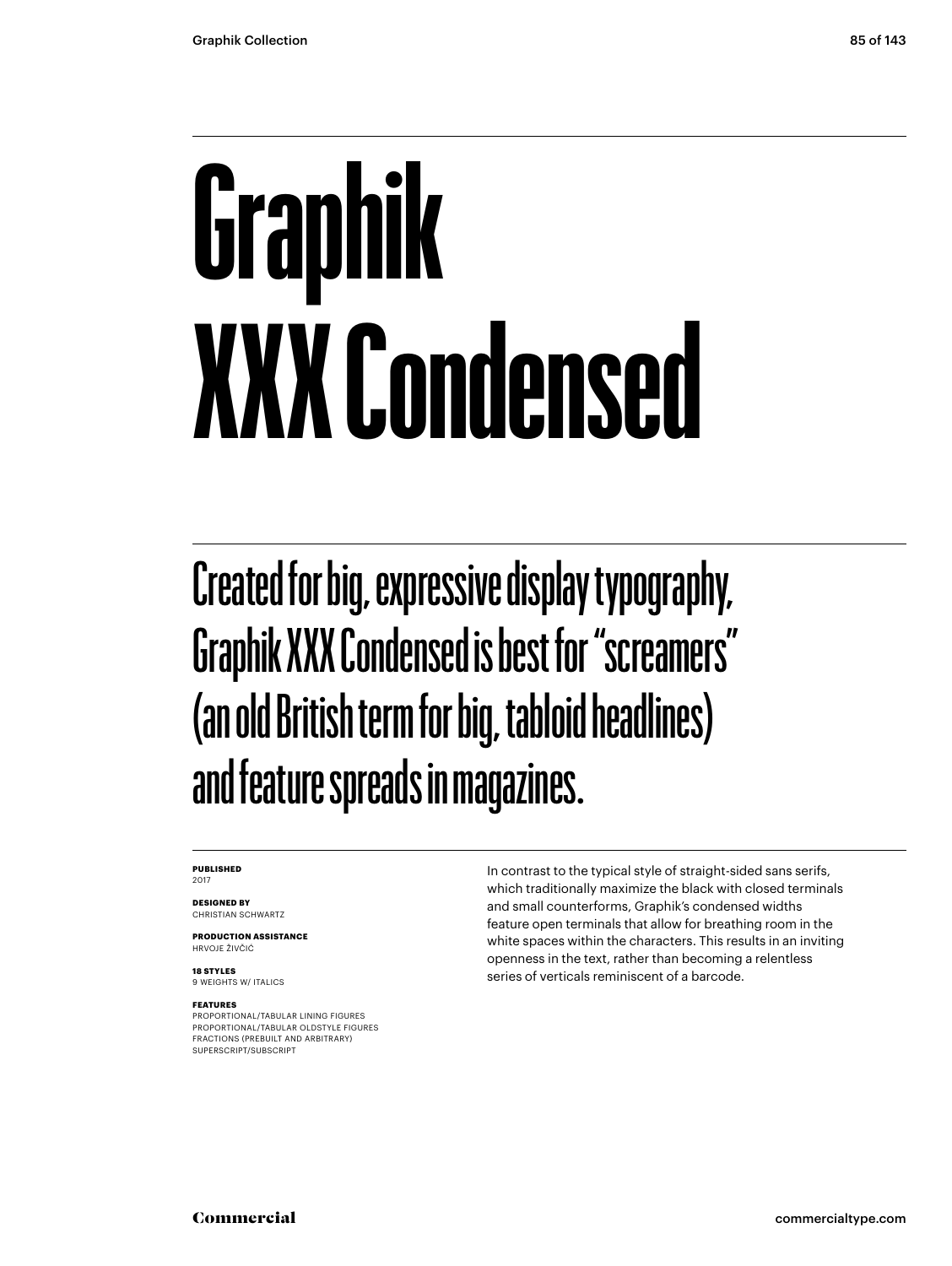### Involve these social components REPLACE CONVENTIONAL CANVAS Lungo più di due milenni di storia GRAPHIK XXX CONDENSED THIN, 100 PT

*Fark dayanıklılık ile alakalı olmayıp INVESTIGATE THESE URBAN FLORA Famed Cognac-producing sector*

GRAPHIK XXX CONDENSED THIN ITALIC, 100 PT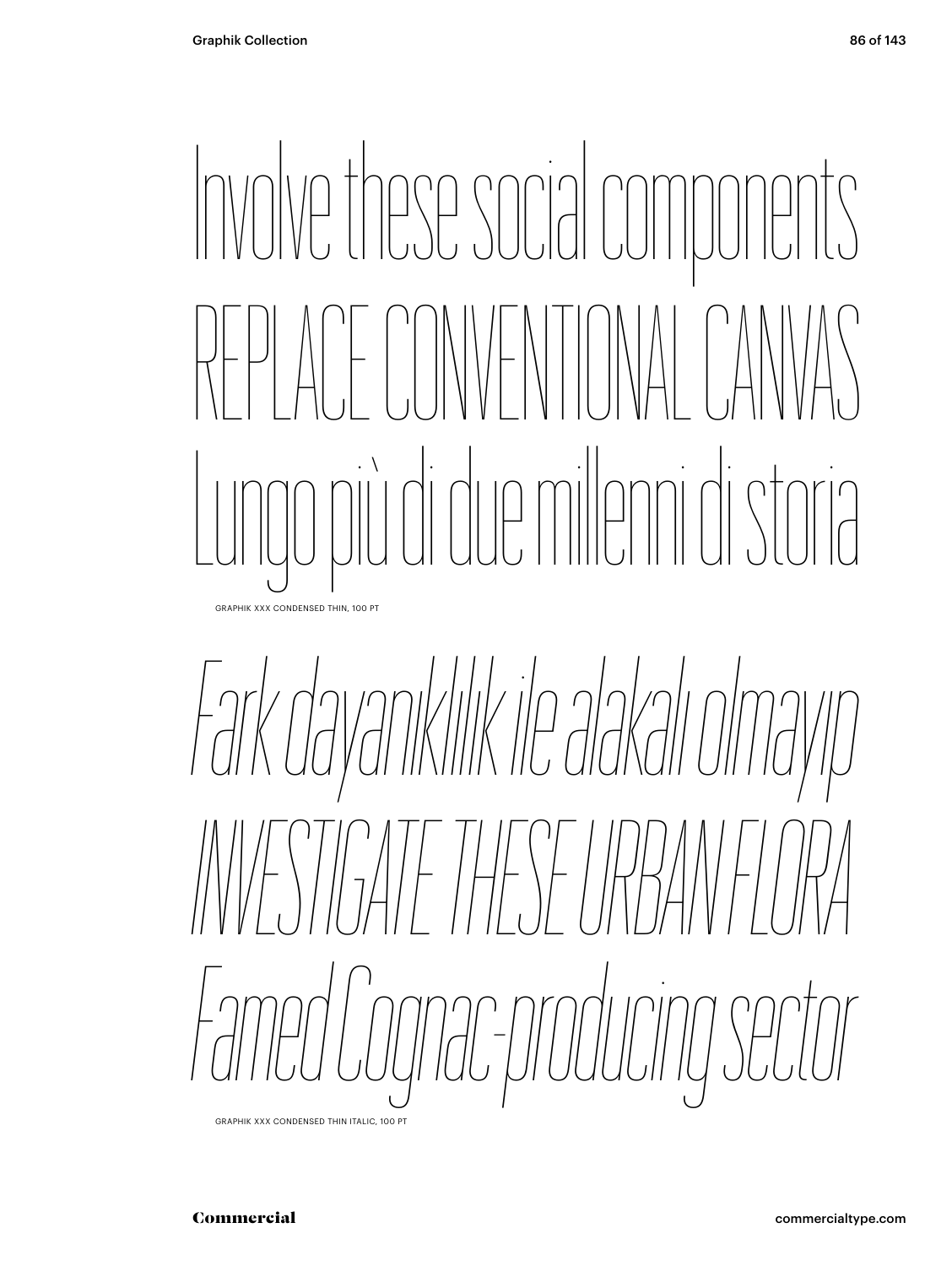### Many of the earlier recordings TAKOĐER SLAVNOG ARHITEKTA Proffering an astonishing vista GRAPHIK XXX CONDENSED EXTRALIGHT, 100 PT [ALTERNATE t]

### *Able to weather future shocks PROFESSIONELLA FORMGIVARE Líma saman lög af viðarspæni*

GRAPHIK XXX CONDENSED EXTRALIGHT ITALIC, 100 PT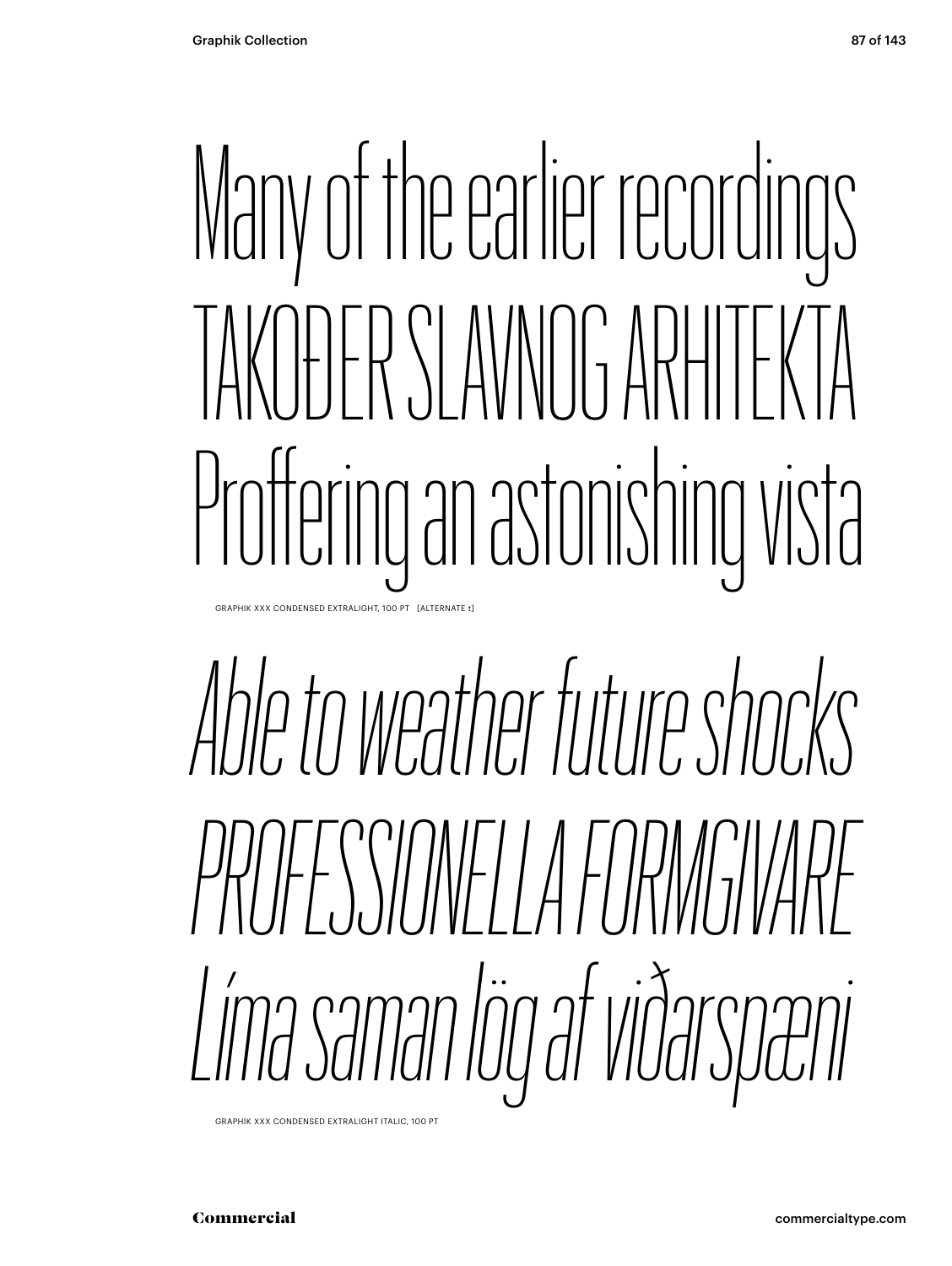### Au début des années 2004 PREOBLEČEJO IN SPOČIJEJO Conclusion & Potentialities

GRAPHIK XXX CONDENSED LIGHT, 100 PT

### *Many theatrical capacities AT THE FORE OF HER FIELDS Vanaf 1812 produceerde hij*

GRAPHIK XXX CONDENSED LIGHT ITALIC, 100 PT [ALTERNATE a]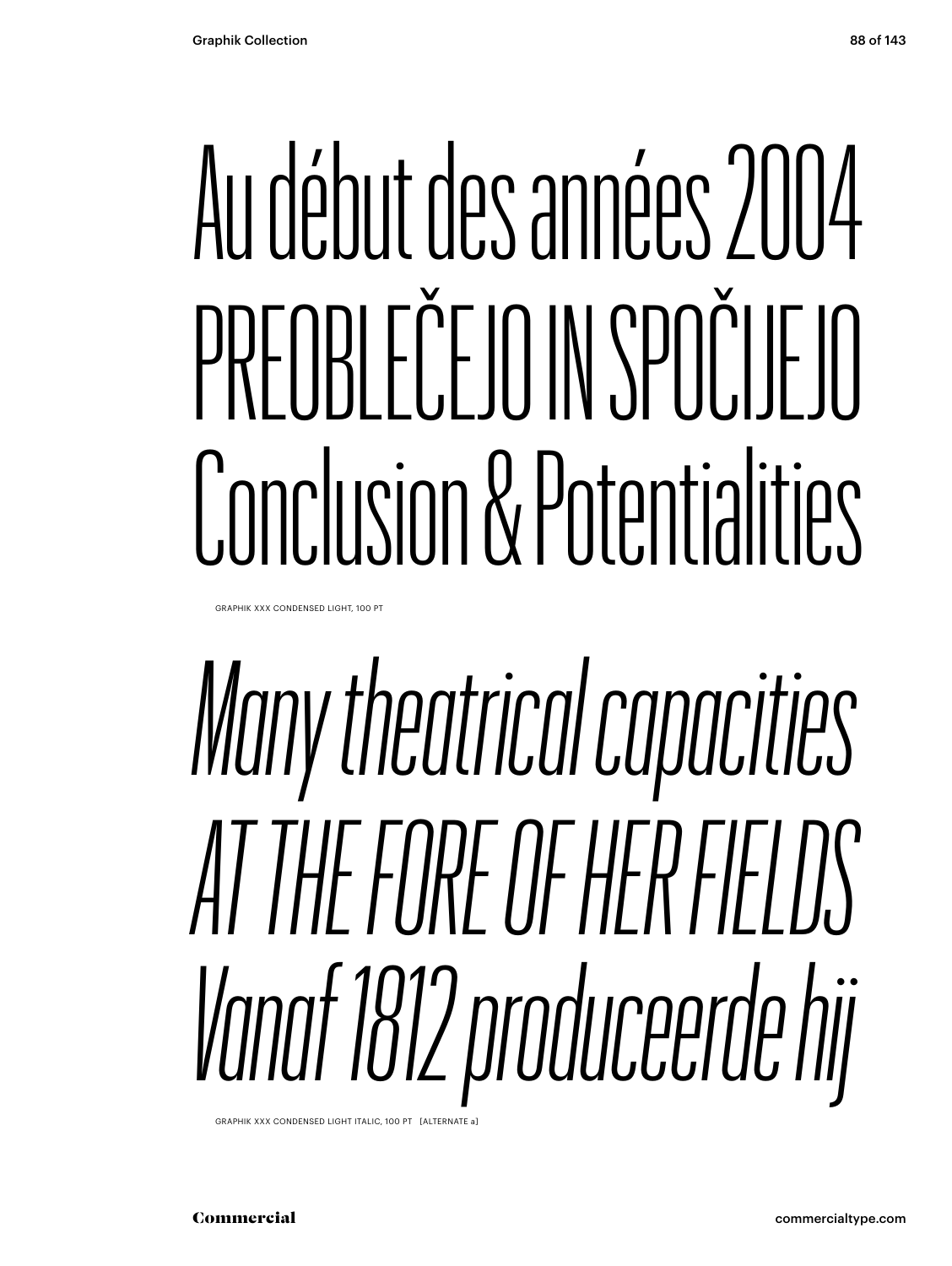### Aðrar mikilvægar borgir MAKABAGONG PANAHON Slashing prices by 84% GRAPHIK XXX CONDENSED REGULAR, 100 PT [ALTERNATE 9

## *The beautiful necessity ZAPPI KIEN JIEĦU ĦSIEB Top four key takeaways*

GRAPHIK XXX CONDENSED REGULAR ITALIC, 100 PT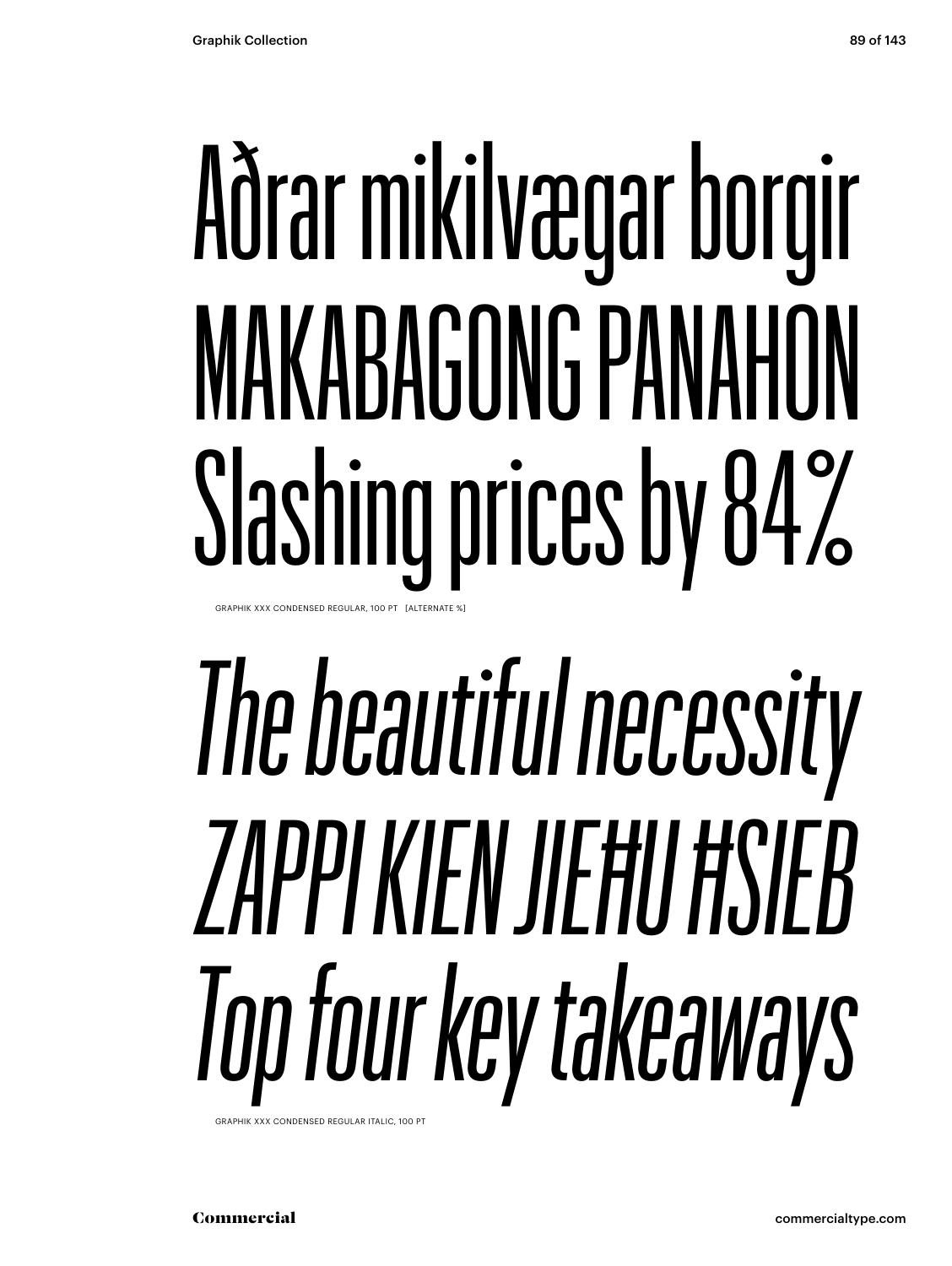### Tischler selbstständig LOSS OF BIODIVERSITY El principio de la gloria GRAPHIK XXX CONDENSED MEDIUM, 100 PT

## *Mosaic of '70s fashion ON NEWSSTANDS NOW Fontanalta on säilynyt*

GRAPHIK XXX CONDENSED MEDIUM ITALIC, 100 PT [ALTERNATE t ' ]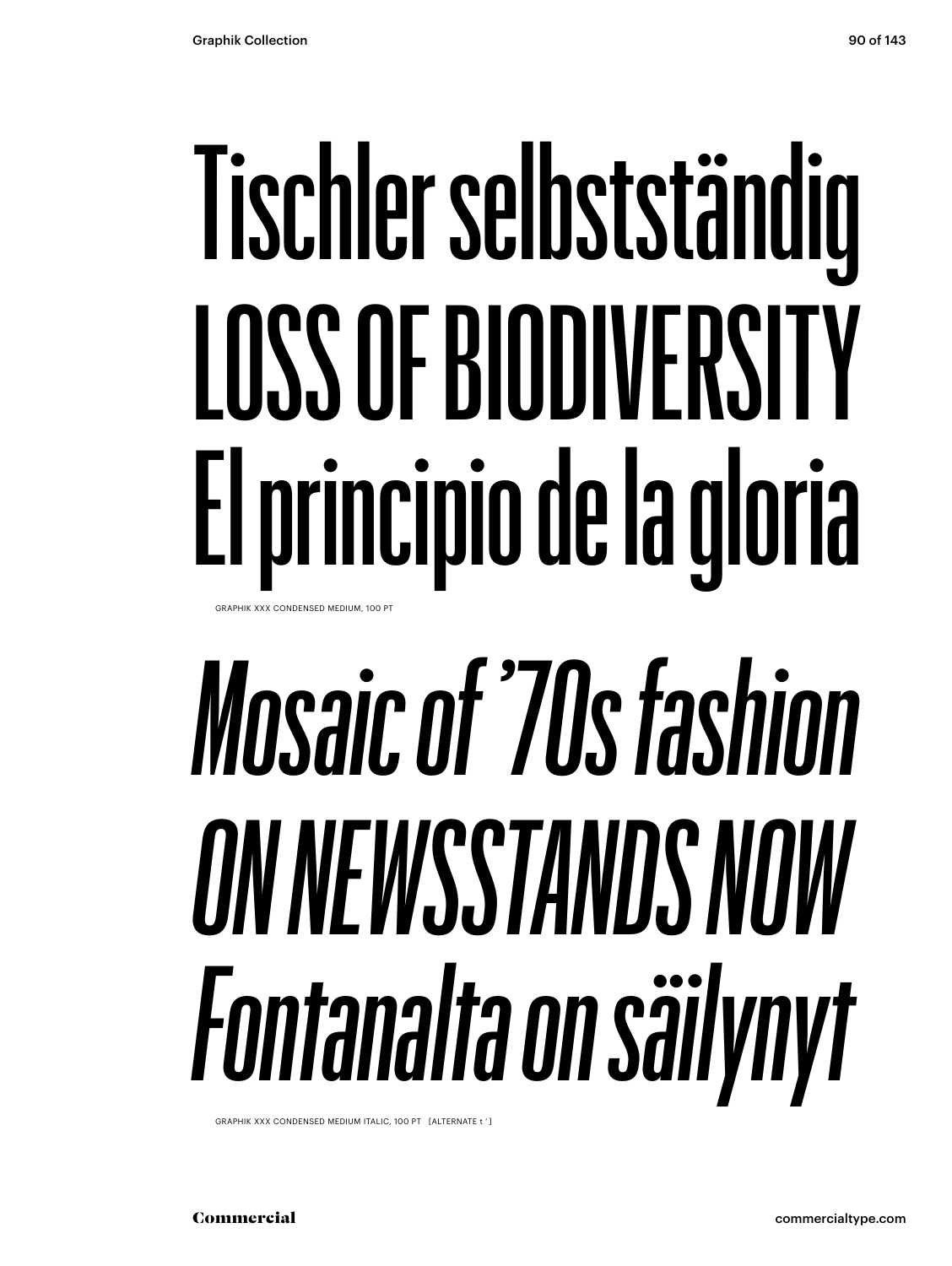### **Nearly 3100 members WITTY HAUTE CUISINE Sus método científico**

GRAPHIK XXX CONDENSED SEMIBOLD, 100 PT

## *Dans ces spiritualités SER FELSEFE Û OPTÎKÊ Her fierce legal battle*

GRAPHIK XXX CONDENSED SEMIBOLD ITALIC, 100 PT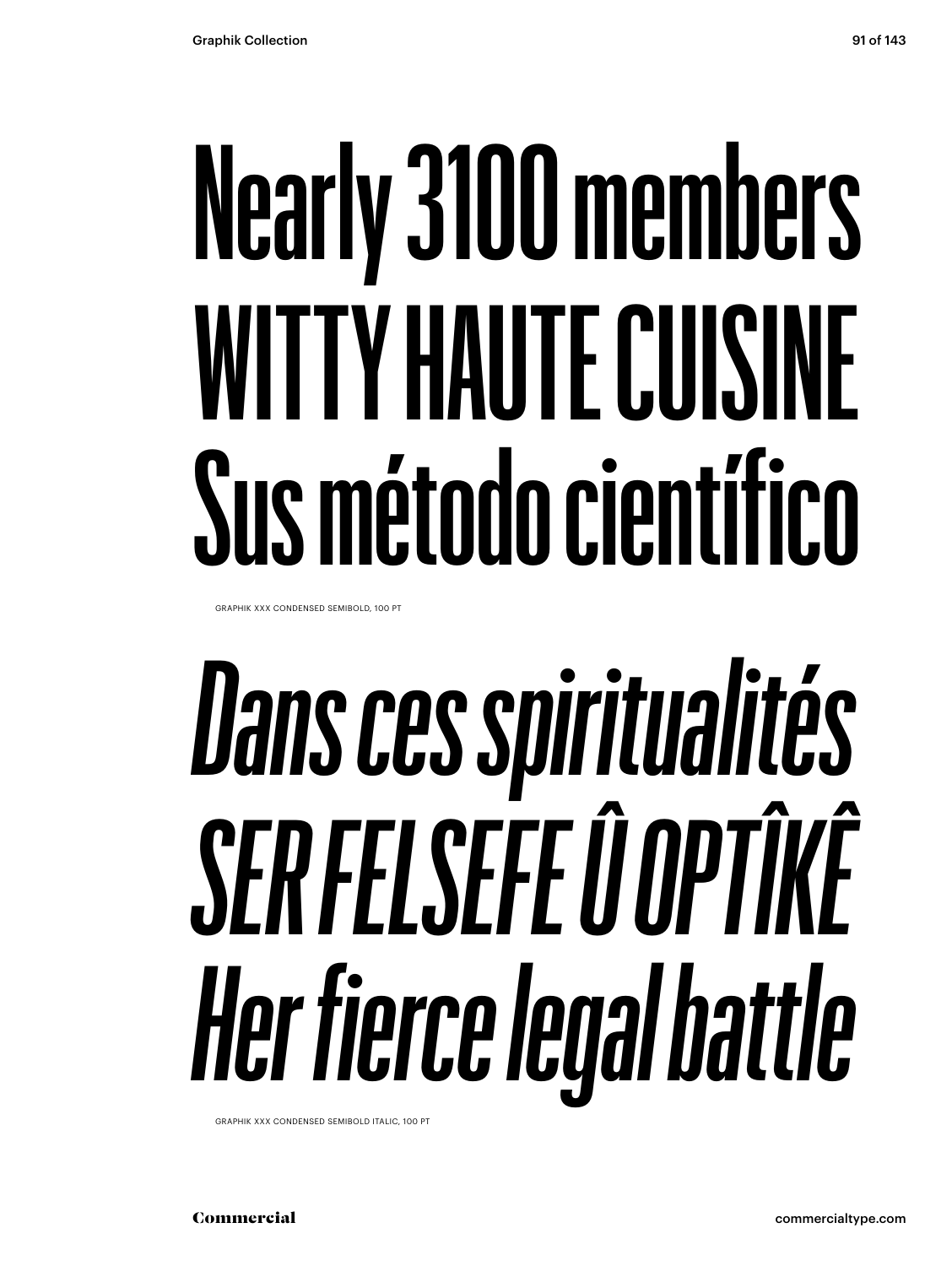### **2 miliuna di abbitanti EHUNKA GAZTA MOTA Theoretical Property**

GRAPHIK XXX CONDENSED BOLD, 100 PT

## *1971 Wonton Festival IMPORTANTE FUENTE Eye-catching display*

GRAPHIK XXX CONDENSED BOLD ITALIC, 100 PT [ALTERNATE a t]

Commercial commercialtype.com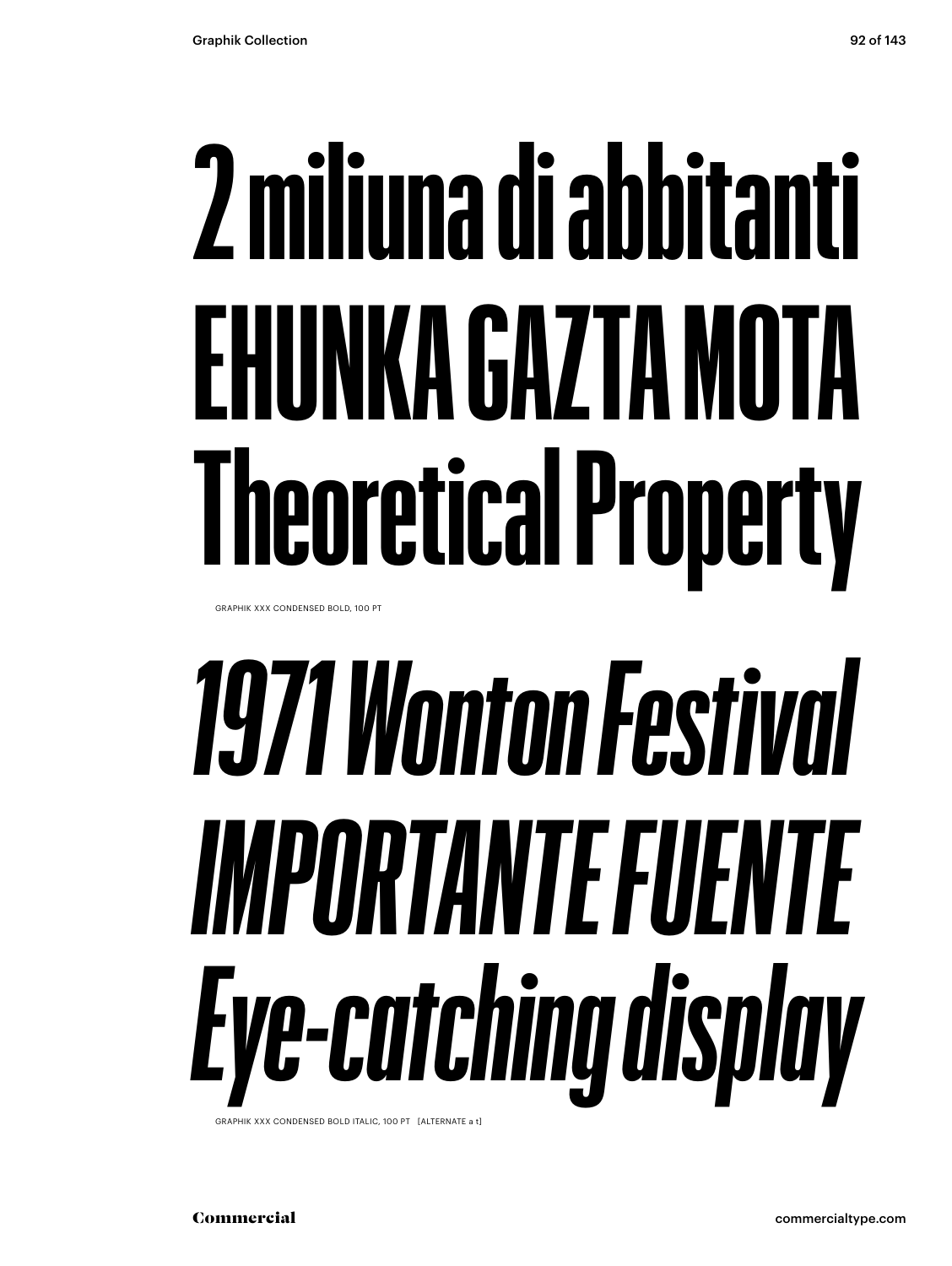### Village areas of yore LEVINUIM KOHVILIIK Sefydlwyd prifysgol GRAPHIK XXX CONDENSED BLACK, 100 PT

## *Urban beach culture TRADITIONAL CRAFT Des plants d'arabica*

GRAPHIK XXX CONDENSED BLACK ITALIC, 100 PT [ALTERNATE ' ]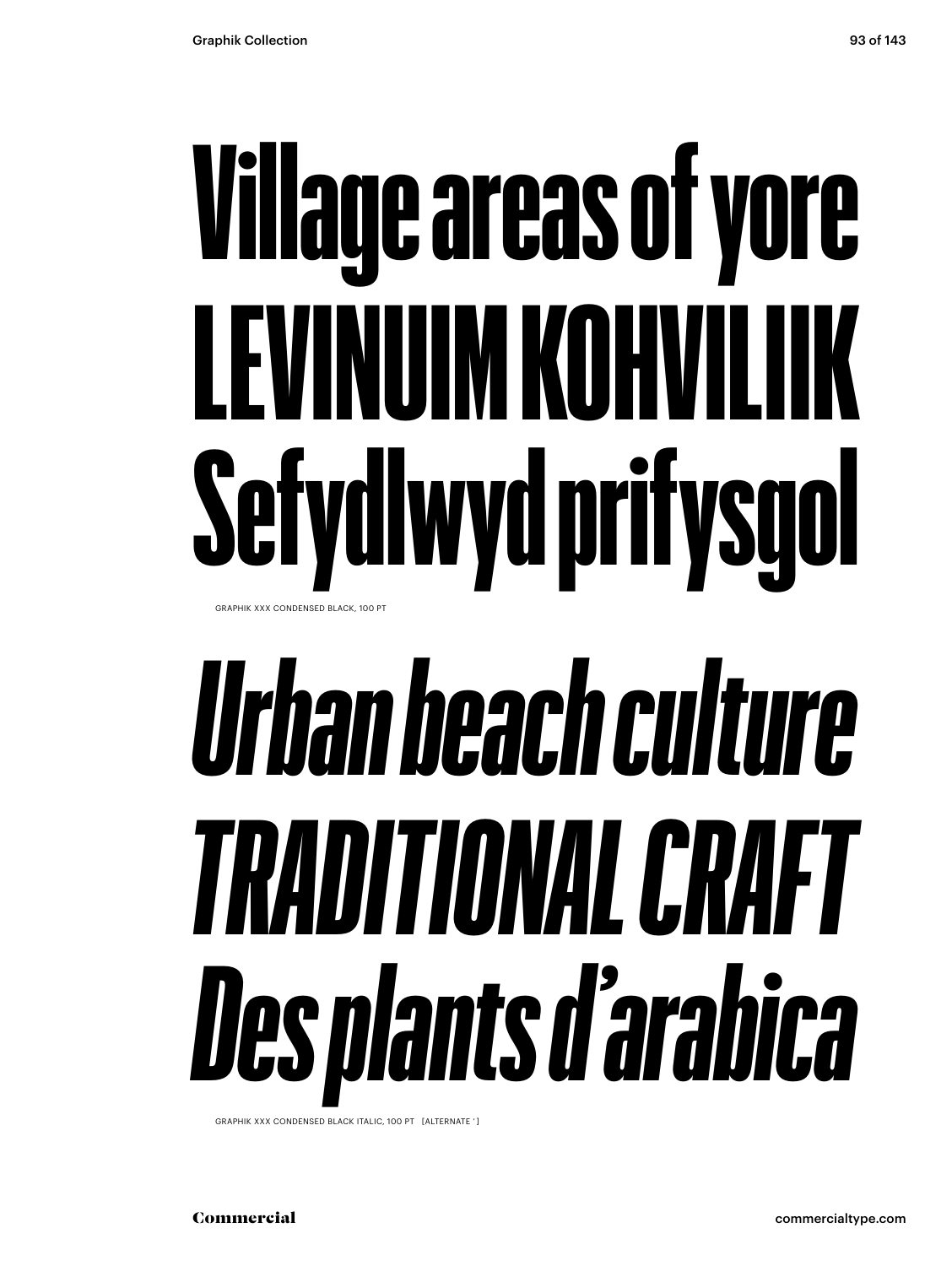### Milan & Paris shows INCREASE SUPPORT Toistuvat uudelleen

GRAPHIK XXX CONDENSED SUPER, 100 PT

## *Disappeared in 1918 ŻE IDEA WIECZNEGO Flash flood warning*

GRAPHIK XXX CONDENSED SUPER ITALIC, 100 PT [PROPORTIONAL OLDSTYLE FIGURES]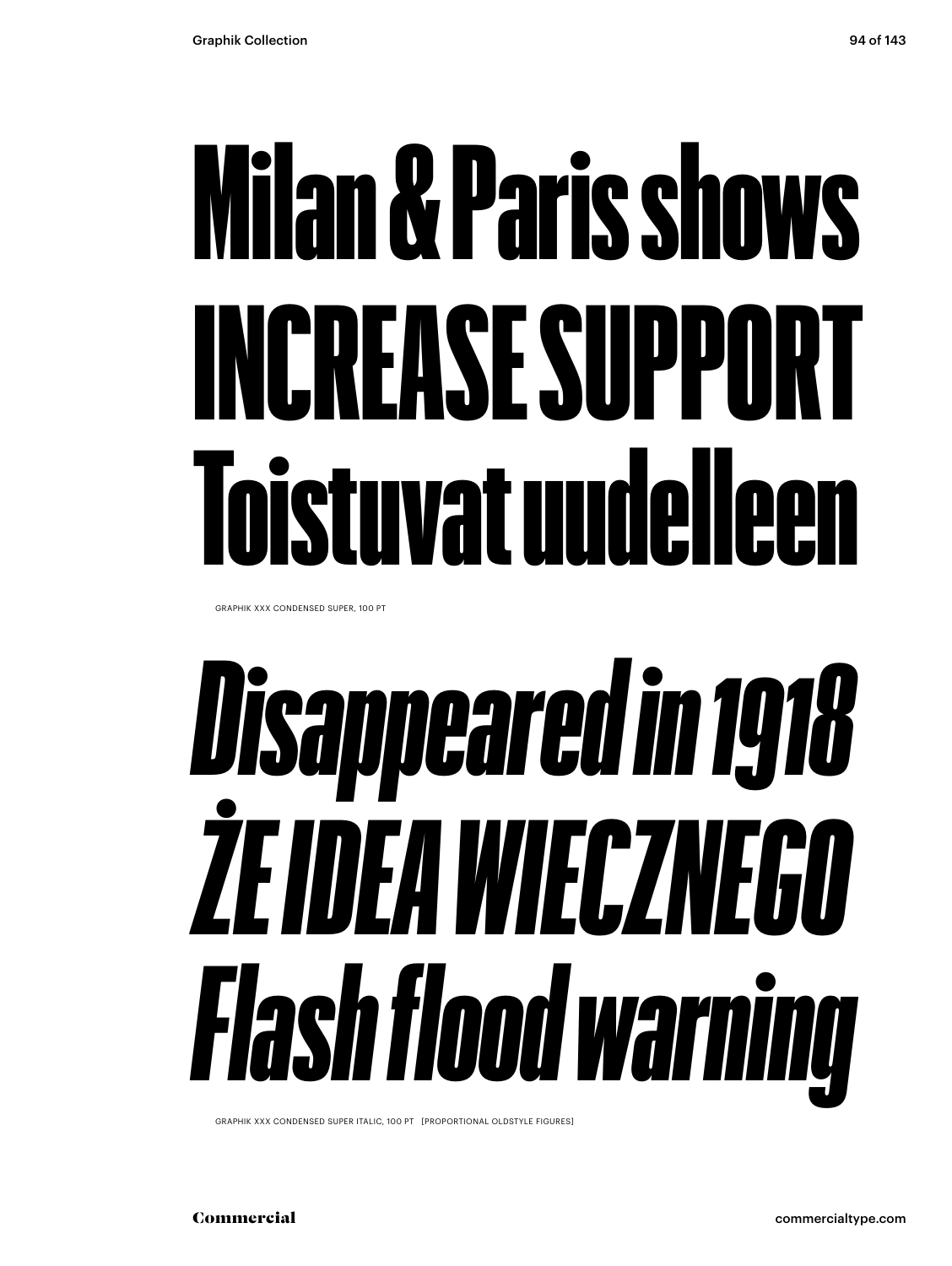

*A KÉZI FARAGÁSTÓL ELTÉRŐEN ÍGY GYORSABBAN Few adjustments to the regulatory frameworks* GRAPHIK XXX CONDENSED THIN ITALIC, 70 PT

### EN LA CIUDAD METROPOLITANA DE LONDRES A porticoed building and two smaler wings

GRAPHIK XXX CONDENSED EXTRALIGHT, 70 PT

*LEVERAGE PAST EXPERTISE IN DATA SCIENCE Geregeld beschouwd als een microkosmos*

GRAPHIK XXX CONDENSED EXTRALIGHT ITALIC, 70 PT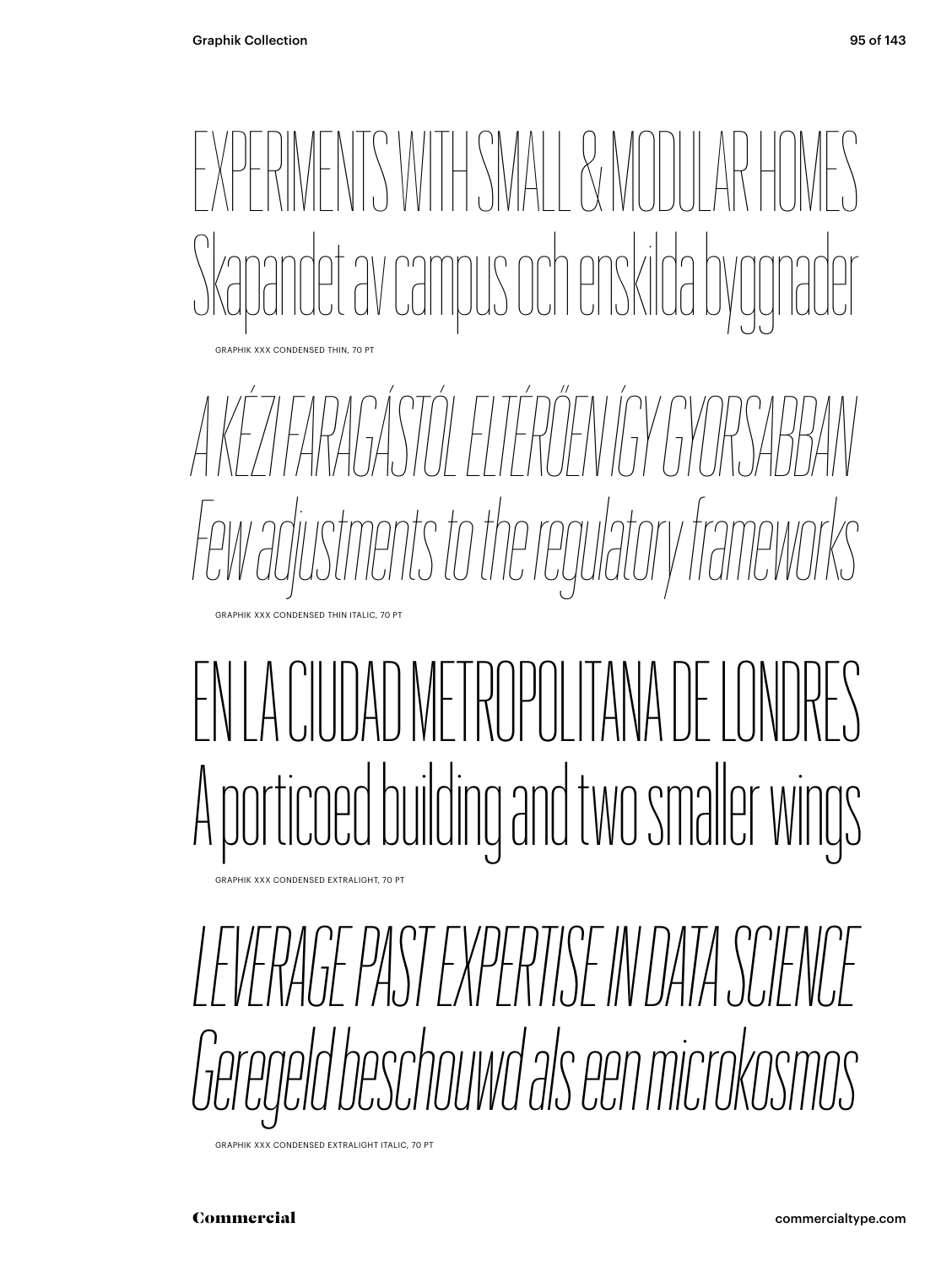SVÝM KONCEPTEM ODPORUJE NÁVRATU Nagwagi siya sa isang paligsahan para GRAPHIK XXX CONDENSED LIGHT, 70 PT

*MYRIAD COMPLEMENTARY FLAVORINGS Testing grounds for newer approaches* GRAPHIK XXX CONDENSED LIGHT ITALIC, 70

### 18,712-SQUARE-FOOT GREEN ROOF Consummate eager start-up pitch

APHIK XXX CONDENSED REGULAR, 70 PT [ALTERNATE t]

### *BÖYLE BUYURDU ZERDÜŞT'ÜN ANA As plantas que produzem madeira*

GRAPHIK XXX CONDENSED REGULAR ITALIC, 70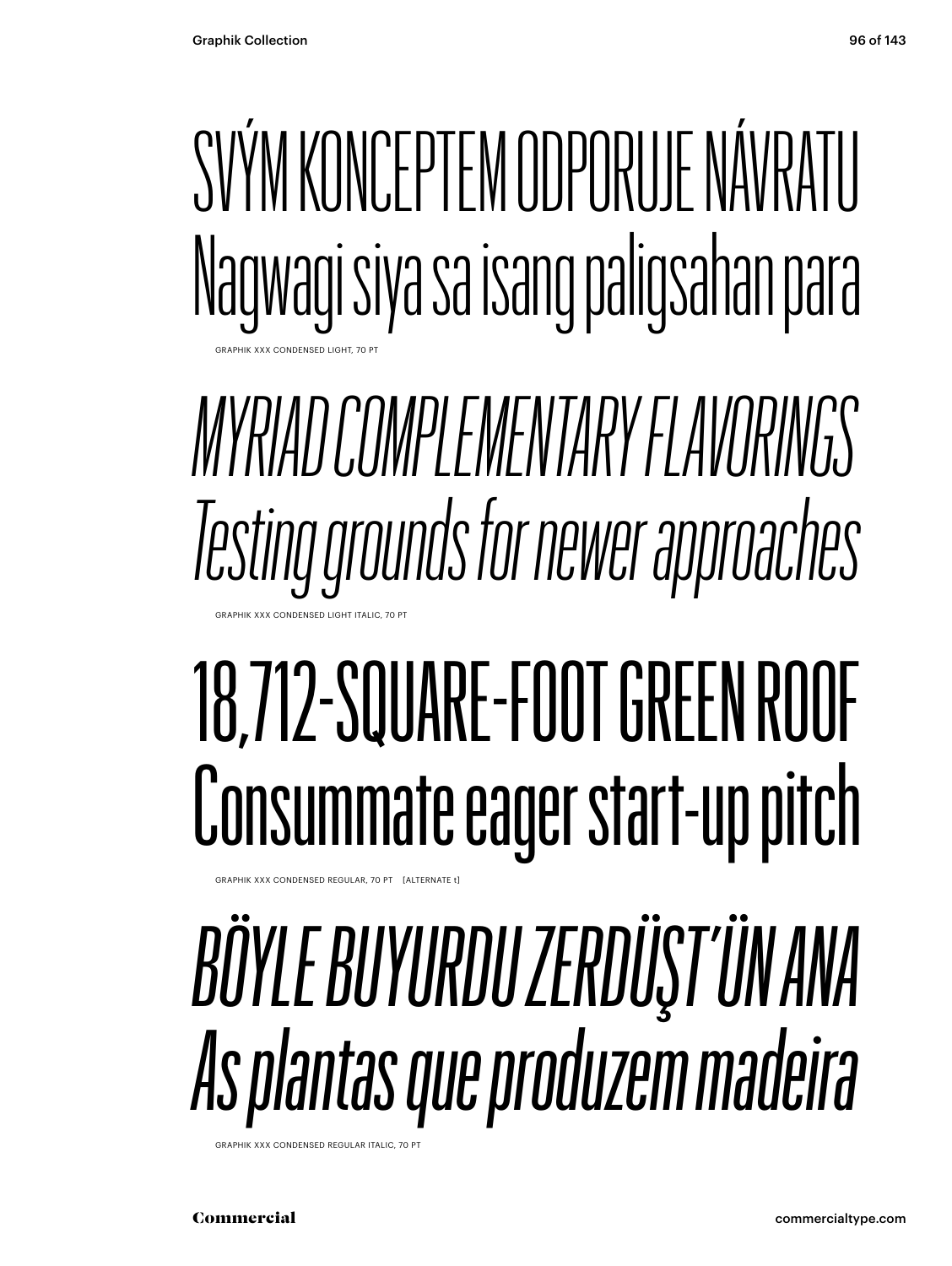### OFFERING AN UNUSUAL PROMISE Prices starting @ €2400/\$2852

GRAPHIK XXX CONDENSED MEDIUM, 70 PT [PROPORTIONAL OLDSTYLE FIGURES]

### *EXTRAVAGANZA OF HOSPITALITY Immersive learning atmosphere*

GRAPHIK XXX CONDENSED MEDIUM ITALIC, 70 PT

### **CREȘTEREA ANIMALELOR ESTE O Largest business marketplaces**

GRAPHIK XXX CONDENSED SEMIBOLD, 70 PT

### *EEN BIJPASSENDE VOETENBANK Está na concepção e realização*

GRAPHIK XXX CONDENSED SEMIBOLD ITALIC, 70 PT [ALTERNATE a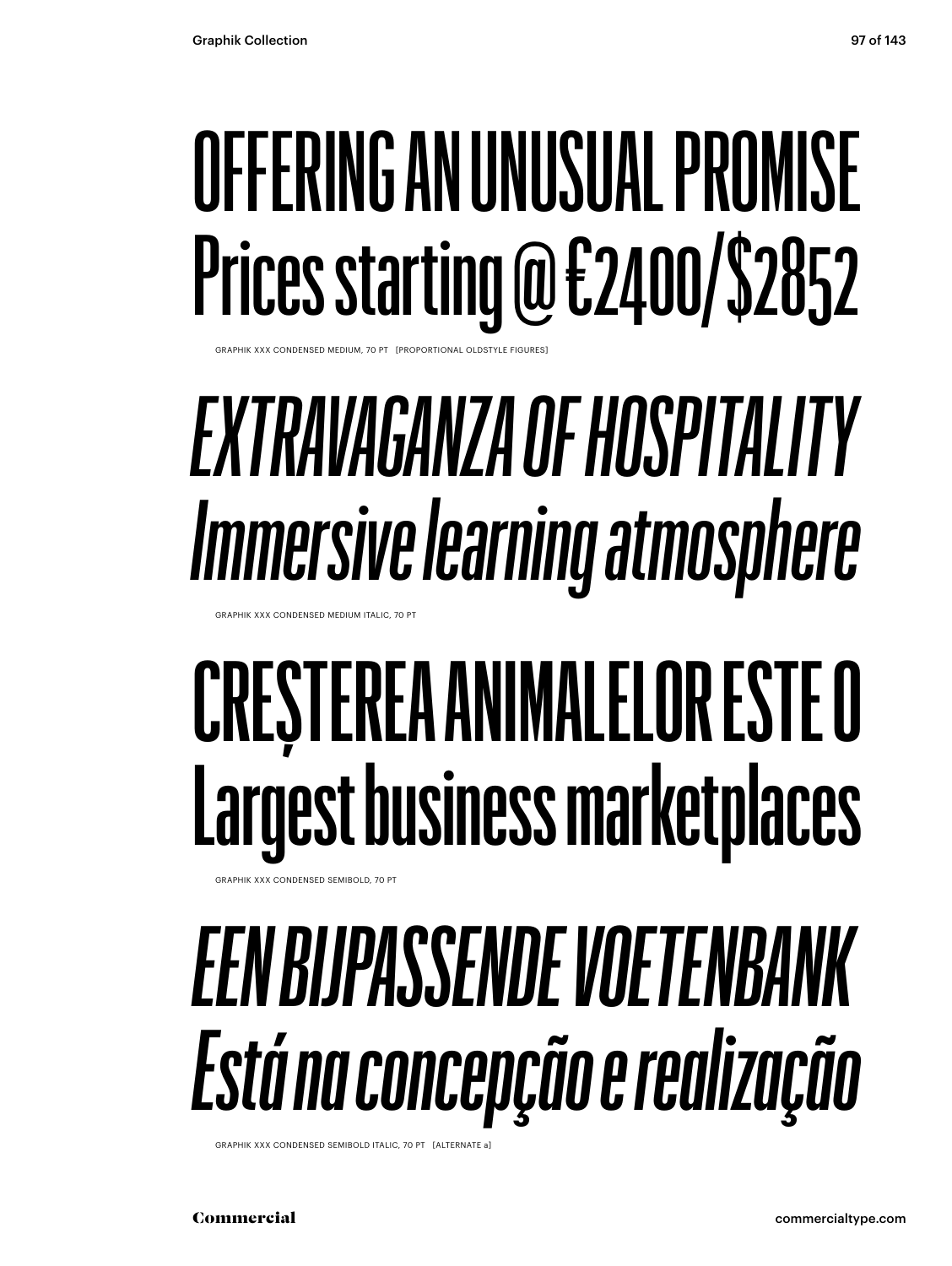### **PARHAILLAAN ON MENEILLÄÄN Le prime commesse pubbliche**

GRAPHIK XXX CONDENSED BOLD, 70 PT

### *INVESTIGATING AN OUTBREAK Produkten des Unternehmens*

GRAPHIK XXX CONDENSED BOLD ITALIC, 70 PT [ALTERNATE t]

### FINALLY ELECTED IN MID-1927 Slow, deliberative movement

GRAPHIK XXX CONDENSED BLACK, 70 PT

#### *QUICK-WITTED TROUBADOUR Un dualismo sustancial entre*

GRAPHIK XXX CONDENSED BLACK ITALIC, 70 PT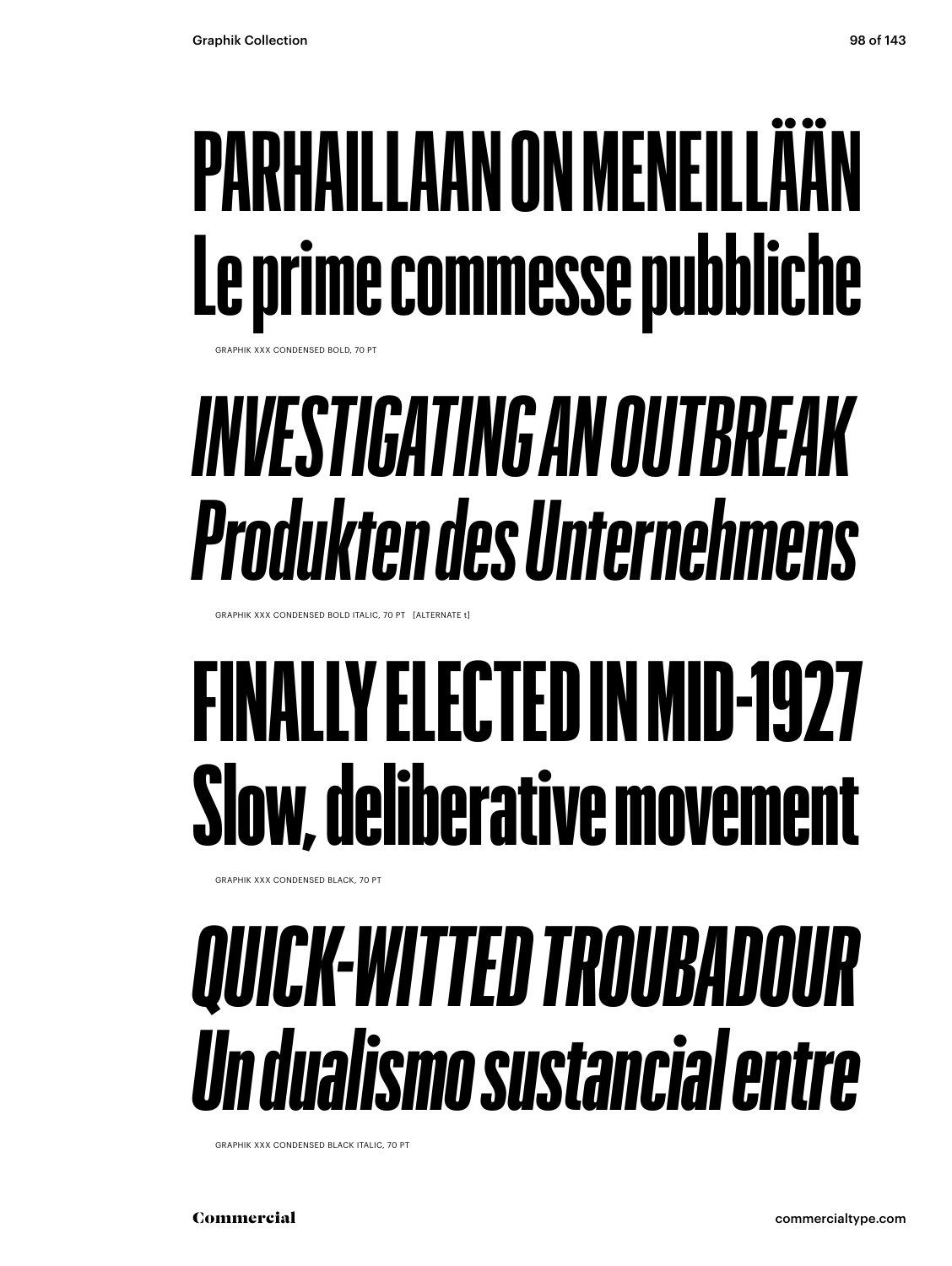### MULTITUDES OF FRIVOLITIES Bønner fra kaffeplanter som

GRAPHIK XXX CONDENSED SUPER, 70 PT

#### *KULTA AT SUWERO NG GATAS Extra entry-level employees*

GRAPHIK XXX CONDENSED SUPER ITALIC, 70 PT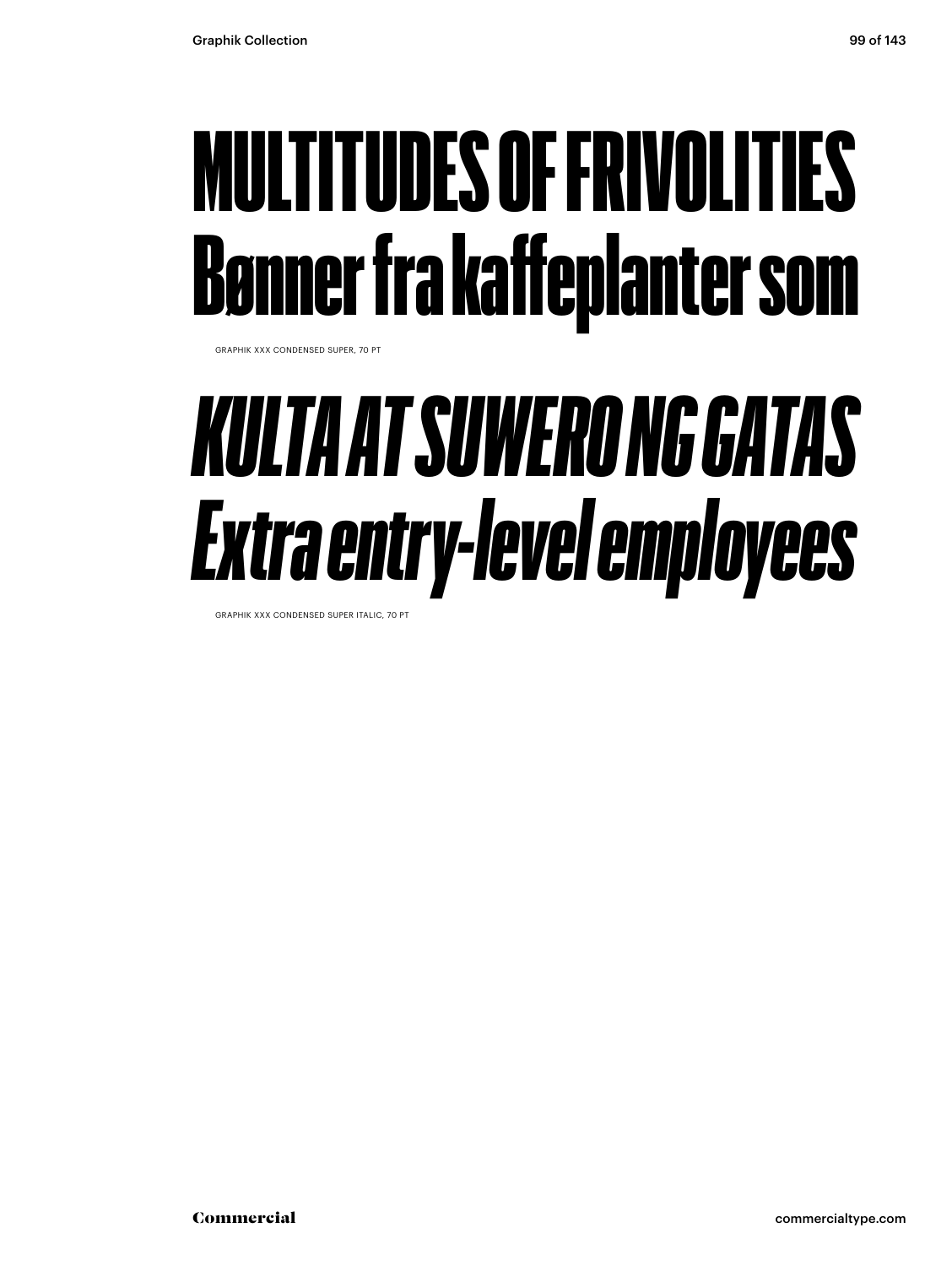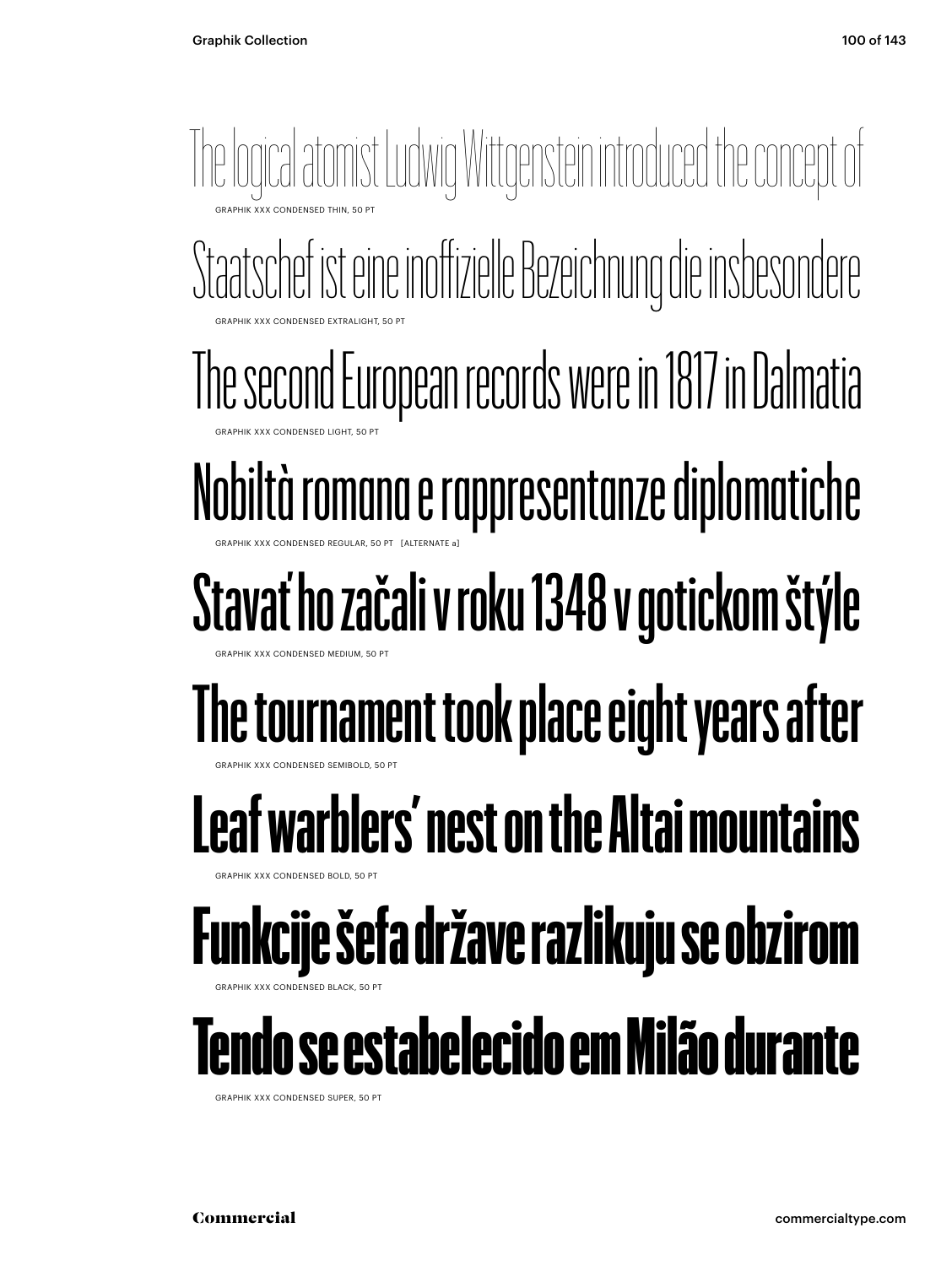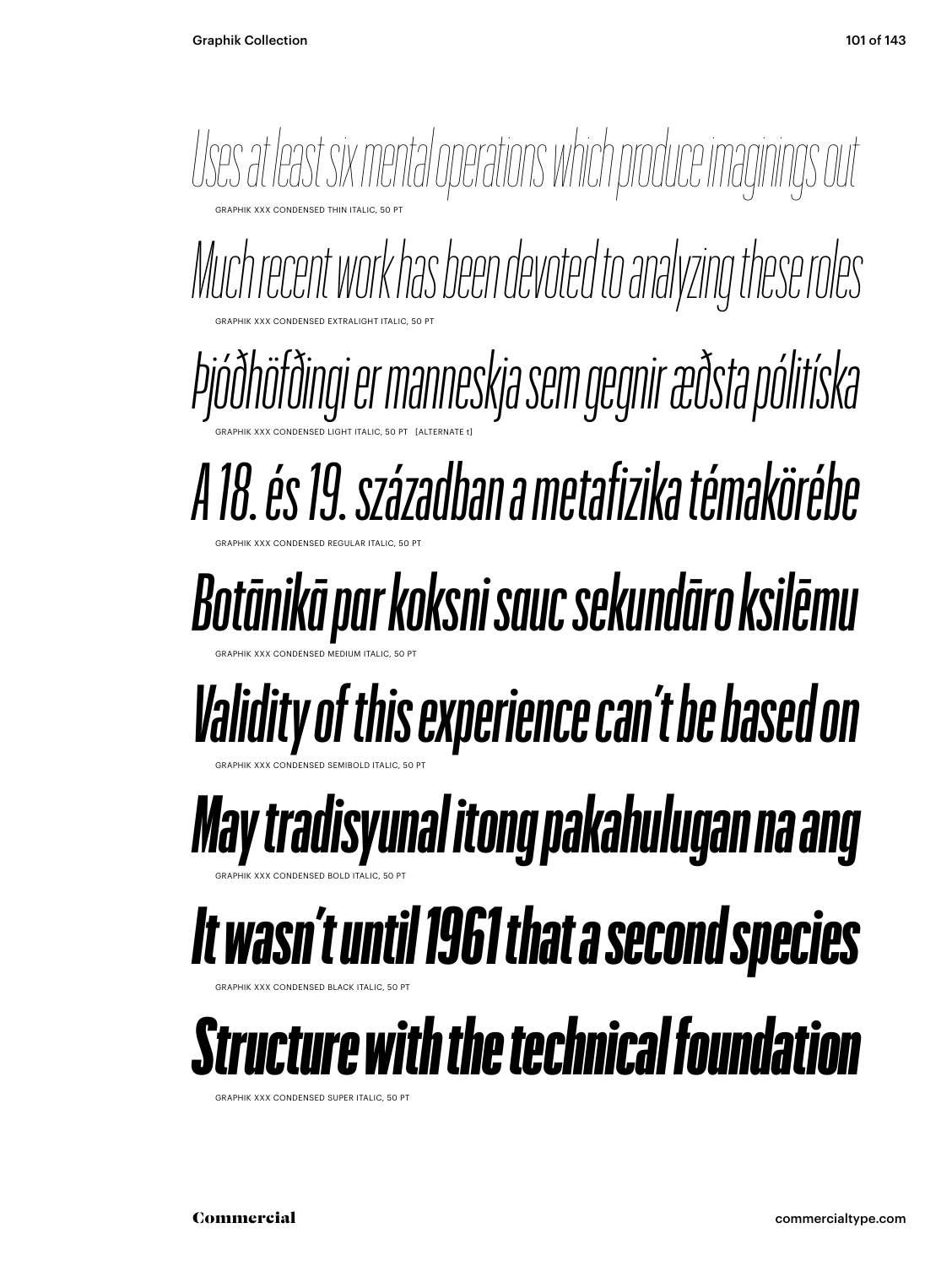## Graphik XXXX Condensed

#### Graphik XXXX Condensed pushes letterforms to the edge of readability, creating an abstract visual pattern for maximum impact.

#### **PUBLISHED** 2017

**DESIGNED BY** CHRISTIAN SCHWARTZ

**PRODUCTION ASSISTANCE** HRVOJE ŽIVČIĆ

**18 STYLES** 9 WEIGHTS W/ ITALICS

#### **FEATURES**

PROPORTIONAL/TABULAR LINING FIGURES PROPORTIONAL/TABULAR OLDSTYLE FIGURES FRACTIONS (PREBUILT AND ARBITRARY) SUPERSCRIPT/SUBSCRIPT

The most extreme condensed width of Graphik, XXXX Condensed is perfect for posters, album covers, and any other situation where text has the room to boldly push the boundaries of legibility. The idea for XXXX Condensed started when designer Christian Schwartz was working on what he thought would be the narrowest possible variant of Graphik when fellow designer Abi Huynh challenged him to try making it twice as narrow. This encouragement helped Schwartz create his most condensed typeface yet.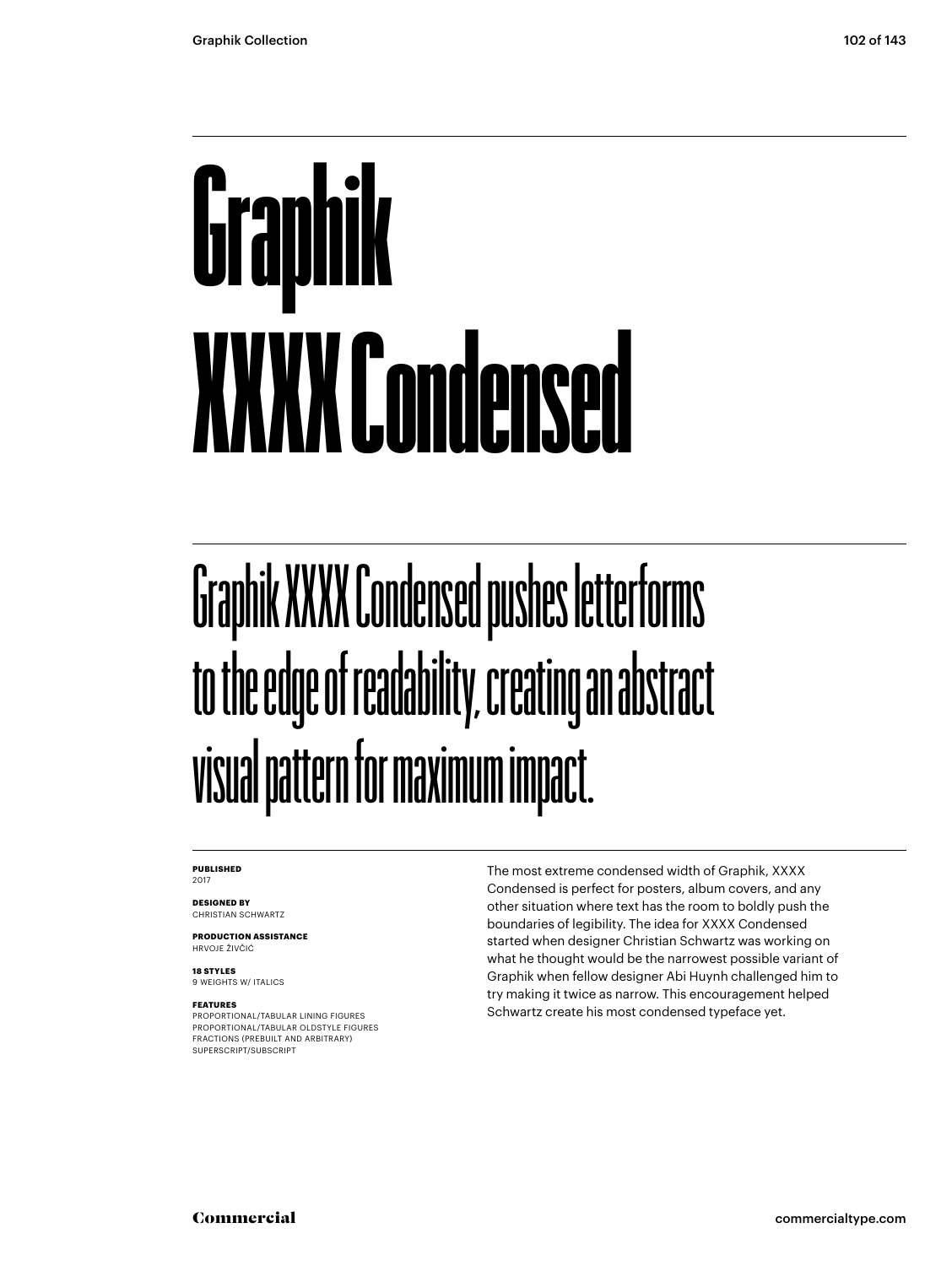# EREDETI SZERZŐDÉST TÖBBSZÖR Lübeck and its northern borders

GRAPHIK XXXX CONDENSED THIN, 150 PT

*OVER 9,000 APPLICANTS IN 2017 Commands a massive taskforce*

GRAPHIK XXXX CONDENSED THIN ITALIC, 150 PT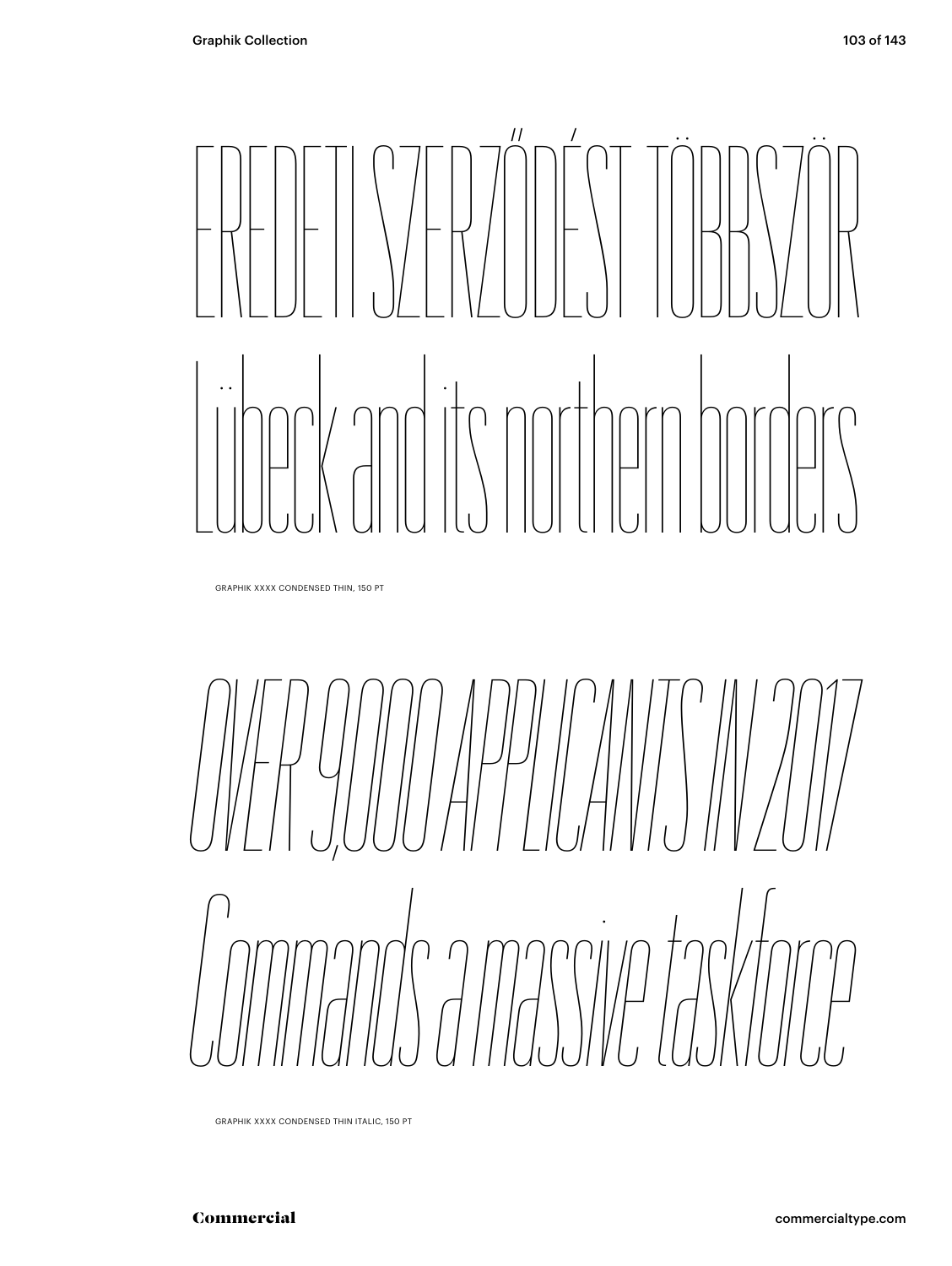## DECLARAȚIA STIPULA CĂ CELE Her major legislative victories GRAPHIK XXXX CONDENSED EXTRALIGHT, 150 PT



GRAPHIK XXXX CONDENSED EXTRALIGHT ITALIC, 150 PT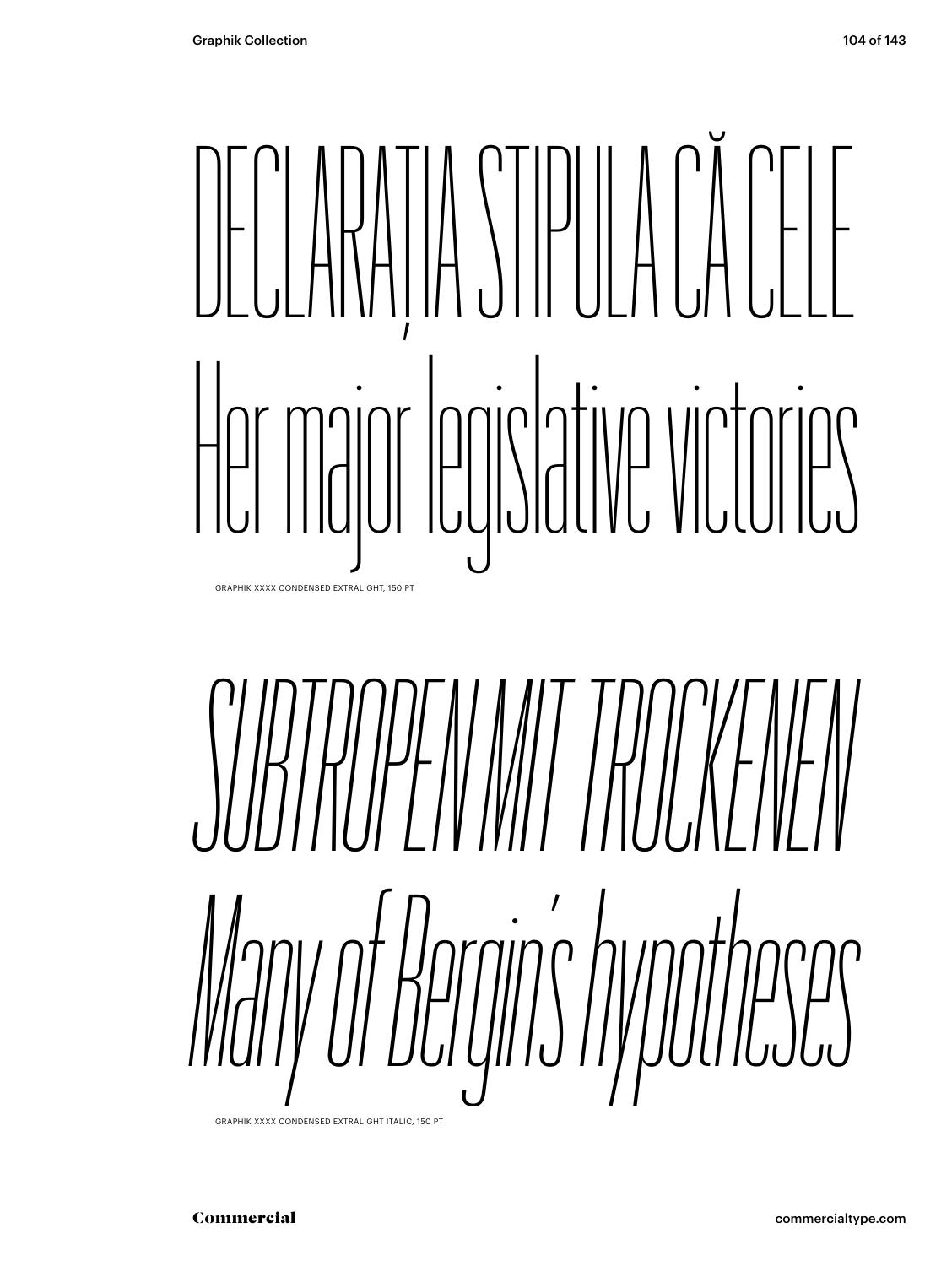### REZONED NEIGHBORHOODS Topografiskt ingår följande GRAPHIK XXXX CONDENSED LIGHT, 150 PT

# *5.3-LITER TURBOCHARGED Perpetuating this practice*

GRAPHIK XXXX CONDENSED LIGHT ITALIC, 150 PT [ALTERNATE a]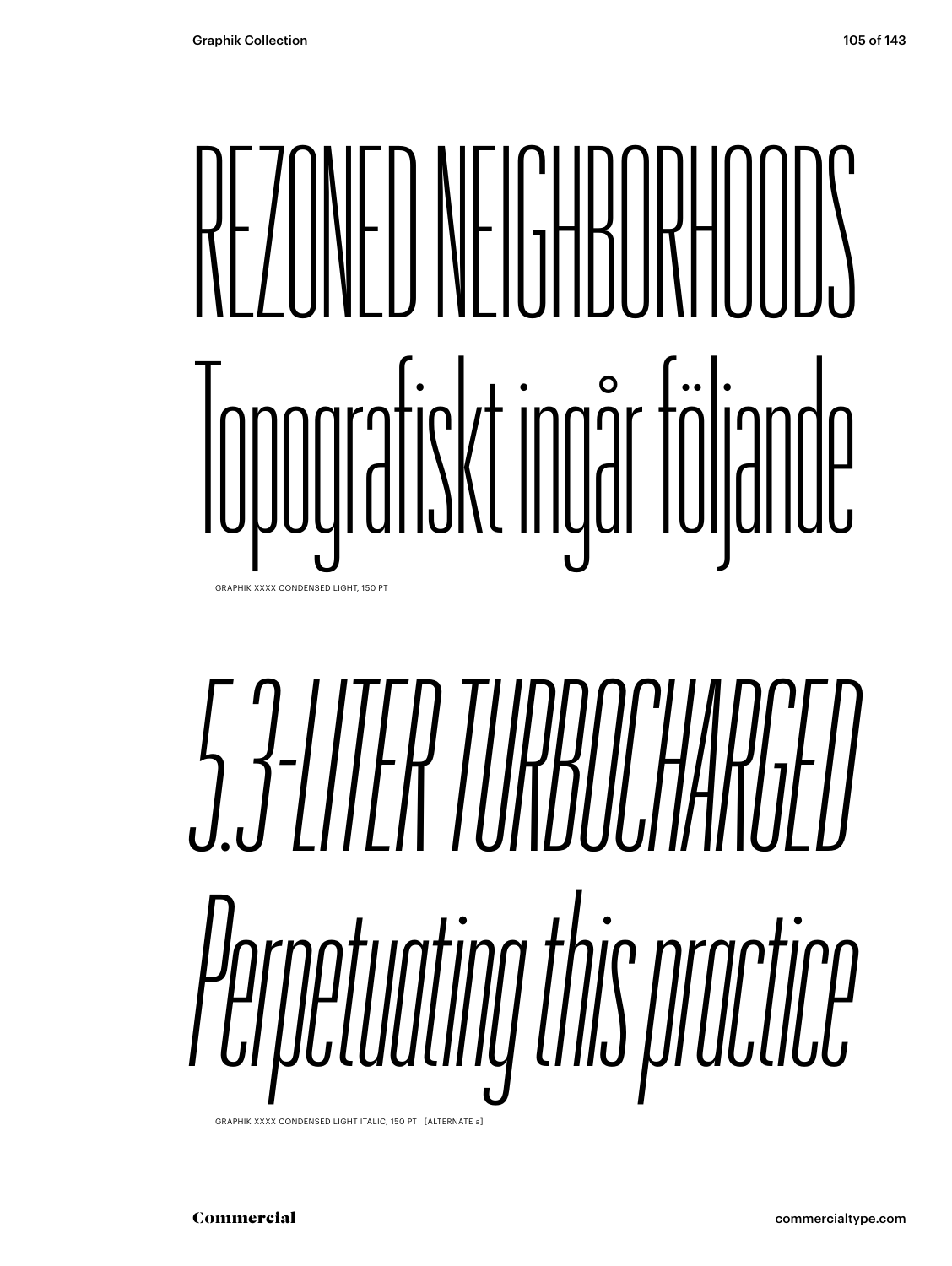# YFIRRIIRÐUM ÁRIÐ 1931 Há diversas Iocalidades

GRAPHIK XXXX CONDENSED REGULAR, 150 PT

# *NEW SEASON PREMIÈRE Declining by up to 40%*

GRAPHIK XXXX CONDENSED REGULAR ITALIC, 150 PT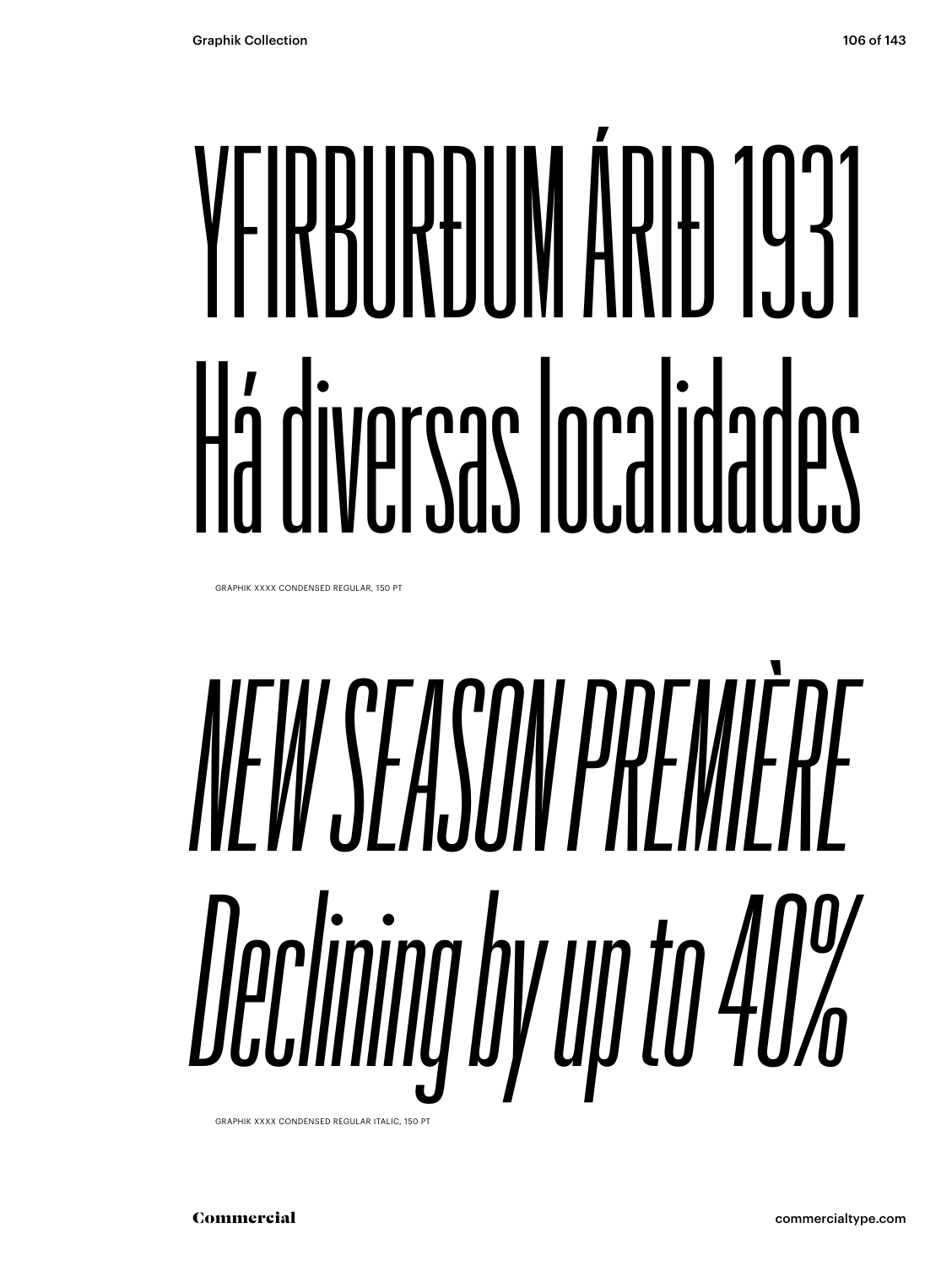# BEGAN THIS ALLIANCE Television broadcasts

GRAPHIK XXXX CONDENSED MEDIUM, 150 PT

# *À L'OUEST DE LA VILLE Vyjádřit v procentech*

GRAPHIK XXXX CONDENSED MEDIUM ITALIC, 150 PT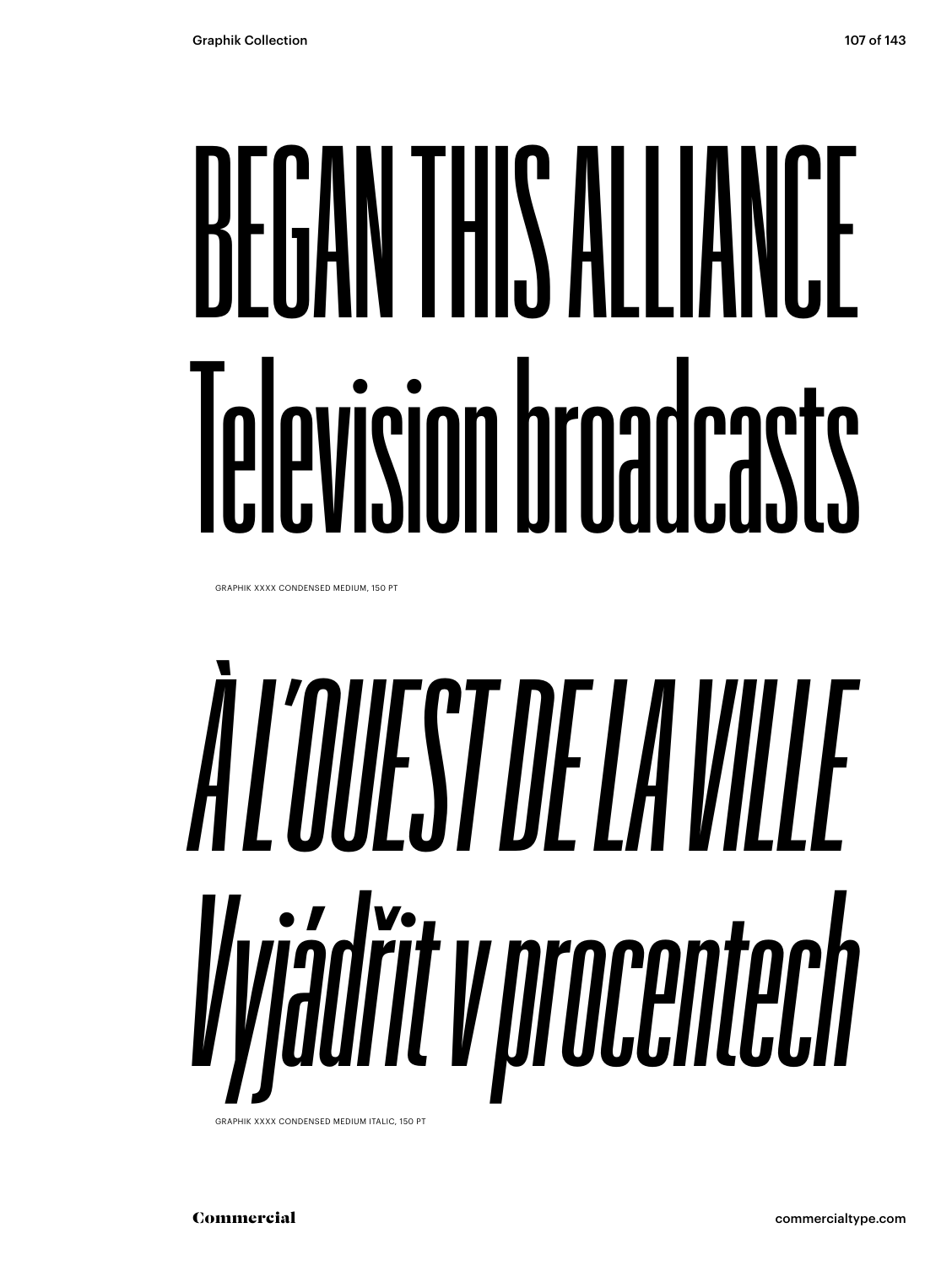# **MUSICAL BIOGRAPHY Umuuri at tumutukoy**

GRAPHIK XXXX CONDENSED SEMIBOLD, 150 PT [ALTERNATE a t]

# *QUE ORGULLO CÍVICO During the rehearsal*

GRAPHIK XXXX CONDENSED SEMIBOLD ITALIC, 150 PT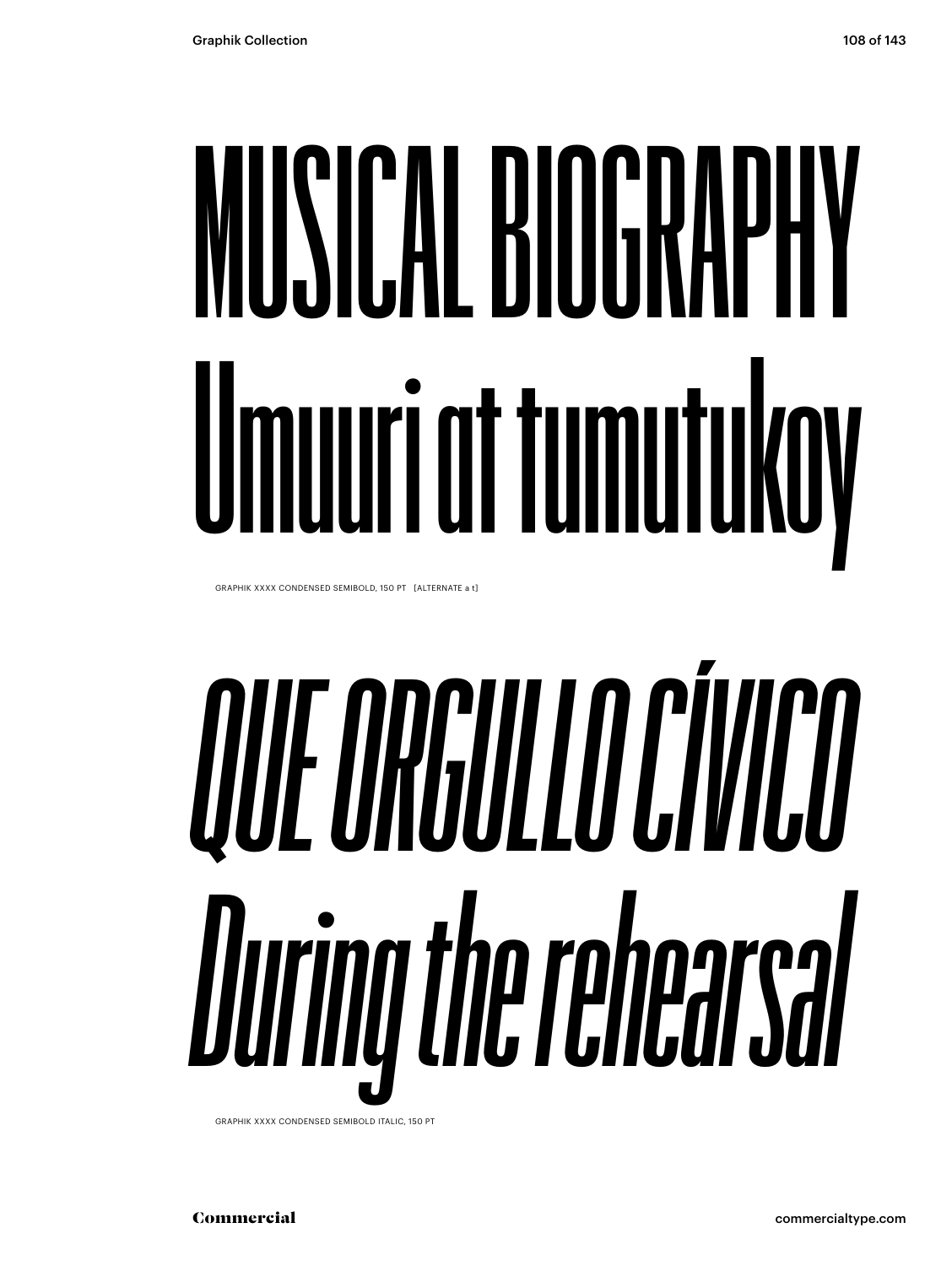## **UN BISOGNO UMANO Public Investigation** GRAPHIK XXXX CONDENSED BOLD, 150 PT

# *ATTACHED TERRACE Complete & Careful*

GRAPHIK XXXX CONDENSED BOLD ITALIC, 150 PT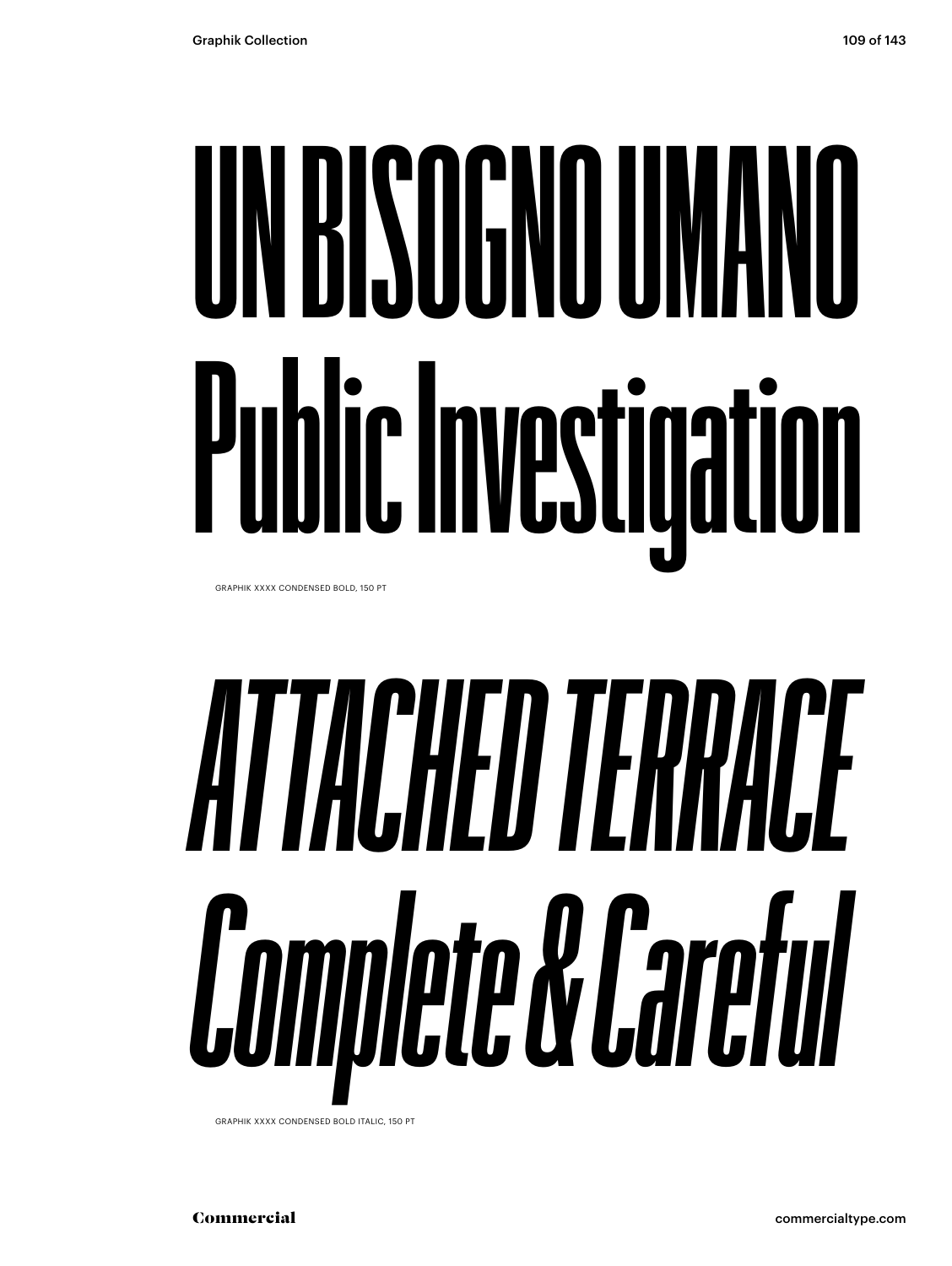## ONTWERP MEIJERS Li jirregolaw ħajjet GRAPHIK XXXX CONDENSED BLACK, 150 PT [ALTERNATE t]

# *WORLD CHANGERS Sold for £432,587*

GRAPHIK XXXX CONDENSED BLACK ITALIC, 150 PT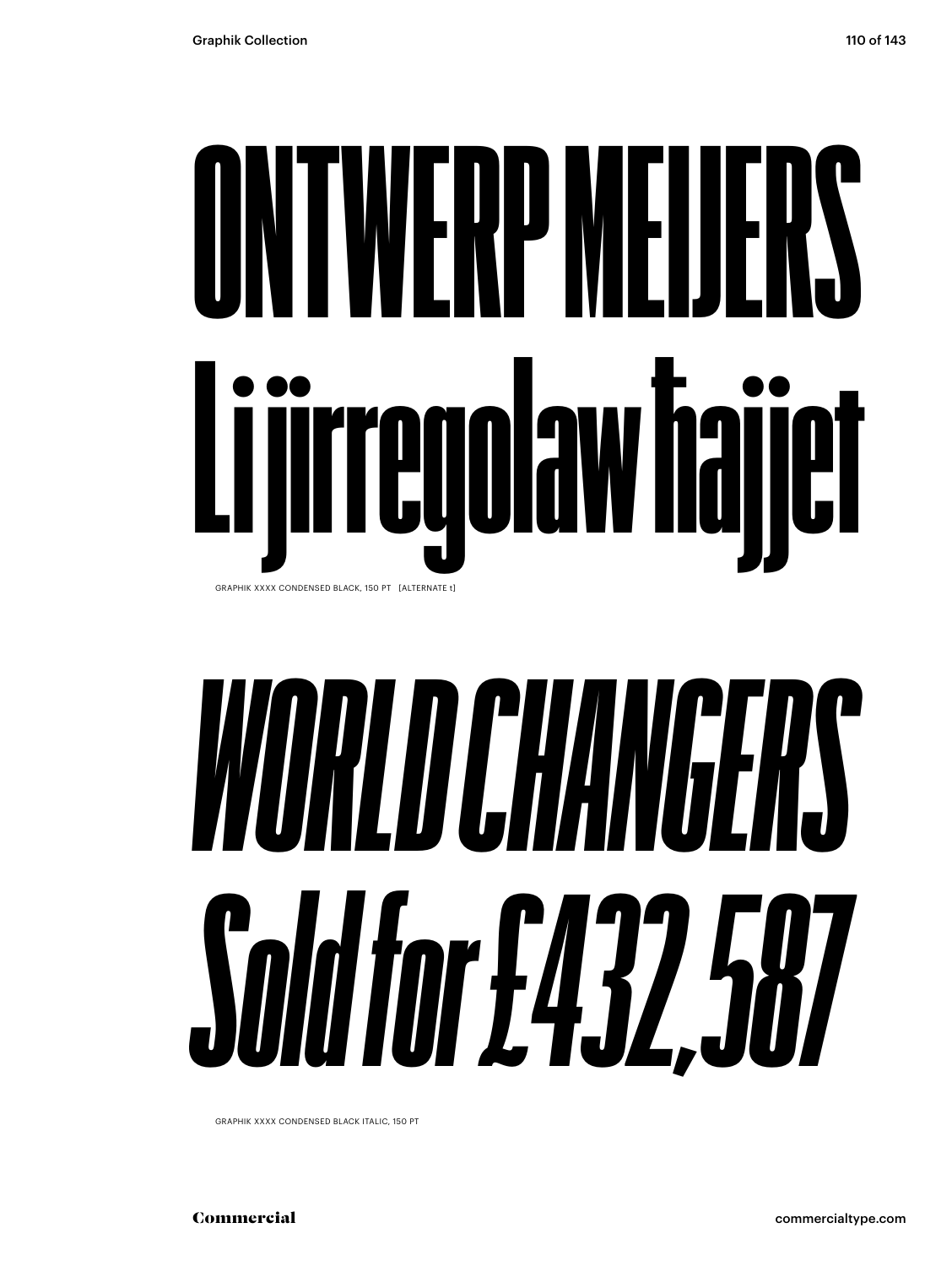# QUIXOTIC CLAIMS Spearhead jointly GRAPHIK XXXX CONDENSED SUPER, 150 PT



GRAPHIK XXXX CONDENSED SUPER ITALIC, 150 PT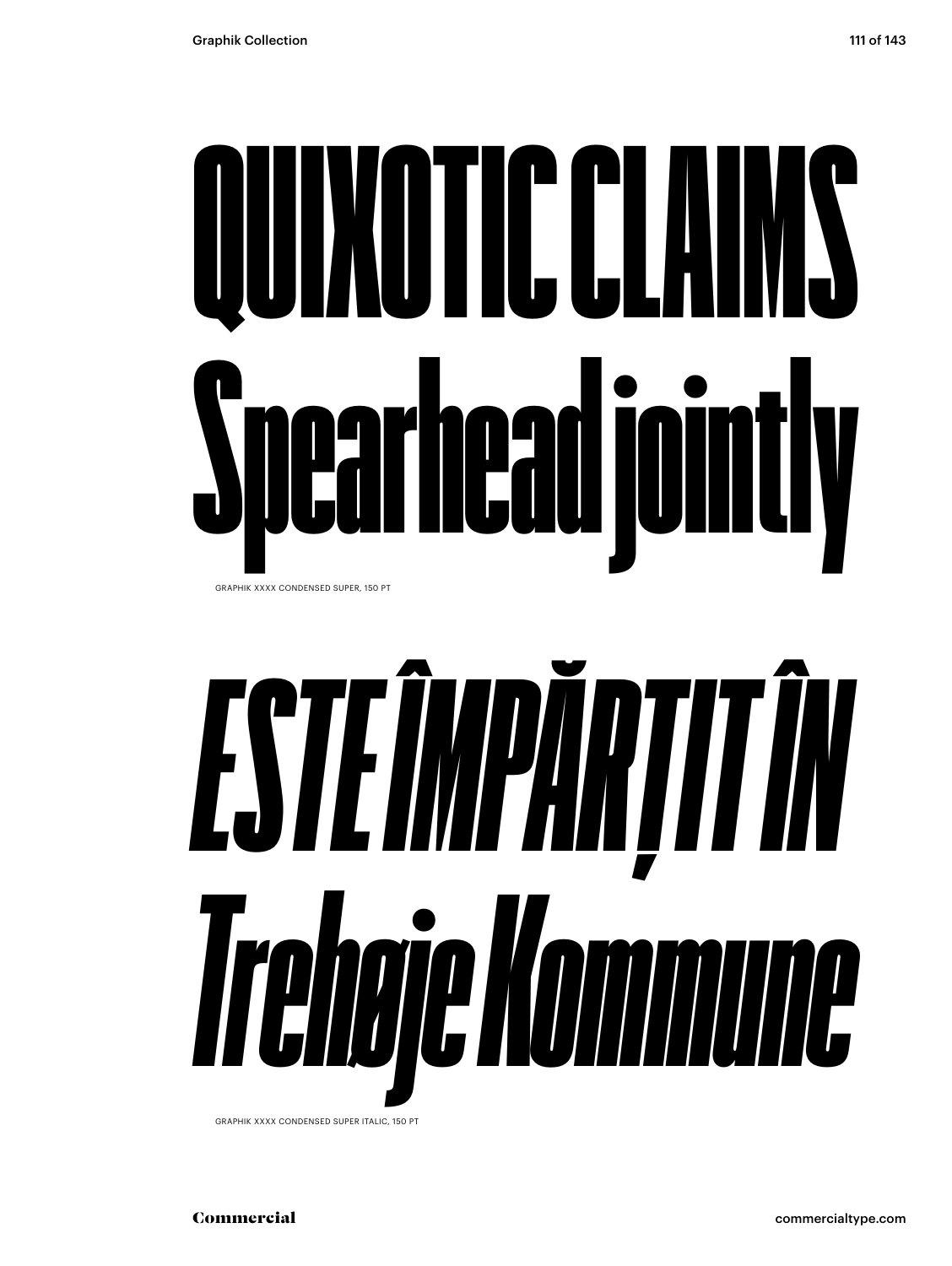

*Measuring 134 m (3720 ft) from the water level AS RAZÕES DESTE AFASTAMENTO TERÃO SIDO AS The car was outfited with 5/8" (15 mm) windows*

GRAPHIK XXXX CONDENSED THIN ITALIC, 100 PT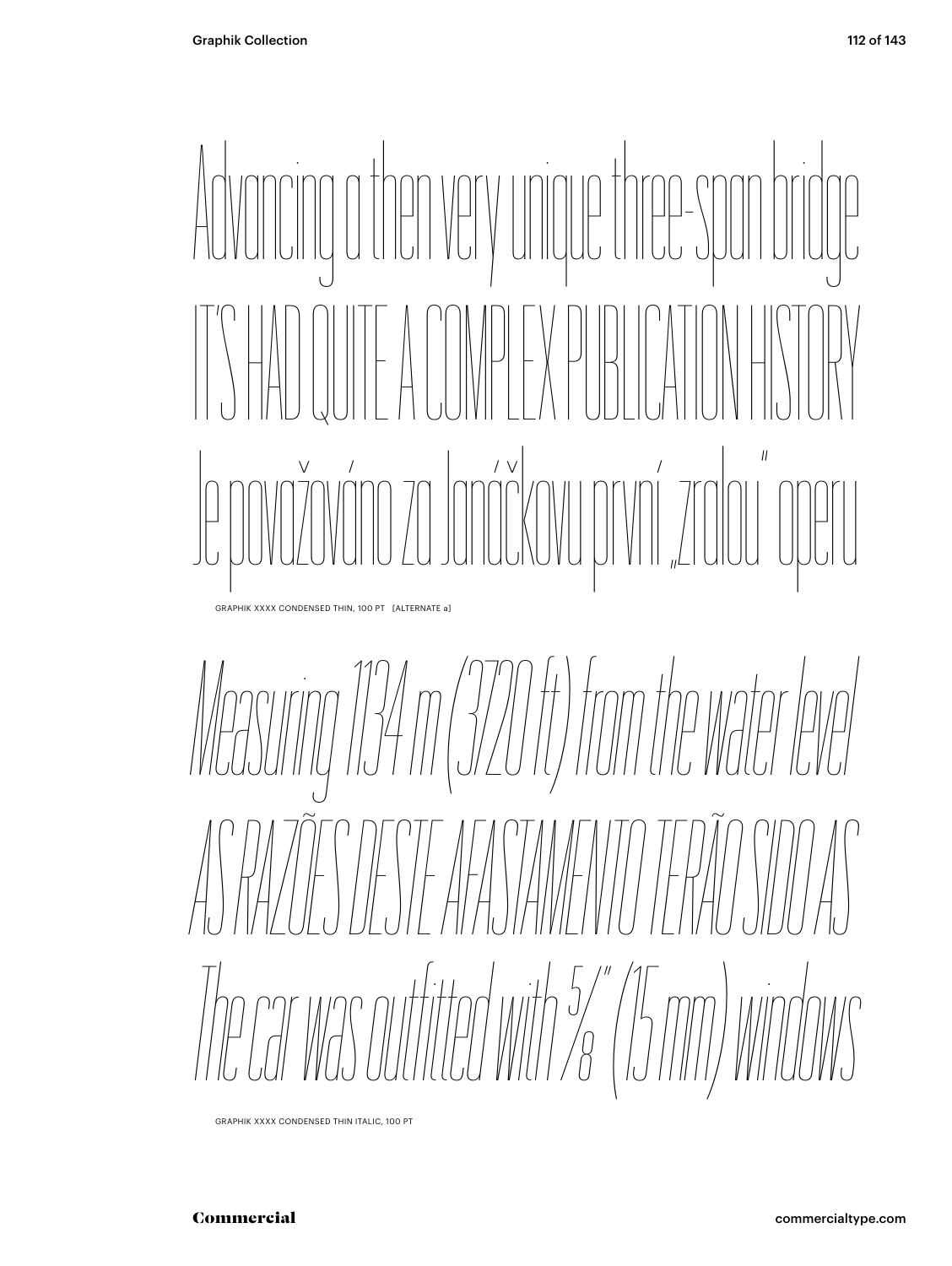## Two characters, such as Puccini's Liù & Mimi LAAMTEKTOONIKAT MÕISTETAKSE MÕNIKORD Inoltre lo studio dei fenomeni sismici intorno

GRAPHIK XXXX CONDENSED EXTRALIGHT, 100 PT [ALTERNATE , ' ]

*Göre şehrin nüfusunun 75,732 olduğu tespit COSTLY AND TIME-CONSUMING TO MAINTAIN Gave 310 speeches from the front platform*

GRAPHIK XXXX CONDENSED EXTRALIGHT ITALIC, 100 PT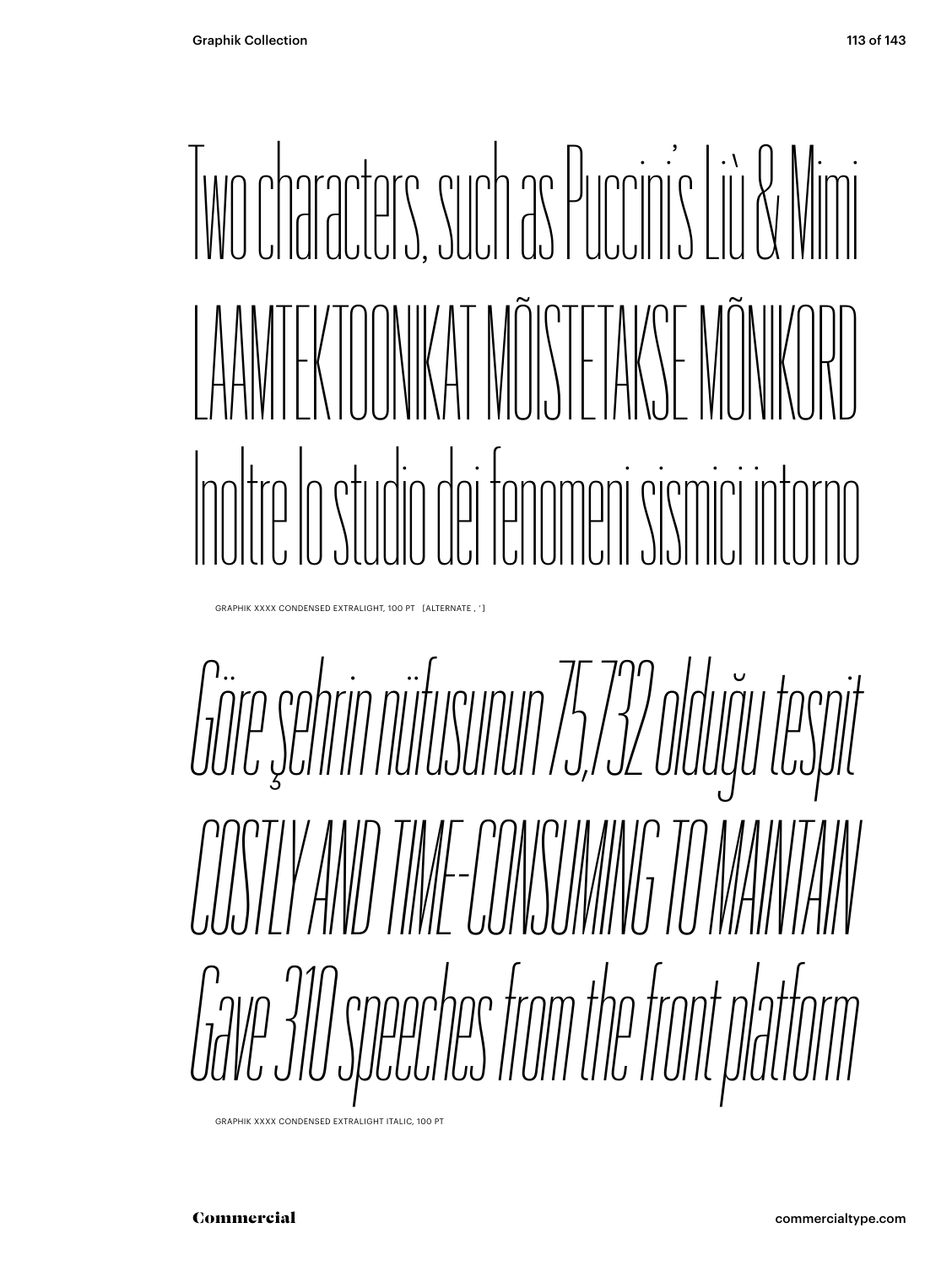## The Center for Visual and Performing Art NANANATILING MASISIGLANG MGA PAKSA 15 largest wooden structures ever made GRAPHIK XXXX CONDENSED LIGHT, 100 PT

# *Poetical feud between Homer & Hesiod VARIOUS SOCIAL AND POLITICAL CAUSES Aproximativ 351 milioane de ani în urmă*

GRAPHIK XXXX CONDENSED LIGHT ITALIC, 100 PT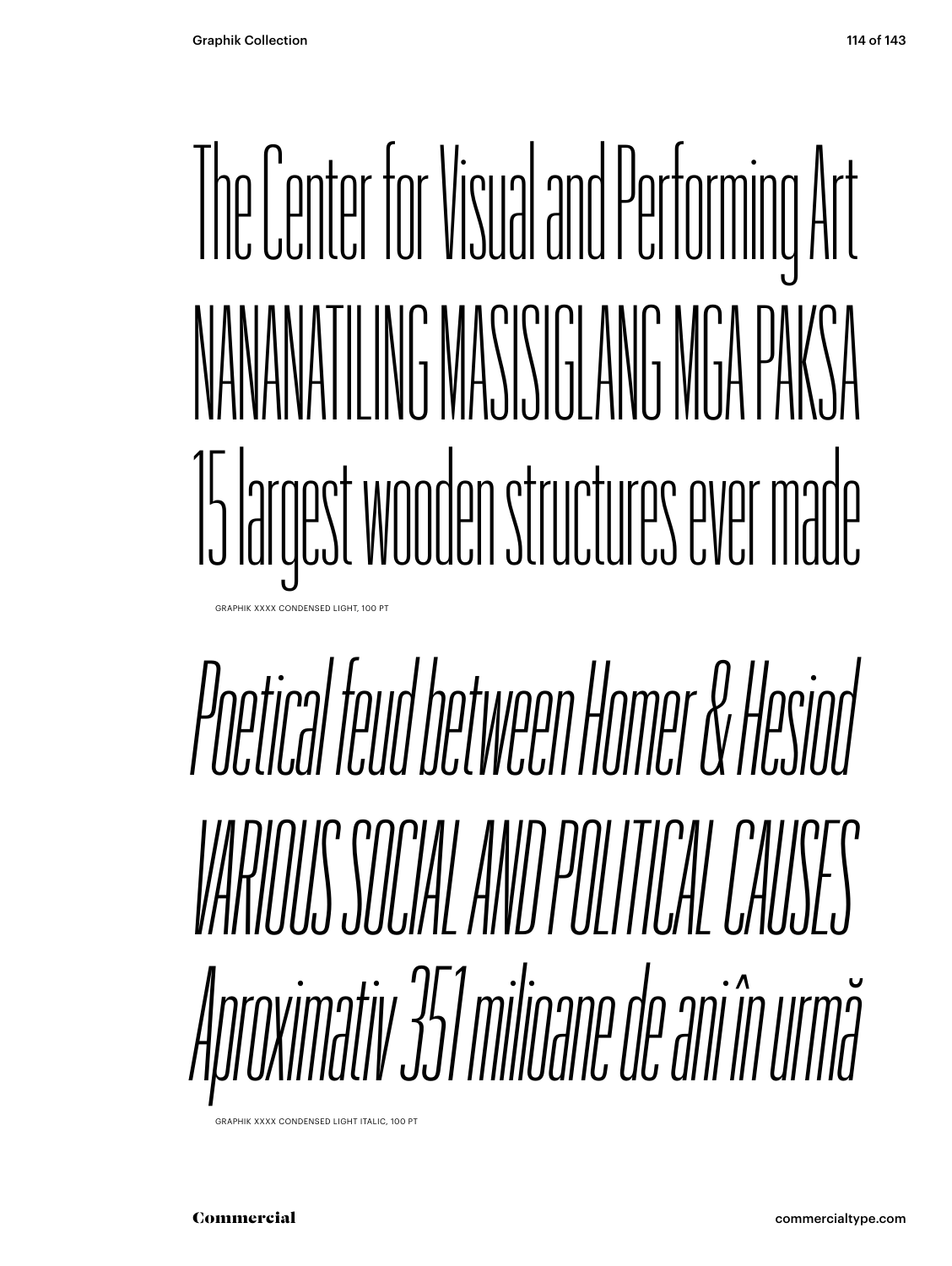# La hija de los titanes Hiperión y Tea RECOMMENDED TREATMENT OPTION Contemporary architectural design

**GRAPHIK XXXX CONDENSED REGULAR, 100 PT** 

# *Markets up 7.1% by end of business EXPOSING NEW KINDS OF CONFLICT Mikä on kallein teoksesta taiteilijan*

GRAPHIK XXXX CONDENSED REGULAR ITALIC, 100 PT [PROPORTIONAL OLDSTYLE FIGURES, ALTERNATE %]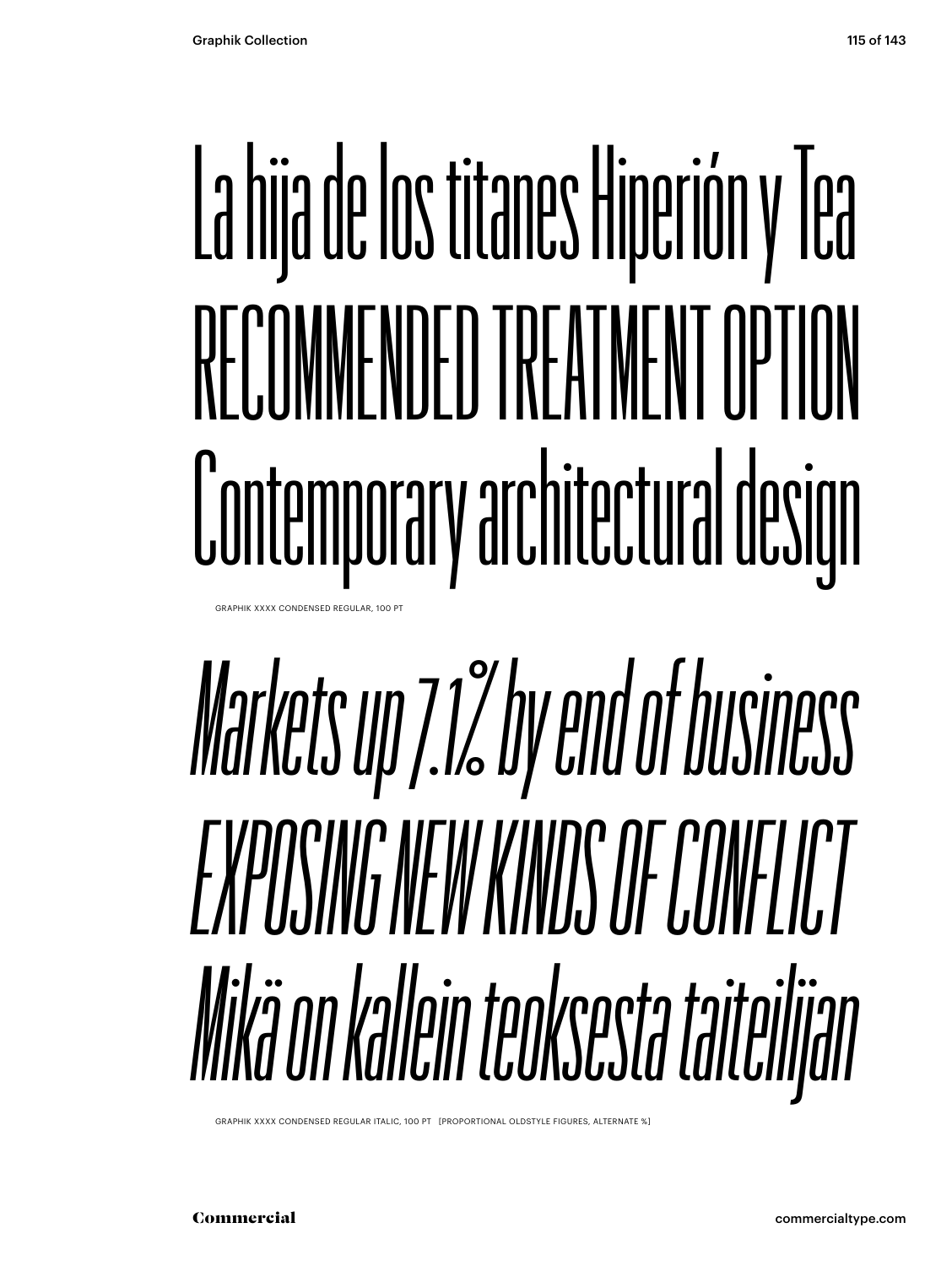# Fast and buzzy marketing efforts BELAJAR BINI A PADA USIA TUJUH Litosféra "pláva" na astenosfére

GRAPHIK XXXX CONDENSED MEDIUM, 100 PT [ALTERNATE t]

## *The vast landscapes of the west GEOGRAFIE OF AARDRIJKSKUNDE Revealed few inventive features*

GRAPHIK XXXX CONDENSED MEDIUM ITALIC, 100 PT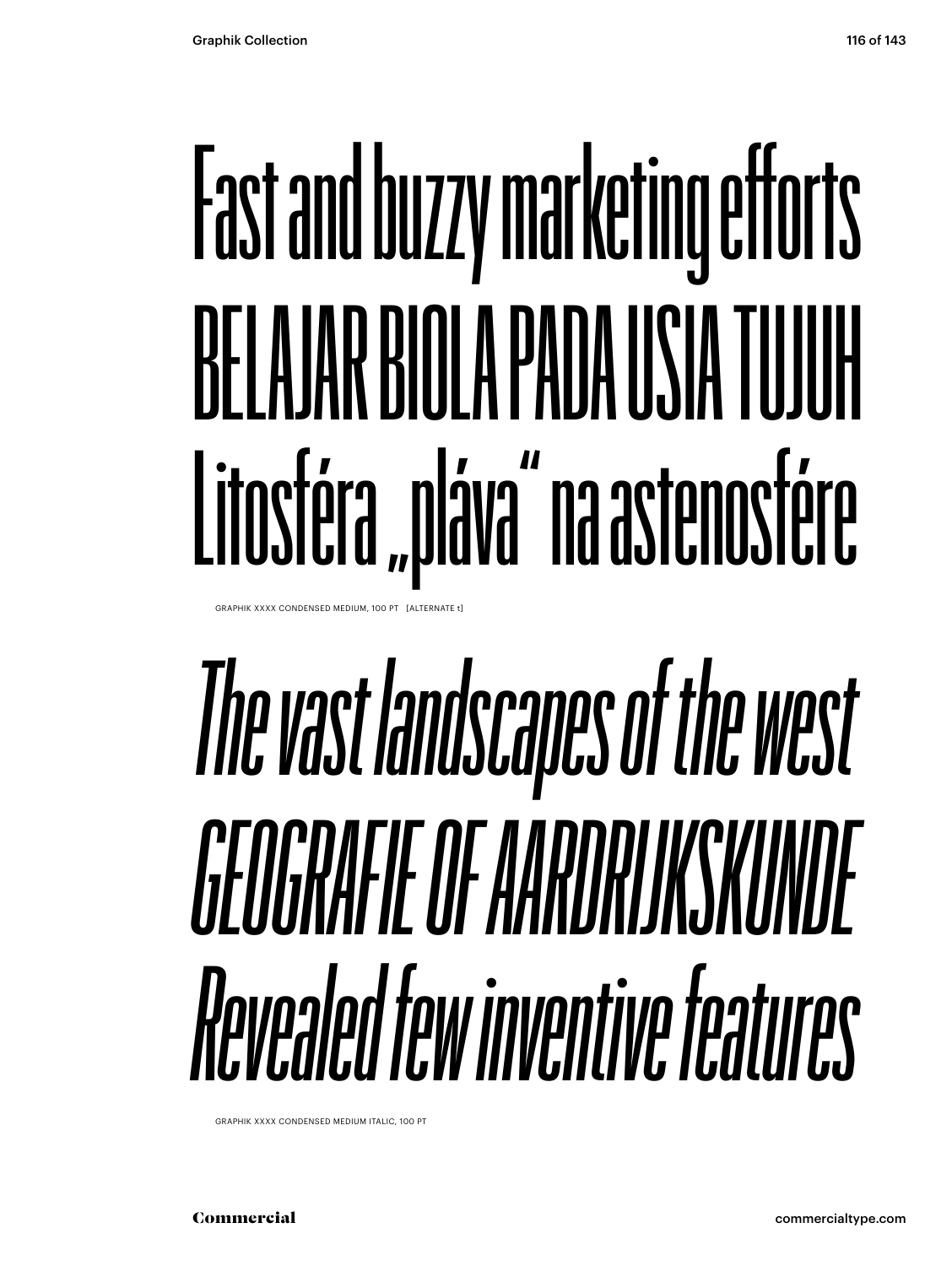# **Participate in coastal exercises UNA MIDA MOLT MÉS PETITA QUE Sve današnje teorije baziraju se**

GRAPHIK XXXX CONDENSED SEMIBOLD, 100 PT

# *As montanhas da Sierra Nevada SUCCESSFUL FINAL CAMPAIGNS Enterprising 'warehouse' show*

GRAPHIK XXXX CONDENSED SEMIBOLD ITALIC, 100 PT [ALTERNATE ' '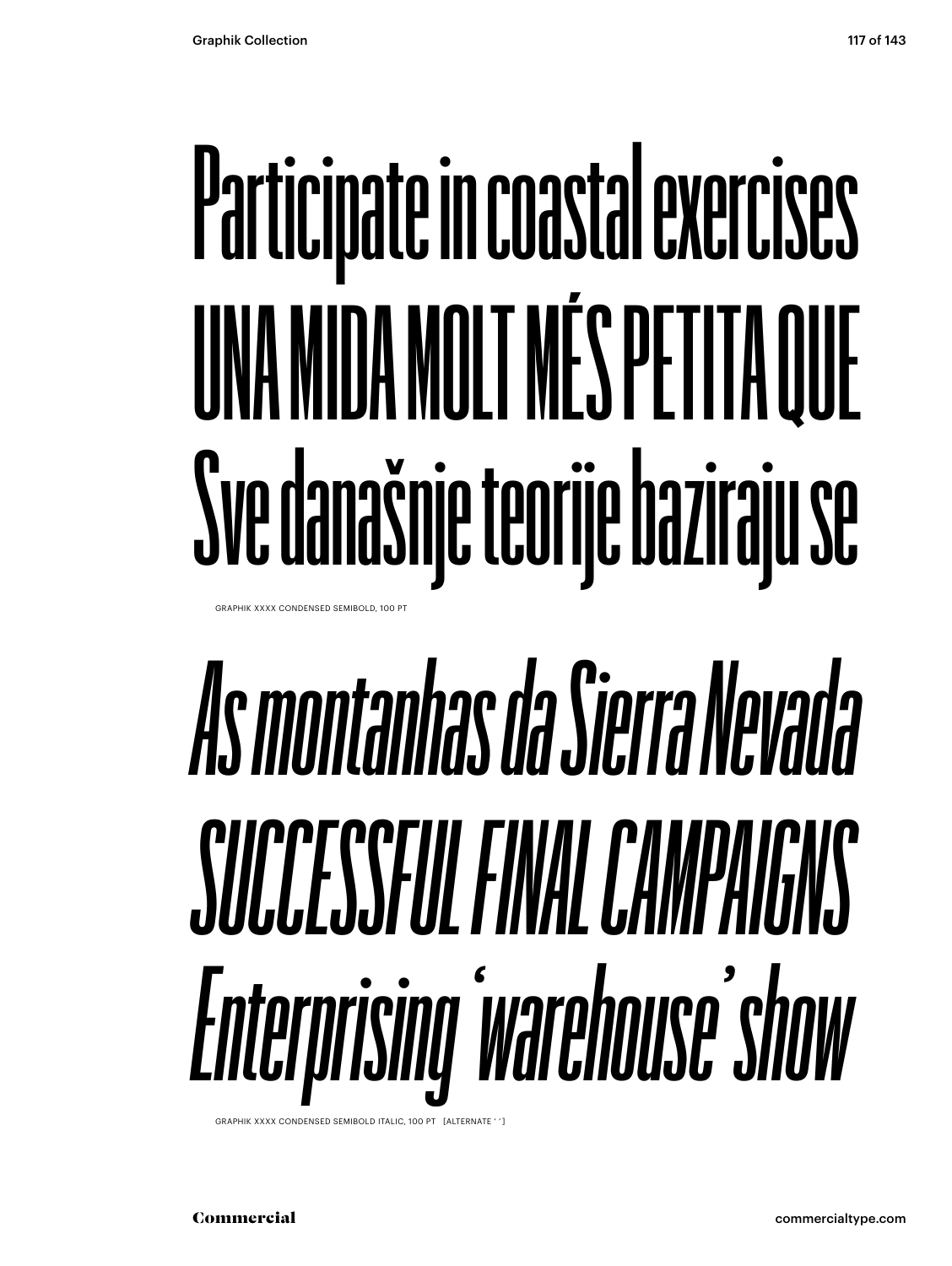## **Durch seine Nähe ist der Mond DO ARFOULCHRIFKE PROJEKTE Underlying economic problem** GRAPHIK XXXX CONDENSED BOLD, 100 PT

# *This situation calls for reform ARCHITECTS & CONTRACTORS Bavi izučavanjem zemljotresa*

GRAPHIK XXXX CONDENSED BOLD ITALIC, 100 PT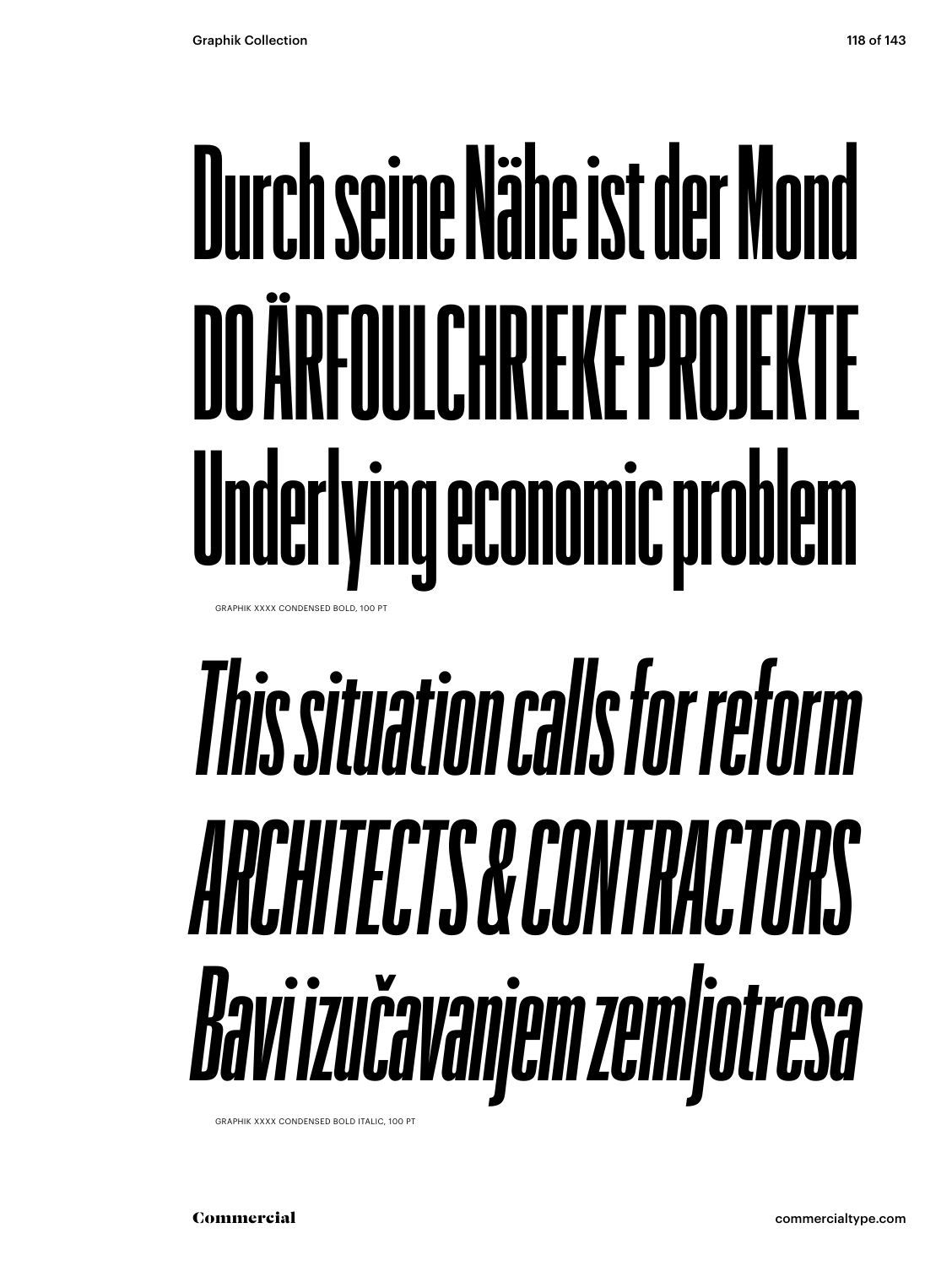# Wasser in den Atlantik fließt GRAND CITY SKYLINE VIEWS Crafted high-quality marble

GRAPHIK XXXX CONDENSED BLACK, 100 PT

# *Neljä sukkulaa rakennettiin L'UN DES PLUS IMPORTANTS Knighting at Windsor Castle*

GRAPHIK XXXX CONDENSED BLACK ITALIC, 100 PT [ALTERNATE a t]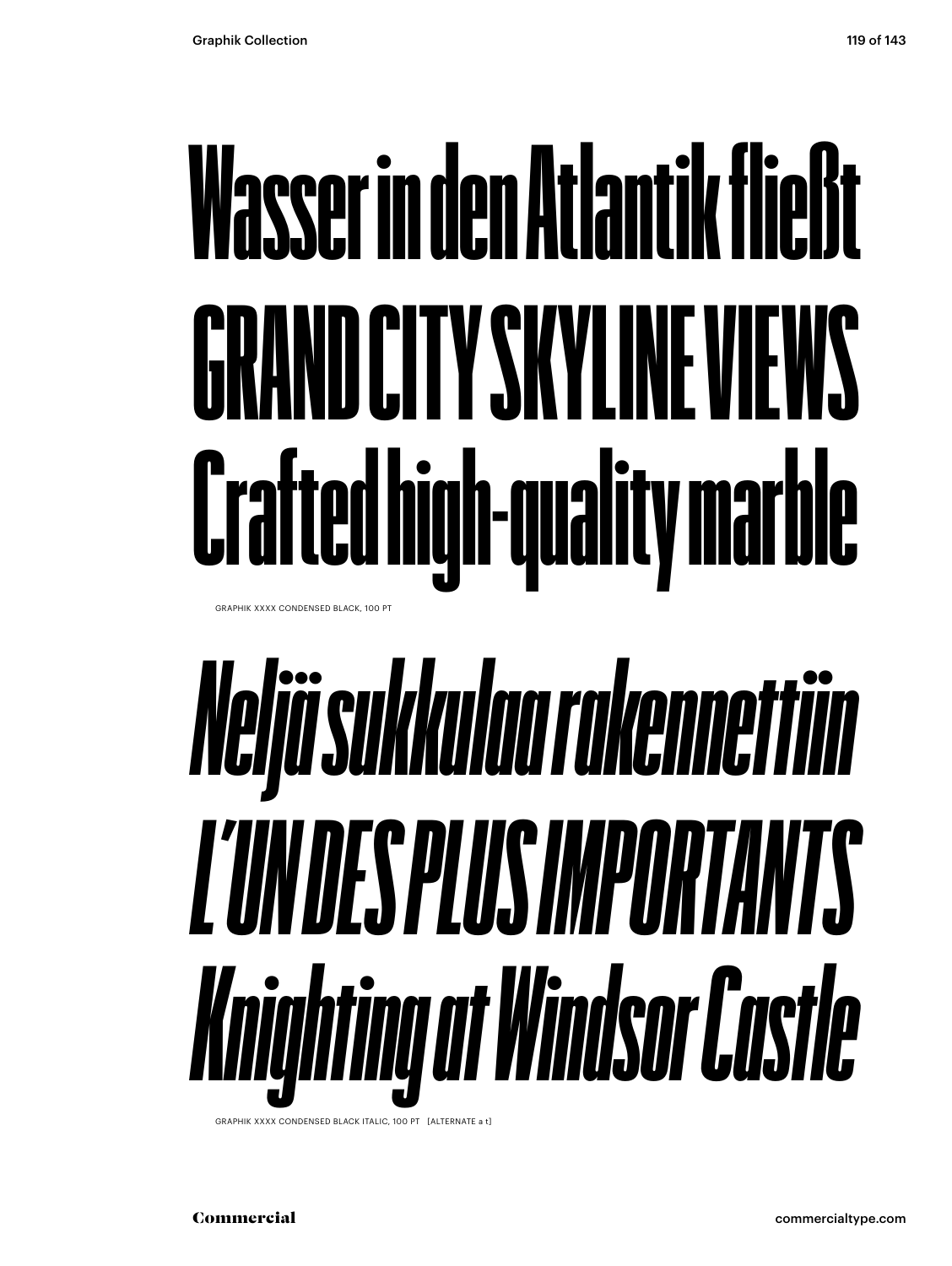# Ia juga menyatukan hampir OPEN-PLAN LIVING SPACES Adjacent to the north sides

GRAPHIK XXXX CONDENSED SUPER, 100 PT

# *The sought-after gamefish ÎSKENDER KEYÊ MAKEDONÎ Niektórym pożar przyniósł*

GRAPHIK XXXX CONDENSED SUPER ITALIC, 100 PT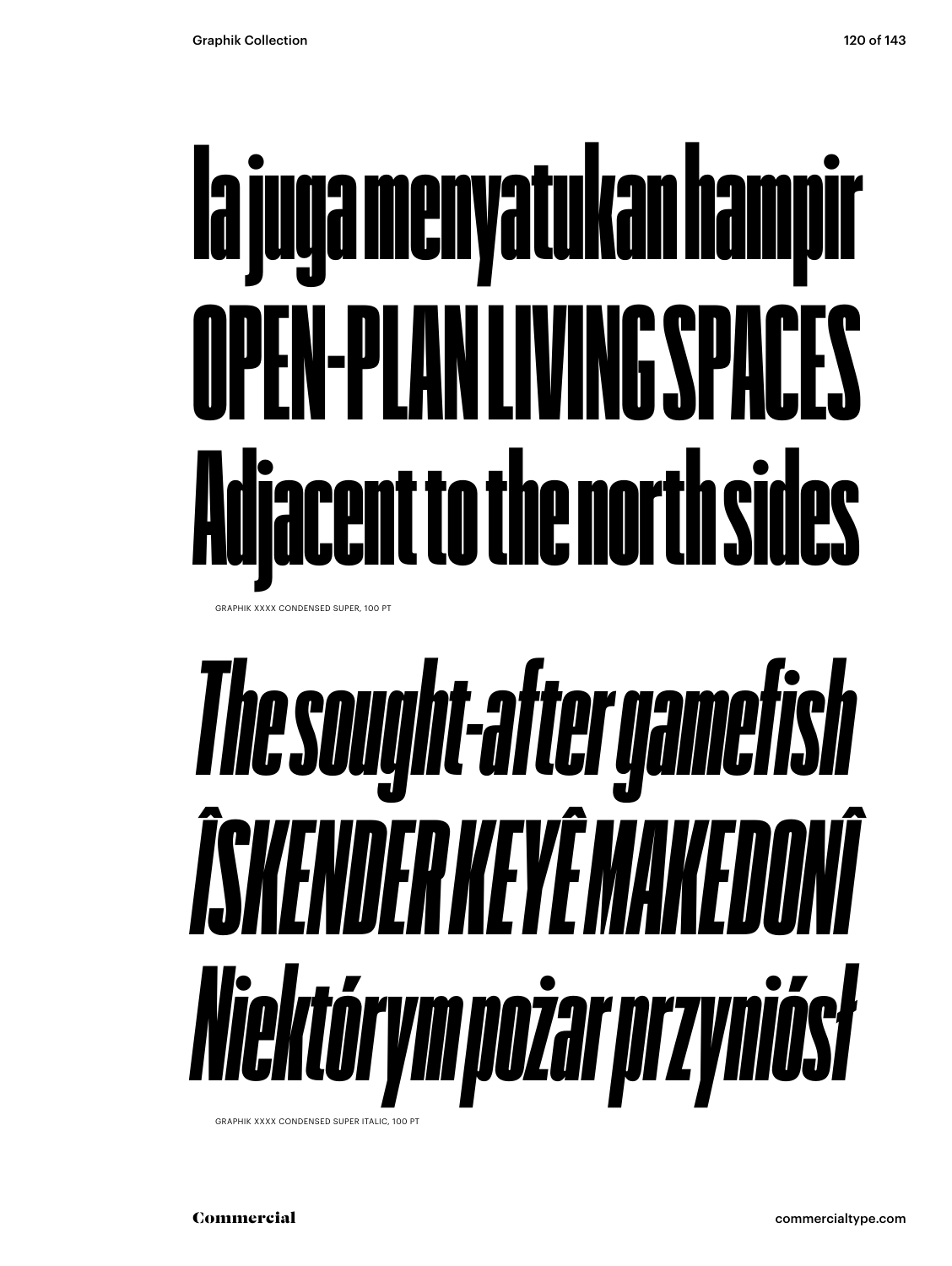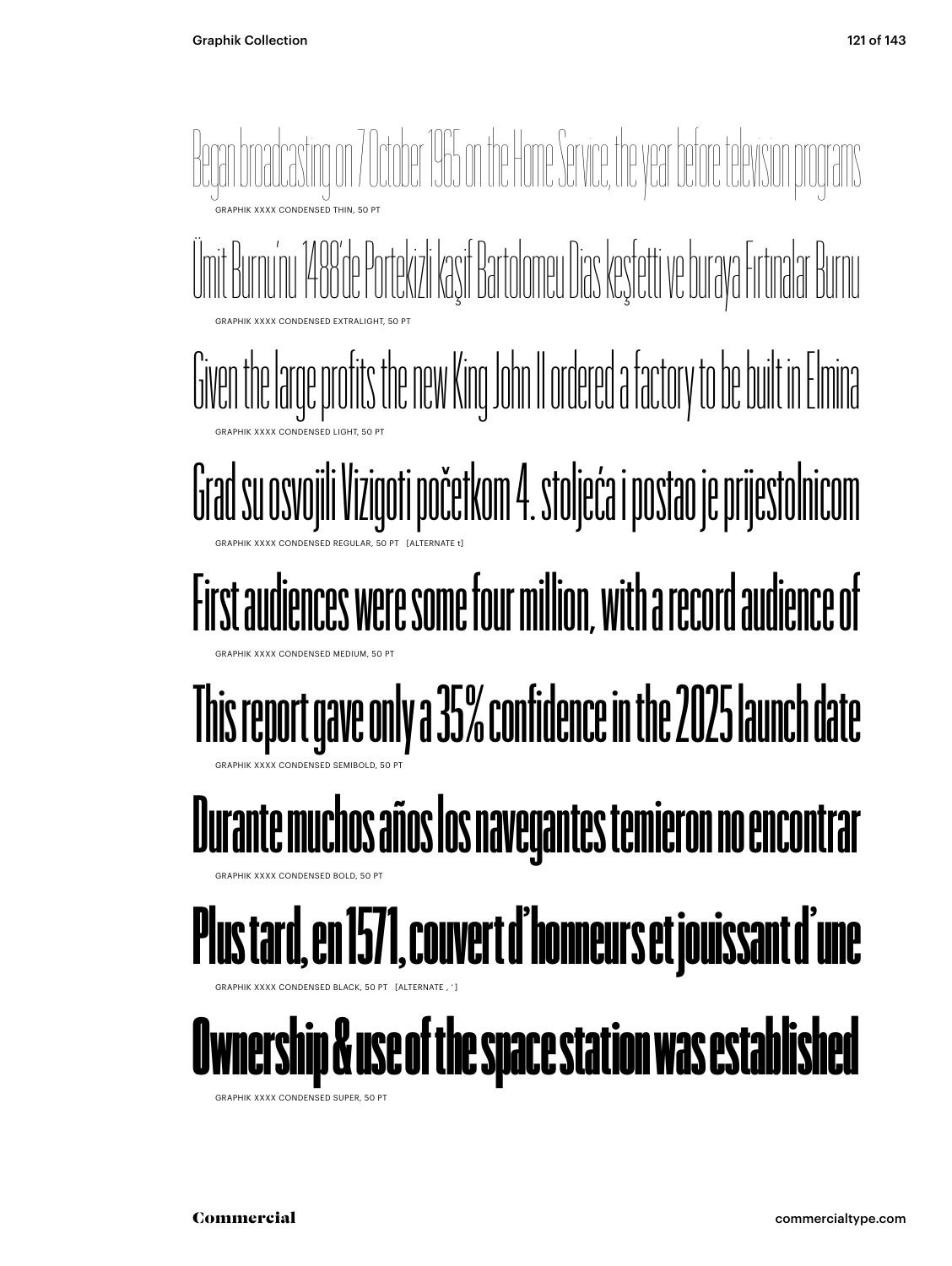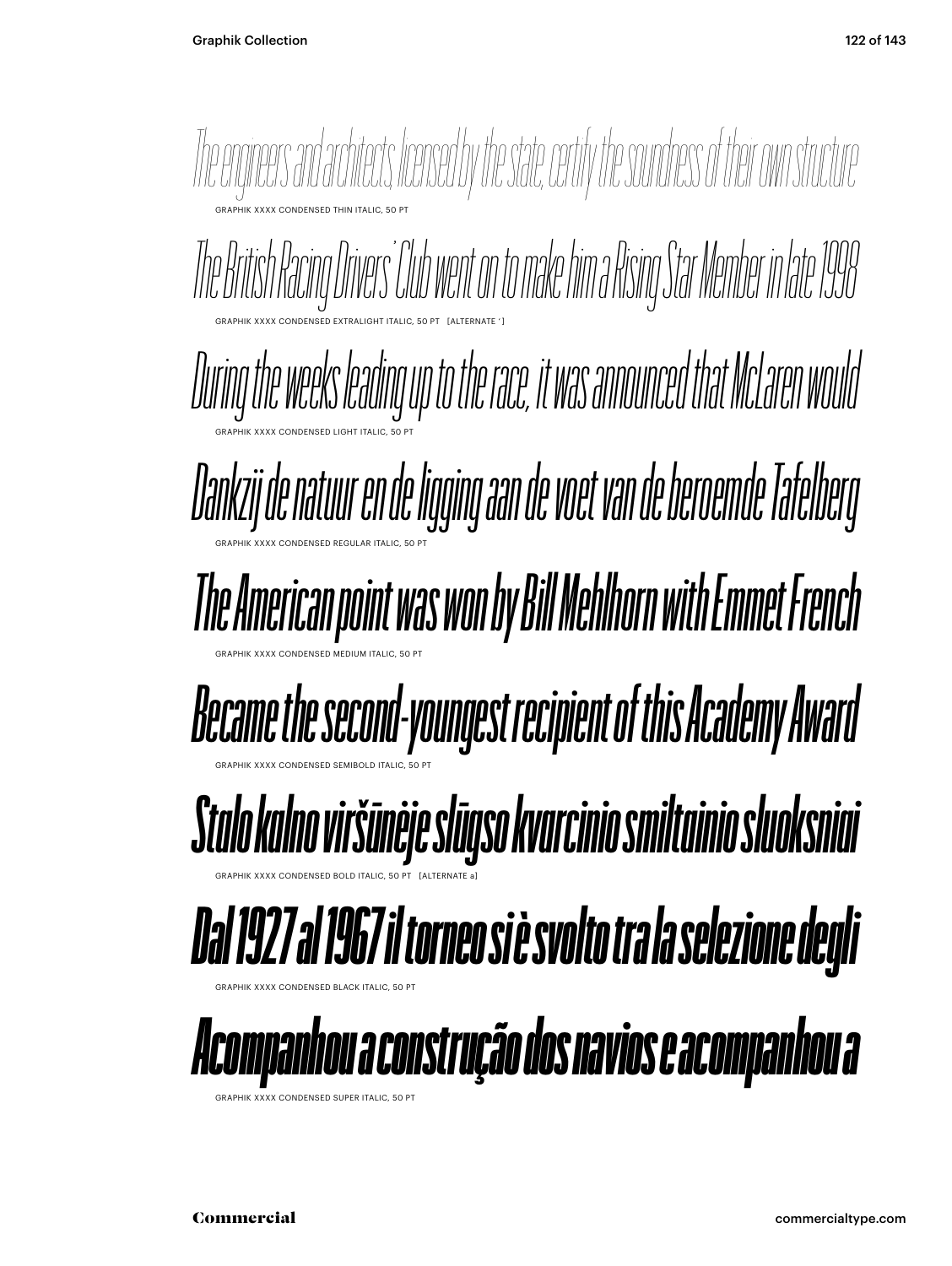## **Graphik Wide**

Extended sans serifs first appeared in the 19th century, when printers making lottery posters demanded endless novelty in letterforms, encouraging typefounders to explore the limits of width and weight. The 20th century saw wide sans serifs incorporated into systematic, grid-friendly grotesks. Graphik Wide draws on both of these traditions, further broadening the utility of the Graphik collection.

#### **PUBLISHED** 2018

**DESIGNED BY** CHRISTIAN SCHWARTZ

#### **18 STYLES**

9 WEIGHTS W/ ITALICS

#### **FEATURES**

PROPORTIONAL/TABULAR LINING FIGURES FRACTIONS (PREBUILT AND ARBITRARY) SUPERSCRIPT/SUBSCRIPT

As a typeface family gets wider, the tops and bottoms of characters often flatten out and curves generally become more rectangular. This approach did not suit the distinctive roundness of Graphik, so effort was made to keep the roundness and friendliness of Graphik throughout the design. In the thinnest weights, Graphik Wide expresses itself in a surprisingly elegant and forthright manner, while the heaviest weights assertively demand the reader's attention. Graphik Wide is suited for posters, book covers, editorial design, and when set with an expansive enough measure, it can even be comfortable for text.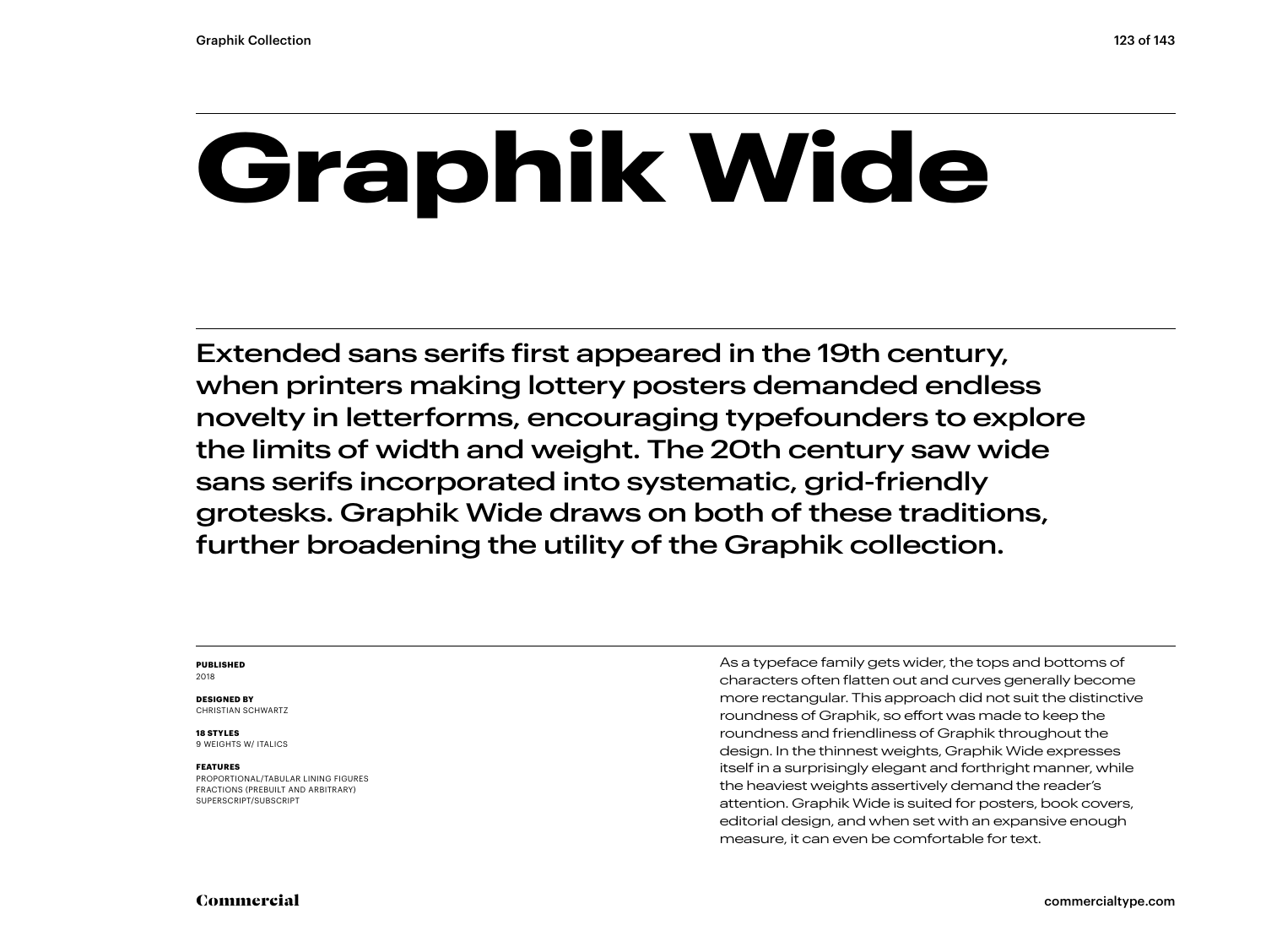

## Infrastructurally SIMPLEMENTE *Charakteriséiert*

GRAPHIK WIDE EXTRALIGHT, EXTRALIGHT ITALIC, 70 PT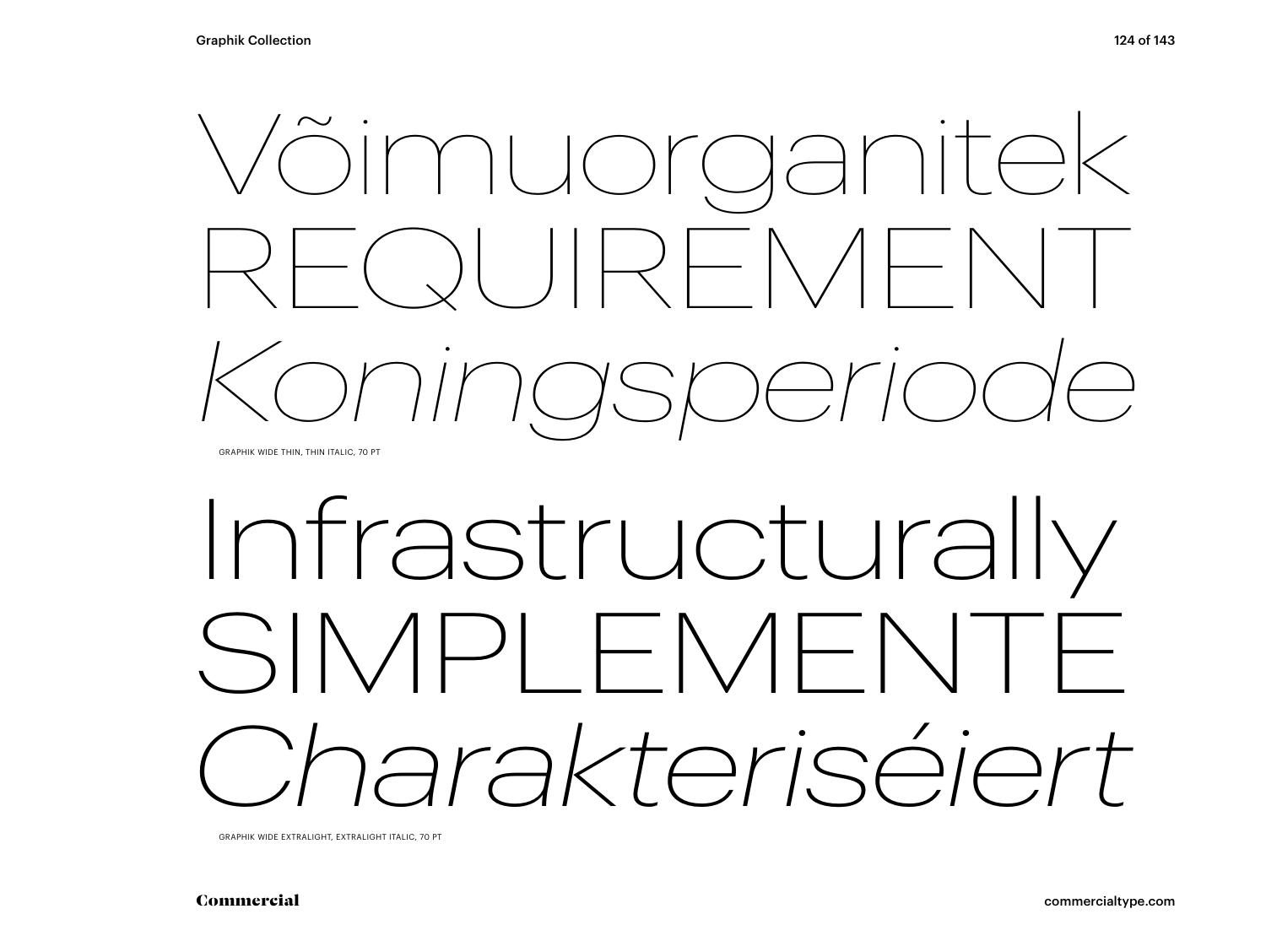## Circumstances ANNOUNCING *Fußballreporter*

GRAPHIK WIDE LIGHT, LIGHT ITALIC, 70 PT [ALTERNATE t]

## Reprezentacija SPECULATION *Cholmondeley*

GRAPHIK WIDE REGULAR, REGULAR ITALIC, 70 PT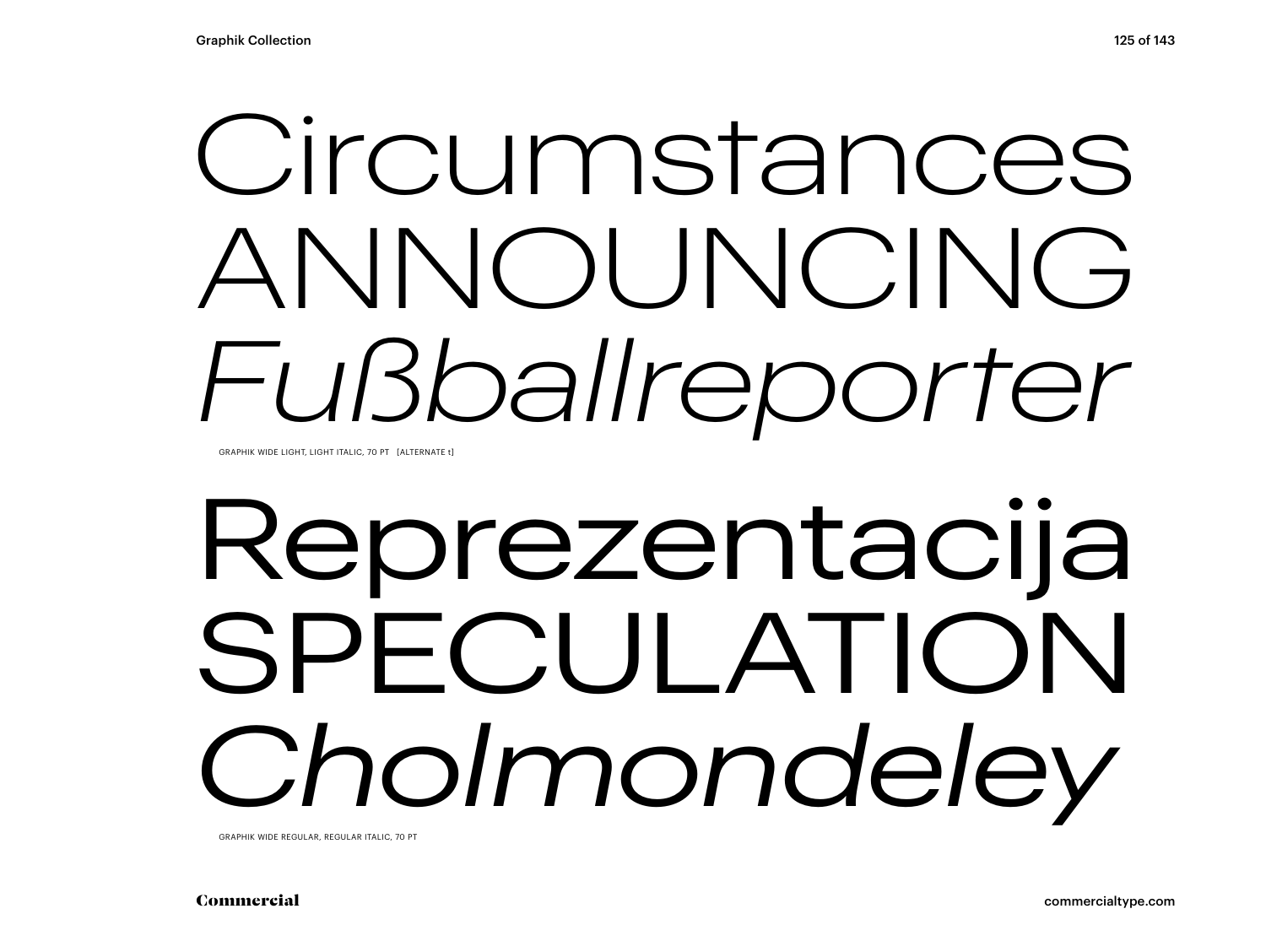## Cyfansoddiad PANTSÆTTES *Sportsmanlike* GRAPHIK WIDE MEDIUM, MEDIUM ITALIC, 70 PT

## **Aerodinamica PINAKASIKAT** *Modernization*

GRAPHIK WIDE SEMIBOLD, SEMIBOLD ITALIC, 70 PT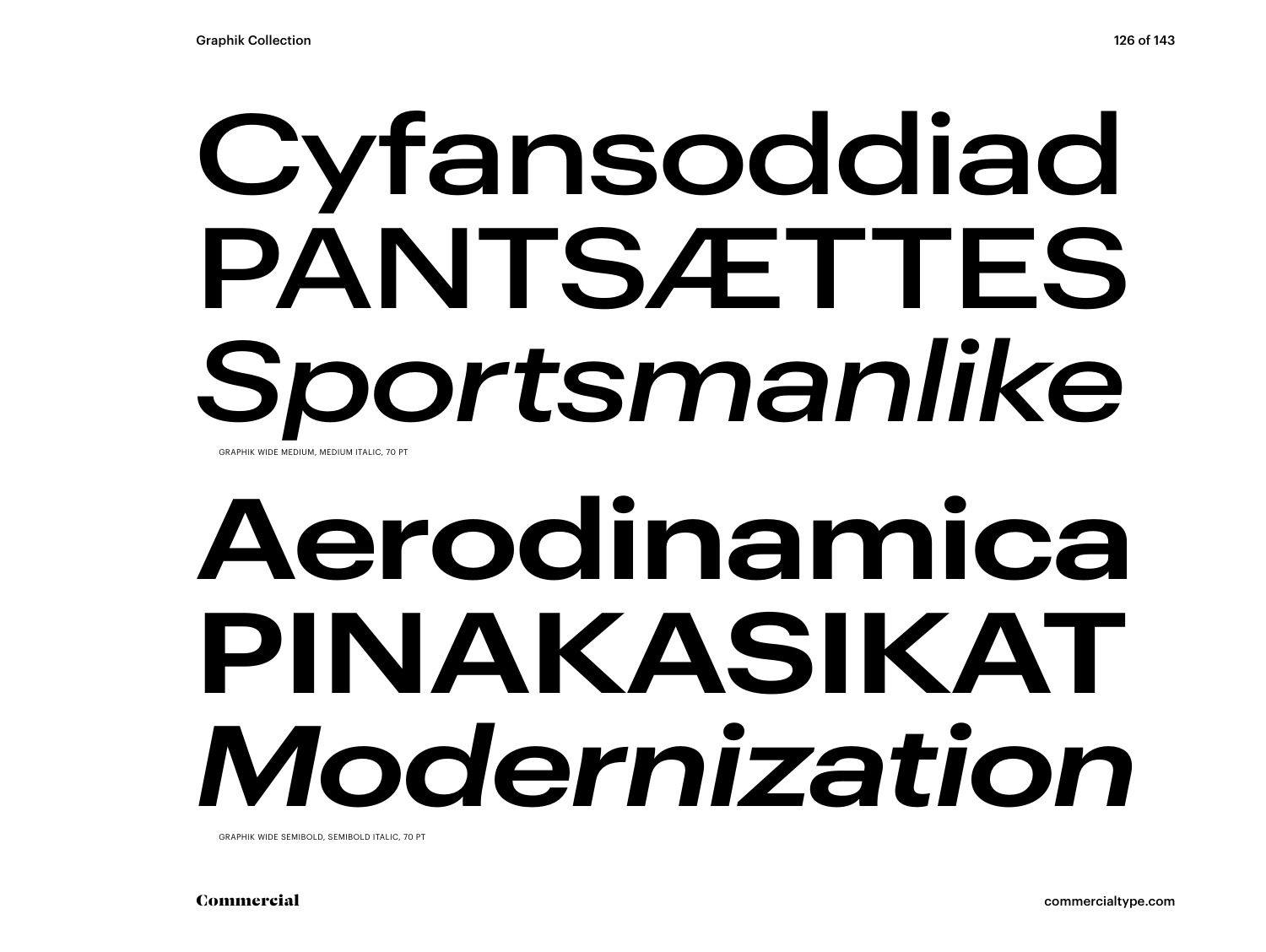## **Coachbuilder LEGISLAÇÃO** *Europäischen*  GRAPHIK WIDE BOLD, BOLD ITALIC, 70 PT

## Największym EXCHEQUER *Policymaking*

GRAPHIK WIDE BLACK, BLACK ITALIC, 70 PT [ALTERNATE a]

Commercial commercialtype.com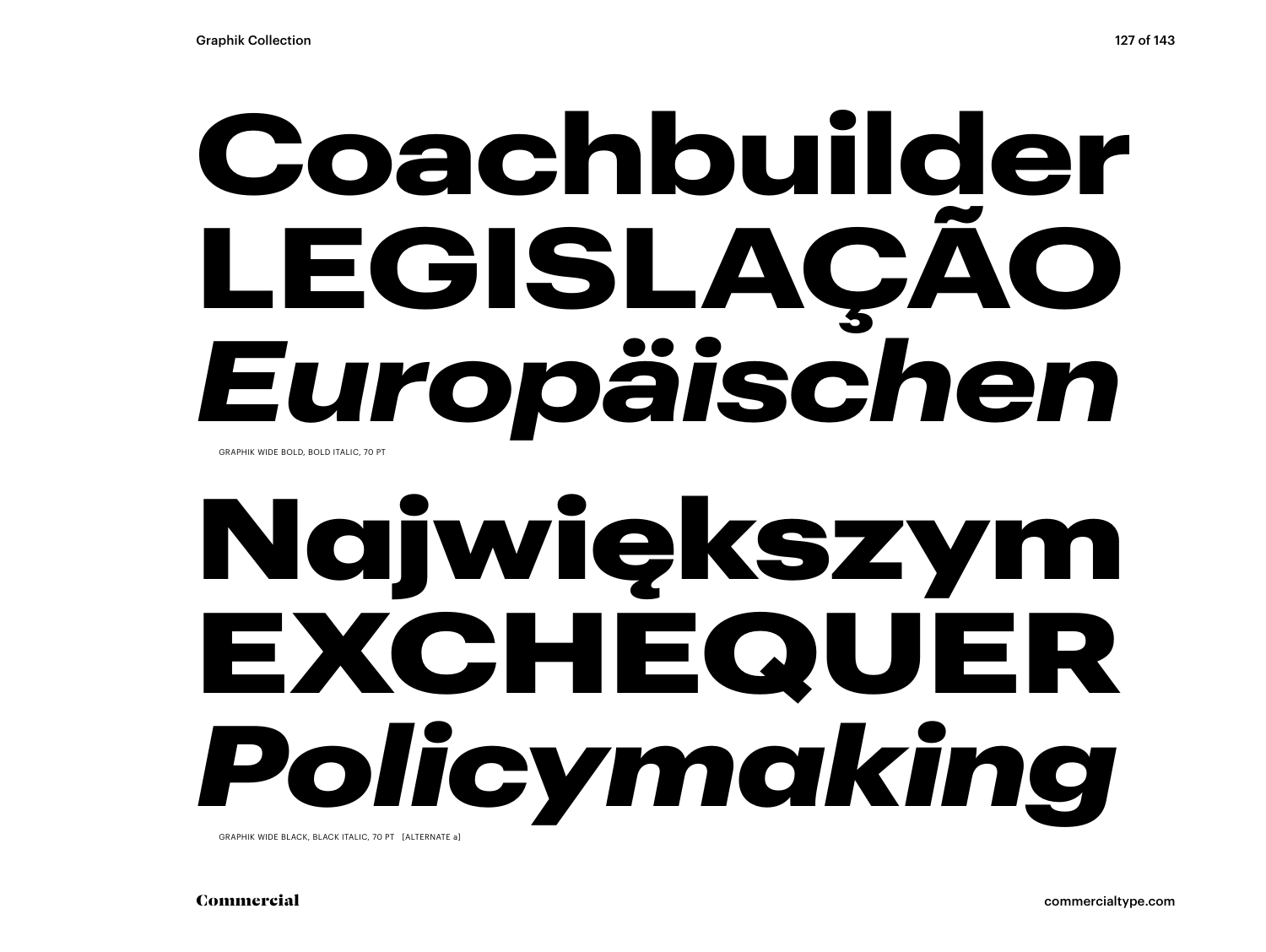## Uzaklaştırıldı TRADITIONS

## *Broadcasters*

GRAPHIK WIDE SUPER, SUPER ITALIC, 70 PT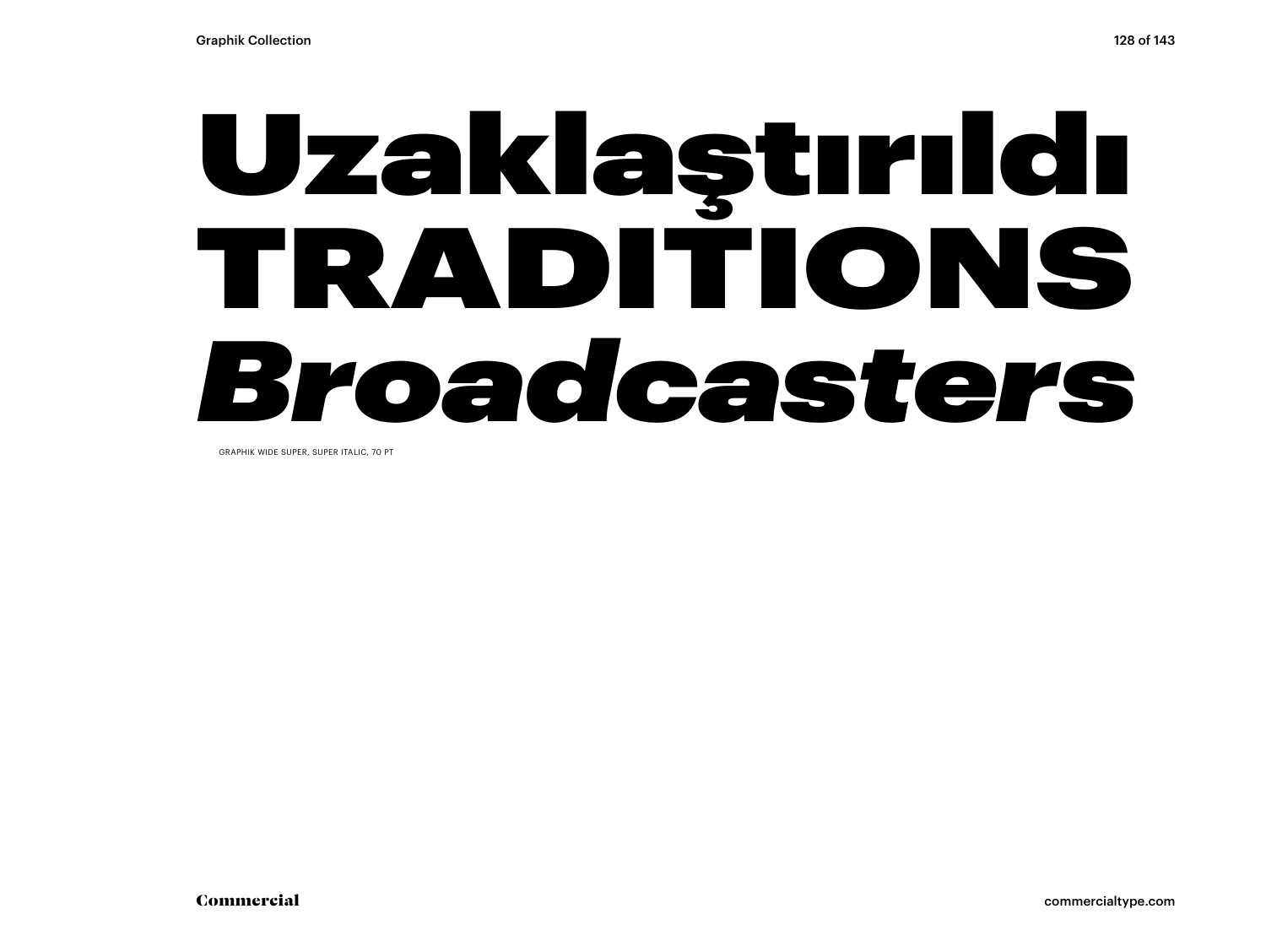### Aproximadament 1.500 km2 ) TRASNET *Schutz von Feuchtgebieten*

GRAPHIK WIDE THIN, THIN ITALIC, 40 PT [ALTERNATE a t]

### Bethford's enduring appeal INNENFOR KUIPERBEI *Dash of jackfruit and guava* GRAPHIK WIDE EXTRALIGHT, EXTRALIGHT ITALIC, 40 PT

Refreshingly unconcerned DOMED MOSAIC CEILING *Mondiale delle zone umide* 

GRAPHIK WIDE LIGHT, LIGHT ITALIC, 40 PT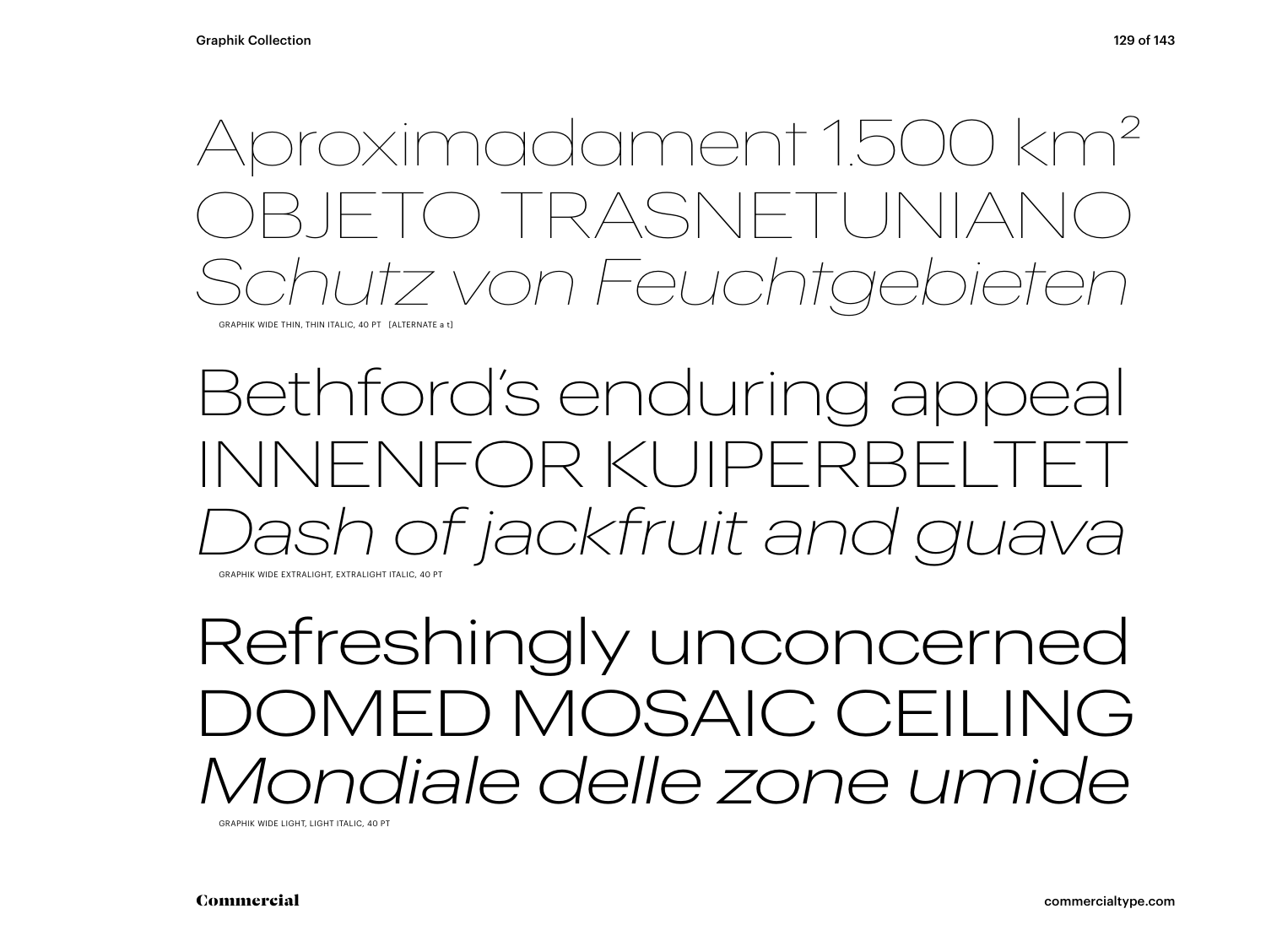### Most anticipated opening NEW TRADEMARK STYLE *A home's historical façade*

GRAPHIK WIDE REGULAR, REGULAR ITALIC, 40 PT [ALTERNATE ' ]

### Chobotnicemi je druhem RISKIEST FLOOD ZONES *Les funcions ecològiques* GRAPHIK WIDE MEDILIM, MEDILIM ITALIC, 40 PT

### **Souvenirs of this journey NAIIMPLUWENSIYAHAN** *Élőhelyek megőrzésének*

GRAPHIK WIDE SEMIBOLD, SEMIBOLD ITALIC, 40 PT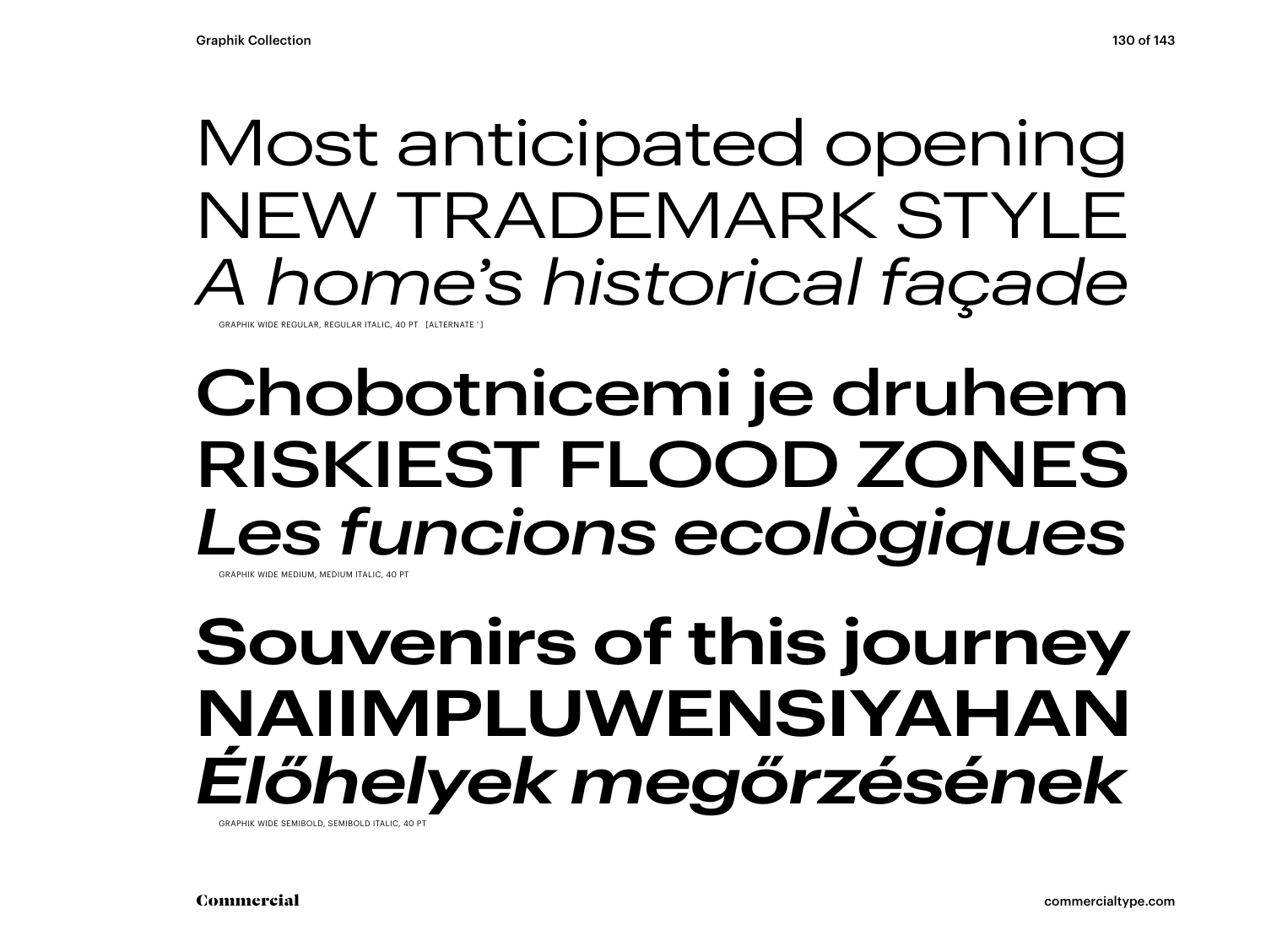### **Brick-and-mortar shops MONTAÑAS DE CALIZA** *27 functional prototypes*

GRAPHIK WIDE BOLD, BOLD ITALIC, 40

### Unei dezvoltări durabile RELIABLE ECONOMIES *Ġove daqshekk b'saħħtu* GRAPHIK WIDE BLACK, BLACK ITALIC, 40 PT

### Thorough test regimen GRZECZNOŚCIOWYMI *114 high-yield securities*

GRAPHIK WIDE SUPER SUPER ITALIC, 40 PT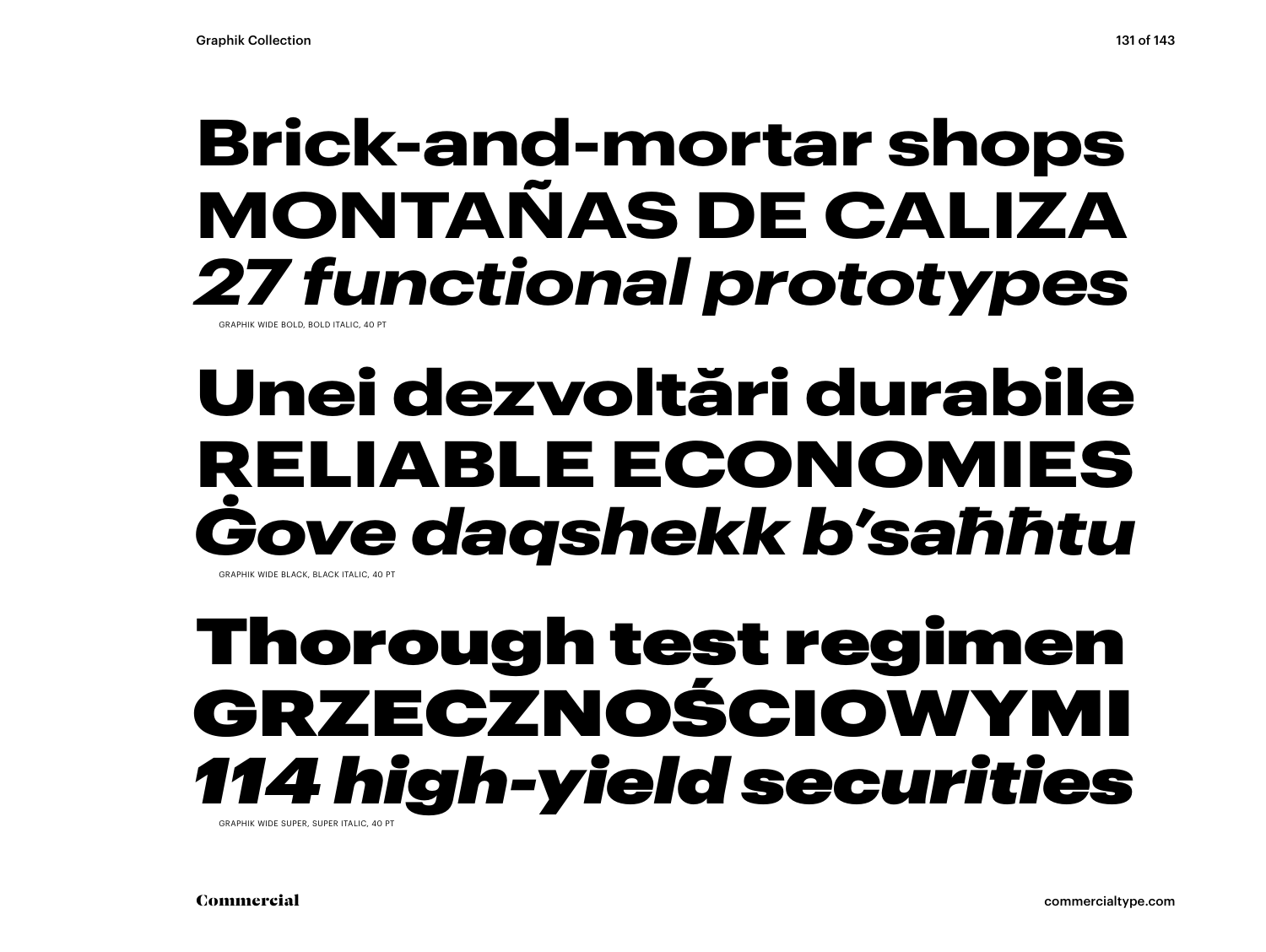Nagsimula ng makabagong awtobiograpiya OT OF FORMER BROOKLYN FARMLAI *Rates could eventually rise to \$6,750 per day*

GRAPHIK WIDE THIN, THIN ITALIC, 25 PT

Oldest examples date back 5,327,000 years L'ARTIFICIALIDAT D'AS REGLAS FORMAN A *1971 spillet sin hidtil suverænt bedste sæson*

GRAPHIK WIDE EXTRALIGHT, EXTRALIGHT ITALIC, 25 PT

Several exceptionally distant stellar objects TEŻ UCZYĆ MUZYKI, DO CZEGO NIE MIAŁ *Perskaityti pranešimą ir parodyti, kaip nauju*

GRAPHIK WIDE LIGHT, LIGHT ITALIC, 25 PT

Korsikako bigarren hiririk populatuena eta BUNDLES OF HOME-COOKING STAPLES *Nine sculpted plaques of Norse horsemen*

GRAPHIK WIDE REGULAR, REGULAR ITALIC, 25 PT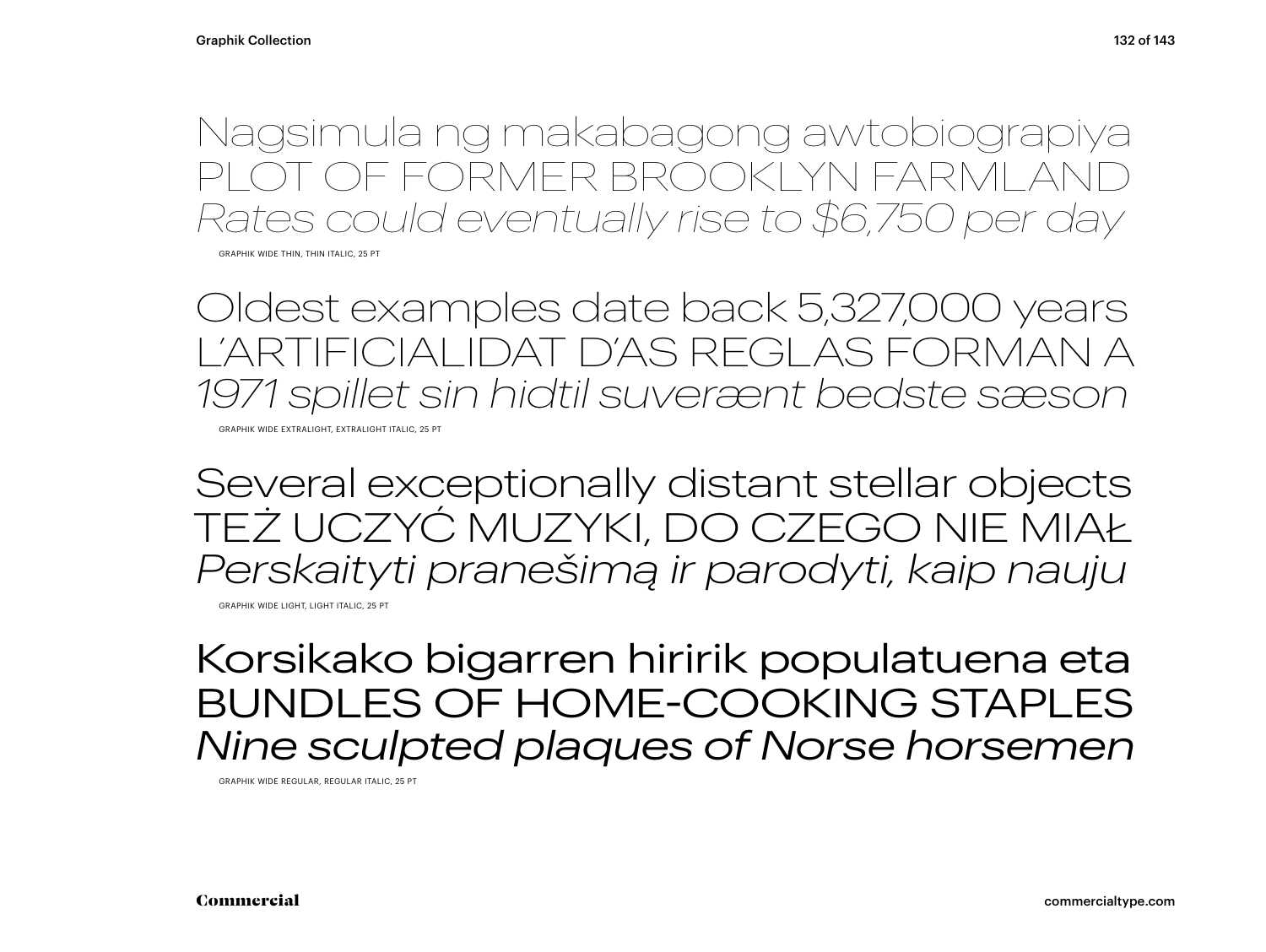### Suurin Pyreneiltä alkava joki on Garonne HE KĀHUI WHETŪ E WHITU A MATARIKI *Rows of historically significant ephemera*

GRAPHIK WIDE MEDIUM, MEDIUM ITALIC, 25 PT

### **4,698 acres of waterfront development PROFESIONALMENTE ENTRE 1992 – 97** *Eftirtektarverðust vegna eldvirkni sinnar*

GRAPHIK WIDE SEMIBOLD, SEMIBOLD ITALIC, 25 PT

### **La structure complexe des montagnes GOVERNMENT REFORM COMMITTEE** *Linguistic equivalents of "kakistocracy"*

GRAPHIK WIDE BOLD, BOLD ITALIC, 25 PT [ALTERNATE a t "" ]

### Indicative of paleolithic bread-making ANNUAL PRIVATE BOARD MEETINGS *Gotovo dva desetljeća intertnih sukoba*

GRAPHIK WIDE BLACK, BLACK ITALIC, 25 PT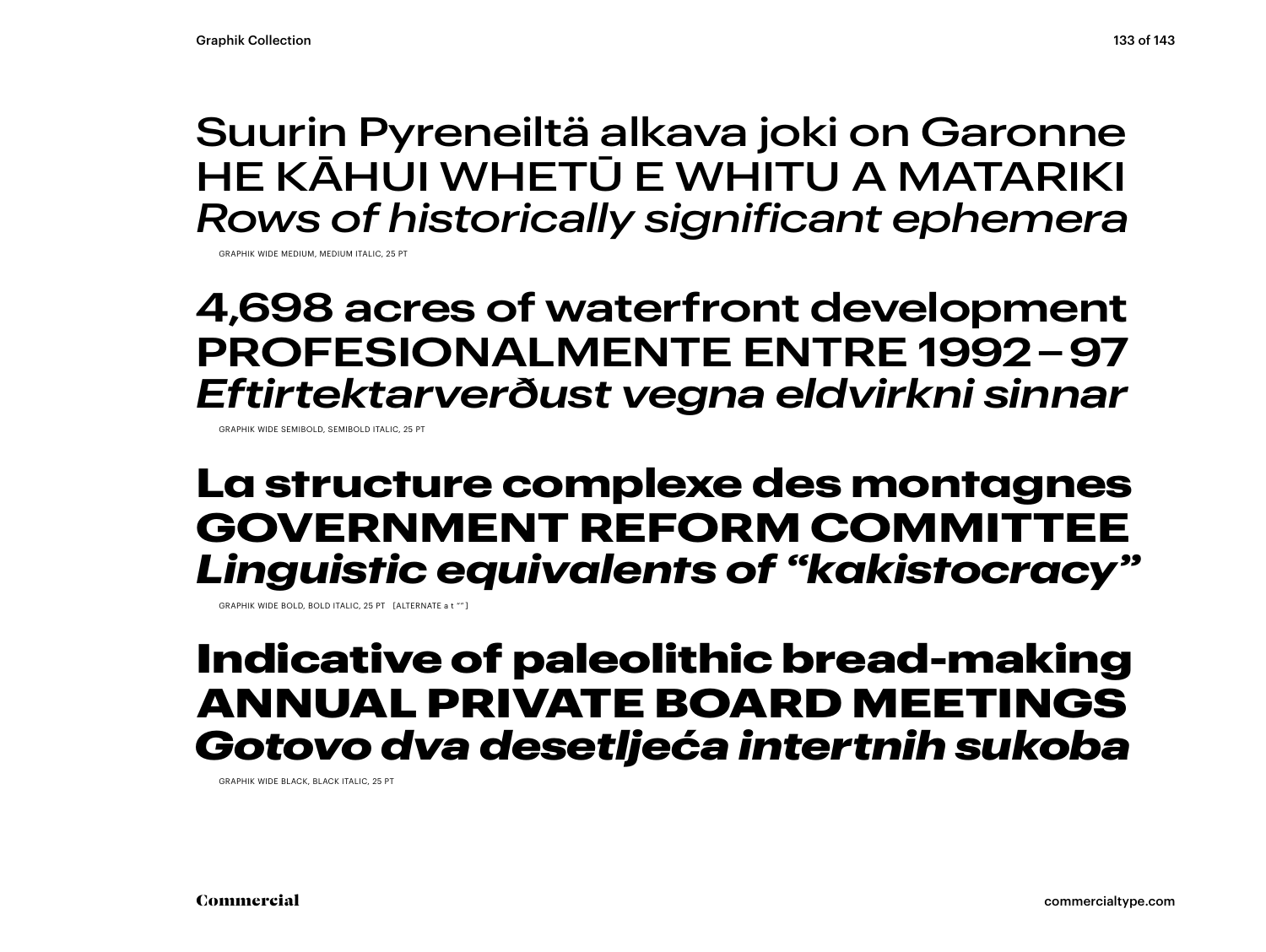### In der sechstgrößten Stadt Pakistans BEARISH INVESTMENTS IN ROBOTS *Leading 23 teams of archaeobotanists*

GRAPHIK WIDE SUPER, SUPER ITALIC, 25 PT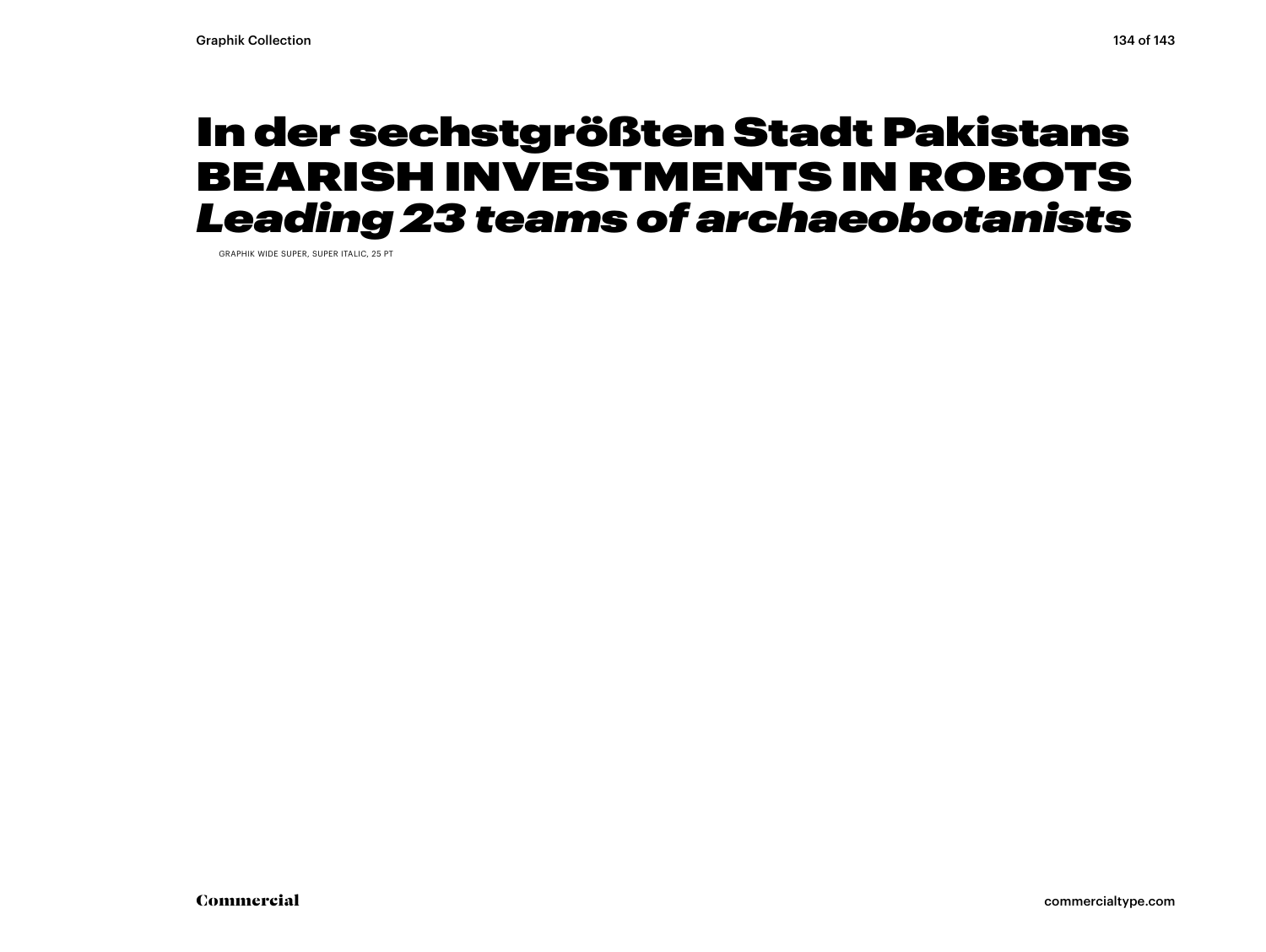Os senegaleses estão muito orgulhosos da sua reputação de A FELFÖLDBŐL, MELYNEK CSAPADÉKVIZEIT NYUGAT FELÉ *Fu costruito a partire dal 1885, con i lavori che si conclusero nel* GRAPHIK WIDE THIN, THIN ITALIC, 18 PT

Monet kaupungin matkailukohteet liittyvät sen merihistoriaan SCHWABING WAR VON 1890 BIS ZUM ERSTEN WELTKRIEG *Multi-ethnic country encompassing a wide variety of cultures* GRAPHIK WIDE EXTRALIGHT, EXTRALIGHT ITALIC, 18 PT

Svæðið handan marklínunnar kallast markteigur og er hann THOROUGH INVESTIGATION INTO THE CIRCUMSTANCES *Reportedly purged 158 million accounts in just three months* GRAPHIK WIDE LIGHT, LIGHT ITALIC, 18 PT

3.782 de kilometri de coastă maritimă la Oceanul Atlantic HER BRIEF REMARKS AHEAD OF THE CABINET MEETING *A chain with more than 47,500 locations around the world*

GRAPHIK WIDE REGULAR, REGULAR ITALIC, 18 PT [ALTERNATE a t]

Mitov and its suburbs are by far the largest urban area in A LOOK AT THE NEWEST TOP-TIER AIRPORT LOUNGES *Overkoepelende organisatie voor bergsportverenigingen*

GRAPHIK WIDE MEDIUM, MEDIUM ITALIC, 18 PT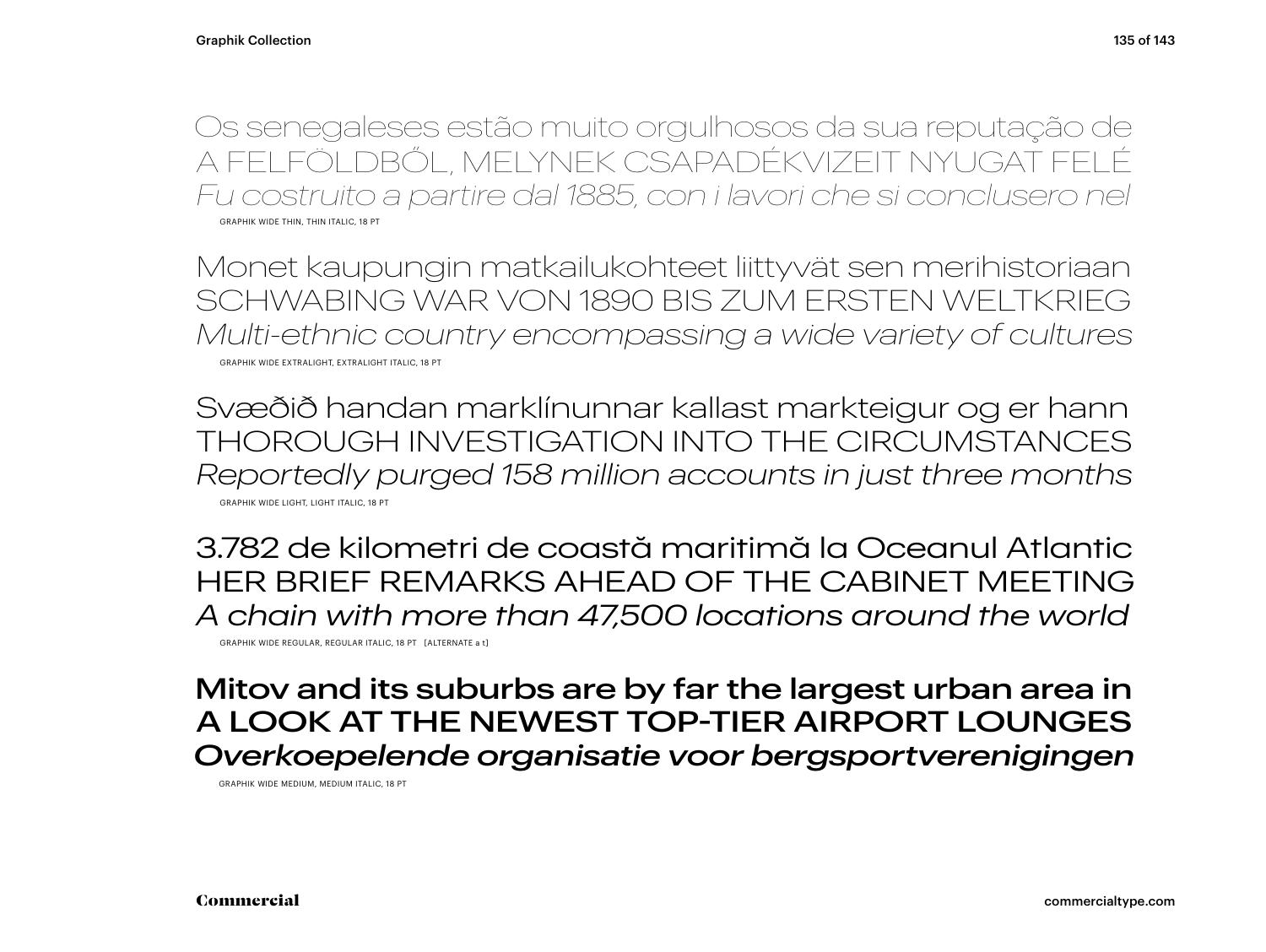**Taigi didžiosios mokymo įstaigos konkuruoja I divizijoje HÈ U PORTU PRINCIPALE DI L'ISULA A SO PRINCIPALE** *A succession of incidents at the 2001 Belgian Grand Prix*

GRAPHIK WIDE SEMIBOLD, SEMIBOLD ITALIC, 18 PT

### **Na rozdíl od mechorostů a nižších rostlin mají cévnaté L'INDÉPENDANCE DE LA RÉPUBLIQUE D'INDONÉSIE**  *Vast plateau with altitudes between 900 m and 1,700 m*

GRAPHIK WIDE BOLD, BOLD ITALIC, 18 PT [ALTERNATE , ' ]

New system of party-list proportional representation RATE ANALYSIS OF SOME 29 ZIP CODES IN THE U.S. *He downplayed the significance of the 2011 discussion*

GRAPHIK WIDE BLACK, BLACK ITALIC, 18 PT

### Senadyan jenengé ngisor demok utawa touchdown THE ASSESSMENT OF 5 INTELLIGENCE AGENCIES *Oko polovice teksta predstavlja biografiju Ken Aroka*

GRAPHIK WIDE SUPER, SUPER ITALIC, 18 PT [ALTERNATE a]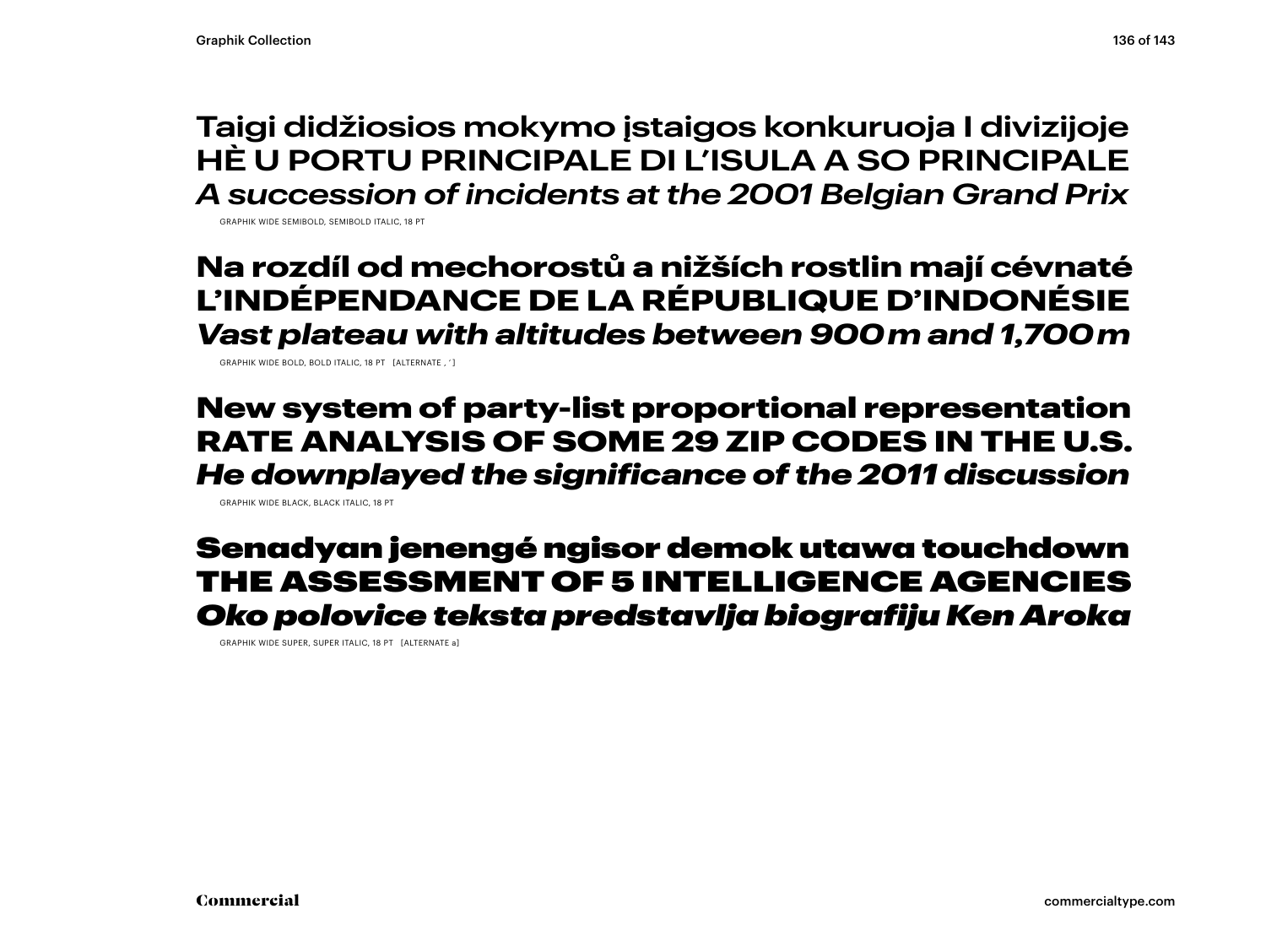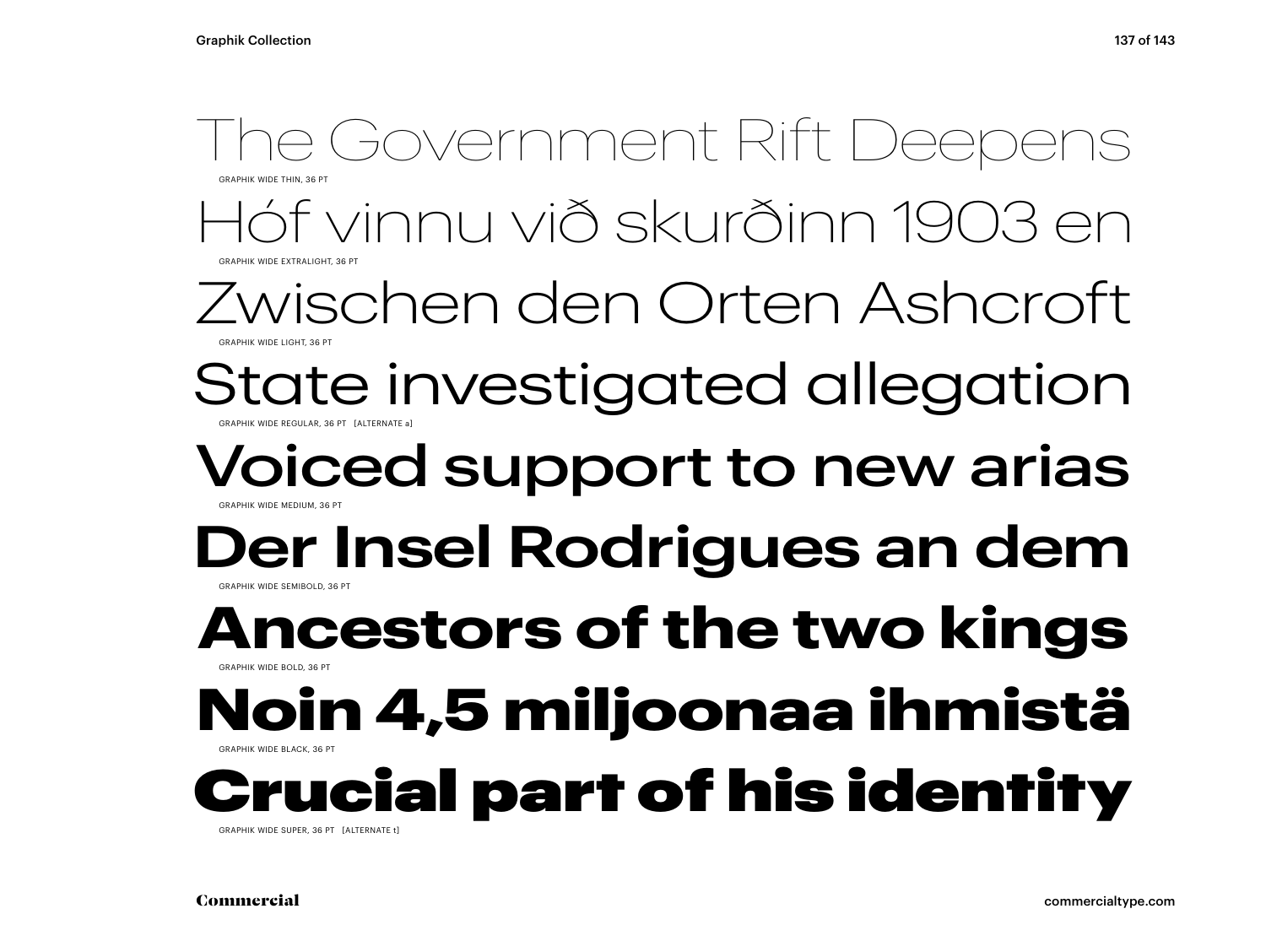

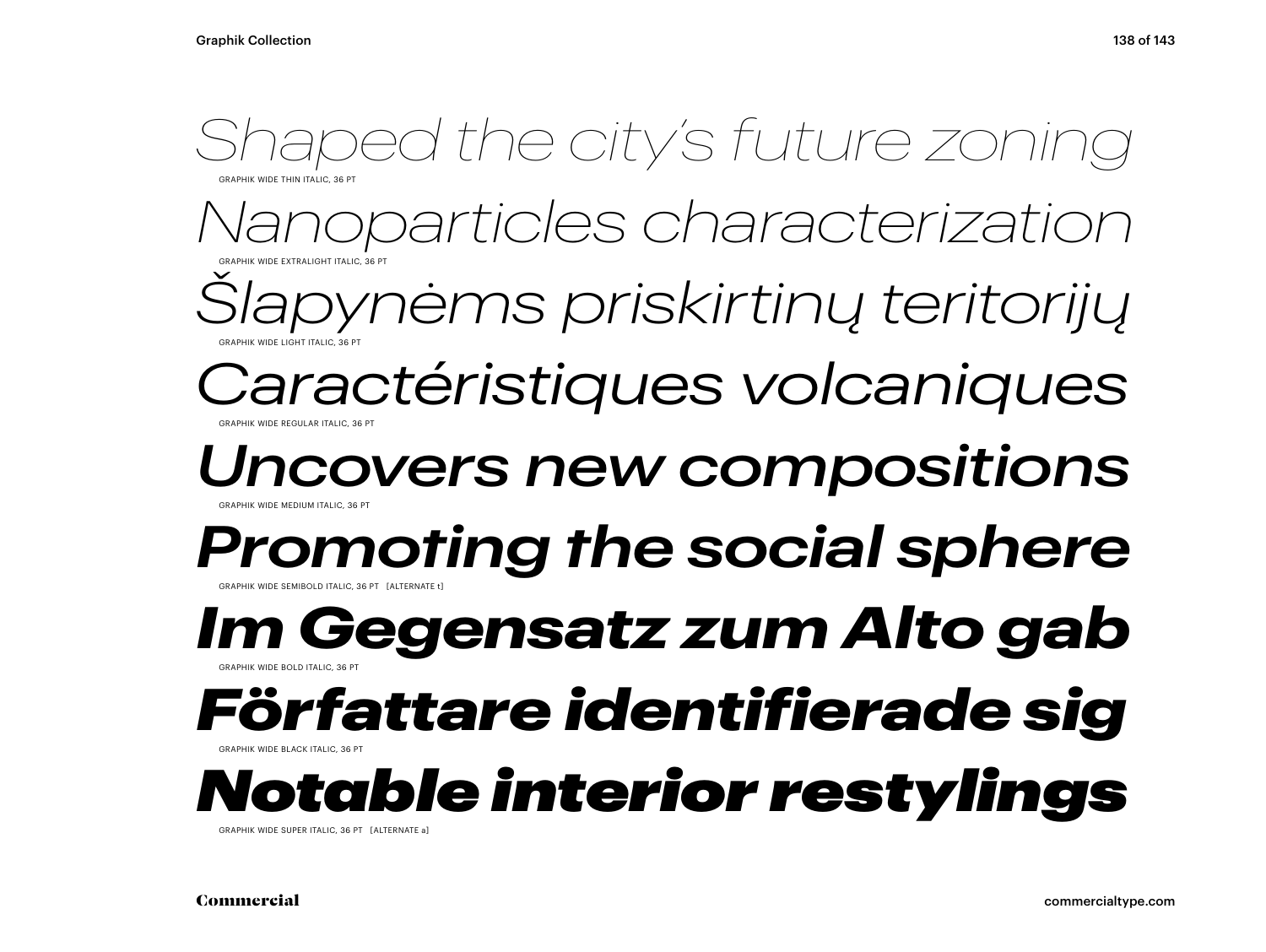GRAPHIK WIDE REGULAR, REGULAR ITALIC, SEMIBOLD, 15/20 PT

| <b>REGULAR ALL CAPS</b>               | THE SPANISH WAR, which began in 1739, and the French                  |
|---------------------------------------|-----------------------------------------------------------------------|
| REGULAR                               | war which soon followed it occasioned further increase of             |
|                                       | the debt, which, on the 31st of December 1748, after it had           |
| SEMIBOLD                              | been concluded by the Treaty of Aix-la-Chapelle, amounted             |
|                                       | to £78,293,313. The most profound peace of the seventeen              |
|                                       | years of continuance had taken no more than £8,328,354                |
|                                       | from it. A war of less than nine years' continuance added             |
| <b>REGULAR ITALIC</b>                 | £31,338,689 to it (Refer to James Postlethwaite's History of the      |
|                                       | <i>Public Revenue</i> ). During the administration of Mr. Pelham, the |
|                                       | interest of the public debt was reduced from 4% to 3%; or at          |
|                                       | least measures were taken for reducing it, from four to three         |
| SEMIBOLD                              | per cent; <b>the sinking fund</b> was increased, and some part of     |
|                                       | the public debt was paid off. In 1755, before the breaking out        |
|                                       | of the late war, the funded debt of Great Britain amounted            |
| PROPORTIONAL<br><b>LINING FIGURES</b> | to £72,289,673. On the 5th of January 1763, at the conclusion         |
|                                       | of the peace, the funded debt amounted to £122,603,336.               |
|                                       | The unfunded debt has been stated at £13,927,589. But the             |
|                                       | expense occasioned by the war did not end with the con-               |
|                                       | clusion of the peace, so that though, on the 5th of January           |
|                                       | 1764, the funded debt was increased (partly by a new                  |
|                                       | loan, and partly by funding a part of the unfunded debt) to           |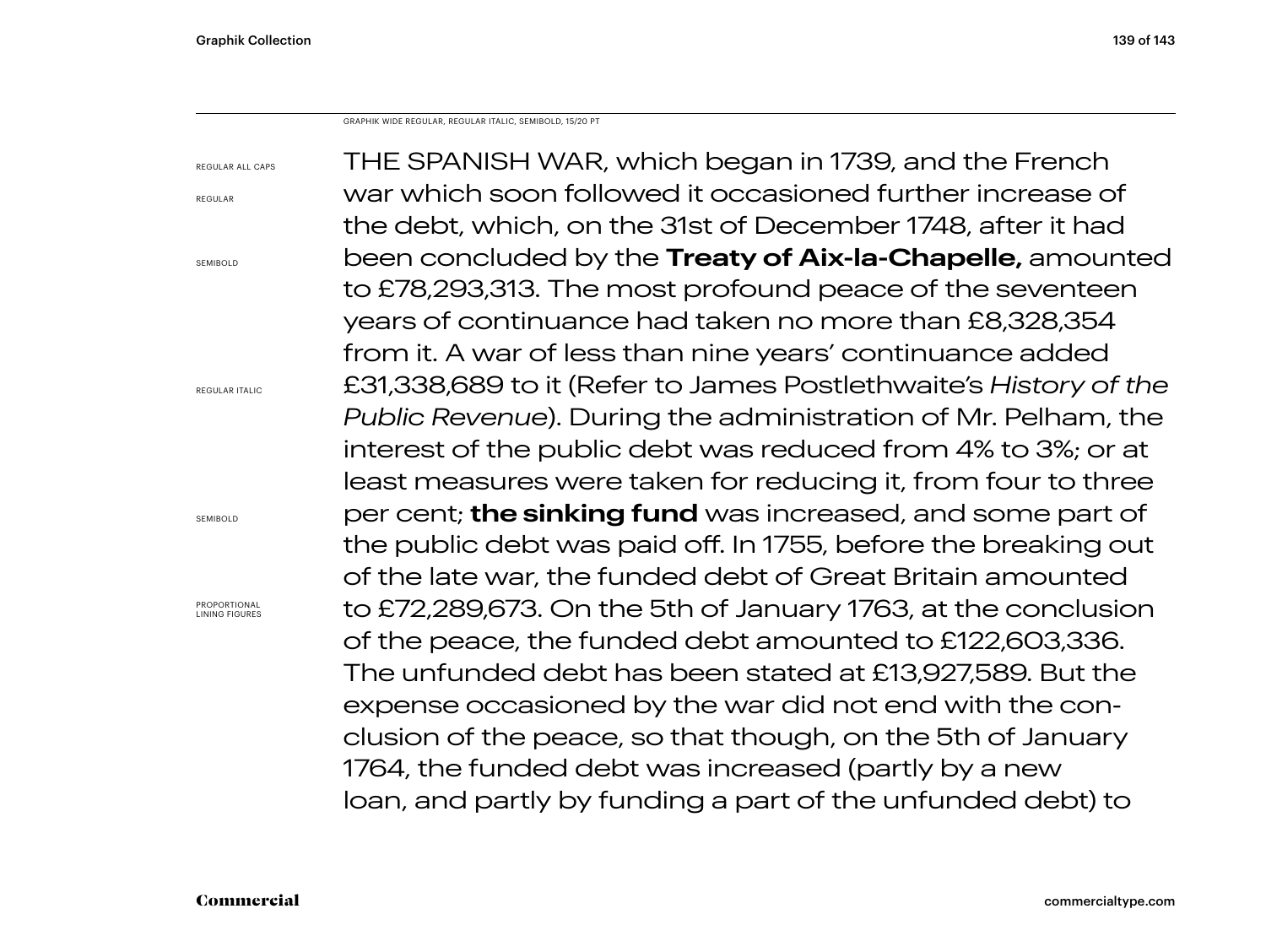GRAPHIK WIDE REGULAR, REGULAR ITALIC, SEMIBOLD, 10/13 PT GRAPHIK WIDE MEDIUM, MEDIUM ITALIC, BOLD, 10/13 PT

Every introduction to the problems of aesthetics begins by acknowledging the existence and claims of two methods of attack—the *general, philosophical, deductive*, which starts from a complete metaphysics and installs beauty in its place among the other great concepts; and the *empirical*, or *inductive*, which seeks to disengage a general principle of beauty from the objects of aesthetic experience and the facts of aesthetic enjoyment: an example of Fechner's "aesthetics from above & from below."

### **Methodologies of Aesthetics**

The first was the method of aesthetics par excellence. It was indeed only through the desire of an eighteenth-century philosopher, Baumgarten, to round out his "architectonic" of metaphysics that the science received its name, as designating the theory of knowledge in the form of feeling, parallel to that of "clear," logical thought. Kant, Schelling, and Hegel, again, made use of the concept of *the Beautiful* as a kind of keystone or cornice for their respective philosophical edifices. Aesthetics, then, came into being as the philosophy of the Beautiful, and it may be asked why this philosophical aesthetics does not suffice; why beauty should need for its understanding also an aesthetics "von unten." The answer is not that no system of philosophy is universally accepted, but that *the general aesthetic theories* have not, as yet at least, succeeded in answering the plain questions of "the plain man" in regard to concrete beauty. Kant, indeed, frankly denied that the explanation of concrete beauty, or "Doctrine of Taste," as he called it, was possible,

Every introduction to the problems of aesthetics begins by acknowledging the existence and claims of two methods of attack—the *general, philosophical, deductive*, which starts from a complete metaphysics and installs beauty in its place among the other great concepts; and the *empirical*, or *inductive*, which seeks to disengage a general principle of beauty from the objects of aesthetic experience and the facts of aesthetic enjoyment: an example of Fechner's "aesthetics from above & from below."

### **Methodologies of Aesthetics**

The first was the method of aesthetics par excellence. It was indeed only through the desire of an eighteenth-century philosopher, Baumgarten, to round out his "architectonic" of metaphysics that the science received its name, as designating the theory of knowledge in the form of feeling, parallel to that of "clear," logical thought. Kant, Schelling, and Hegel, again, made use of the concept of *the Beautiful* as a kind of keystone or cornice for their respective philosophical edifices. Aesthetics, then, came into being as the philosophy of the Beautiful, and it may be asked why this philosophical aesthetics does not suffice; why beauty should need for its understanding also an aesthetics "von unten." The answer is not that no system of philosophy is universally accepted, but that *the general aesthetic theories* have not, as yet at least, succeeded in answering the plain questions of "the plain man" in regard to concrete beauty. Kant, indeed, frankly denied that the explanation of con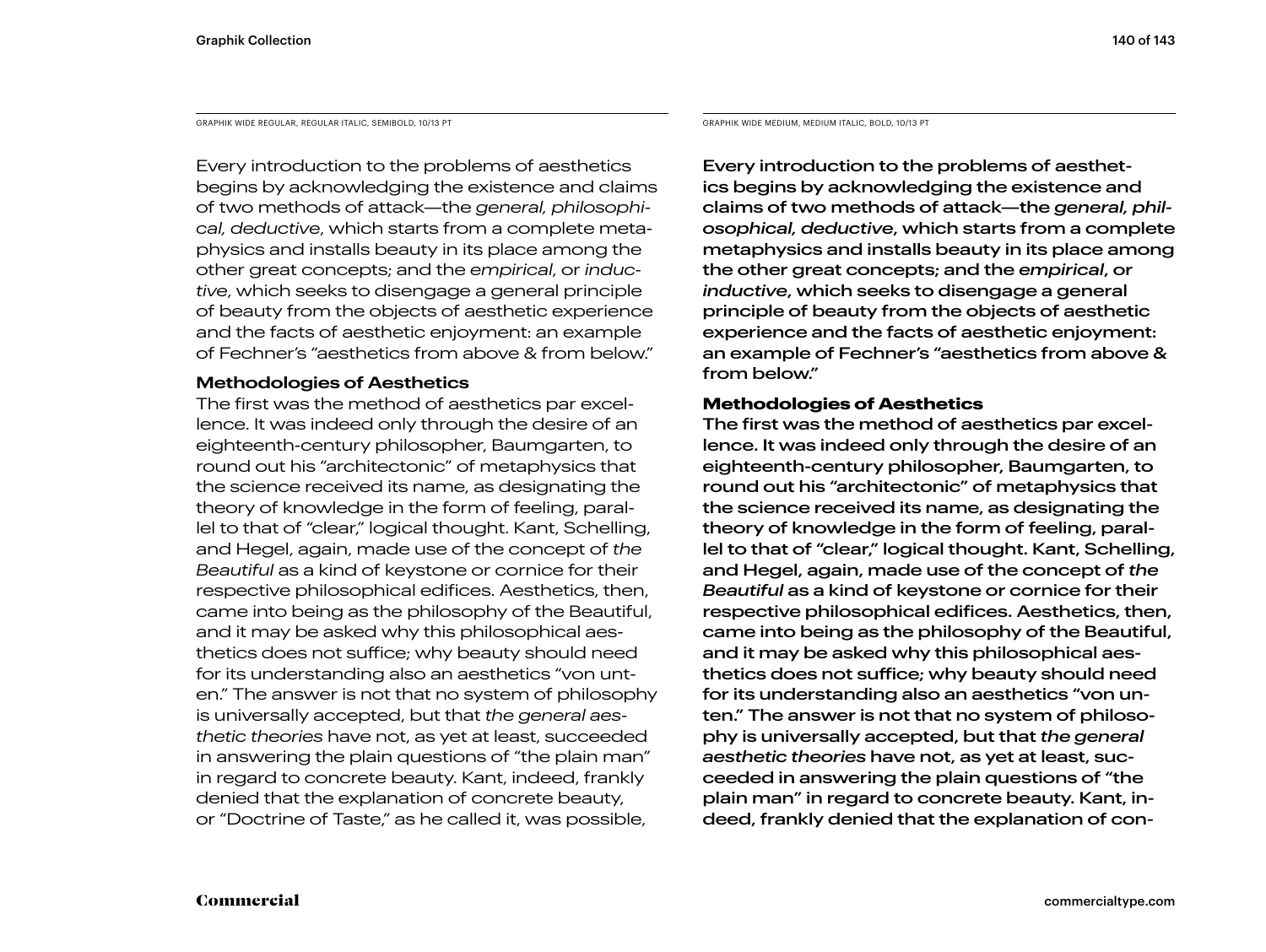GRAPHIK WIDE SEMIBOLD, SEMIBOLD ITALIC, 10/13 PT GRAPHIK WIDE BOLD, BOLD ITALIC, 10/13 PT

**Every introduction to the problems of aesthetics begins by acknowledging the existence and claims of two methods of attack—the** *general, philosophical, deductive***, which starts from a complete metaphysics and installs beauty in its place among the other great concepts; and the** *empirical***, or** *inductive***, which seeks to disengage a general principle of beauty from the objects of aesthetic experience and the facts of aesthetic enjoyment: an example of Fechner's "aesthetics from above & from below."** 

### *Methodologies of Aesthetics*

**The first was the method of aesthetics par excellence. It was indeed only through the desire of an eighteenth-century philosopher, Baumgarten, to round out his "architectonic" of metaphysics that the science received its name, as designating the theory of knowledge in the form of feeling, parallel to that of "clear," logical thought. Kant, Schelling, and Hegel, again, made use of the concept of** *the Beautiful* **as a kind of keystone or cornice for their respective philosophical edifices. Aesthetics, then, came into being as the philosophy of the Beautiful, and it may be asked why this philosophical aesthetics does not suffice; why beauty should need for its understanding also an aesthetics "von unten." The answer is not that no system of philosophy is universally accepted, but that** *the general aesthetic theories*  **have not, as yet at least, succeeded in answering the plain questions of "the plain man" in re-**

**Every introduction to the problems of aesthetics begins by acknowledging the existence and claims of two methods of attack—the** *general, philosophical, deductive***, which starts from a complete metaphysics and installs beauty in its place among the other great concepts; and the** *empirical***, or** *inductive***, which seeks to disengage a general principle of beauty from the objects of aesthetic experience and the facts of aesthetic enjoyment: an example of Fechner's "aesthetics from above & from below." The first was the method of aesthetics par excellence. It was indeed only through the desire of an eighteenth-century philosopher,** 

GRAPHIK BLACK, BLACK ITALIC, 10/13 PT

Every introduction to the problems of aesthetics begins by acknowledging the existence and claims of two methods of attack—the *general, philosophical, deductive*, which starts from a complete metaphysics and installs beauty in its place among the other great concepts; and the *empirical*, or *inductive*, which seeks to disengage a general principle of beauty from the objects of aesthetic experience and the facts of aesthetic enjoyment: an example of Fechner's "aesthetics from above & from below." The first was the method of aesthetics par excellence. It was indeed only through the desire of an eighteenth-century philosopher,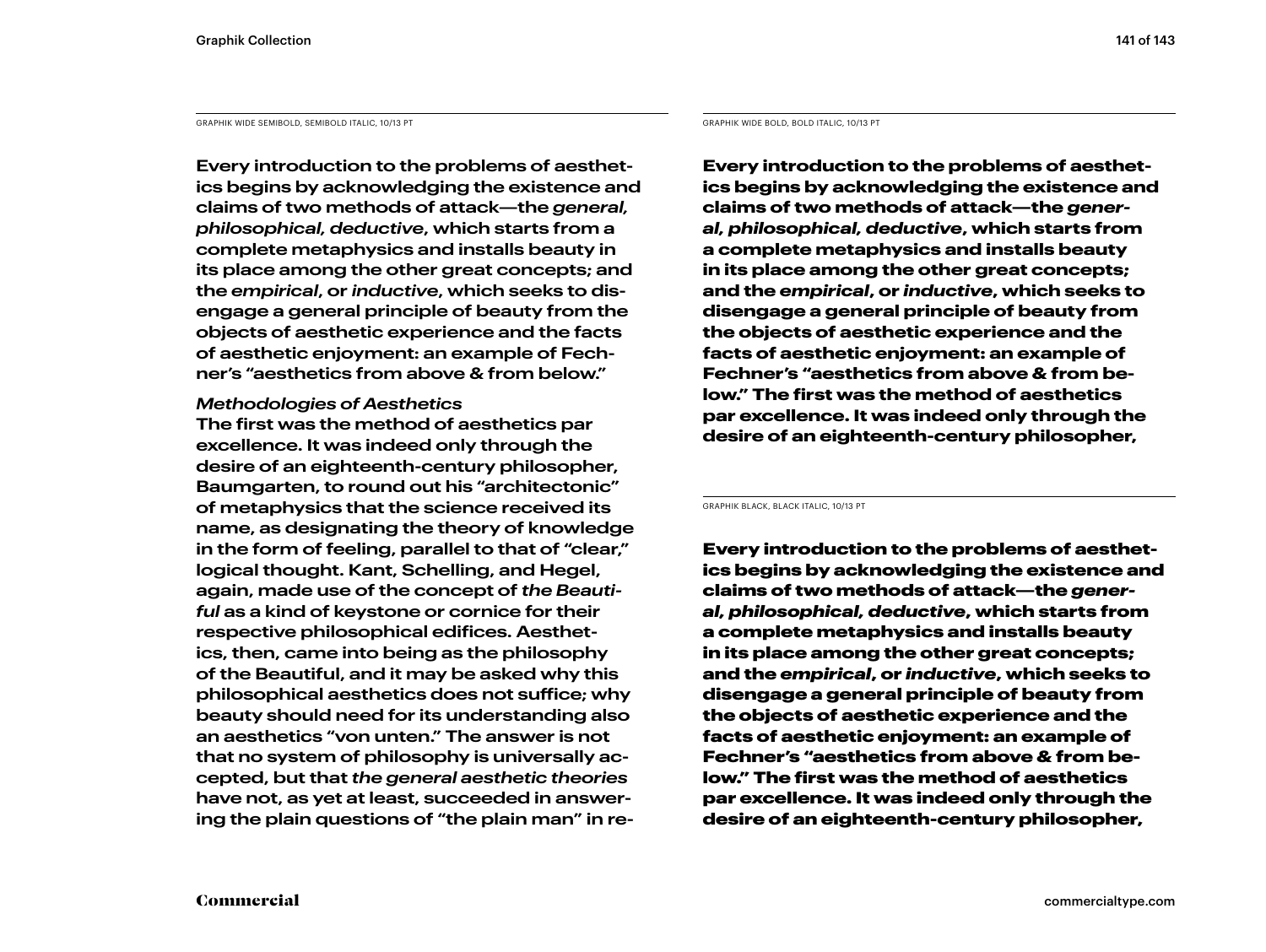GRAPHIK WIDE REGULAR, REGULAR ITALIC, SEMIBOLD, 8/11 PT [TRACKING +4]

Every introduction to the problems of aesthetics begins by acknowledging the existence and claims of two methods of attack—the *general, philosophical, deductive*, which starts from a complete metaphysics and installs beauty in its place among the other great concepts; and the *empirical*, or *inductive*, which seeks to disengage a general principle of beauty from the objects of aesthetic experience and the facts of aesthetic enjoyment: an example of Fechner's "aesthetics from above & from below."

#### **Methodologies of Aesthetics**

The first was the method of aesthetics par excellence. It was indeed only through the desire of an eighteenth-century philosopher, Baumgarten, to round out his "architectonic" of metaphysics that the science received its name, as designating the theory of knowledge in the form of feeling, parallel to that of "clear," logical thought. Kant, Schelling, and Hegel, again, made use of the concept of *the Beautiful* as a kind of keystone or cornice for their respective philosophical edifices. Aesthetics, then, came into being as the philosophy of the Beautiful, and it may be asked why this philosophical aesthetics does not suffice; why beauty should need for its understanding also an aesthetics "von unten."

#### **The State of Criticism**

The answer is not that no system of philosophy is universally accepted, but that *the general aesthetic theories* have not, as yet at least, succeeded in answering the plain questions of "the plain man" in regard to concrete beauty. Kant, indeed, frankly denied that the explanation of concrete beauty, or "Doctrine of Taste," as he called it, was possible, while the various definers of beauty as "the union of the Real and the Ideal" "the expression of the Ideal to Sense," have done no more than he. No one of *these* aesthetic systems, in spite of volumes of

GRAPHIK WIDE MEDIUM, MEDIUM ITALIC, BOLD, 8/11 PT [TRACKING +4]

Every introduction to the problems of aesthetics begins by acknowledging the existence and claims of two methods of attack—the *general, philosophical, deductive*, which starts from a complete metaphysics and installs beauty in its place among the other great concepts; and the *empirical*, or *inductive*, which seeks to disengage a general principle of beauty from the objects of aesthetic experience and the facts of aesthetic enjoyment: an example of Fechner's "aesthetics from above & from below."

#### **Methodologies of Aesthetics**

The first was the method of aesthetics par excellence. It was indeed only through the desire of an eighteenth-century philosopher, Baumgarten, to round out his "architectonic" of metaphysics that the science received its name, as designating the theory of knowledge in the form of feeling, parallel to that of "clear," logical thought. Kant, Schelling, and Hegel, again, made use of the concept of *the Beautiful* as a kind of keystone or cornice for their respective philosophical edifices. Aesthetics, then, came into being as the philosophy of the Beautiful, and it may be asked why this philosophical aesthetics does not suffice; why beauty should need for its understanding also an aesthetics "von unten."

#### **The State of Criticism**

The answer is not that no system of philosophy is universally accepted, but that *the general aesthetic theories* have not, as yet at least, succeeded in answering the plain questions of "the plain man" in regard to concrete beauty. Kant, indeed, frankly denied that the explanation of concrete beauty, or "Doctrine of Taste," as he called it, was possible, while the various definers of beauty as "the union of the Real and the Ideal" "the expression of the Ideal to Sense," have done no more than he. No one of *these* aesthetic systems, in spite of volumes of